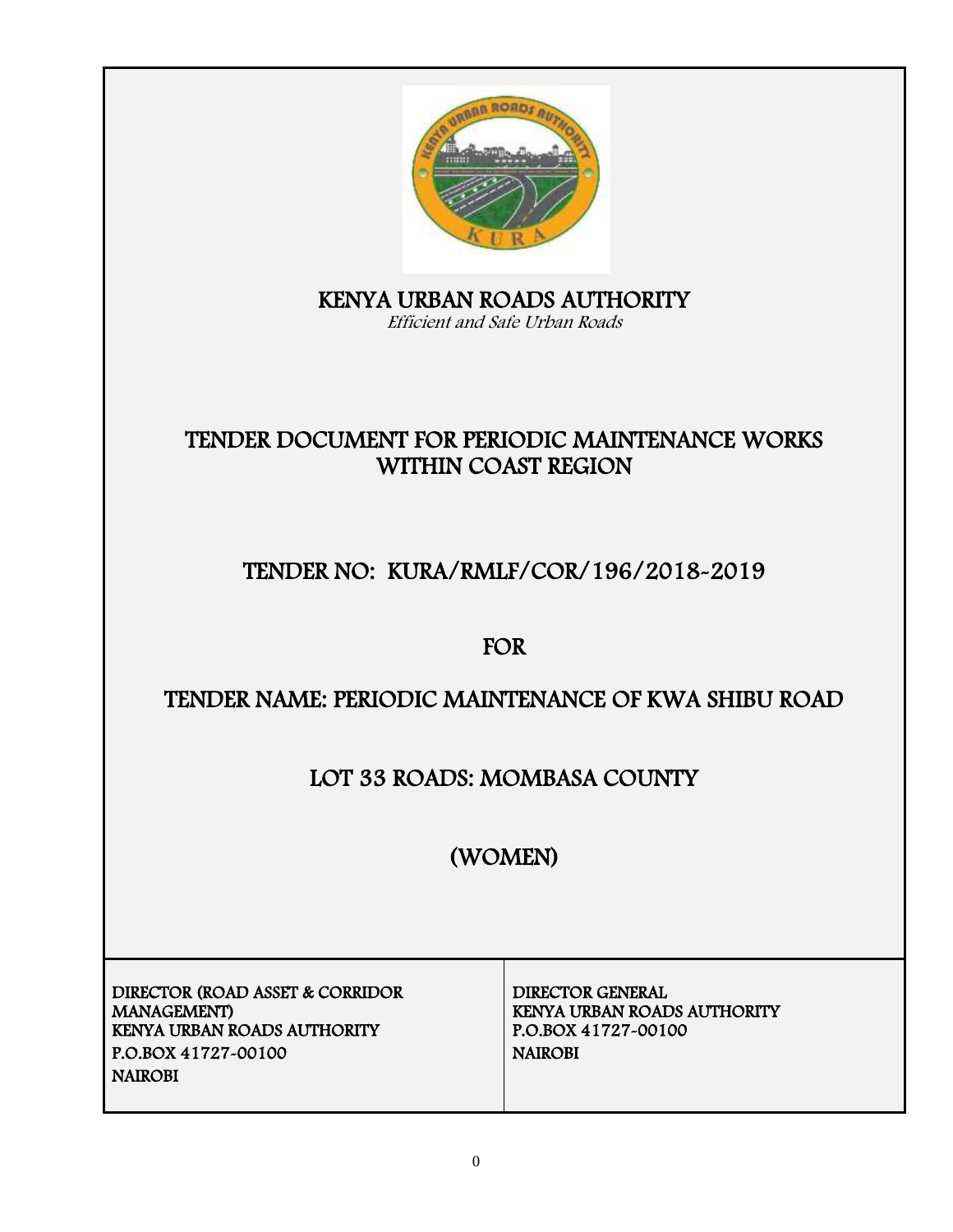### PERIODIC MAINTENANCE OF KWA SHIBU ROAD LOT 33 ROADS : MOMBASA COUNTY

## TABLE OF CONTENTS

| SECTION II: INSTRUCTIONS TO TENDERERS AND CONDITIONS OF TENDER4      |  |
|----------------------------------------------------------------------|--|
|                                                                      |  |
|                                                                      |  |
|                                                                      |  |
|                                                                      |  |
|                                                                      |  |
| SECTION VI: SUPERVISION AND CONTRACT EVALUATION MANUAL 2012109       |  |
|                                                                      |  |
|                                                                      |  |
|                                                                      |  |
|                                                                      |  |
|                                                                      |  |
|                                                                      |  |
|                                                                      |  |
|                                                                      |  |
|                                                                      |  |
| SECTION XIII: FORM OF PERFORMANCE BANK GUARANTEE (UNCONDITIONAL) 144 |  |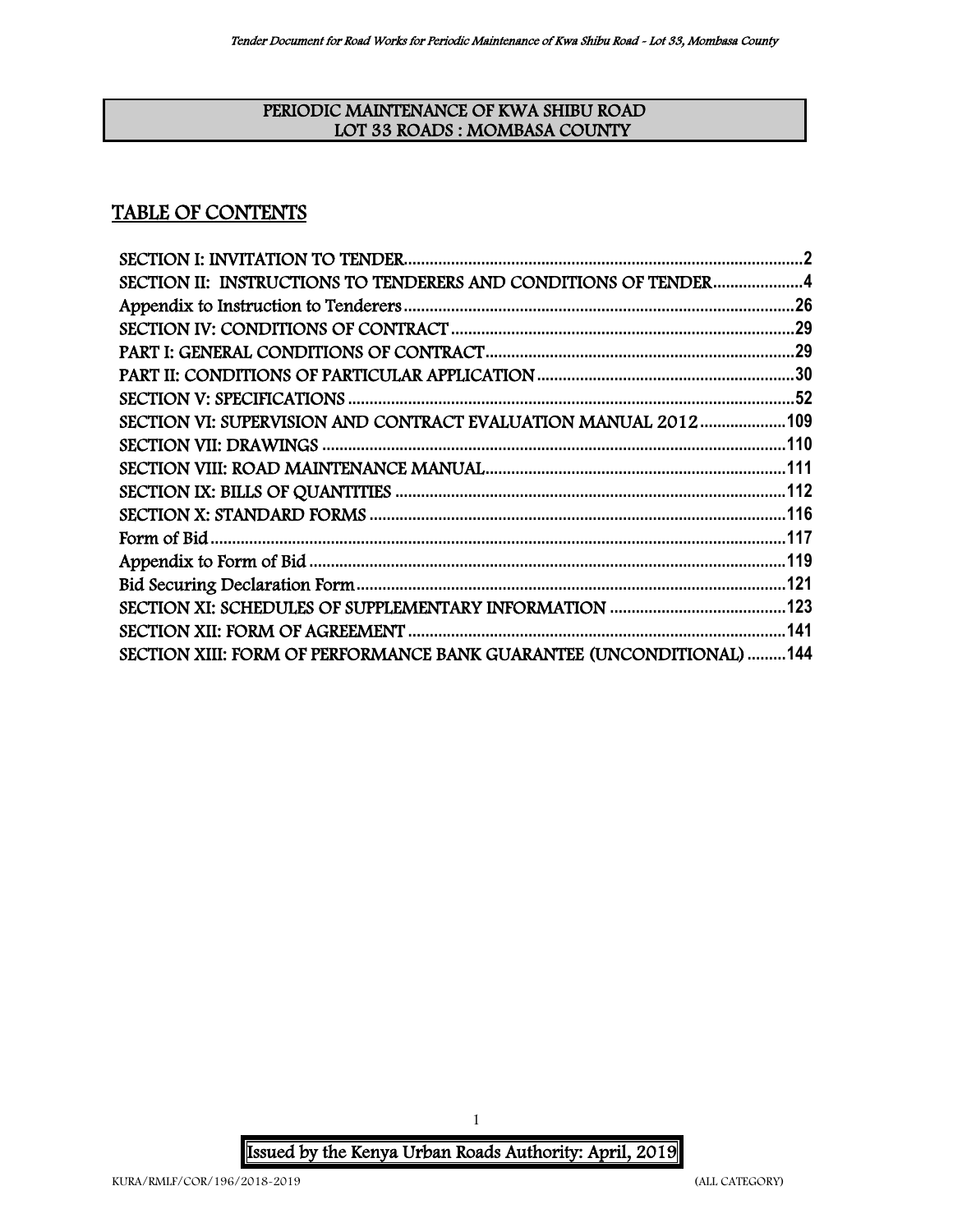# <span id="page-2-0"></span>SECTION I: INVITATION TO TENDER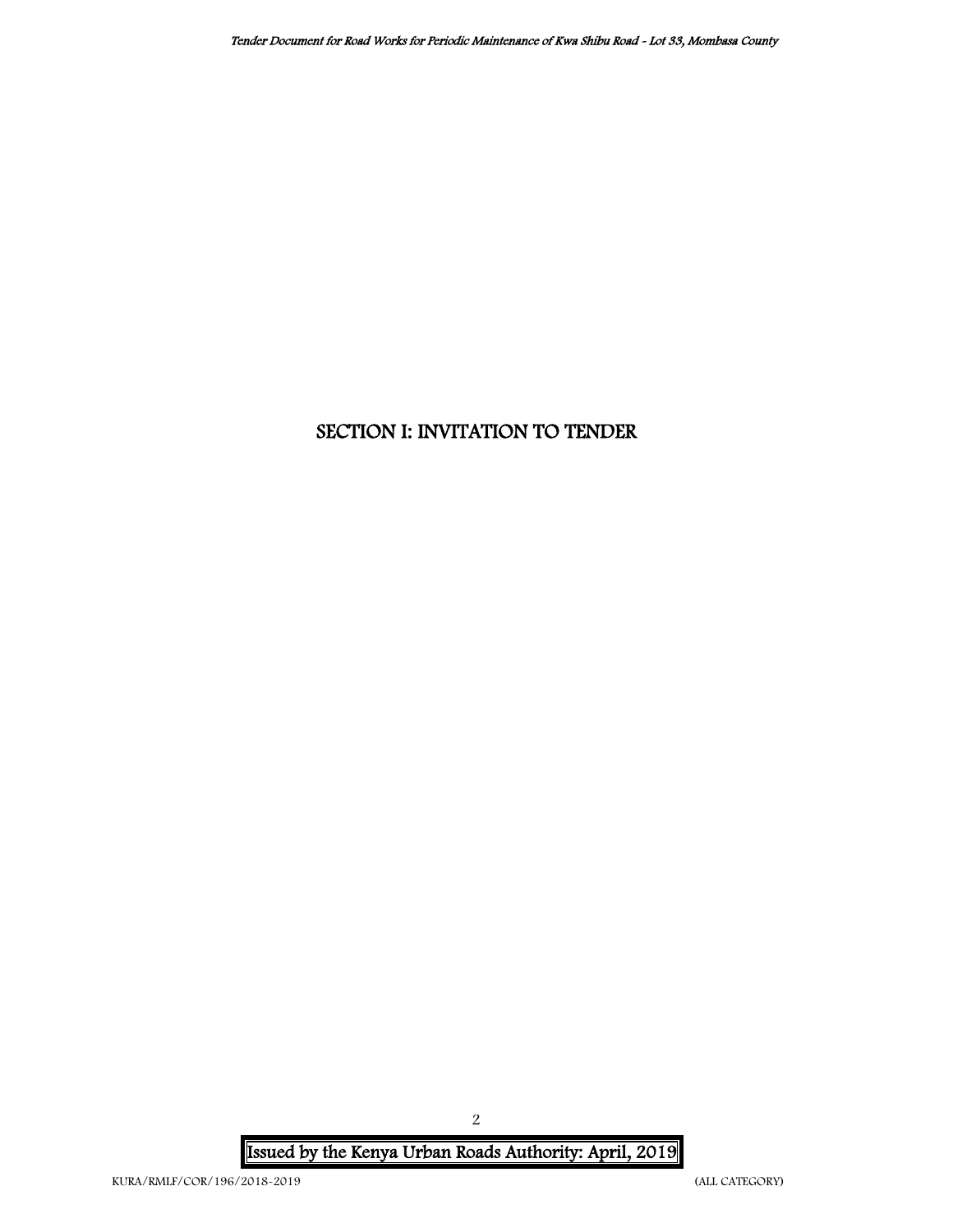(Se[e www.kura.go.ke/tender](http://www.kura.go.ke/tender) notices)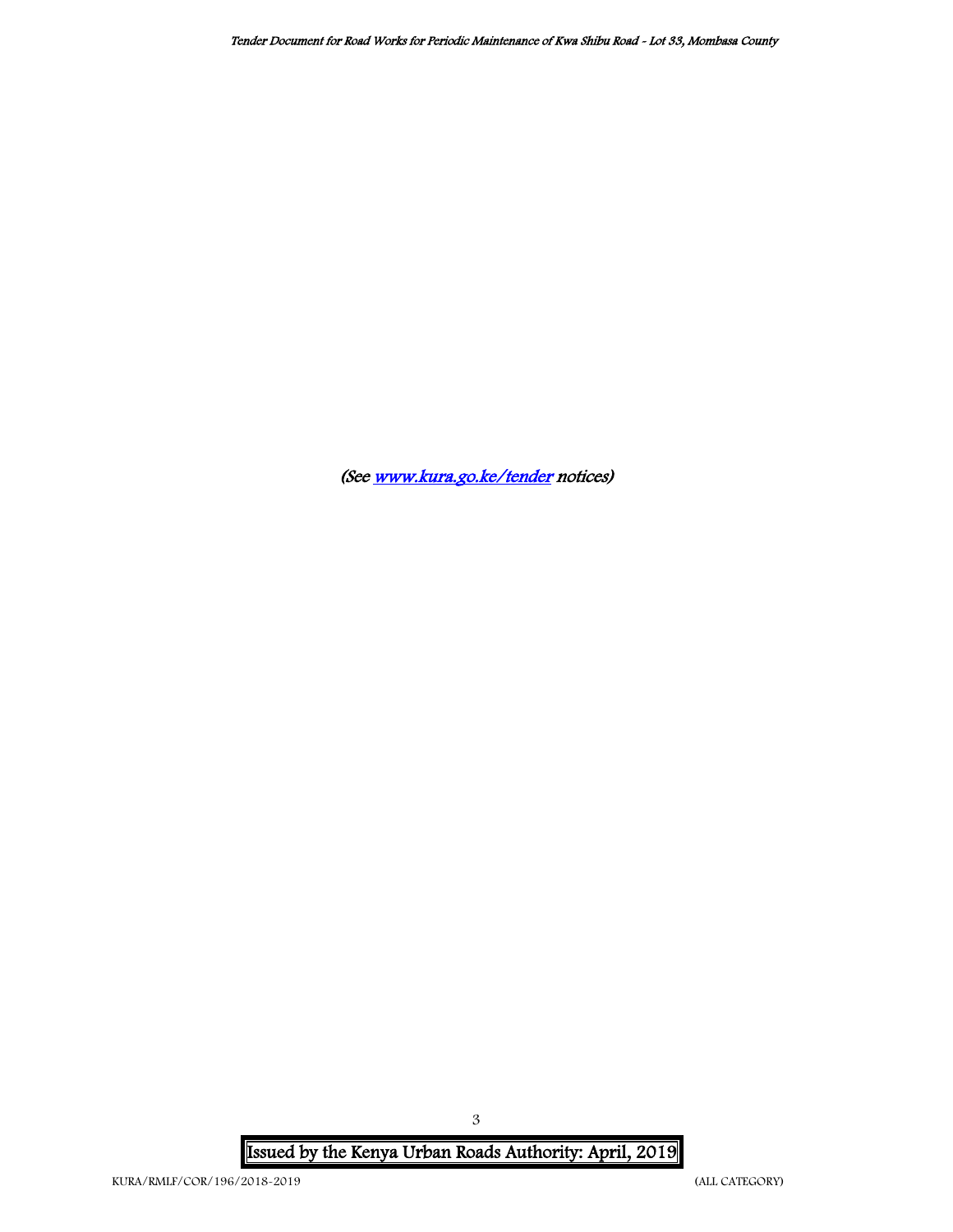# <span id="page-4-0"></span>SECTION II: INSTRUCTIONS TO TENDERERS AND CONDITIONS OF TENDER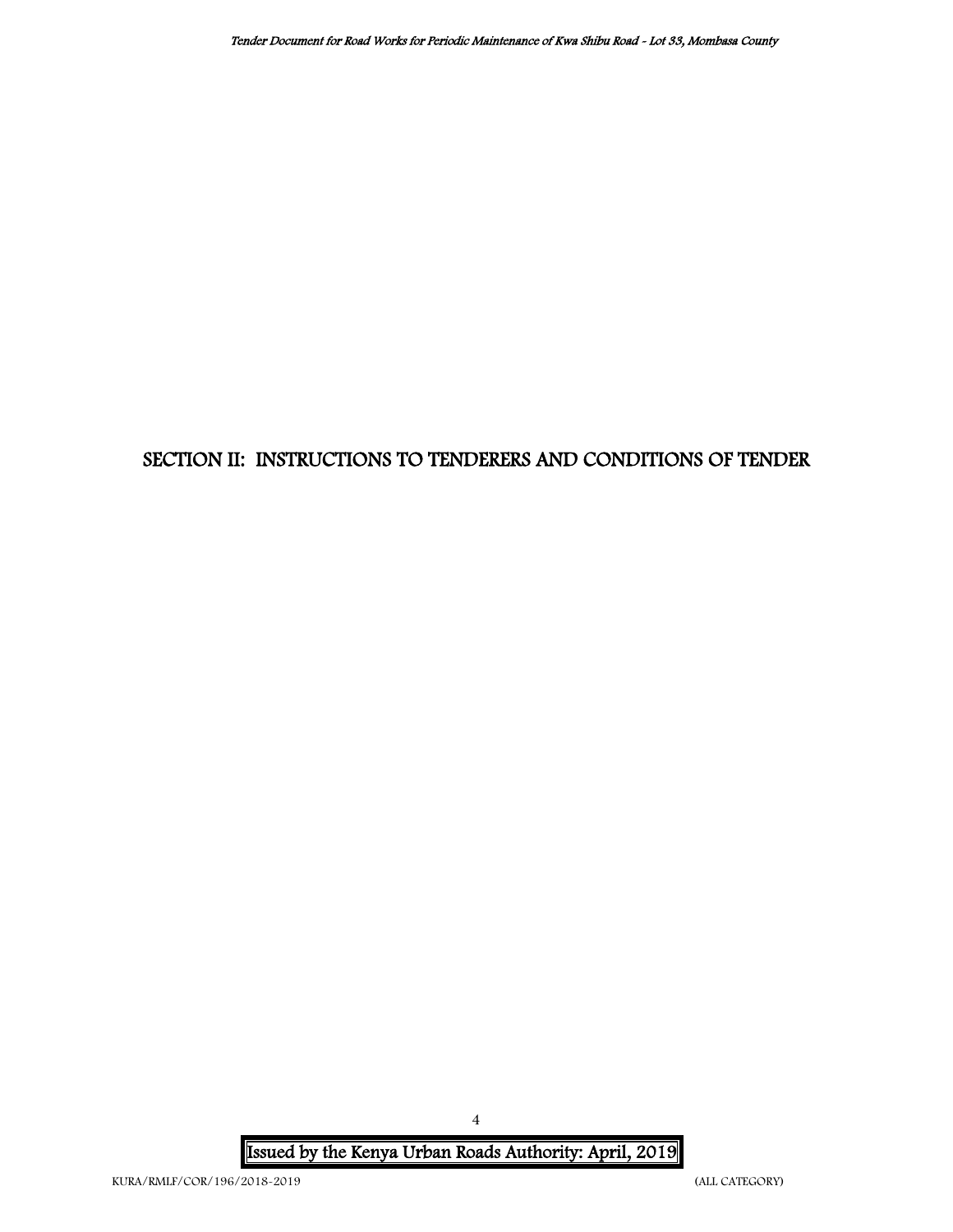## TABLE OF CONTENTS

| A.        |                                                                      |  |
|-----------|----------------------------------------------------------------------|--|
| 1         |                                                                      |  |
| 2         |                                                                      |  |
| 3         |                                                                      |  |
| 4         |                                                                      |  |
| 5         |                                                                      |  |
| 6         |                                                                      |  |
| 7         |                                                                      |  |
| 8         |                                                                      |  |
| <b>B.</b> |                                                                      |  |
| 9         |                                                                      |  |
| 10        |                                                                      |  |
| 11        |                                                                      |  |
| C.        |                                                                      |  |
| 12        |                                                                      |  |
| 13        |                                                                      |  |
| 14        |                                                                      |  |
| 15        |                                                                      |  |
| 16        |                                                                      |  |
| 17        |                                                                      |  |
| 18        |                                                                      |  |
| 19        |                                                                      |  |
| 20        |                                                                      |  |
| D.        |                                                                      |  |
| 21        |                                                                      |  |
| 22        |                                                                      |  |
| 23        |                                                                      |  |
| 24        |                                                                      |  |
| E.        |                                                                      |  |
| 25        |                                                                      |  |
| 26        |                                                                      |  |
| 27        |                                                                      |  |
| 28        |                                                                      |  |
| 29        |                                                                      |  |
| 30        |                                                                      |  |
| F.        |                                                                      |  |
| G.        |                                                                      |  |
| 31        | Award                                                                |  |
| 32        | employer's right to accept any bid and to reject any or all bids  18 |  |
| 33        |                                                                      |  |
| 34        |                                                                      |  |
| 35        |                                                                      |  |
| 36        |                                                                      |  |
|           |                                                                      |  |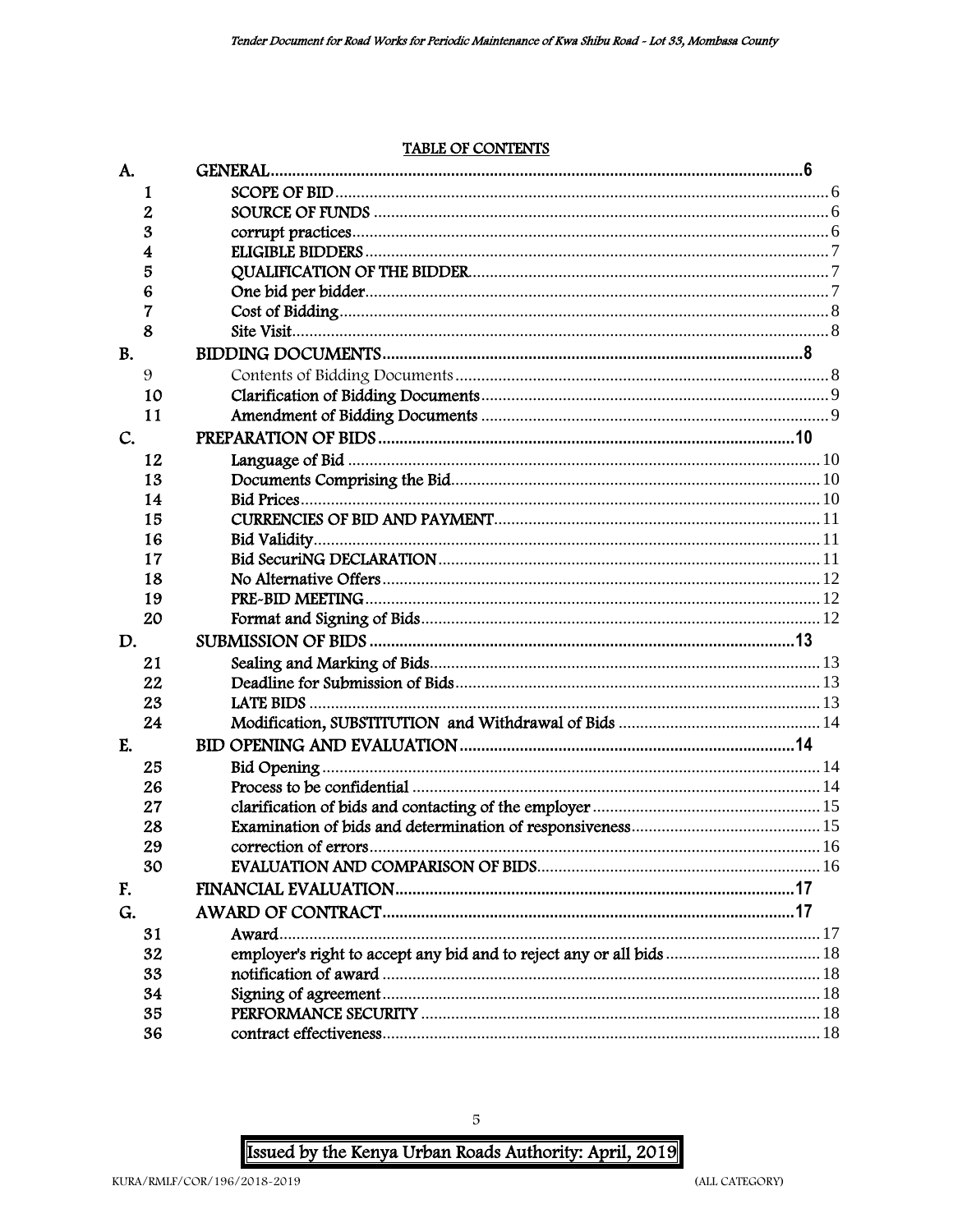## INSTRUCTIONS TO TENDERERS AND CONDITIONS OF TENDER

### A. GENERAL

## 1 SCOPE OF BID

- 1.1 The Employer, as defined in the Conditions of Contract Part II hereinafter "the Employer" wishes to receive bids for the construction of works as described in Section 1, clause 102 of the Special Specifications –"Location and extent of the Works")
- 1.2 The successful bidder will be expected to complete the Works within the period stated in the Appendix to Form of Bid from the date of commencement of the Works.
- 1.3 Throughout these bidding documents, the terms bid and tender and their derivatives (bidder/tenderer, bid/tendered, bidding/tendering etc.) are synonymous, and day means calendar day. Singular also means plural.

### 2 SOURCE OF FUNDS

2.1 The source of funding is the Government of Kenya through the Road Maintenance Levy Fund.

#### 3 CORRUPT PRACTICES

3.1 The government requires that the bidders, suppliers, sub-contractors and supervisors observe the highest standards of ethics during the execution of such contracts. In this pursuit of this policy, the government;

Defines for the purpose of this provision, the terms set forth below as follows:

- i) "corrupt practice" means the offering, giving , receiving, or soliciting of anything of value to influence the action of the public official in the procurement process or in the execution, and
- ii) "fraudulent practice" means a misrepresentation of facts in order to influence a procurement process or the execution of a contract to the detriment of the employer, and includes collusive practices among bidders (prior to or after bid submission) designed to establish bid prices at artificial, non-competitive levels and to deprive the employer the benefits of free and open competition

Will reject a proposal for award if it determines that the bidder recommended for award has engaged in corrupt or fraudulent practices in competing for the contract, and

Will declare a firm ineligible, either indefinitely or for a stated period of time, to be awarded a government contract if it at any time it is determined that the firm has engaged in corrupt or fraudulent practices in competing for, or in executing, a government financed contract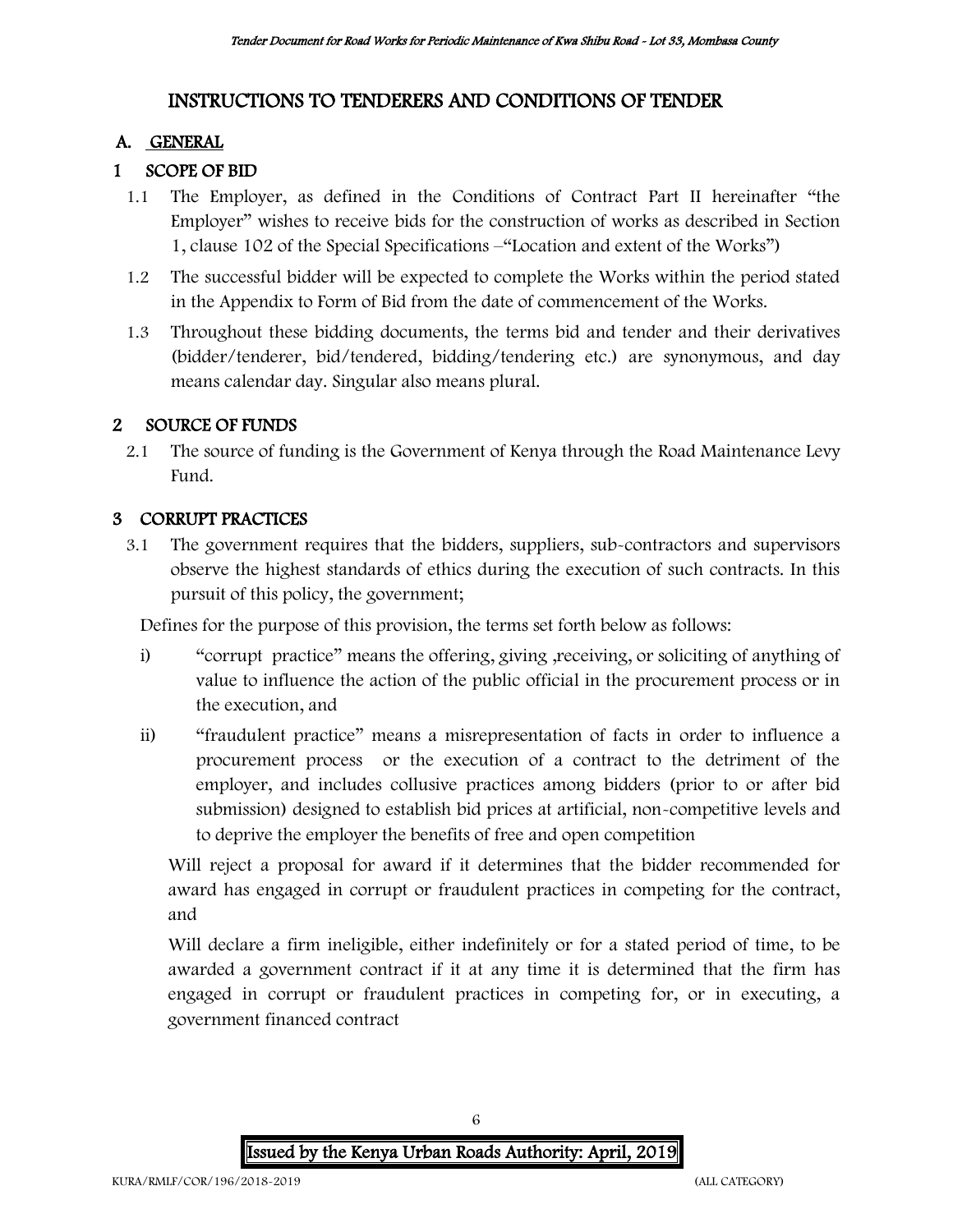## 4 ELIGIBLE BIDDERS

- 4.1 This invitation to bid is open to all bidders who are legally registered or incorporated in the Republic of Kenya as of the time of bid submission. Registration with the National Construction Authority (NCA) as a road works contractor is mandatory.
- 4.2 Bidders shall not have a conflict of interest. Bidders shall be considered to have conflict of interest, if they participated as a consultant in the preparation of the design, documentation or technical specifications of the works that are the subject of this bidding other than as far as required by the Employer.
- 4.3 A firm that is under a declaration of eligibility by the Employer in accordance with clause 3, at the date of submission of the Bid or thereafter, shall be disqualified.
- 4.4 Bidders shall provide such evidence of their continued eligibility satisfactory to the Employer as the Employer shall reasonably request.

## 5 QUALIFICATION OF THE BIDDER

- 5.1 Bidders shall as part of their bid:
- (a) Submit a written power of attorney authorizing the signatory of the bid to commit the bidder; and
- (b) Update any information submitted with their bids and update in any case the information indicated in the schedules and continue to meet the minimum threshold criteria set out in the bid documents.
	- 5.2 As a minimum, bidders shall update the following information:
- (a) evidence of access to lines of credit from a bank and availability of other financial resources
- (b) financial predictions for the current year and the two subsequent years, including the effect of known commitments
- (c) work commitments
- (d) current litigation information; and
- (e) availability of critical equipment
	- 5.3 Bidders shall also submit proposals of work methods and schedule in sufficient detail to demonstrate the adequacy of the bidders' proposals to meet the technical specifications and the completion time referred to in Clause 1.2 above.

## 6 ONE BID PER BIDDER

6.1 Each bidder shall submit only one bid. A bidder who submits or participates in more than one bid will be disqualified.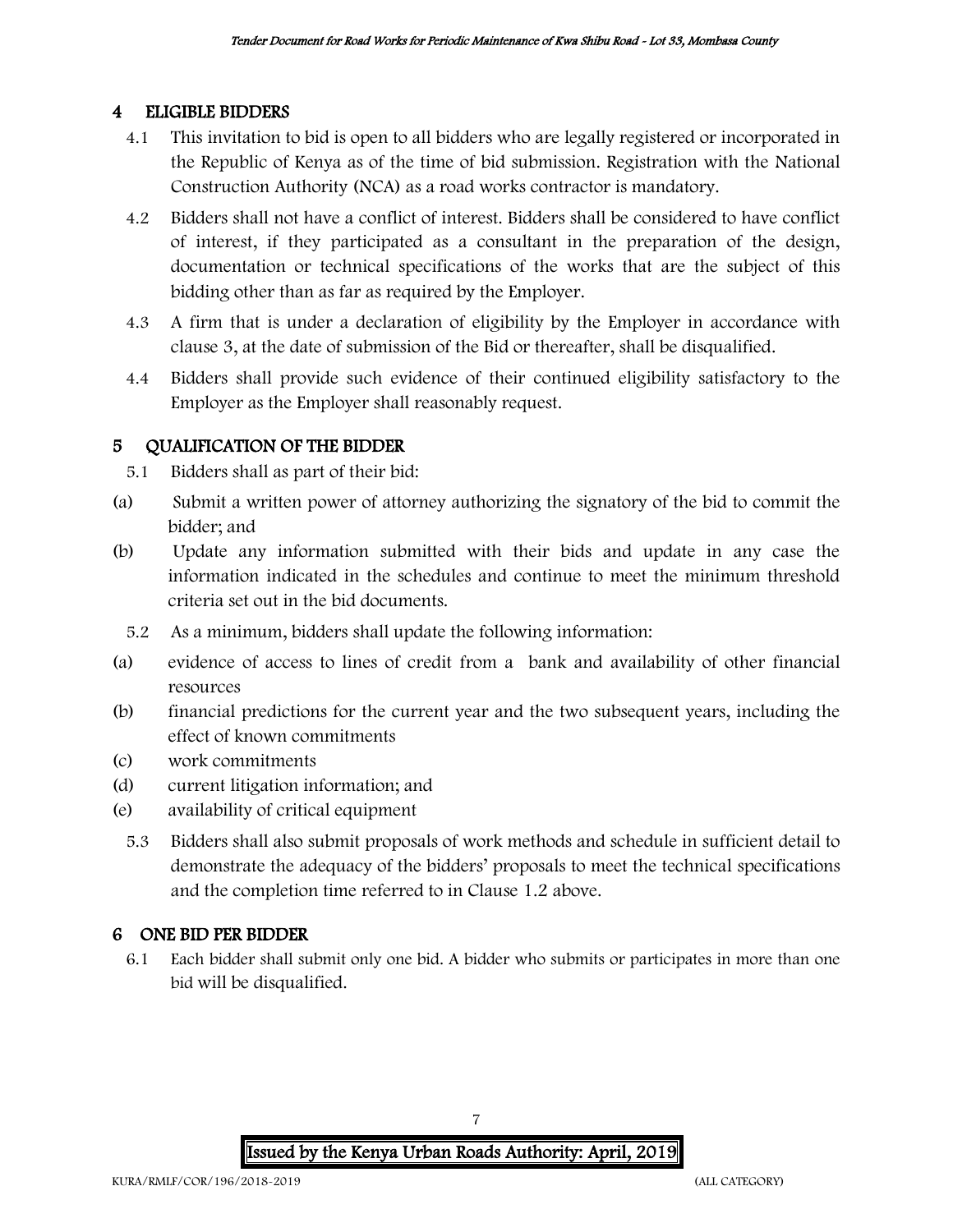## 7 COST OF BIDDING

7.1 The bidder shall bear all costs associated with the preparation and submission of his bid and the Employer will in no case be responsible or liable for those costs, regardless of the conduct or outcome of the bidding process.

## 8 SITE VISIT

- 8.1 The tenderer is advised to visit and examine the site and its surroundings and obtain for himself on his own responsibility, all information that may be necessary for preparing the tender and entering into a contract. The costs of visiting the site shall be the tenderer's own responsibility.
	- 8.2 The tenderer and any of his personnel or agents will be granted permission by the Employer to enter upon premises and lands for the purpose of such inspection, but only upon the express condition that the tenderer, his personnel or agents, will release and indemnify the Employer from and against all liability in respect of, and will be responsible for personal injury (whether fatal or otherwise), loss of or damage to property and any other loss, damage, costs and expenses however caused, which but for the exercise of such permission, would not have arisen.
	- 8.3 A Mandatory pre-tender site meeting shall be held as specified in the tender notice. A representative of the Employer will be available to meet the intending tenderers at the venue.
	- 8.4 The Employer will conduct a Site Visit concurrently with the pre-bid meeting referred to in Clause 19, attendance for which is necessary for all bidders. Attendance by the tenderers shall be as specified in the tender notice.
	- 8.5 Tenderers must provide their own transport. The representative will not be available at any other time for site inspection visits.
	- 8.6 Each tenderer shall complete the Certificate of Tenderer's Visit to the Site, whether he in fact visits the Site at the time of the organized site visit or by himself at some other time.

### B. BIDDING DOCUMENTS

- 9 CONTENTS OF BIDDING DOCUMENTS
	- 9.1 The set of documents comprising the tender includes the following together with any addenda issued in accordance with Clause 11:
- (a) Invitation to Bid
- (b) Instructions to Bidders and Conditions of Tender
- (c) Appendix to Instruction to Tenderers
- (d) Conditions of Contract Part I
- (e) Conditions of Contract Part II

Issued by the Kenya Urban Roads Authority: April, 2019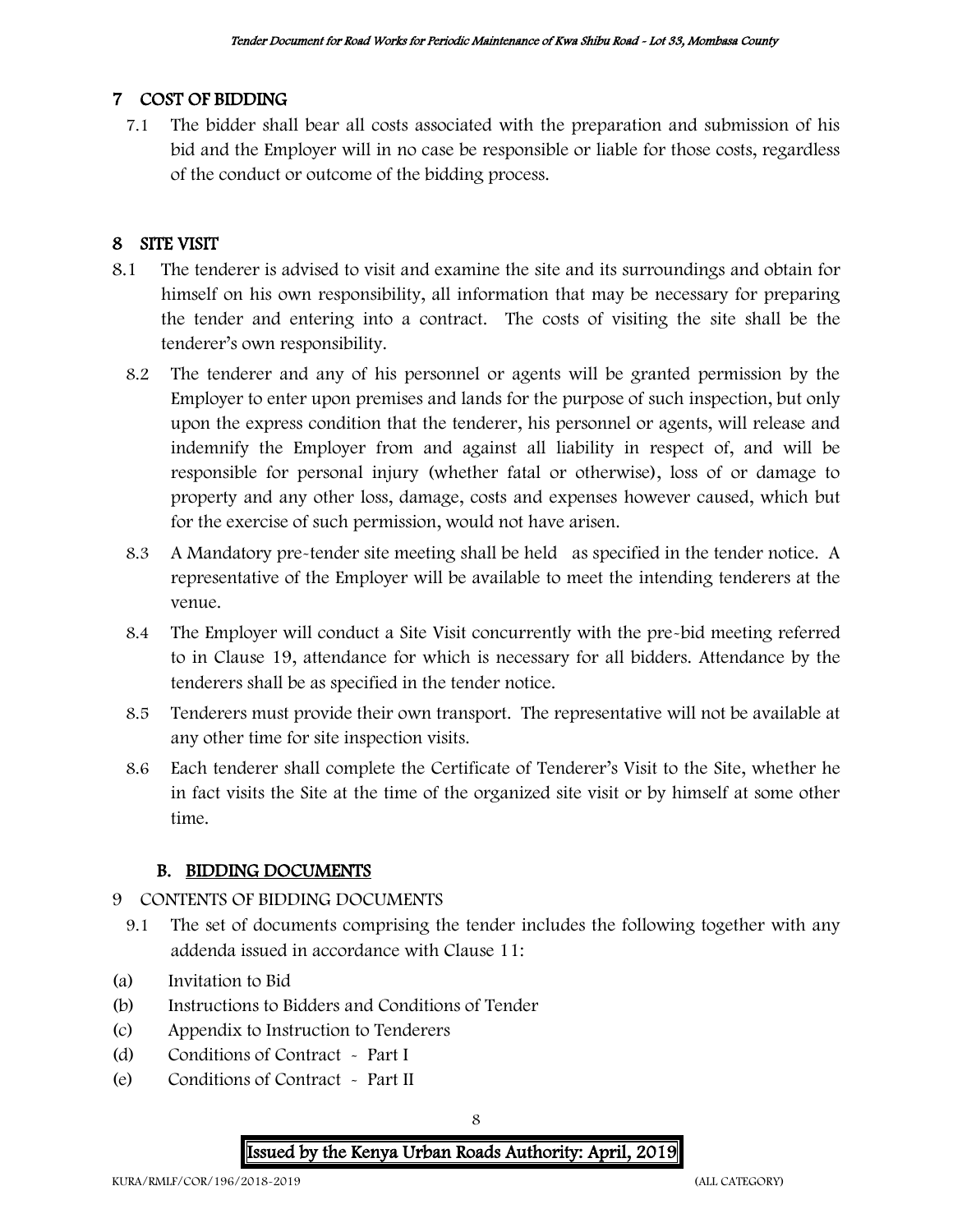- (f) Road Maintenance Manual (May 2010 Edition)
- (g) Standard Specifications
- (h) Special Specifications
- (i) Form of Bid, Appendix to Form of Bid and Bid Security
- (j) Bills of Quantities
- (k) Schedules of Supplementary information
- (l) Form of Contract Agreement
- (m) Form of Performance Security
- (n) Drawings
- (o) BID Addenda (BID Notices)
- (p) Declaration Form
	- 9.2 The bidder is expected to examine carefully all instructions, conditions, forms, terms, specifications and drawings in the bidding documents. Failure to comply with the requirements of bid submission will be at the bidder's own risk. Bids that are not substantially responsive to the requirements of the bidding documents will be rejected.
	- 9.3 All recipients of the documents for the proposed Contract for the purpose of submitting a tender (whether they submit a tender or not) shall treat the details of the documents as "private and confidential".

## 10 CLARIFICATION OF BIDDING DOCUMENTS

- 10.1 The prospective bidder requiring any clarification of the bidding documents may notify the Employer in writing, cable or by e-mail (hereinafter the term cable is deemed to include telex and facsimile) at the Employer's mailing address indicated in the Bidding Data.
- 10.2 The Employer will respond in writing to any request for clarification that he receives earlier than 7 days prior to the deadline for the submission of bids. Copies of the Employer's response to queries raised by bidders (including an explanation of the query but without identifying the sources of the inquiry) will be sent to all prospective bidders who will have purchased the bidding documents.

### 11 AMENDMENT OF BIDDING DOCUMENTS

- 11.1 At any time prior to the deadline for submission of bids, the Employer may, for any reason, whether at his own initiative or in response to a clarification requested by a prospective bidder, modify the bidding documents by issuing subsequent Addenda.
- 11.2 The Addendum thus issued shall be part of the bidding documents pursuant to Sub-Clause 10.1 and shall be communicated in writing or cable to all purchasers of the bidding documents. Prospective bidders shall promptly acknowledge receipt of each Addendum in writing or by cable to the Employer.

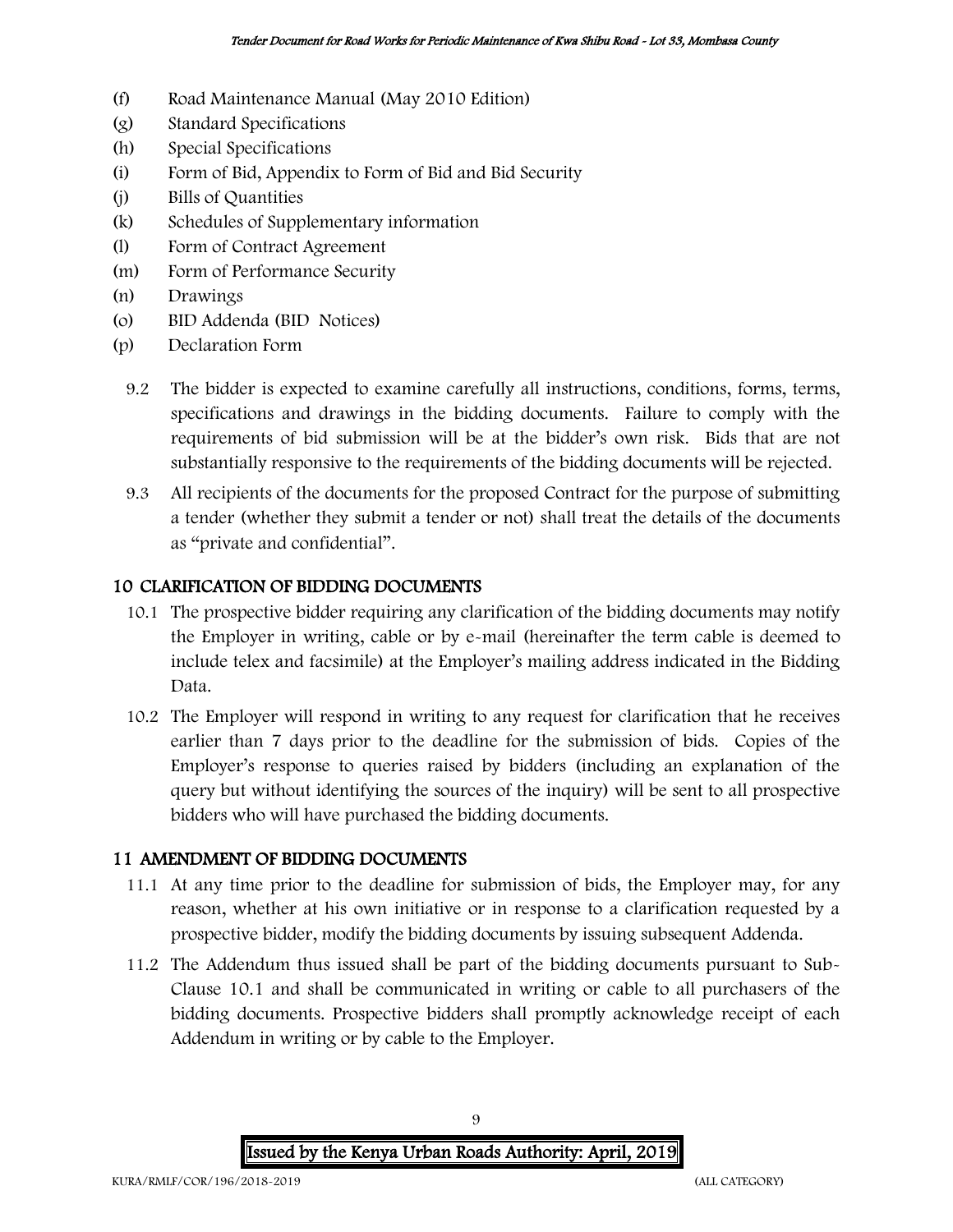11.3 In order to afford prospective bidders reasonable time in which to take an Addendum into account in preparing their bids, the Employer may, at his discretion, extend the deadline for the submission of bids in accordance with Clause 16.2.

## C. PREPARATION OF BIDS

## 12 LANGUAGE OF BID

12.1 The bid prepared by the bidder and all correspondences and documents relating to the bid exchanged by the bidder and the Employer shall be written in the English Language. Supporting documents and printed literature furnished by the bidder may be in another language provided they are accompanied by an appropriate translation of pertinent passages in the above stated language. For the purpose of interpretation of the bid, the English language shall prevail.

## 13 DOCUMENTS COMPRISING THE BID

13.1 The bid to be prepared by the bidder shall comprise:

- (a) Duly filled-in Form of Bid and Appendix to form of bid;
- (b) Bid security;
- (c) Priced Bills of Quantities;
- (d) Schedules of information
- (e) Qualification criteria
- (f) Any other materials required to be completed and submitted in accordance with the Instructions to Bidders embodied in these bidding documents.
	- 13.2 These Forms, Bills of Quantities and Schedules provided in these bidding documents shall be used without exception (subject to extensions of the Schedules in the same format).

## 14 BID PRICES

- 14.1 Unless explicitly stated otherwise in the bidding documents, the contract shall be for the whole works as described in Sub-Clause 1.1, based on the basic unit rates and prices in the Bill of Quantities submitted by the bidder.
- 14.2 The bidder shall fill in rates and prices for all items of Works described in the Bills of Quantities, whether quantities are stated or not.
- 14.3 All duties, taxes (including VAT) and other levies payable by the Contractor under the Contract, or for any other cause as of the date 7 days prior to the deadline for submission of bids, shall be included in the rates and prices and the total Bid Price submitted by the bidder.
- 14.4 Unless otherwise provided in the Bidding Data and Conditions of Particular Application the rates and prices quoted by the bidder are subject to adjustment during the performance of the contract in accordance with the provisions of Clause 70 of the Conditions of Contract.

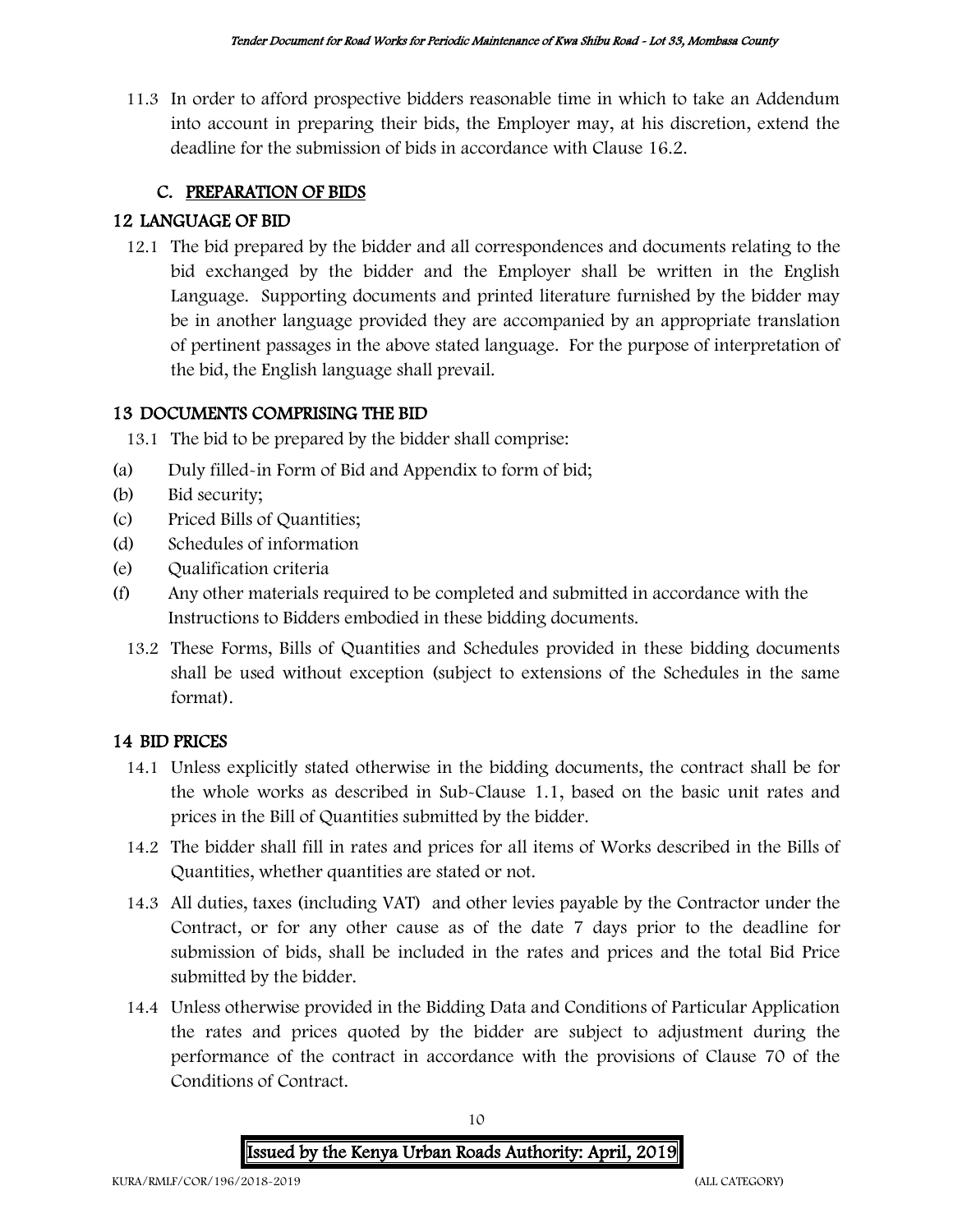#### 15 CURRENCIES OF BID AND PAYMENT

15.1 Bids shall be priced in Kenya Shillings.

#### 16 BID VALIDITY

- 16.1 The bid shall remain valid and open for acceptance for a period of 90 calendar days from the specified date of bid opening specified in Clause 22.
- 16.2 In exceptional circumstances prior to expiry of the original bid validity period, the Employer may request that the bidders extend the period of validity for a specified additional period. The request and the responses thereto shall be made in writing or by cable. A bidder may refuse the request without forfeiting his bid security. A bidder agreeing to the request will not be required nor permitted to modify his bid, but will be required to extend the validity of his bid security for the period of the extension, and in compliance with Clause 17 in all respects.

#### 17 BID SECURING DECLARATION

- 17.1 The bidder shall furnish, as part of his bid, a duly filled and signed bid Securing Declaration Form as shown in the Appendix to instruction to tenderers.
- 17.2 The bid securing declaration shall be in the format and in accordance with bid securing declaration form included in Section 3. The bid securing declaration shall remain valid for a period of thirty (30) days beyond the original validity period for the bid, and beyond any period of extension subsequently requested under Sub-Clause 16.2.
- 17.3 Any bid not accompanied by an acceptable bid securing declaration will be rejected by the Employer as non-responsive.
- 17.4 The bid securing declaration of unsuccessful bidders will expire either 28 days after the expiration of the period of bid validity or upon receipt of copy of notification of award to successful bidder whichever comes earlier.
- 17.5 The bid securing declaration of the successful bidder will be discharged upon the bidder signing the Contract Agreement and furnishing the required performance security.
- 17.6 The bidder shall automatically be suspended from being eligible for bidding in any contract with the Purchaser for the period of time of 5 years starting on the date of expiration of tender validity period, if:
- (a) a bidder withdraws his bid, except as provided in Sub-Clause 24.2. or
- (b) in the case of a successful bidder, if he fails within the specified time limit to:
	- (i) sign the Contract Agreement or
	- (ii) furnish the necessary performance security

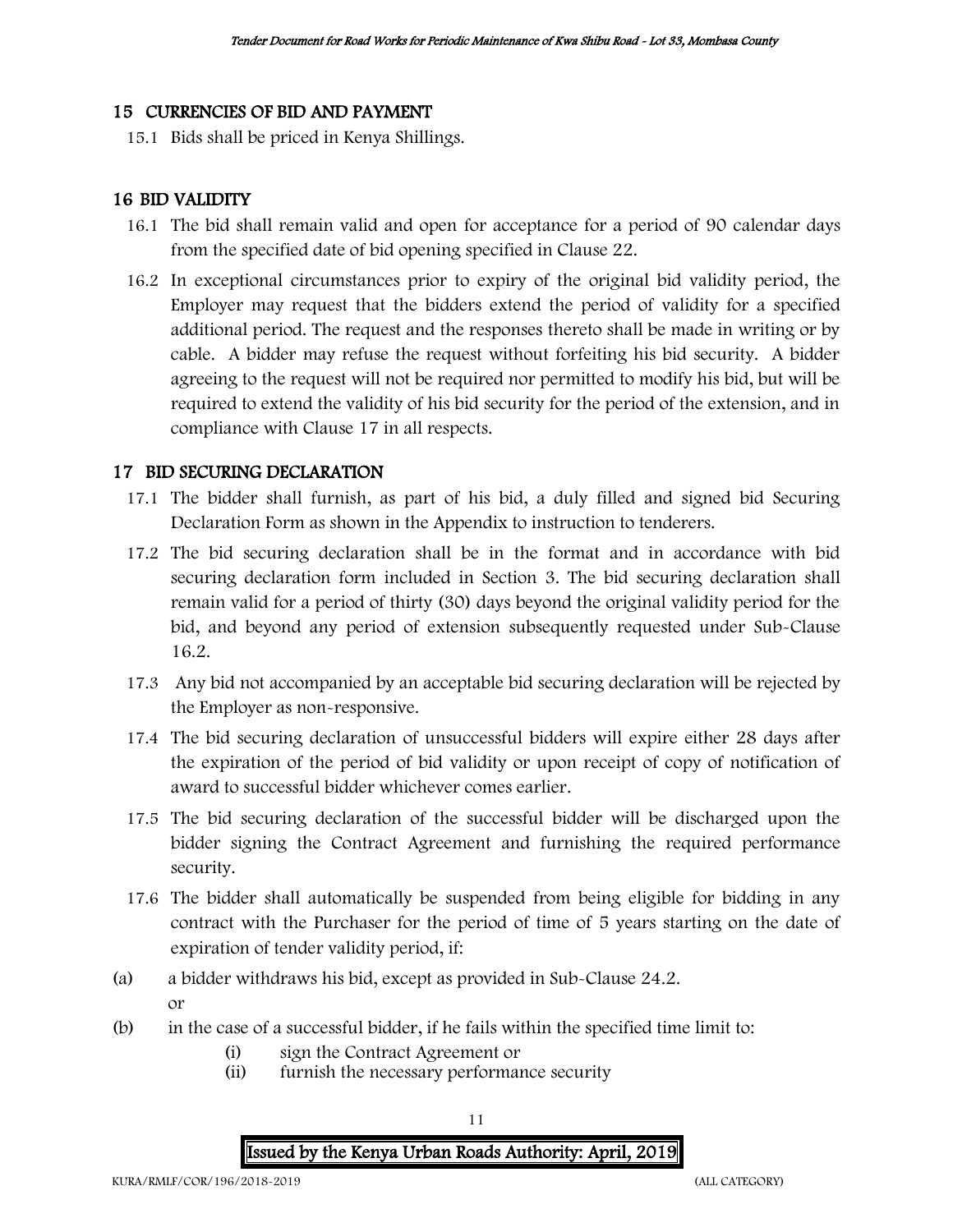#### 18 NO ALTERNATIVE OFFERS

- 18.1 The bidder shall submit one offer, which complies fully with the requirements of the bidding documents.
- 18.2 The bid submitted shall be solely on behalf of the bidder. A bidder who submits or participates in more than one bid will be disqualified.
- 18.3 A price or rate shall be entered in indelible ink against every item in the Bills of Quantities with the exception of items which already have Prime Cost or Provisional sums affixed thereto. The bidders are reminded that no "nil" or "included" rates or "lump-sum" discounts will be accepted. The rates for various items should include discounts if any. Bidders who fail to comply will be disqualified.

### 19 PRE-BID MEETING

- 19.1 The bidder's designated representative is invited to attend a mandatory pre-bid meeting, which will take place as specified in the Tender notice. The purpose of the meeting will be to clarify issues and to answer questions on any matter that may be raised at that stage.
- 19.2 The bidder is requested as far as possible to submit any questions in writing or by cable, to reach the Employer not later than one week before the meeting. It may not be practicable at the meeting to answer questions received late, but questions and responses will be transmitted in accordance with the Minutes of the meeting, including the text of the questions raised and the responses given together with any responses prepared after the meeting, will be transmitted without delay to all purchasers of the bidding documents. Any modification of the bidding documents listed in Sub-Clause 9.1, which may become necessary as a result of the pre-bid meeting shall be made by the Employer exclusively through the issue of an Addendum pursuant to Clause 10 or through the minutes of the pre-bid meeting.

### 20 FORMAT AND SIGNING OF BIDS

- 20.1 The bidder shall prepare one original of the documents comprising the bid as described in Clause 13 of these Instructions to Bidders, bound with the section containing the Form of Bid and Appendix to Bid, and clearly marked "ORIGINAL". In addition, the bidder shall submit another copy of the bid clearly marked "COPY OF ORIGINAL". In the event of discrepancy between them, the original shall prevail.
- 20.2 The original and copies of the bid shall be typed or written in indelible ink (in the case of copies, photocopies are also acceptable) and shall be signed by a person or persons duly authorized to sign on behalf of the bidder pursuant to Sub-Clause 5.1(a) OR 4.3 (c) as the case may be. The person or persons signing the bid shall initial all pages of the bid where entries or amendments have been made.

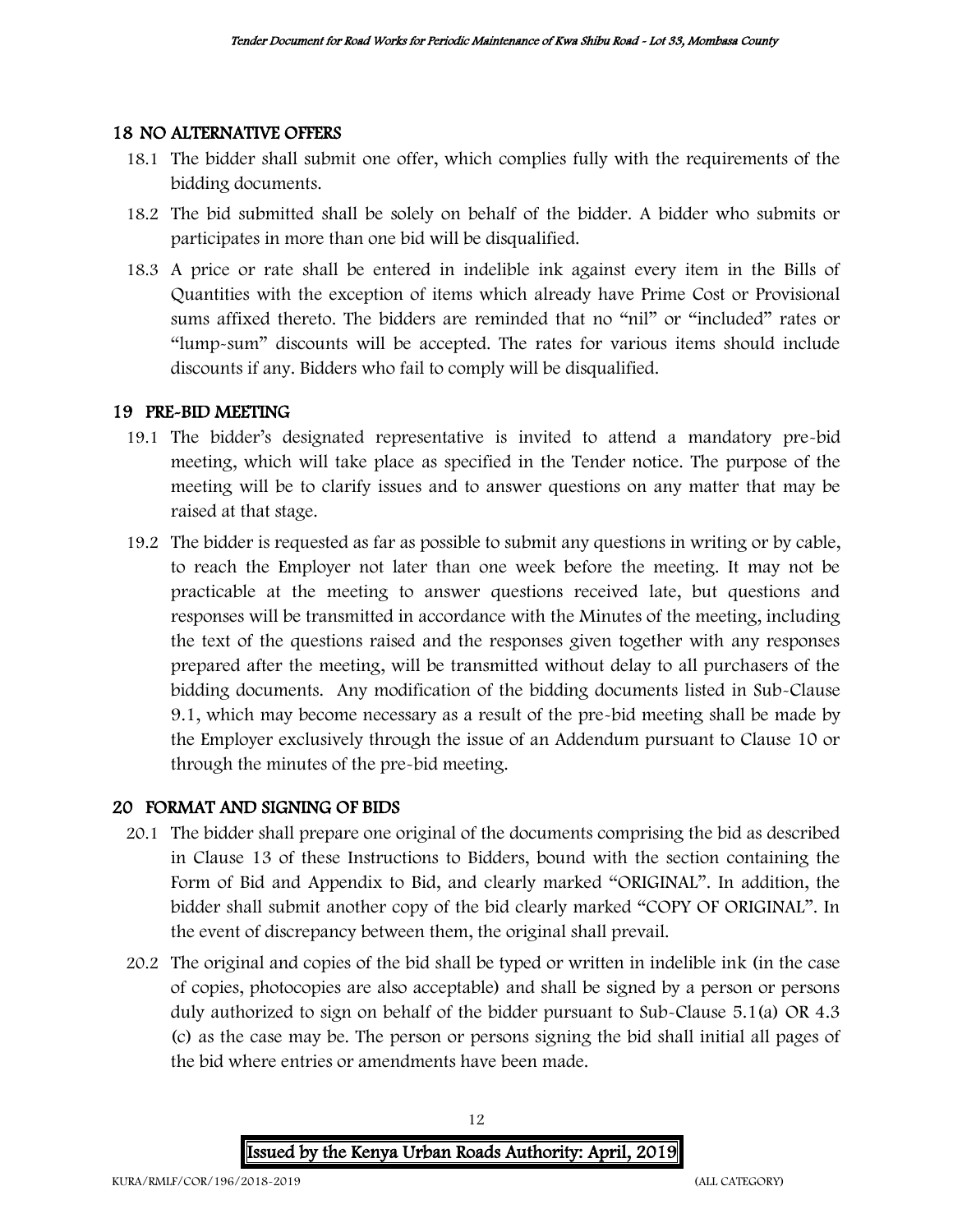20.3 The bid shall be without alterations, omissions or conditions except as necessary to correct errors made by the bidder, in which case such corrections shall be initialled by the person or persons signing the bid.

## D. SUBMISSION OF BIDS

## 21 SEALING AND MARKING OF BIDS

- 21.1 The bidder shall seal the original and each copy of the bid in separate envelopes duly marking the envelopes "ORIGINAL" and "COPY". The envelopes shall then be sealed in an outer separate envelope.
- 21.2 The inner and outer envelopes shall be:
	- (a) Addressed to the Employer at the address provided in the Appendix to Form of Bid.
	- (b) Bear the name and identification number of the contract. In addition to the identification required in sub-Clause 21.2, the inner envelopes shall indicate the name and address of the bidder to enable the bid to be returned unopened in case it is declared "late" pursuant to Clause 23.1, and for matching purposes under Clause 24.
- 21.3 If the outer envelope is not sealed and marked as instructed above, the Employer will assume no responsibility for the misplacement or premature opening of the bid. If the outer envelope discloses the bidder's identity the Employer will not guarantee the anonymity of the bid submission, but this shall not constitute grounds for rejection of the bid.

### 22 DEADLINE FOR SUBMISSION OF BIDS

22.1 Bids must be received by the Employer at the address specified in Sub Clause 21.2 not later than the date indicated in the tender notice.

Tenders delivered by hand must be placed in the "tender box" provided in the office of the employer.

Proof of posting will not be accepted as proof of delivery and any tender delivered after the above stipulated time, from whatever cause arising will not be considered.

22.2 The Employer may, at his discretion, extend the deadline for the submission of bids through the issue of an Addendum in accordance with Clause 11 in which case all rights and obligations of the Employer and the bidders previously subject to the original deadline shall thereafter be subject to the new deadline as extended.

## 23 LATE BIDS

23.1 Any bid received by the Employer after the deadline for submission of bids prescribed in Clause 22 will be returned unopened to the bidder.

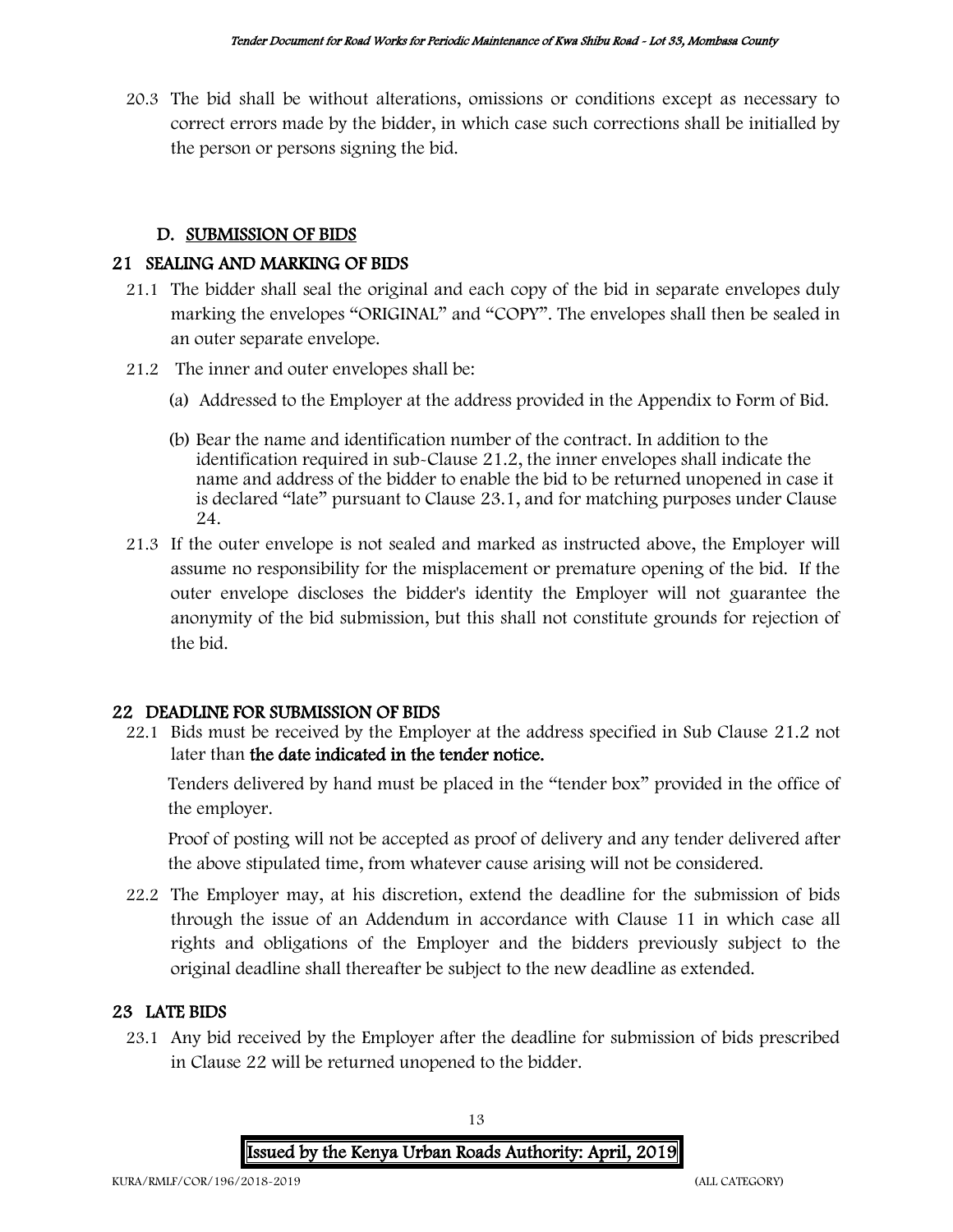## 24 MODIFICATION, SUBSTITUTION AND WITHDRAWAL OF BIDS

- 24.1 The bidder may modify, substitute or withdraw his bid after bid submission, provided that written notice of modification or withdrawal is received by the Employer prior to the prescribed deadline for submission of bids.
- 24.2 The bidder's modification, substitution or withdrawal notice shall be prepared, sealed, marked and delivered in accordance with the provisions of Clause 21, with the outer and inner envelopes additionally marked "MODIFICATION" or "WITHDRAWAL" as appropriate.
- 24.3 No bid may be modified subsequent to the deadline for submission of bids, except in accordance with Sub-Clause 29.2.
- 24.4 Any withdrawal of a bid during the interval between the deadline for submission of bids and expiration of the period of bid validity specified in Clause 17 may result in the forfeiture of the bid security pursuant to Sub-Clause 17.6.

## E. BID OPENING AND EVALUATION

## 25 BID OPENING

- 25.1 The Employer will open the bids, including withdrawals and modifications made pursuant to Clause 24, in the presence of bidders' designated representatives who choose to attend, at the time, date, and location stipulated in the letter of invitation. The bidders' representatives who are present shall sign a register evidencing their attendance.
- 25.2 Envelopes marked "WITHDRAWAL" and "SUBSTITUTION" shall be opened first and the name of the bidder shall be read out. Bids for which an acceptable notice of withdrawal has been submitted pursuant to Clause 24 shall not be opened.
- 25.3 The bidder's name, the Bid Prices, including any bid modifications and withdrawals, the presence (or absence) of bid security, and any such details as the Employer may consider appropriate, will be announced by the Employer at the opening. Subsequently, all envelopes marked "MODIFICATION" shall be opened and the submissions therein read out in appropriate detail. No bid shall be rejected at bid opening except for late bids pursuant to Clause 22.
- 25.4 The Employer shall prepare minutes of the bid opening, including the information disclosed to those present in accordance with Sub-Clause 24.3.
- 25.5 Bids not opened and read out at bid opening shall not be considered further for evaluation, irrespective of the circumstances.

### 26 PROCESS TO BE CONFIDENTIAL

26.1 Information relating to the examination, evaluation and comparison of bids, and recommendations for the award of contract shall not be disclosed to bidders or any

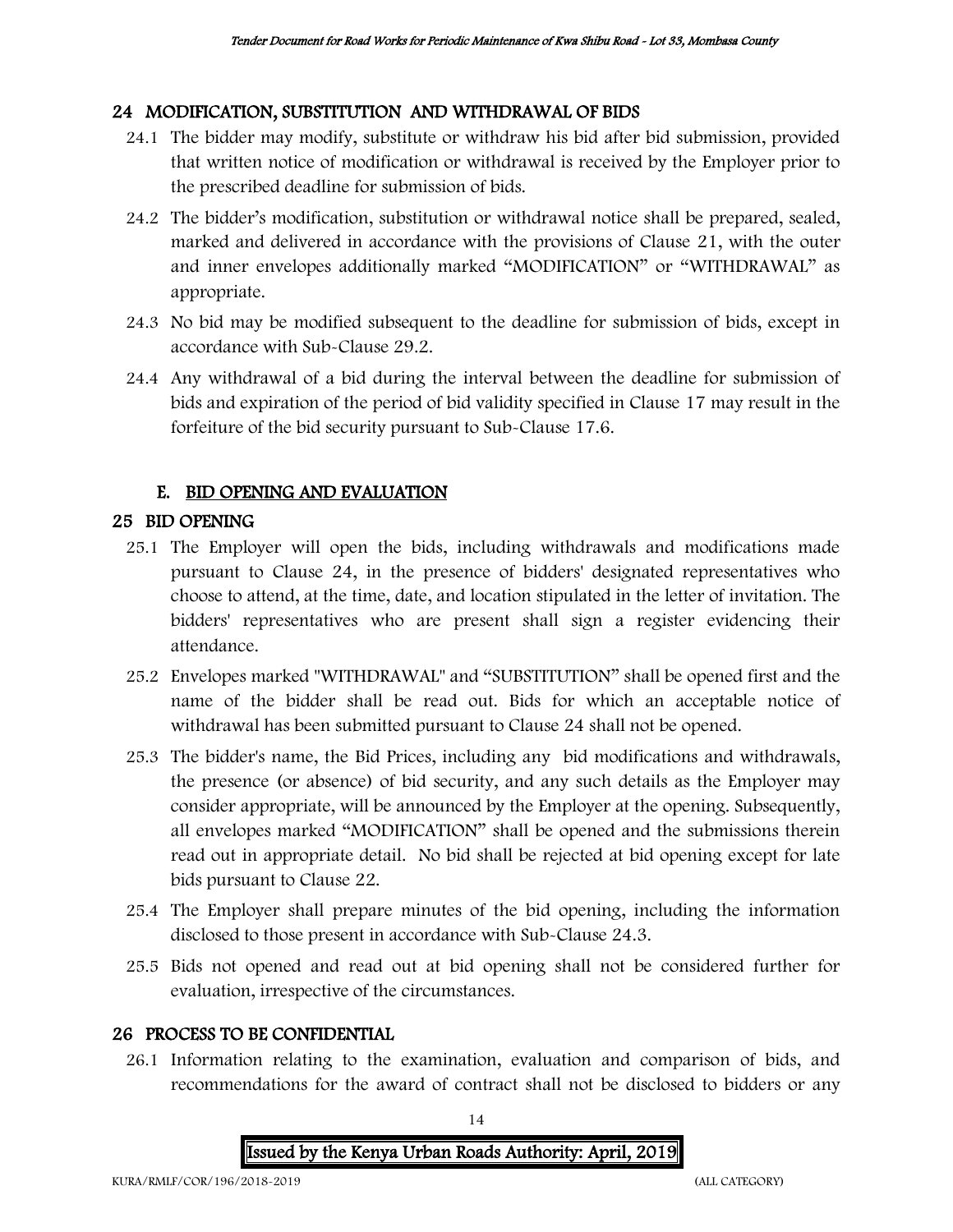other persons not officially concerned with such process until the award to the successful bidder has been announced. Any effort by a bidder to influence the Employer's processing of bids or award decisions may result in the rejection of the bidder's bid.

### 27 CLARIFICATION OF BIDS AND CONTACTING OF THE EMPLOYER

- 27.1 To assist in the examination, evaluation, and comparison of bids, the Employer may, at its discretion, ask any bidder for clarification of its bid, including breakdowns of unit rates. The request for clarification and the response shall be in writing or by cable, but no change in the price or substance of the bid shall be sought, offered, or permitted except as required to confirm the correction of arithmetic errors discovered by the Employer in the evaluation of the bids in accordance with Clause 29.
- 27.2 Subject to Sub-Clause 26.1, no bidder shall contact the Employer on any matter relating to its bid from the time of the bid opening to the time the contract is awarded. If the bidder wishes to bring additional information to the notice of the Employer, should do so in writing.
- 27.3 Any effort by the bidder to influence the Employer in the Employer's bid evaluation, bid comparison or contract award decisions may result in the rejection of the bidder's bid.

### 28 EXAMINATION OF BIDS AND DETERMINATION OF RESPONSIVENESS

- 28.1 Prior to the detailed evaluation of bids, the Employer will determine whether each bid (a) has been properly signed; (b) is accompanied by the required securities; (c) is substantially responsive to the requirements of the bidding documents; and (d) provides any clarification and/or substantiation that the Employer may require to determine responsiveness pursuant to Sub-Clause 28.2.
- 28.2 A substantially responsive bid is one that conforms to all the terms, conditions, and specifications of the bidding documents without material deviation or reservation and has a valid tender bank guarantee. A material deviation or reservation is one

(a) Which affects in any substantial way the scope, quality, or performance of the works;

(b) Which limits in any substantial way, inconsistent with the bidding documents, the Employer's rights or the bidder's obligations under the contract; or

(c) Whose rectification would affect unfairly the competitive position of other bidders presenting substantially responsive bids.

28.3 If a bid is not substantially responsive, it will be rejected by the Employer and may not subsequently be made responsive by correction or withdrawal of the nonconforming deviation or reservation.

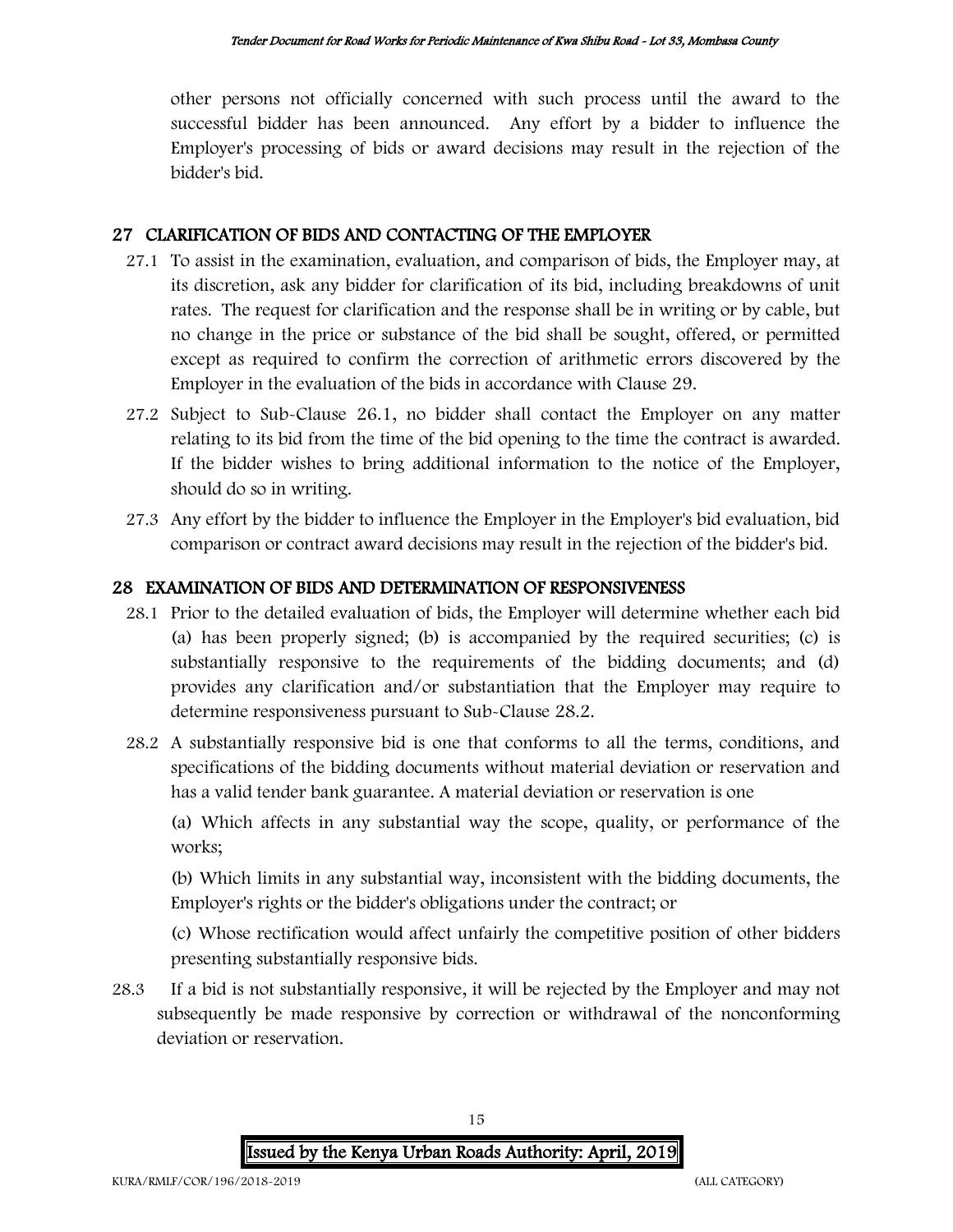## 29 CORRECTION OF ERRORS

Tenders determined to be substantially responsive shall be checked by the Employer for any arithmetic errors in the computations and summations. Errors will NOT be corrected by the Employer.

## 30 EVALUATION AND COMPARISON OF BIDS

- 30.1 The Employer will carry out evaluation of details and information provided in post-Qualification Questionnaire and any bidder who does not qualify shall not have his/her bid evaluated further.
- 30.2 The Employer will then evaluate and compare only the bids determined to be substantially responsive in accordance with Clauses 27 and 28.
	- 30.3 The procuring entity may at any time terminate procurement proceedings before contract award and shall not be liable to any person for the termination.
	- 30.4 A tenderer who gives false information in the tender document about its qualification or who refuses to enter into a contract after notification of contract award shall be considered for debarment from participating in future public procurement.

## 31. QUALIFICATION AND EVALUATION CRITERIA

31.1 Post-qualification will be based on meeting all of the following minimum point scale criteria regarding the Applicant's general and particular experience, personnel and equipment capabilities as well as financial position. The Employer reserves the right to waive minor deviations, if they do not materially affect the capacity of an applicant to perform the contract. Subcontractor's experience and resources shall not be taken into account in determining the Applicant's compliance with qualifying criteria.

### 31.2 General Experience.

The Applicant shall meet the following minimum criteria: -

- (a) Average annual turnover for the last  $2$  years  $-$  KShs.2,000,000.00/ $\sim$ .
- (b) Successful completion as a prime contractor or sub-contractor in the execution of at least two roads rehabilitation/new construction projects of a similar nature and comparable in complexity to the proposed contract within the last two years, for which at least one was located in an urban environment in Kenya.
- 31.3 **Personnel Capabilities.** The Applicant should list down personnel of minimum qualification of Ordinary Diploma in Civil Engineering for Site Agent, Ordinary Diploma for the surveyor and other supervisory staff.
- 31.4 *Equipment Capabilities.* The Applicant should list down, the plants and equipment that are in his ownership and the ones proposed for hire which should be suitable for executing contract works. – Applicants must attaché evidence of ownership or hiring arrangements.

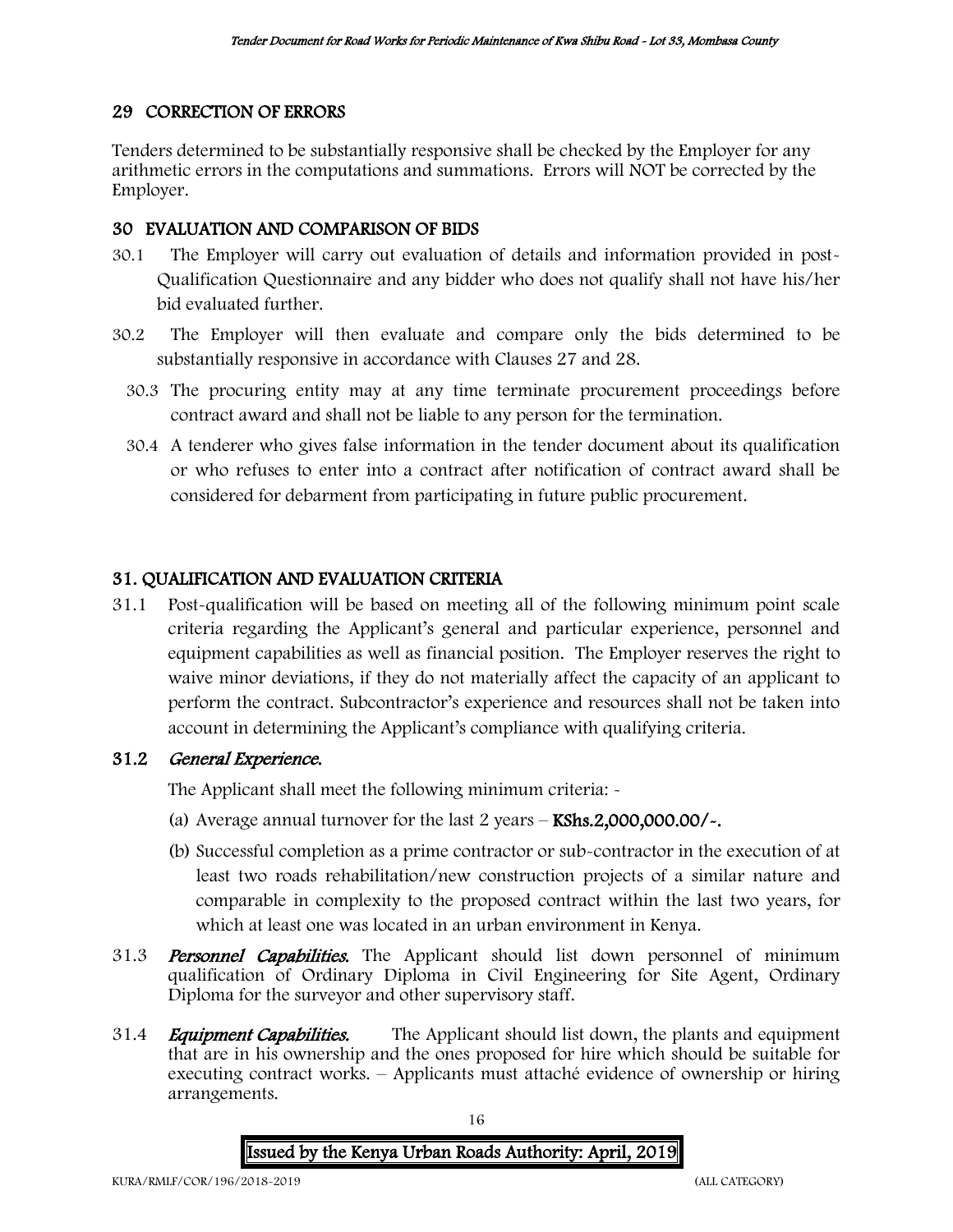- 31.5 Cash flow statement. The Applicant should demonstrate that the firm has access to or has available, liquid assets, unencumbered real assets, lines or credit, and other financial means sufficient to meet the construction cash flow for a period of 2 months, estimated at 20% of the estimated tender sum.
- 31.6 Balance Sheets. Signed and stamped Audited balance sheets for the last two years should be submitted and must demonstrate the soundness of the Applicant's financial position, availability of working capital and net worth.
- 31.7 Financial position/Ratios. The applicant's financial information will be assessed in terms of ROCE, current ratio and return on equity, and the point scale criteria on their financial position given on this basis. Where necessary, the Employer may make inquiries with the Applicant's bankers.
- 31.8 Litigation History. The Applicant should provide accurate information on any litigation or arbitration resulting from contracts complete or under execution by him over the last five years. A consistent history of litigation against the Applicant may result in failure of the application.
- 31.9 Post-qualification criteria are as provided in the Appendix to instruction to tenderers. The bidders who pass the technical criteria will be subjected to financial evaluation.

## F. FINANCIAL EVALUATION

30.8 Comparison of major rates of items of construction & credibility of tenderers rates

The Employer will compare the tenderers' rates with the Engineer's estimates for major items of construction. If some bids are seriously unbalanced or front loaded in relation to the Engineer's estimates for the major items of work to be performed under the contract, the Employer may require the bidder to produce detailed price analyses for any or all items of the Bills of Quantities, to demonstrate the internal consistency of those prices with the construction methods and schedule proposed. After evaluation of the price analyses, taking into consideration the schedule of estimated contract payments, the Employer may require that the amount of the Performance Security set forth in Clause 35 be increased at the expense of the bidder to a level sufficient to protect the Employer against financial loss in the event of default of the successful bidder under the contract.

## G. AWARD OF CONTRACT

### 31 AWARD

31.1 Subject to Clause 32, the Employer will award the contract to the bidder whose bid has been determined to be substantially responsive to the bidding documents and who has offered the lowest Evaluated Bid Price pursuant to Clause 29, provided that such bidder has been determined to be (a) eligible in accordance with the provisions of Sub-Clause 3.1, and (b) qualified in accordance with the provisions of Clause 4.

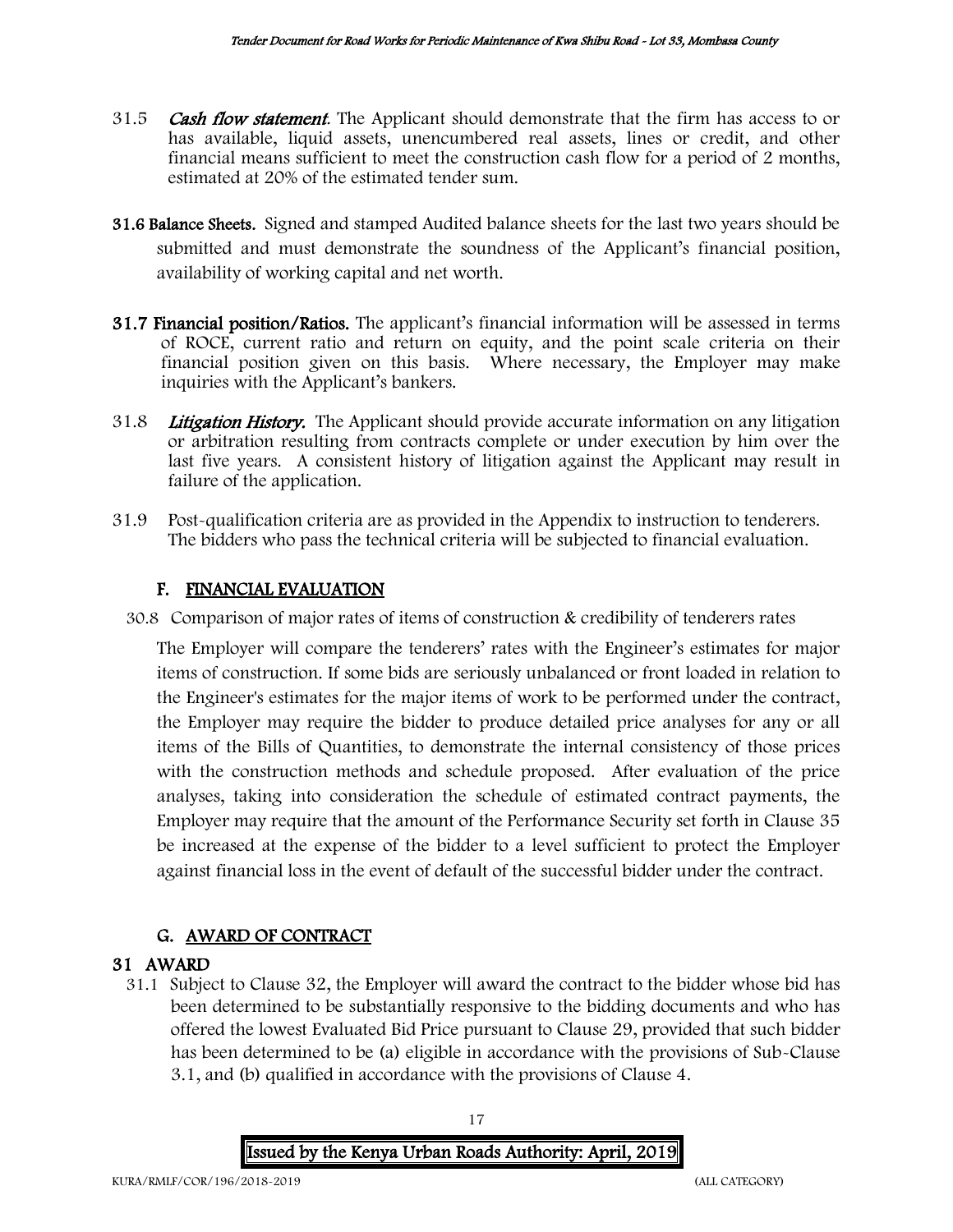## 32 EMPLOYER'S RIGHT TO ACCEPT ANY BID AND TO REJECT ANY OR ALL BIDS

32.1 The Employer reserves the right to accept or reject any bid, and to annul the bidding process and reject all bids, at any time prior to award of contract, without thereby incurring any liability to the affected bidder or bidders or any obligation to inform the affected bidder or bidders of the grounds for the Employer's action.

## 33 NOTIFICATION OF AWARD

- 33.1 Prior to expiration of the period of bid validity prescribed by the Employer, the Employer will notify the successful bidder in writing or by cable confirmed by registered letter that its bid has been accepted. This letter (hereinafter and in the Conditions of Contract called "Letter of Acceptance") shall specify the sum, which the Employer will pay the Contractor in consideration of the execution and completion of the works and the remedying of any defects therein by the Contractor as prescribed by the contract (hereinafter and in the Conditions of Contract called "the Contract Price").
- 33.2 At the same time that the Employer notifies the successful bidder that his bid has been accepted, the Employer shall notify the other bidders that their bids have been unsuccessful and that their bid security will be returned as promptly as possible, in accordance with sub clause 17.4.

## 34 SIGNING OF AGREEMENT

34.1 Within 21 days of receipt of the Notification of Award, the successful bidder shall sign the Form of Agreement and return it to the Employer, together with the required performance security.

### 35 PERFORMANCE SECURITY

- 35.1 Within 21 days of receipt of the Letter of Acceptance from the Employer, the successful bidder shall furnish to the Employer a performance security in the form stipulated in the Conditions of contract. The form of performance security provided in Section 9 of the bidding documents shall be used.
- 35.2 The successful bidder shall provide a performance security in the form of an Unconditional Bank Guarantee from a reputable bank located in Kenya.
- 35.3 Failure by successful bidder to lodge the required performance Guarantee within 21 days of the receipt of the letter of Acceptance shall constitute sufficient grounds for annulment of the award and forfeiture of the bid surety; in which event the Employer may make the award to another bidder or call for new bids.

## 36 CONTRACT EFFECTIVENESS

36.1 The Contract will be effective only upon signature of the Agreement between the Contractor and the Employer.

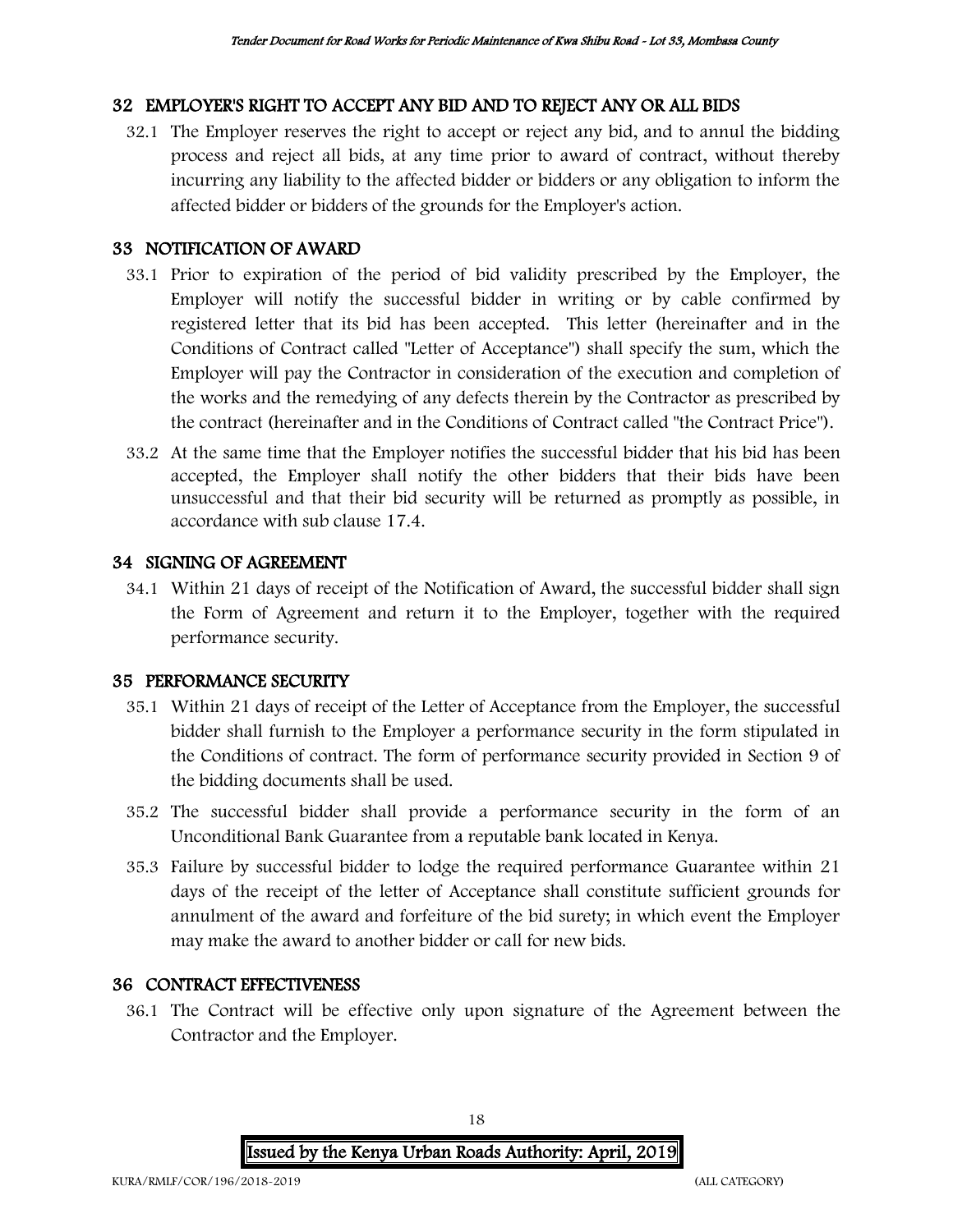## QUALIFICATION CRITERIA

This Section contains all the factors, methods and criteria that the Employer shall use to evaluate applications. The information to be provided in relation to each factor and the definitions of the corresponding terms are included in the respective Application Forms.

#### **Contents**

| 7. Schedule of the Major Items of Plant/Equipment Available for Proposed Contract 23 |  |
|--------------------------------------------------------------------------------------|--|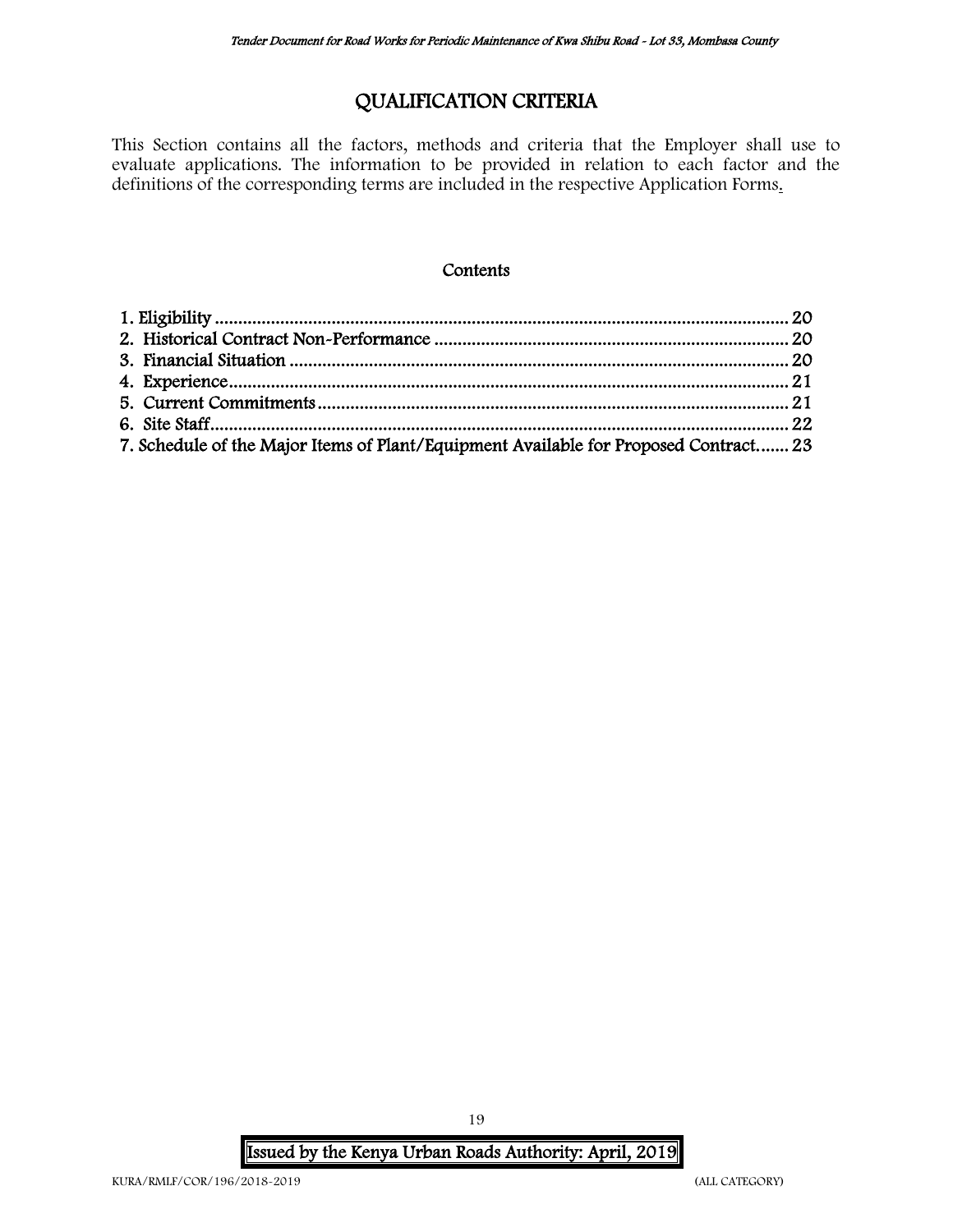<span id="page-20-2"></span><span id="page-20-1"></span><span id="page-20-0"></span>

| Qualification Criteria |                                              |                                                                                                                                                                                                                                                                                                                                                                                                                                                                               | Compliance<br>Requirement | Documentation              |
|------------------------|----------------------------------------------|-------------------------------------------------------------------------------------------------------------------------------------------------------------------------------------------------------------------------------------------------------------------------------------------------------------------------------------------------------------------------------------------------------------------------------------------------------------------------------|---------------------------|----------------------------|
| No.                    | Subject                                      | Requirement                                                                                                                                                                                                                                                                                                                                                                                                                                                                   | Bidder                    | Submission<br>Requirements |
|                        | 1. Eligibility                               |                                                                                                                                                                                                                                                                                                                                                                                                                                                                               |                           |                            |
| 1.1                    | Eligibility                                  | Nationality in accordance with<br>Sub-Clause 4.1.                                                                                                                                                                                                                                                                                                                                                                                                                             | Must meet requirement     | Section 2, Schedule 1      |
| 1.2                    | Conflict of Interest                         | No conflicts of interest in Sub-<br>Clause 4.2.                                                                                                                                                                                                                                                                                                                                                                                                                               | Must meet requirement     | Section 2, Schedule 1      |
| 1.3                    | Debarment                                    | Not having been declared<br>ineligible by the Employer, as<br>described in Sub-Clause 4.3.                                                                                                                                                                                                                                                                                                                                                                                    | Must meet requirement     | Section 2, Schedule 11     |
| 1.4                    | Incorporation &<br>Registration              | Pursuant to sub-clause 4.1 the<br>following shall be provided;<br>- Copy of Certificate of<br>incorporation certified by a<br>Commissioner of Oaths or<br>issuing authority to show that<br>the applicant is a registered<br>company and legally authorised<br>to do business in Kenya<br>- Proof of registration with the<br>National Construction Authority<br>in the categories indicated in<br>the tender notice.                                                         | Must meet requirement     | Section 2, Schedule 1      |
|                        | 2. Historical Contract Non-Performance       |                                                                                                                                                                                                                                                                                                                                                                                                                                                                               |                           |                            |
| 2.1                    | History of Non-<br>Performing<br>Contracts   | Non-performance of a contract<br>did not occur within the last<br>five (5) years prior to the<br>deadline for application<br>submission based on all<br>information on fully settled<br>disputes or litigation. A fully<br>settled dispute or litigation is<br>one that has been resolved in<br>accordance with the Dispute<br>Resolution Mechanism under<br>the respective contract, and<br>where all appeal instances<br>available to the applicant have<br>been exhausted. | Must meet requirement     | Section 2, Schedule 5      |
| 2.2                    | Pending Litigation<br>3. Financial Situation | All pending litigation shall in<br>total not represent more than<br>fifty percent (50%)] of the<br>Applicant's net worth and shall<br>be treated as resolved against<br>the Applicant.                                                                                                                                                                                                                                                                                        | Must meet requirement     | Section 2, Schedule 10     |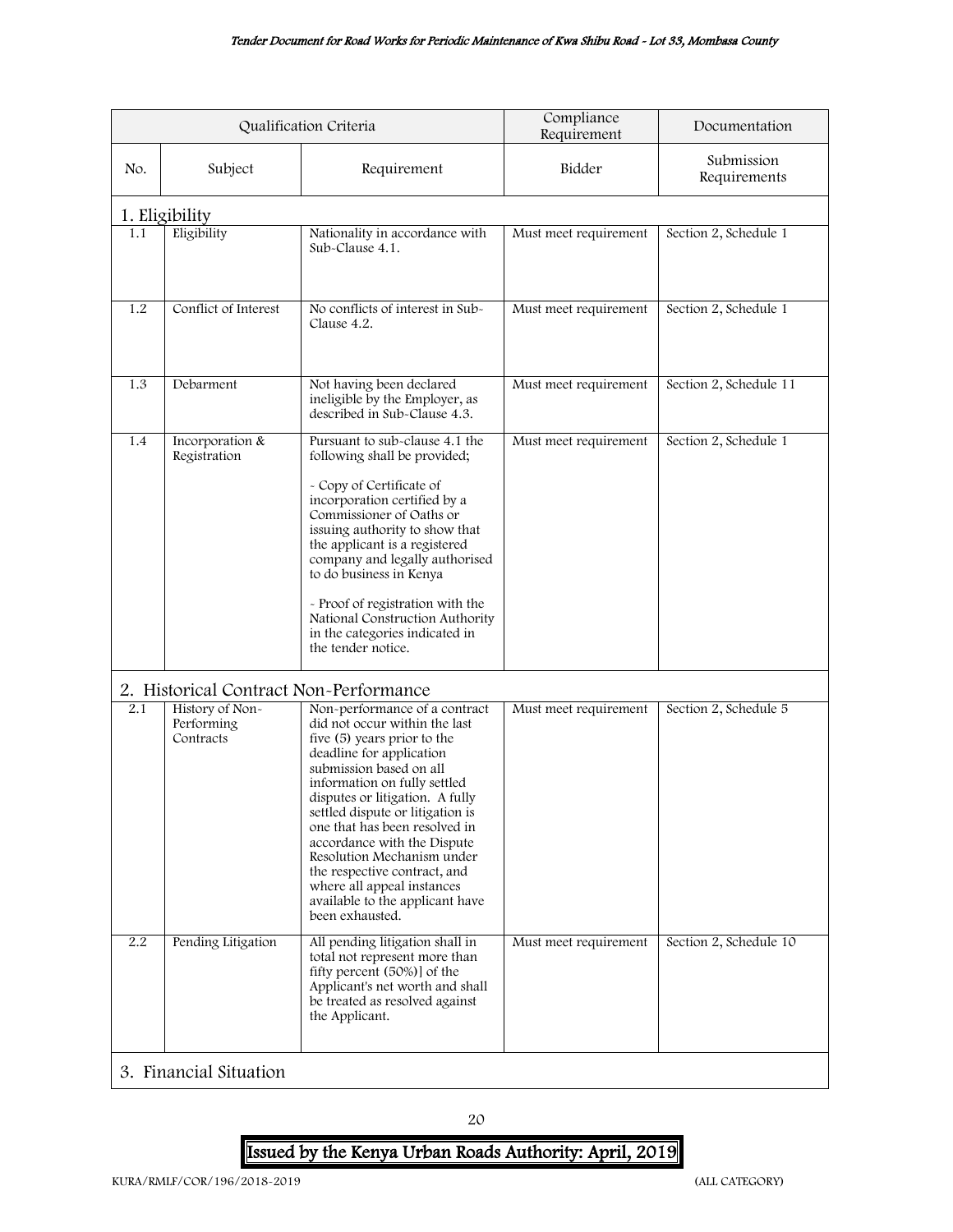#### Tender Document for Road Works for Periodic Maintenance of Kwa Shibu Road - Lot 33, Mombasa County

<span id="page-21-1"></span><span id="page-21-0"></span>

|        |                                            | Qualification Criteria                                                                                                                                                                                                                                                                                                                                                                                                                                                                   | Compliance<br>Requirement                                                                                                           | Documentation                                                                                                                                                                                                                                                                                                                                                                                                                                                              |
|--------|--------------------------------------------|------------------------------------------------------------------------------------------------------------------------------------------------------------------------------------------------------------------------------------------------------------------------------------------------------------------------------------------------------------------------------------------------------------------------------------------------------------------------------------------|-------------------------------------------------------------------------------------------------------------------------------------|----------------------------------------------------------------------------------------------------------------------------------------------------------------------------------------------------------------------------------------------------------------------------------------------------------------------------------------------------------------------------------------------------------------------------------------------------------------------------|
| No.    | Subject                                    | Requirement                                                                                                                                                                                                                                                                                                                                                                                                                                                                              | Bidder                                                                                                                              | Submission<br>Requirements                                                                                                                                                                                                                                                                                                                                                                                                                                                 |
| 3.1    | Financial<br>Performance                   | (a) submission of audited<br>balance sheets or other financial<br>statements acceptable to the<br>Employer, for the last two [2]<br>years or authenticated bank<br>statement for the last Six (6)<br>Months to demonstrate:<br>(b) the current soundness of the<br>applicants financial position<br>and its prospective long term<br>profitability, and<br>(c) capacity to have a cash flow<br>equivalent to 20% of the tender<br>sum                                                    | Must submit as<br>required and bidders<br>who meet the<br>requirement are<br>marked YES, those<br>that do not meet are<br>marked NO | Attach evidence on the<br>requirement of Section 2,<br>Schedule 8<br>a) All pages must be<br>initialized and stamped by<br>both a practicing Auditor<br>registered with ICPAK and<br>one of the Directors.<br>Auditor's practicing<br>membership number from<br>ICPAC must be indicated.<br>Non-adherence to this to<br>part a, b and c leads to<br>disqualification.<br>(b) All pages in the bank<br>statement must be<br>initialized and stamped by<br>the issuing bank. |
| 3.2    | Average Annual<br>Construction<br>Turnover | (d) Average annual<br>construction turnover of<br>KShs.2M [Two Million],<br>calculated as total certified<br>payments received for contracts<br>in progress or completed,<br>within the last two $[(2)]$ years                                                                                                                                                                                                                                                                           | Must submit as<br>required and bidders<br>who meet the<br>requirement are<br>marked YES, those<br>that do not meet are<br>marked NO | Section 2, Schedule 8                                                                                                                                                                                                                                                                                                                                                                                                                                                      |
|        | 4. Experience                              |                                                                                                                                                                                                                                                                                                                                                                                                                                                                                          |                                                                                                                                     |                                                                                                                                                                                                                                                                                                                                                                                                                                                                            |
| 4.1(a) | General<br>Construction<br>Experience      | Experience under construction<br>contracts in the role as a main<br>contractor or subcontractor for<br>at least the last three [3] years<br>prior to the applications<br>submission deadline                                                                                                                                                                                                                                                                                             | Must submit as<br>required and bidders<br>who meet the<br>requirement are<br>marked YES, those<br>that do not meet are<br>marked NO | Section 2, Schedule 6A                                                                                                                                                                                                                                                                                                                                                                                                                                                     |
| 4.2(b) | Specific<br>Construction<br>Experience     | Participation as a roads<br>contractor, management<br>contractor or subcontractor, in<br>at least two (2) contracts each<br>with a value of at least<br>KShs. 2 M [Two Million),<br>successfully and substantially<br>completed. One (1) of the<br>contracts should be in a City<br>and that are similar to the<br>proposed works. The similarity<br>shall be based on the physical<br>size, complexity,<br>methods/technology or other<br>characteristics as described in<br>Section 2. | Must submit as<br>required and bidders<br>who meet the<br>requirement are<br>marked YES, those<br>that do not meet are<br>marked NO | Section 2, Schedule6A                                                                                                                                                                                                                                                                                                                                                                                                                                                      |
|        | 5. Current Commitments                     |                                                                                                                                                                                                                                                                                                                                                                                                                                                                                          |                                                                                                                                     |                                                                                                                                                                                                                                                                                                                                                                                                                                                                            |
| 5.1    | On-going contracts                         | The total value of outstanding<br>works on the on-going<br>contracts should not exceed the<br>average annual turnover for the<br>last two years.                                                                                                                                                                                                                                                                                                                                         | Must submit as<br>required and bidders<br>who meet the<br>requirement are<br>marked YES, those<br>that do not meet are<br>marked NO | Section 2, Schedule 6B                                                                                                                                                                                                                                                                                                                                                                                                                                                     |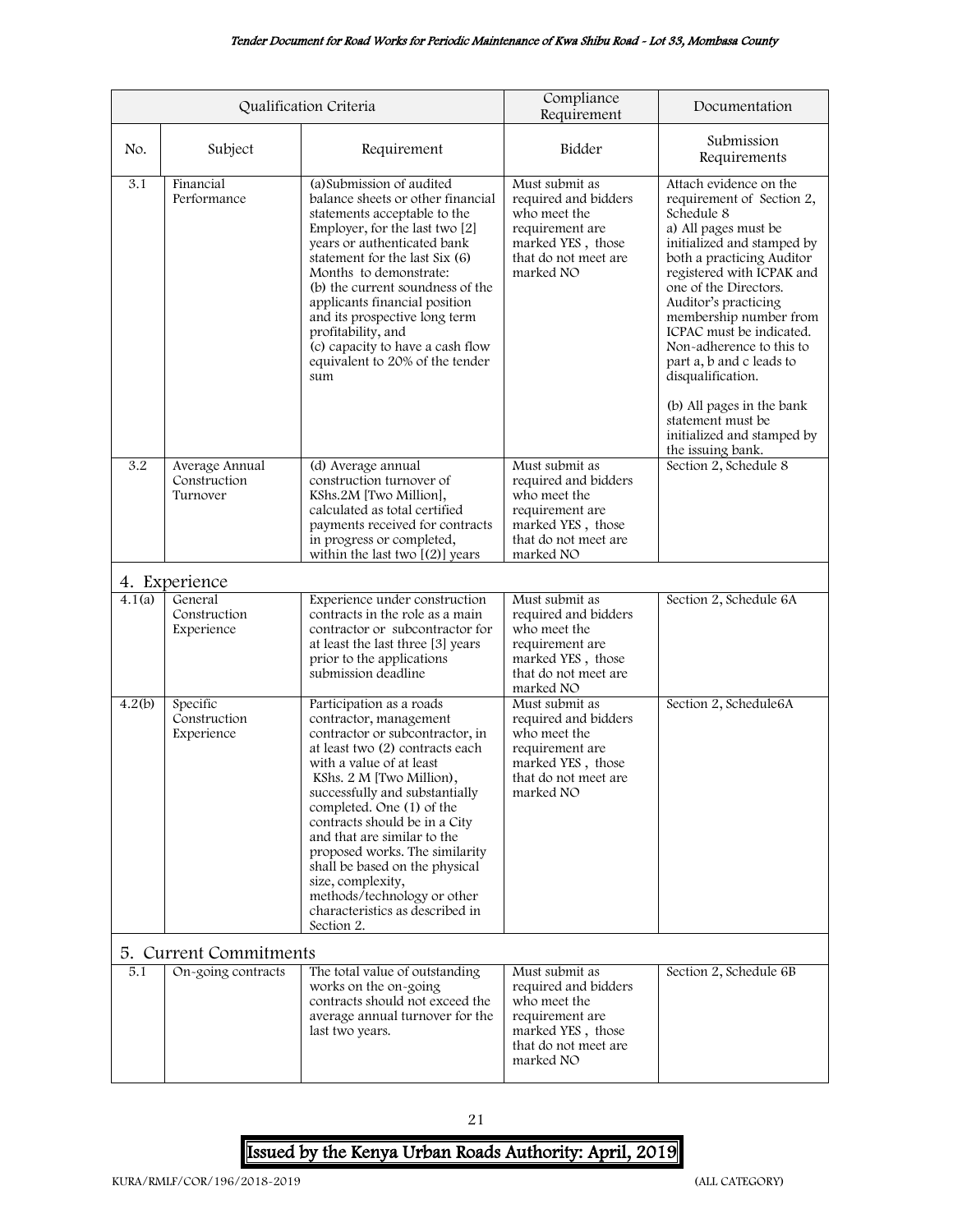#### Tender Document for Road Works for Periodic Maintenance of Kwa Shibu Road - Lot 33, Mombasa County

<span id="page-22-0"></span>

|     |                                        | Qualification Criteria                                                                                                                                    | Compliance<br>Requirement                                                                                                           | Documentation              |
|-----|----------------------------------------|-----------------------------------------------------------------------------------------------------------------------------------------------------------|-------------------------------------------------------------------------------------------------------------------------------------|----------------------------|
| No. | Subject                                | Requirement                                                                                                                                               | Bidder                                                                                                                              | Submission<br>Requirements |
|     | 6. Site Staff                          |                                                                                                                                                           |                                                                                                                                     |                            |
|     | HQ Staff                               | The site staff shall posses<br>minimum levels of<br>qualifications set below;<br>Qualification = Diploma in<br>Civil Engineering/Building<br>construction | Must submit as<br>required and bidders<br>who meet the<br>requirement are                                                           |                            |
|     | Site Agent                             | Qualification = Diploma in<br>Civil Engineering/Building<br>construction<br>General Experience = 5 yrs<br>Specific Experience $=$ 3 Yrs                   | marked YES, those<br>that do not meet are<br>marked NO                                                                              |                            |
|     | Foreman                                | Qualification = $Dip$ . Civil<br>Engineering<br>General Experience $= 2$ yrs<br>Specific Experience $= 1$ Yrs<br>Qualification = Diploma in               | Must submit as<br>required and bidders<br>who meet the                                                                              |                            |
|     | Site Surveyor                          | Survey<br>General Experience $=$ 3 yrs<br>Specific Experience $= 2$ Yrs                                                                                   | requirement are<br>marked YES, those<br>that do not meet are<br>marked NO                                                           |                            |
|     | 7. Plant and Equipment                 |                                                                                                                                                           |                                                                                                                                     |                            |
|     | See description<br>below in Schedule 7 |                                                                                                                                                           |                                                                                                                                     |                            |
| 8.  | Work Methodology                       | Submission of a brief work<br>methodology in accordance with<br>sub-clause 5.3                                                                            | Must submit as<br>required and bidders<br>who meet the<br>requirement are<br>marked YES, those<br>that do not meet are<br>marked NO | Section 2                  |
| 9.  | Business permit and<br>office location | Should have a physical address<br>and Current business Permit                                                                                             | Must submit as<br>required and bidders<br>who meet the<br>requirement are<br>marked YES, those<br>that do not meet are<br>marked NO | Section 2, Schedule 1      |
| 10  | Litigation History                     | The applicant to provide a valid<br>Sworn affidavit for the tender.                                                                                       | Must submit as<br>required and bidders<br>who meet the<br>requirement are<br>marked YES, those<br>that do not meet are<br>marked NO | Section 2, Schedule 10     |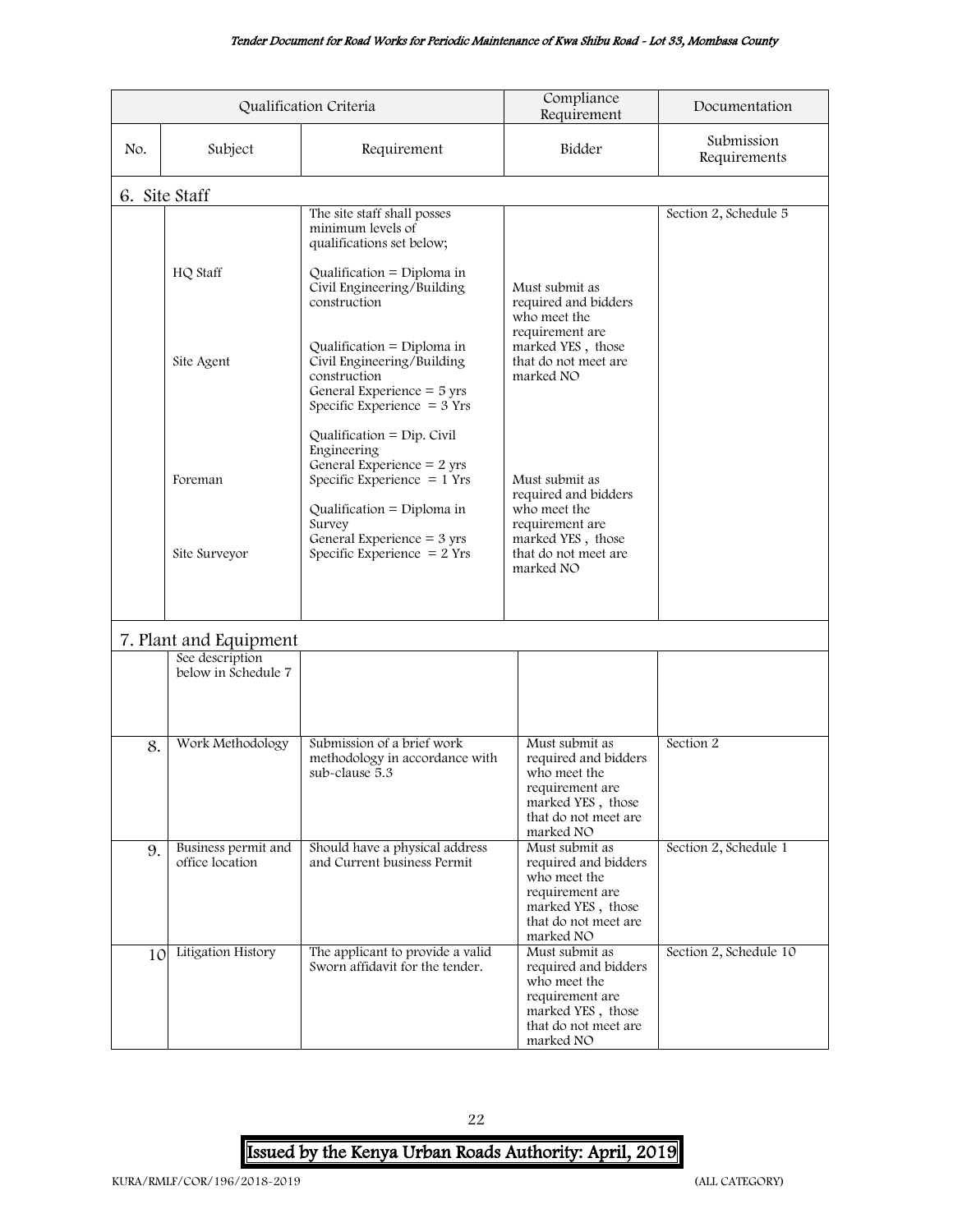#### <span id="page-23-0"></span>7 Schedule of the Major Items of Plant/Equipment Available for Proposed Contract.

The Bidder must indicate the core plant and equipment considered by the company to be necessary for undertaking the project together with proof ownership/lease. The lease must be current i.e dated from April 2019. (\* Mandatory minimum number of equipment required by the Employer for the execution of the project that the bidder must make available for the Contract).

| Item<br>No.               | <b>Equipment Details</b>                  | *Minimum<br>Number<br>Required<br>for the<br>Contract<br>Execution | Compliance<br>Requirement | No of<br>Equipment<br>Owned by<br>the Bidder | No. of<br>equipment<br>to be<br>hired/<br>purchased<br>by the<br>Bidder | No. of<br>equipment<br>to be made<br>available for<br>the Contract<br>by the<br>Bidder |
|---------------------------|-------------------------------------------|--------------------------------------------------------------------|---------------------------|----------------------------------------------|-------------------------------------------------------------------------|----------------------------------------------------------------------------------------|
| A                         | <b>General Plant</b>                      |                                                                    |                           |                                              |                                                                         |                                                                                        |
|                           | Asphalt Concrete patching<br>plant        | optional                                                           |                           |                                              |                                                                         |                                                                                        |
| $\, {\bf B}$              | Milling Machine                           |                                                                    |                           |                                              |                                                                         |                                                                                        |
|                           | Asphalt Milling Machine                   | optional                                                           |                           |                                              |                                                                         |                                                                                        |
| $\mathcal{C}$             | <b>Bituminous Plants</b>                  |                                                                    |                           |                                              |                                                                         |                                                                                        |
|                           | Bitumen Pressure distributor              | optional                                                           |                           |                                              |                                                                         |                                                                                        |
|                           | Asphalt concrete paver                    | $\mathbf{1}$                                                       | Yes/No                    |                                              |                                                                         |                                                                                        |
| $\mathbf D$               | Compactors                                |                                                                    |                           |                                              |                                                                         |                                                                                        |
|                           | Vibrating compaction plate<br>300 mm wide | 1                                                                  | Yes/No                    |                                              |                                                                         |                                                                                        |
|                           | Vibrating compaction plate<br>600 mm wide | 1                                                                  | Yes/No                    |                                              |                                                                         |                                                                                        |
| $\mathbf E$               | Pot hole repair machines                  |                                                                    |                           |                                              |                                                                         |                                                                                        |
|                           | Colas Sprayer                             | 1                                                                  | Yes/No                    |                                              |                                                                         |                                                                                        |
|                           | Pavement Cutter Machine                   | 1                                                                  | Yes/No                    |                                              |                                                                         |                                                                                        |
|                           | Paver Braker Machine                      | $\mathcal{O}$                                                      |                           |                                              |                                                                         |                                                                                        |
|                           | Pedestrian Roller                         | $\mathbbm{1}$                                                      | Yes/No                    |                                              |                                                                         |                                                                                        |
|                           |                                           |                                                                    |                           |                                              |                                                                         |                                                                                        |
| $\boldsymbol{\mathrm{F}}$ | Concrete Equipment                        |                                                                    |                           |                                              |                                                                         |                                                                                        |
|                           | Mobile concrete mixers                    | 1                                                                  | Yes/No                    |                                              |                                                                         |                                                                                        |
|                           | Concrete vibrators                        | $\mathbf{1}$                                                       |                           |                                              |                                                                         |                                                                                        |

23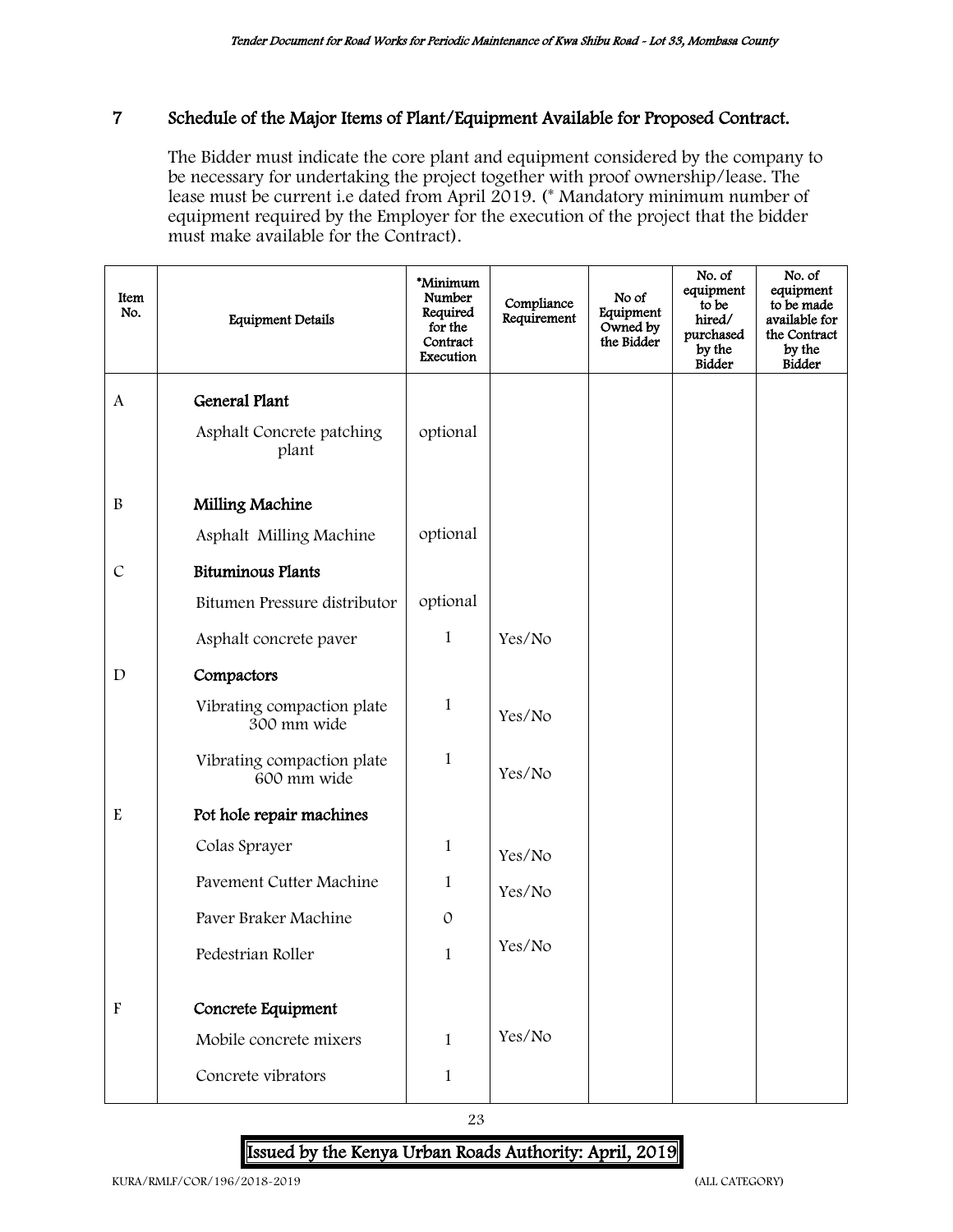| Item<br>No. | <b>Equipment Details</b>                                                                            | *Minimum<br>Number<br>Required<br>for the<br>Contract<br>Execution | Compliance<br>Requirement | No of<br>Equipment<br>Owned by<br>the Bidder | No. of<br>equipment<br>to be<br>hired/<br>purchased<br>by the<br><b>Bidder</b> | No. of<br>equipment<br>to be made<br>available for<br>the Contract<br>by the<br>Bidder |
|-------------|-----------------------------------------------------------------------------------------------------|--------------------------------------------------------------------|---------------------------|----------------------------------------------|--------------------------------------------------------------------------------|----------------------------------------------------------------------------------------|
| $\mathsf G$ | Transport (Tippers,<br>dumpers, water tankers)                                                      |                                                                    |                           |                                              |                                                                                |                                                                                        |
|             | $4X2$ tippers payload $7 - 12$<br>tonnes                                                            |                                                                    |                           |                                              |                                                                                |                                                                                        |
|             | 6X4 tippers payload $16 - 20$<br>tonnes                                                             |                                                                    |                           |                                              |                                                                                |                                                                                        |
|             | 8X4 tippers payload $16 - 20$<br>tonnes                                                             |                                                                    |                           |                                              |                                                                                |                                                                                        |
|             | Flat bed lorries                                                                                    |                                                                    |                           |                                              |                                                                                |                                                                                        |
|             | Subtotal for $G$ – tippers &<br>dumpers                                                             | $\overline{4}$                                                     | Yes/No                    |                                              |                                                                                |                                                                                        |
|             | Water tankers $(18,000 -$<br>20,000 litres<br>capacity)                                             | optional                                                           |                           |                                              |                                                                                |                                                                                        |
| H           | Earth - Moving Equipment                                                                            |                                                                    |                           |                                              |                                                                                |                                                                                        |
|             | Wheeled loaders                                                                                     |                                                                    |                           |                                              |                                                                                |                                                                                        |
|             | Motor graders (93 -<br>205kW)                                                                       | $\mathbf{1}$                                                       | Yes/No                    |                                              |                                                                                |                                                                                        |
|             | Trench excavator                                                                                    |                                                                    |                           |                                              |                                                                                |                                                                                        |
|             | Subtotal for $H$ – Earth<br>moving equipment                                                        |                                                                    |                           |                                              |                                                                                |                                                                                        |
|             |                                                                                                     |                                                                    |                           |                                              |                                                                                |                                                                                        |
|             |                                                                                                     |                                                                    |                           |                                              |                                                                                |                                                                                        |
| I           | Excavators                                                                                          |                                                                    |                           |                                              |                                                                                |                                                                                        |
|             | Hydraulic crawler mounted<br>$(7 - 10 \text{ tonnes}) - 0.25 - 0.4$<br>m <sup>3</sup> SAE bucket.   |                                                                    |                           |                                              |                                                                                |                                                                                        |
|             | Hydraulic crawler mounted<br>$(10 - 16 \text{ tonnes}) - 0.40 -$<br>0.60 m <sup>3</sup> SAE bucket. |                                                                    |                           |                                              |                                                                                |                                                                                        |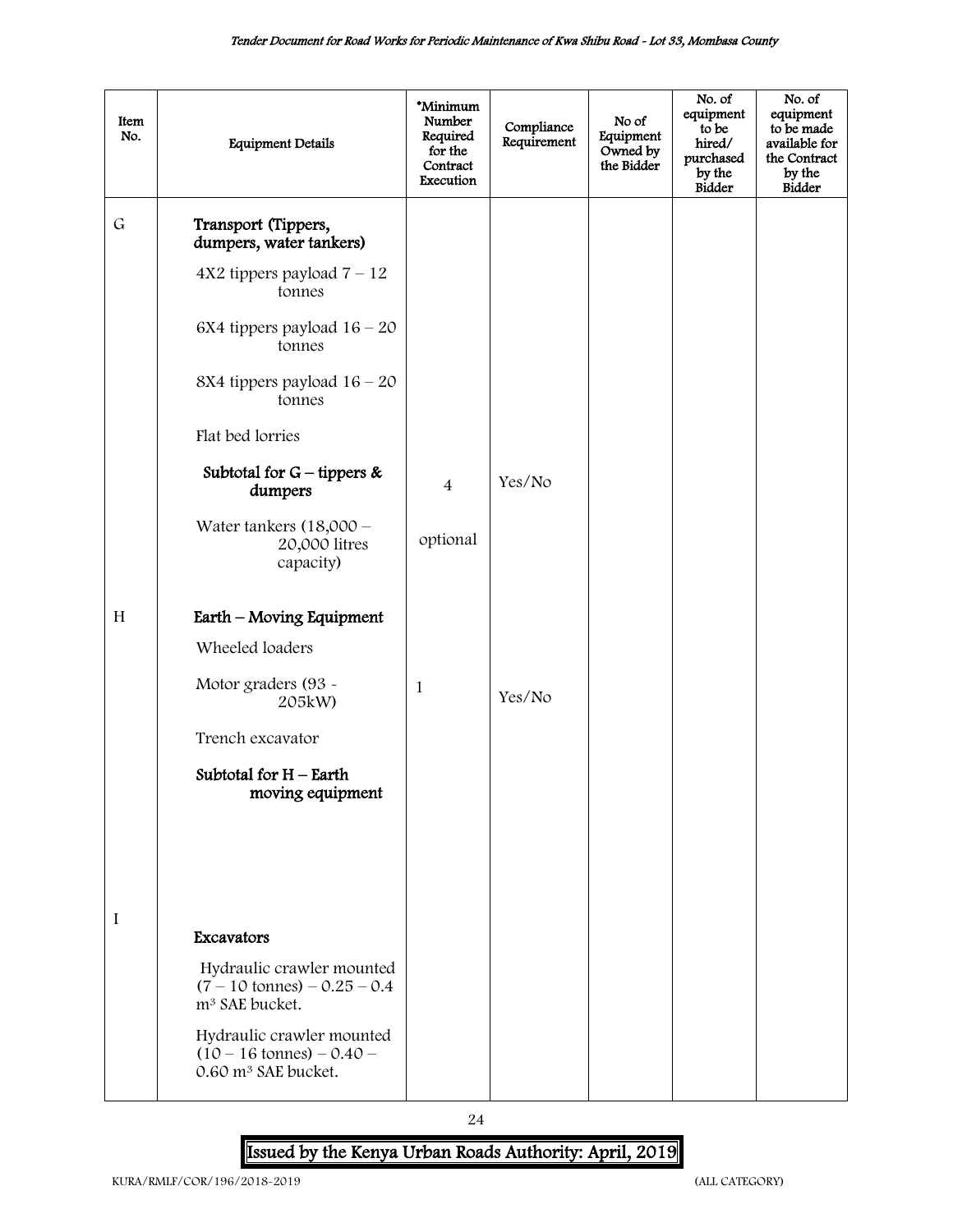| Item<br>No. | <b>Equipment Details</b>                                                                                                                                                                                                                                                                                                                                                                                                                                                                                              | *Minimum<br>Number<br>Required<br>for the<br>Contract<br>Execution | Compliance<br>Requirement  | No of<br>Equipment<br>Owned by<br>the Bidder | No. of<br>equipment<br>to be<br>hired/<br>purchased<br>by the<br><b>Bidder</b> | No. of<br>equipment<br>to be made<br>available for<br>the Contract<br>by the<br><b>Bidder</b> |
|-------------|-----------------------------------------------------------------------------------------------------------------------------------------------------------------------------------------------------------------------------------------------------------------------------------------------------------------------------------------------------------------------------------------------------------------------------------------------------------------------------------------------------------------------|--------------------------------------------------------------------|----------------------------|----------------------------------------------|--------------------------------------------------------------------------------|-----------------------------------------------------------------------------------------------|
|             | Hydraulic wheel mounted<br>$(7 - 10 \text{ tonnes}) - 0.25 - 0.4$<br>m <sup>3</sup> SAE bucket.<br>Hydraulic wheel mounted<br>$(10 - 16 \text{ tonnes}) - 0.40 -$<br>0.6 m <sup>3</sup> SAE bucket.<br>Hydraulic wheel mounted<br>backloader $(7 - 10 \text{ tonnes})$<br>$-0.25 - 0.4$ m <sup>3</sup> SAE bucket.<br>Subtotal for I (Excavators)<br>Rollers<br>Self-propelled single drum<br>vibrating (various types)<br>Pneumatic rubber tyre (1-2)<br>tonnes/wheel)<br>Double drum vibrating<br>pedestrian roller | 1<br>$\mathbf{1}$<br>$\mathbf{1}$<br>Optional                      | Yes/No<br>Yes/No<br>Yes/No |                                              |                                                                                |                                                                                               |

Issued by the Kenya Urban Roads Authority: April, 2019

`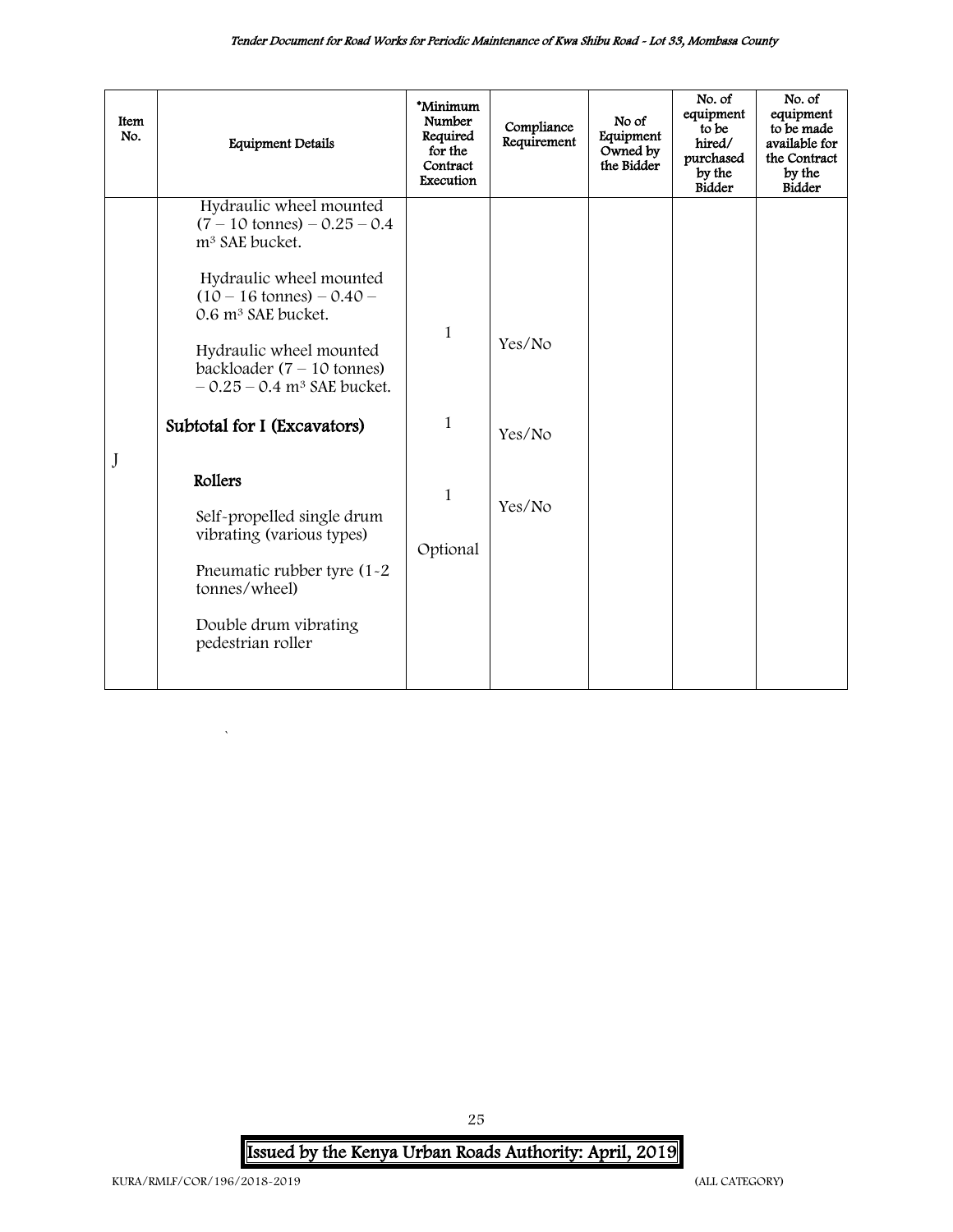# Appendix to Instruction to Tenderers

# <span id="page-26-0"></span>Table 1: Pre- Qualification Checklist for Completeness and Responsiveness.

| $S/NO$ . | Completeness and<br>Responsiveness<br>Criteria                | References                              | Requirement                                                                                                                                                           |
|----------|---------------------------------------------------------------|-----------------------------------------|-----------------------------------------------------------------------------------------------------------------------------------------------------------------------|
| 1.       | Form of Bid                                                   | Section II                              | - Amount must be indicated                                                                                                                                            |
|          |                                                               | Clause 20.2                             | Properly stamped, filled and signed<br>$\ddot{\phantom{0}}$                                                                                                           |
| 2.       | Appendix to Form of                                           | Section II                              | Properly stamped, filled and signed<br>$\ddot{\phantom{0}}$                                                                                                           |
|          | Bid                                                           | Clause 20.2                             |                                                                                                                                                                       |
| 3.       | <b>Bid Securing</b>                                           | Section II                              | Properly filled, stamped and signed<br>$\ddot{\phantom{0}}$                                                                                                           |
|          | declaration                                                   | Clause 17                               |                                                                                                                                                                       |
| 4.       | <b>Confidential Business</b>                                  | Section IX;                             | - Properly filled, stamped and signed                                                                                                                                 |
|          | Questionnaire                                                 | Schedule 1                              | Provide all required information                                                                                                                                      |
|          | Form of Power of                                              | Section IX;                             |                                                                                                                                                                       |
| 5.       | Attorney                                                      | Schedule 2                              | Properly filled, stamped and signed                                                                                                                                   |
|          |                                                               | Clause $5.1(a)$                         |                                                                                                                                                                       |
| 6.       | Tax Compliance<br>Certificate                                 | Tender notice                           | - Provide valid tax compliance certificate                                                                                                                            |
| 7.       | Registration with<br>National Construction<br>Authority (NCA) | Tender notice<br>Item $1.4$ of QC       | Copy of valid certificate and practicing<br>$\sim$<br>license                                                                                                         |
| 8.       | Certificate of<br>Incorporation                               | Tender notice<br>Item 1.4 of QC         | Copy of certificate Certified by<br>Commissioner for Oaths                                                                                                            |
| 9.       | Certificate of<br>Registration in a<br>target group           | Tender notice                           | - Certified copy of a valid certificate from<br>National or County Treasury for<br>relevant category                                                                  |
| 10.      | Priced Bill of<br>Quantities                                  | Clause 14.1<br>Section IX               | - Fill all rates, prices and amounts and<br>counter sign any alteration(s)<br>- Stamp and initial all pages of BOQ's                                                  |
| 11.      | Eligibility                                                   | Section II;<br>Schedule 1<br>Clause 4.1 | Legible copies of National ID or passport<br>$\widetilde{\phantom{m}}$<br>for all directors<br>System generated Form CR12 (12<br>$\widetilde{\phantom{m}}$<br>months) |
| 12.      | Conflict of interest                                          | Section II;<br>Schedule 1<br>Clause 4.2 | - to state explicitly                                                                                                                                                 |

26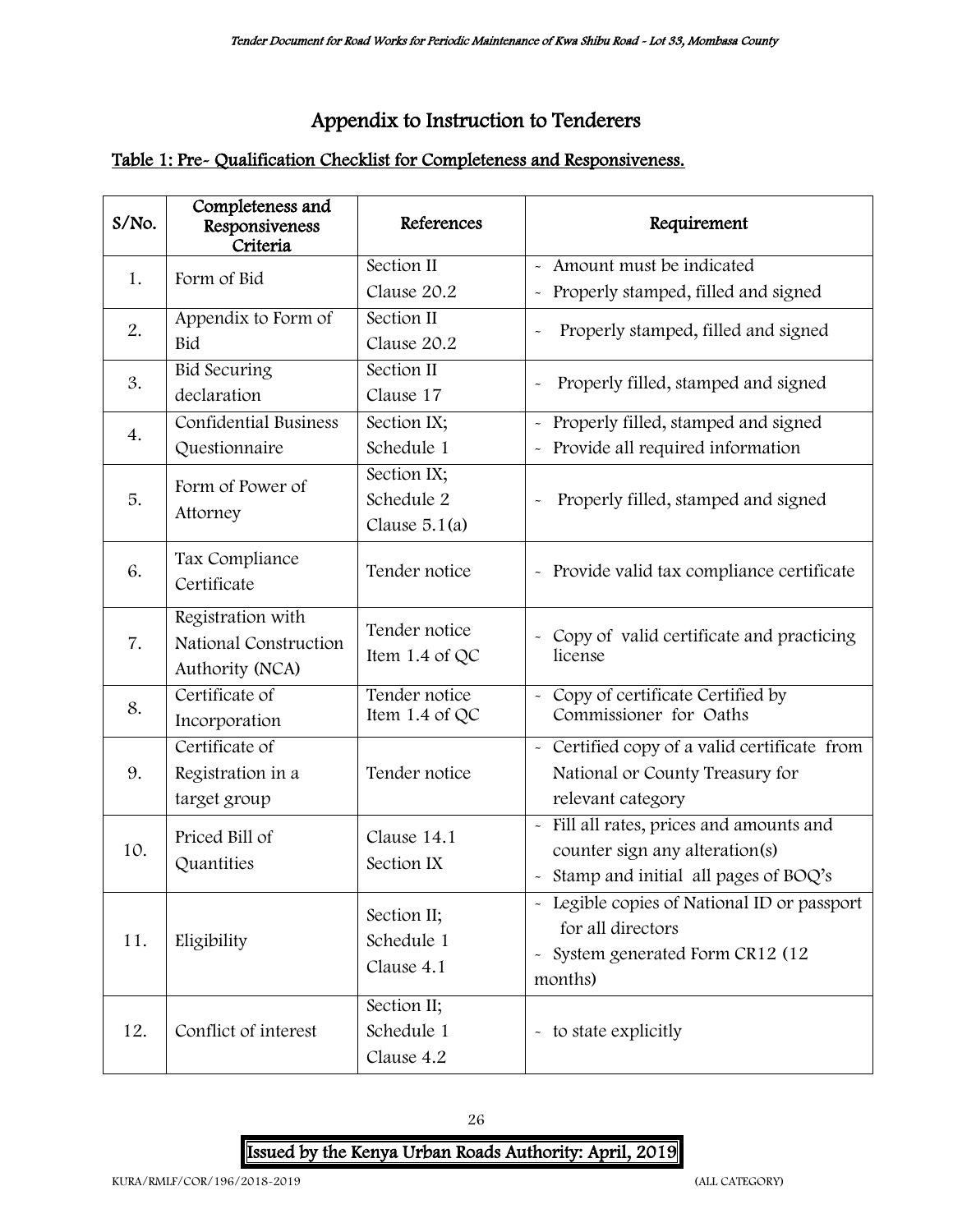| 13.            | Debarment                                                                  | Section II<br>Clause 30.4;<br>Schedule 11<br>Item $1.3$ of QC | Properly filled, stamped and signed                                                                                      |
|----------------|----------------------------------------------------------------------------|---------------------------------------------------------------|--------------------------------------------------------------------------------------------------------------------------|
| 14.            | Pending Litigation                                                         | Item 2.2 of QC                                                | - Provide original sworn affidavit for the<br>specific tender                                                            |
| 15.            | Litigation History                                                         | Section II Clause<br>31.8; Schedule 10                        | Properly filled, stamped and signed                                                                                      |
| 16.            | History of Non<br>performance                                              | Schedule 6B<br>Item 2.1 of QC                                 | - Fill information on non-completed<br>works                                                                             |
| 17.            | Certificate of<br>Tenderers Visit to Site                                  | Section II;<br>Clause 8.3                                     | Attend pre-bid meeting/visit<br>Certificate must be signed and stamped<br>$\tilde{}$<br>by the Employer's representative |
| 18.            | Schedule of Major<br>Items of Plant                                        | Section XI<br>Item 5 of QC;<br>Schedule 7                     | Properly filled, stamped and signed                                                                                      |
| 19.            | Schedule of Key<br>Personnel                                               | Section XI<br>Item 6 of QC;<br>Schedule 5                     | Properly filled, stamped and signed<br>$\ddot{\phantom{0}}$                                                              |
| 20.            | Roadwork Completed<br>Satisfactorily                                       | Section XI;<br>Item 4 of QC<br>Schedule 6A                    | Properly filled, stamped and signed<br>$\tilde{}$                                                                        |
| 21.            | Schedule of Ongoing<br>Projects                                            | Section XI;<br>Item $5.1$ of QC<br>Schedule 7                 | Properly filled, stamped and signed                                                                                      |
| 22             | Schedule of other<br>Supplementary<br>Information /<br>Financial Standings | Section XI;<br>Item 5.1 of QC<br>Schedule 9                   | Properly filled, stamped and signed                                                                                      |
| 23             | Declaration form for<br>bankrupt or insolvent                              | Schedule 11                                                   | Properly filled, stamped and signed                                                                                      |
| 24.            | Anti-corruption form                                                       | Schedule 12                                                   | Properly filled, stamped and signed<br>$\tilde{\phantom{a}}$                                                             |
| 25             | Serialisation of bid<br>document                                           | Tender notice                                                 | All pages in the bid document<br>should be sequentially serialised.                                                      |
| 26.            | Copy of Bid Document                                                       | Clause 20.1                                                   | Replica of the original<br>$\tilde{}$                                                                                    |
| <b>REMARKS</b> |                                                                            | Clause 13.1/20.2                                              | Bid document to be complete, properly<br>$\tilde{}$<br>filled and signed.                                                |

Key: QC – Qualification Criteria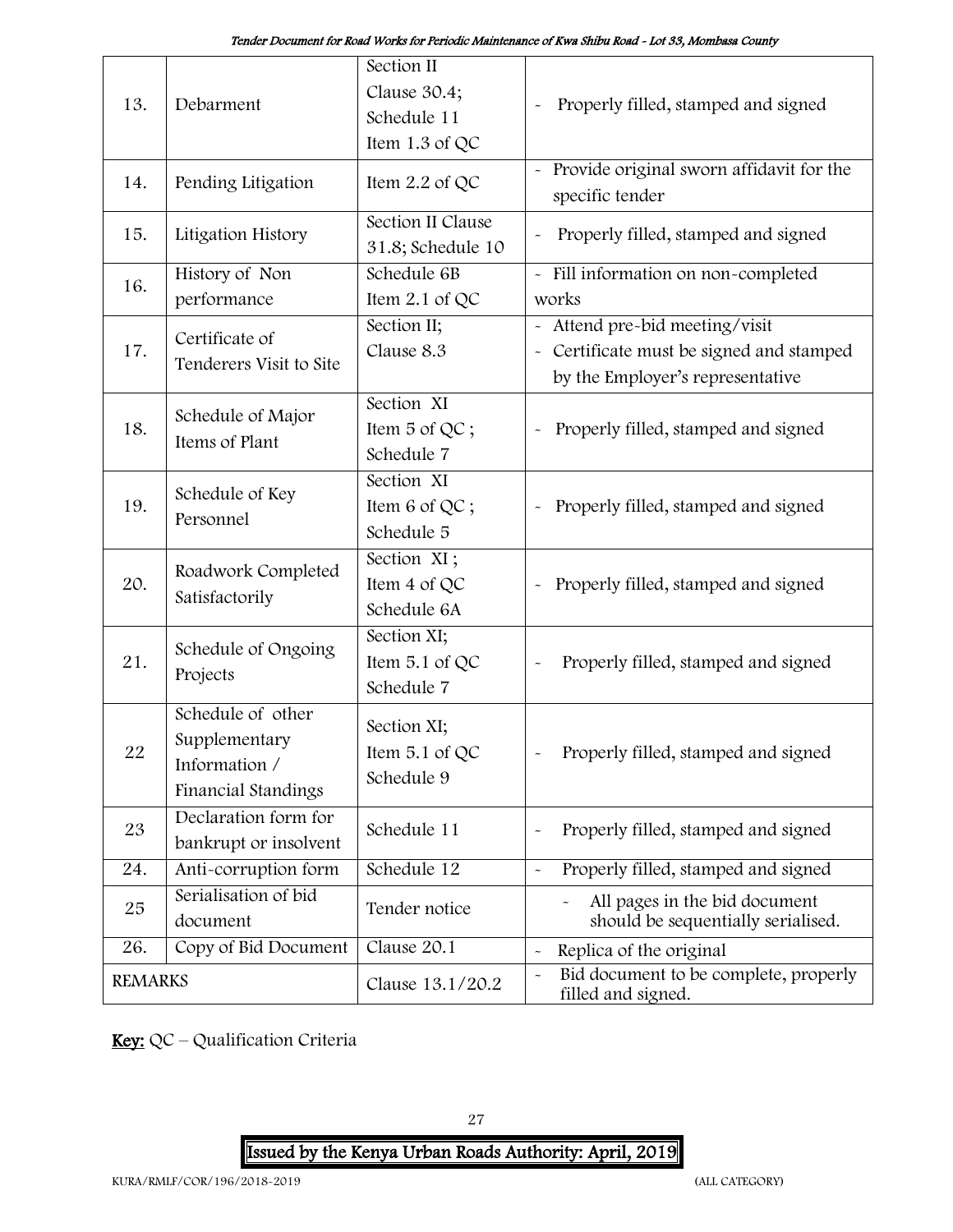### Table 2: Post- qualification Score

| <b>ITEM</b> |               | <b>DESCRIPTION</b>                   | <b>MUST</b>     | <b>MEET</b> |
|-------------|---------------|--------------------------------------|-----------------|-------------|
|             |               |                                      | <b>CRITERIA</b> |             |
|             |               | <b>FINANCIAL CAPACITY</b>            |                 |             |
|             | a             | <b>Audited Statements</b>            | YES/NO          |             |
|             | $\mathbf b$   | Cash flow statement (forecasts)      | YES/NO          |             |
|             | $\mathcal{C}$ | Financial position/Ratios            | YES/NO          |             |
|             | d             | Turnover                             | YES/NO          |             |
| 2           |               | <b>EXPERIENCE</b>                    |                 |             |
|             |               | General Experience                   | YES/NO          |             |
|             |               | Specific experience in related works | YES/NO          |             |
| 3           |               | <b>CURRENT COMMITMENTS</b>           |                 |             |
|             |               | On-going works                       | YES/NO          |             |
| 4           |               | <b>KEY PERSONNEL</b>                 |                 |             |
|             |               | HQ Staff                             | YES/NO          |             |
|             |               | Site Agent                           | YES/NO          |             |
|             |               | Surveyor                             | YES/NO          |             |
|             |               | Foreman                              | YES/NO          |             |
| 5           |               | PLANT AND EQUIPMENT                  |                 |             |
|             |               | Equipment capabilities               | YES/NO          |             |
| 6           |               | WORK METHODOLOGY                     | YES/NO          |             |
| 7           |               | LITIGATION HISTORY                   | YES/NO          |             |
| 8           |               | Business permit and office location  | YES/NO          |             |

- Bidders must achieve YES in all the measured parameters to qualify.
- The bidders who pass the technical criteria will be subjected to financial evaluation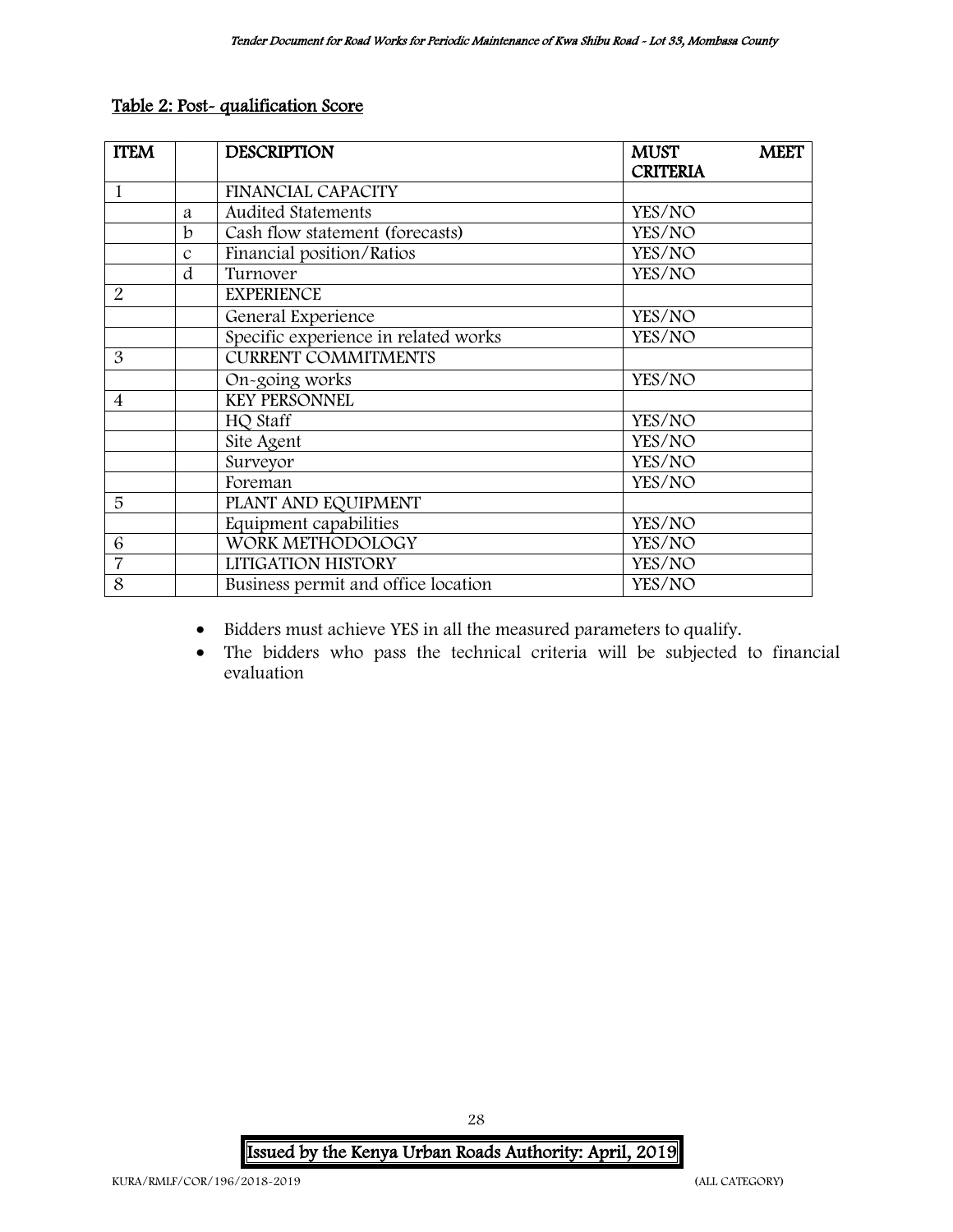# <span id="page-29-1"></span><span id="page-29-0"></span>SECTION IV: CONDITIONS OF CONTRACT PART I: GENERAL CONDITIONS OF CONTRACT

The Conditions Of Contract Part 1 – General Conditions shall be those forming Part 1 of the Conditions Of Contract for works of Civil engineering construction Fourth Edition 1987, reprinted in 1992 with further amendments, prepared by the Federation Internationale des Ingenieurs Conseils (FIDIC)

Copies of the FIDIC Conditions of Contract can be obtained from:

FIDIC Secretariat P.O.Box 86 1000 Lausanne 12 Switzerland<br>Fax: Fax: 41 21 653 5432<br>Telephone: 41 21 653 5003 Telephone: 41 21 653 5003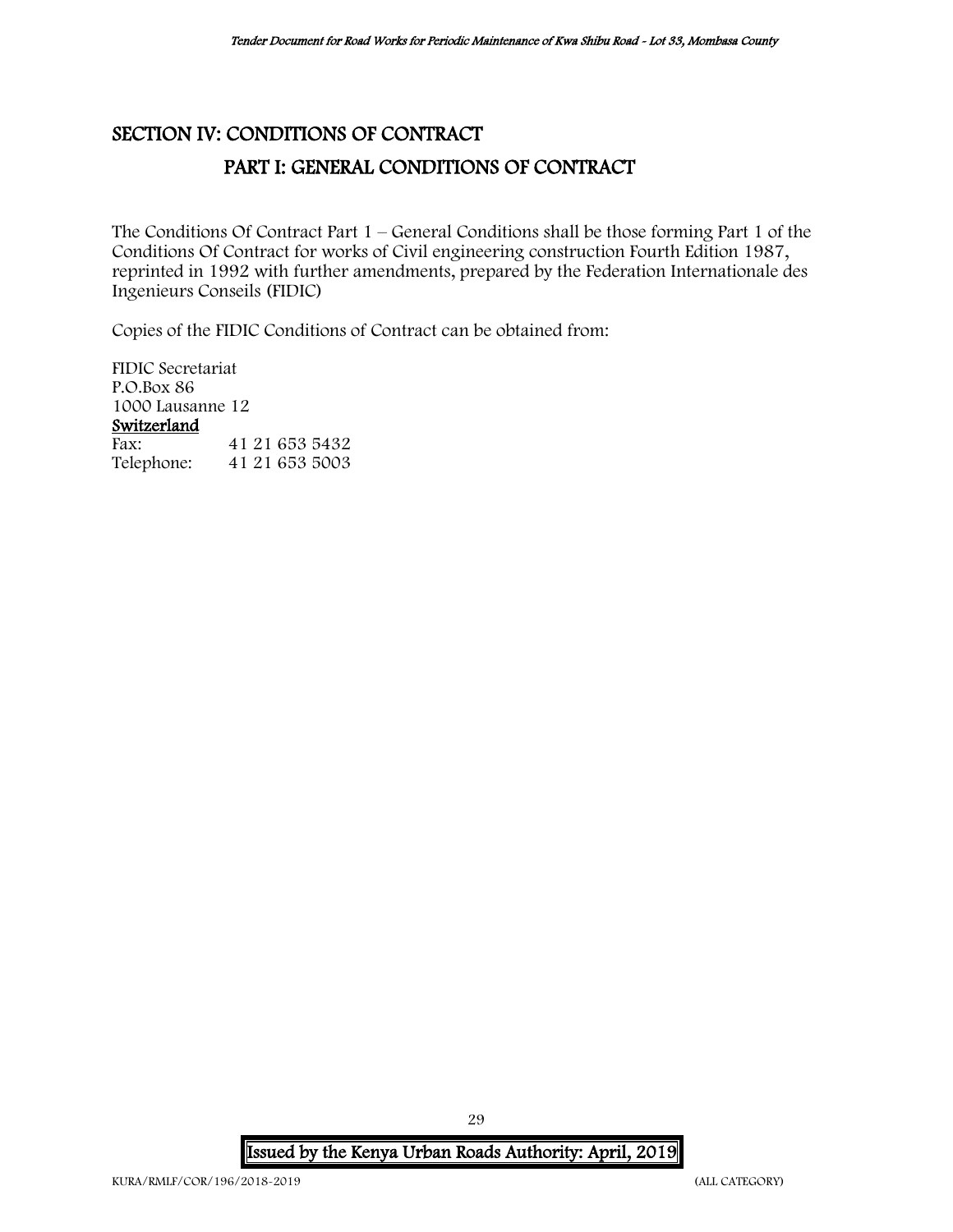## PART II: CONDITIONS OF PARTICULAR APPLICATION

<span id="page-30-0"></span>The following Conditions of Particular Application shall supplement the General Conditions of Contract. Whenever there is a conflict, the provisions herein shall prevail over those in the General Conditions of Contract. The Particular Condition is preceded by the corresponding clause number of the General Conditions to which it relates.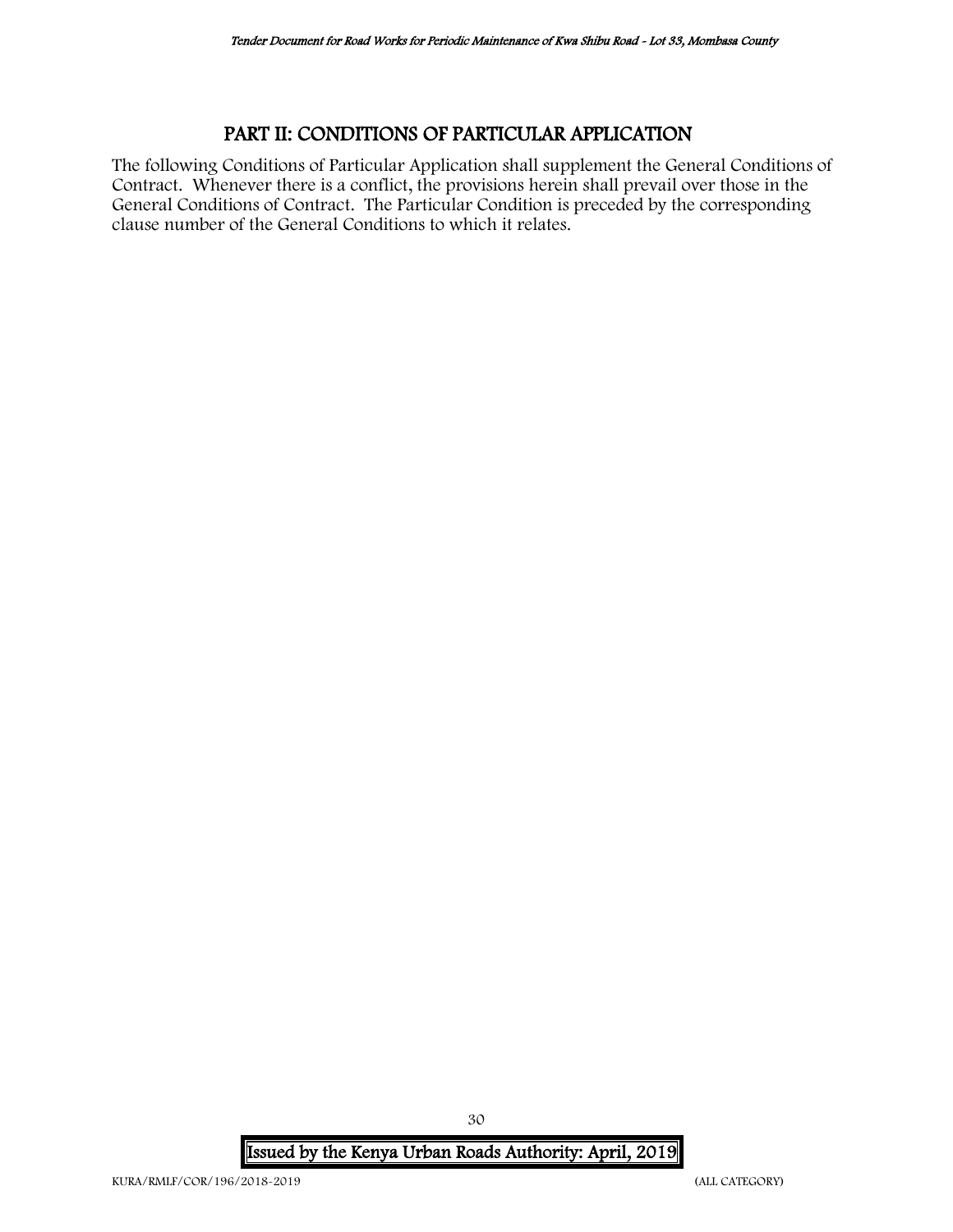## **CONTENTS**

| SUBCLAUSE 8.2 - SITE OPERATIONS AND METHODS OF CONSTRUCTION  34            |    |
|----------------------------------------------------------------------------|----|
|                                                                            |    |
|                                                                            |    |
|                                                                            |    |
|                                                                            |    |
|                                                                            |    |
|                                                                            |    |
|                                                                            |    |
|                                                                            |    |
| SUBCLAUSE 15.2- LANGUAGE ABILITY AND QUALIFICATIONS OF CONTRACTOR'S        |    |
|                                                                            |    |
|                                                                            |    |
| SUBCLAUSE 16.3~ QUALIFICATION AND LANGUAGE ABILITY OF SUPERINTENDING STAFF |    |
| 36                                                                         |    |
| SUBCLAUSE 19.1 - SAFETY, SECURITY AND PROTECTION OF THE ENVIRONMENT 37     |    |
|                                                                            |    |
| SUBCLAUSE 21.1 - INSURANCE OF WORKS AND CONTRACTOR 'S EQUIPMENT 38         |    |
|                                                                            |    |
|                                                                            |    |
|                                                                            |    |
|                                                                            |    |
|                                                                            |    |
|                                                                            |    |
|                                                                            |    |
|                                                                            |    |
| SUBCLAUSE 29.2 - REINSTATEMENT AND COMPENSATION FOR DAMAGES TO PERSONS     |    |
|                                                                            | 39 |
| SUBCLAUSE 34.2 - CONDITIONS OF EMPLOYMENT OF LABOUR  40                    |    |
|                                                                            |    |
|                                                                            |    |
|                                                                            |    |
|                                                                            |    |
|                                                                            |    |
|                                                                            |    |
|                                                                            |    |
| SUBCLAUSE 39.2 - DEFAULT OF CONTRACTOR IN COMPLIANCE 41                    |    |
|                                                                            |    |
|                                                                            |    |
|                                                                            |    |
|                                                                            |    |
|                                                                            |    |

31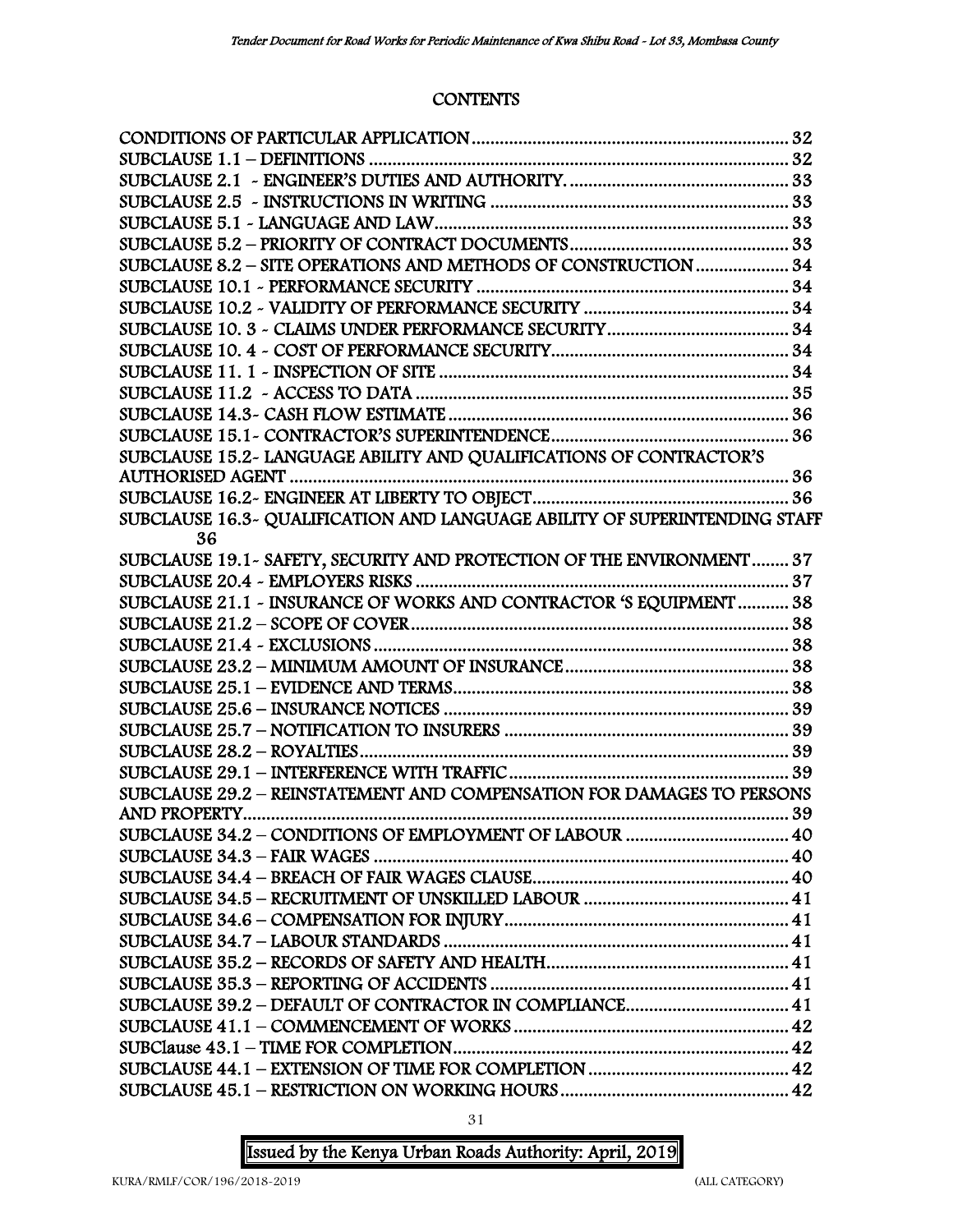| SUBCLAUSE 54.1 - CONTROCTOR'S EQUIPMENT, TEMPORARY WORKS AND MATERIALS |  |
|------------------------------------------------------------------------|--|
| 43                                                                     |  |
|                                                                        |  |
|                                                                        |  |
|                                                                        |  |
|                                                                        |  |
| SUBCLAUSE 60.3 - RETENTION MONEY AND PAYMENT OF RETENTION MONEY 44     |  |
|                                                                        |  |
|                                                                        |  |
|                                                                        |  |
|                                                                        |  |
|                                                                        |  |
|                                                                        |  |
|                                                                        |  |
|                                                                        |  |
|                                                                        |  |
|                                                                        |  |
|                                                                        |  |
|                                                                        |  |
|                                                                        |  |
|                                                                        |  |
|                                                                        |  |
|                                                                        |  |
|                                                                        |  |
|                                                                        |  |
|                                                                        |  |
|                                                                        |  |
|                                                                        |  |
|                                                                        |  |
|                                                                        |  |
|                                                                        |  |
|                                                                        |  |
|                                                                        |  |
|                                                                        |  |
|                                                                        |  |
|                                                                        |  |

CONDITIONS OF PARTICULAR APPLICATION

SUBCLAUSE 1.1 – DEFINITIONS

Amend this sub-clause as follows:

(a) (i) The "Employer" is the Kenya Urban Roads Authority, represented by the Director General - Kenya Urban Roads Authority.

(ii) The "Engineer" is the General Manager (Maintenance) - Kenya Urban Roads Authority.

32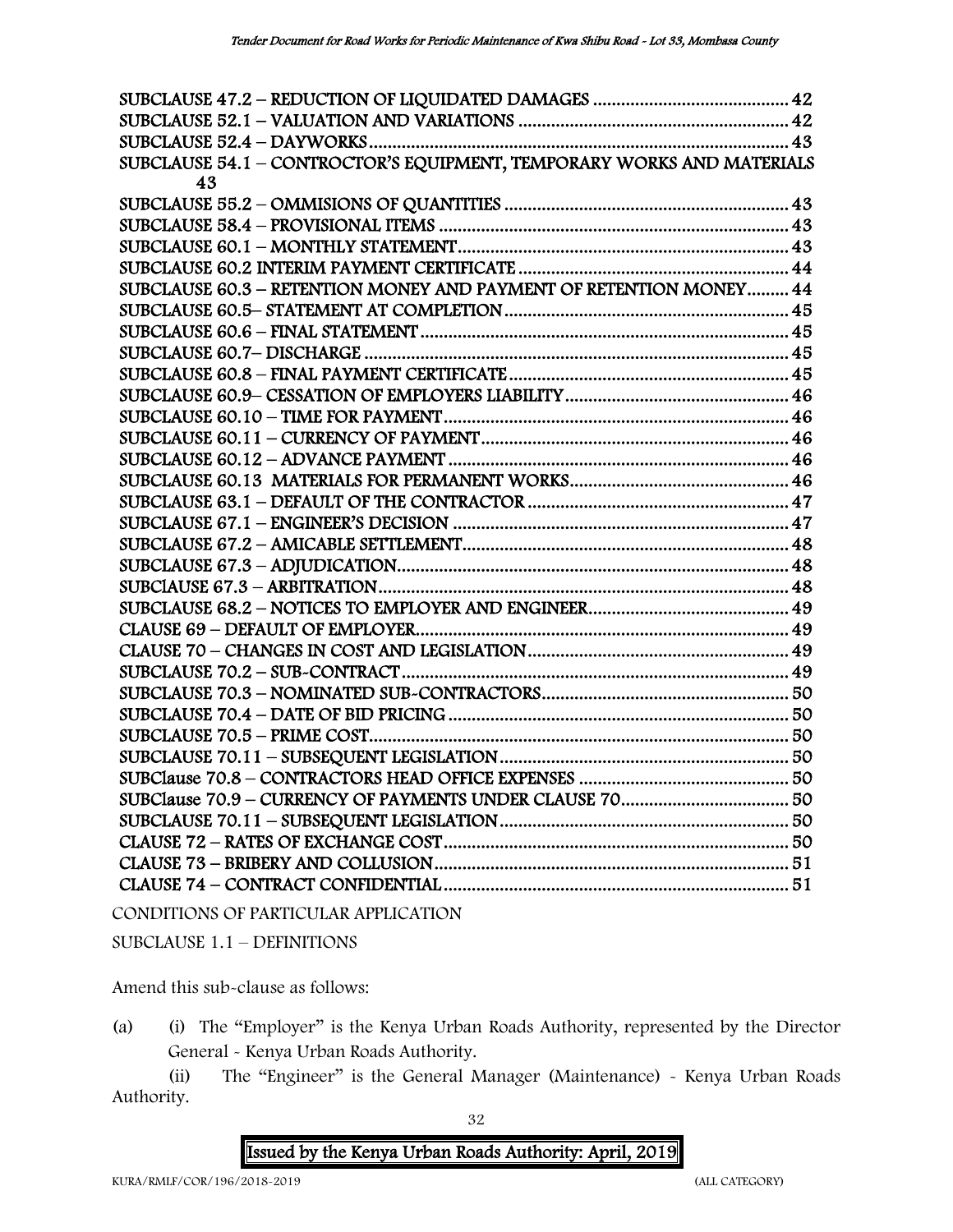. (b) (i) Insert in line 2 after the Bills Of Quantities", the following, "the rates entered by the Contractor (whether or not such rate be employed in computation of the Contract Price),"

Amend subparagraph (b) (v) of Sub-Clause 1.1 by adding the following words at the end: The word "BID" is synonymous with "bid" and the word "Appendix to BID" with "Appendix to Bid" and the word "BID documents" with "bidding documents".

Add the following at the end of this sub-clause:

(h) "Materials" means materials and other things intended to form or forming part of the Permanent Works.

(i) "Quantified site instructions" means Site instructions from the Engineer or his representative to the Contractor instructing him to carry out quantified works drawn from the contract to be carried out within a specified period.

SUBCLAUSE 2.1 - ENGINEER'S DUTIES AND AUTHORITY.

With reference to Sub-Clause 2.1 (b), the following shall also apply: The Engineer shall obtain the specific approval of the Employer before taking any of the following actions specified in Part 1:

(a) Consenting to the subletting of any part of the works under Clause 4;

(b) Certifying additional cost determined under Clause 12;

(c) Determining an extension of time under Clause 44;

(d) Issuing a variation under Clause 51;

(e) Fixing rates or prices under Clause 52

### SUBCLAUSE 2.5 - INSTRUCTIONS IN WRITING

Add at the end of sub-clause 2.5 the following: "The site instructions shall be in the form of quantiffied site instructions and the contractor shall commence execution of the site instructions within three (3) days and complete within the completion period as stipulated in the instructions.

#### SUBCLAUSE 5.1 - LANGUAGE AND LAW

The Contract document shall be drawn up in the ENGLISH LANGUAGE. Communication between the Contractor and the Engineer's Representative shall be in this given language.

The Laws applicable to this Contract shall be the Laws of the Republic of Kenya.

### SUBCLAUSE 5.2 – PRIORITY OF CONTRACT DOCUMENTS

Delete the documents listed 1-6 and substitute:

(1) The Contract Agreement (if completed)

- (2) The Letter Of Acceptance;
- (3) The Bid and Appendix to Bid;
- (4) The Conditions of Contract Part II;
- (5) The Conditions of Contract Part I;
- (6) The Special Specifications;
- (7) The Standard Specification for Road and Bridge Construction, 1986;

33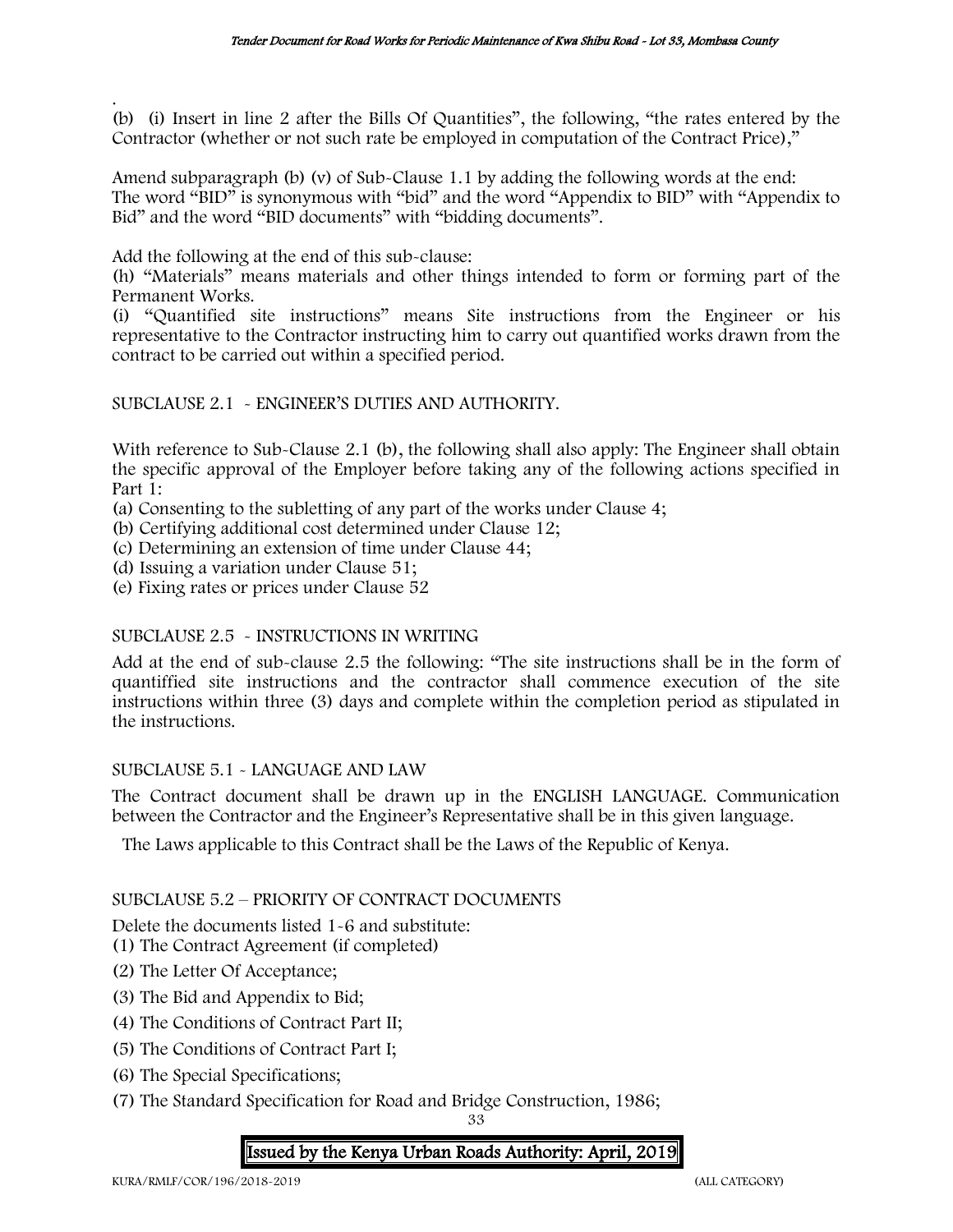- (8) The Drawings;
- (9) The priced Bills of Quantities
- (10) Other documents as listed in the Appendix to form of Bid

#### SUBCLAUSE 8.2 – SITE OPERATIONS AND METHODS OF CONSTRUCTION

Add sub- clause 8.2(b) at the end as follows:

"The Contractor shall submit to the Engineer Works Methodology not later than 14 days from the date of award of the contract and general description of his proposed arrangements and methods for the execution of the Works. This shall include inter-alia temporary office, buildings, access roads, construction plant and its intended production output, working shift arrangements, labour strength, skilled and unskilled, and supervision arrangements, power supply arrangements, supply of materials including a materials utilisation programme, stone crushing, aggregate production and storage, cement handling, concrete mixing and handling, methods of excavation, dealing with water, testing methods and facilities."

#### SUBCLAUSE 10.1 - PERFORMANCE SECURITY

Replace the text of Sub-clause 10.1 with the following:

"The Contractor shall provide security for his proper performance of the Contract within 28 days after receipt of the Letter of Acceptance. The Performance Security shall be in the form of a bank guarantee as stipulated by the Employer in the Appendix to Bid. The Performance Security shall be issued by a bank incorporated in Kenya. The Contractor shall notify the Engineer when providing the Performance Security to the Employer.

"Without limitation to the provisions of the preceding paragraph, whenever the Engineer determines an addition to the Contract Price as a result of a change in cost, the Contractor, at the Engineers written request, shall promptly increase the value of the Performance Security by an equal percentage.

SUBCLAUSE 10.2 - VALIDITY OF PERFORMANCE SECURITY

The Performance Security shall be valid until a date 28 days after the date of issue of the Defects Liability Certificate. The security shall be returned to the Contractor within 14 days of expiration.

SUBCLAUSE 10. 3 - CLAIMS UNDER PERFORMANCE SECURITY

Delete the entire sub-clause 10.3.

SUBCLAUSE 10. 4 - COST OF PERFORMANCE SECURITY

The cost of complying with the requirements of this clause shall be borne by the Contractor.

SUBCLAUSE 11. 1 - INSPECTION OF SITE

In line 17 after "affect his BID" add

34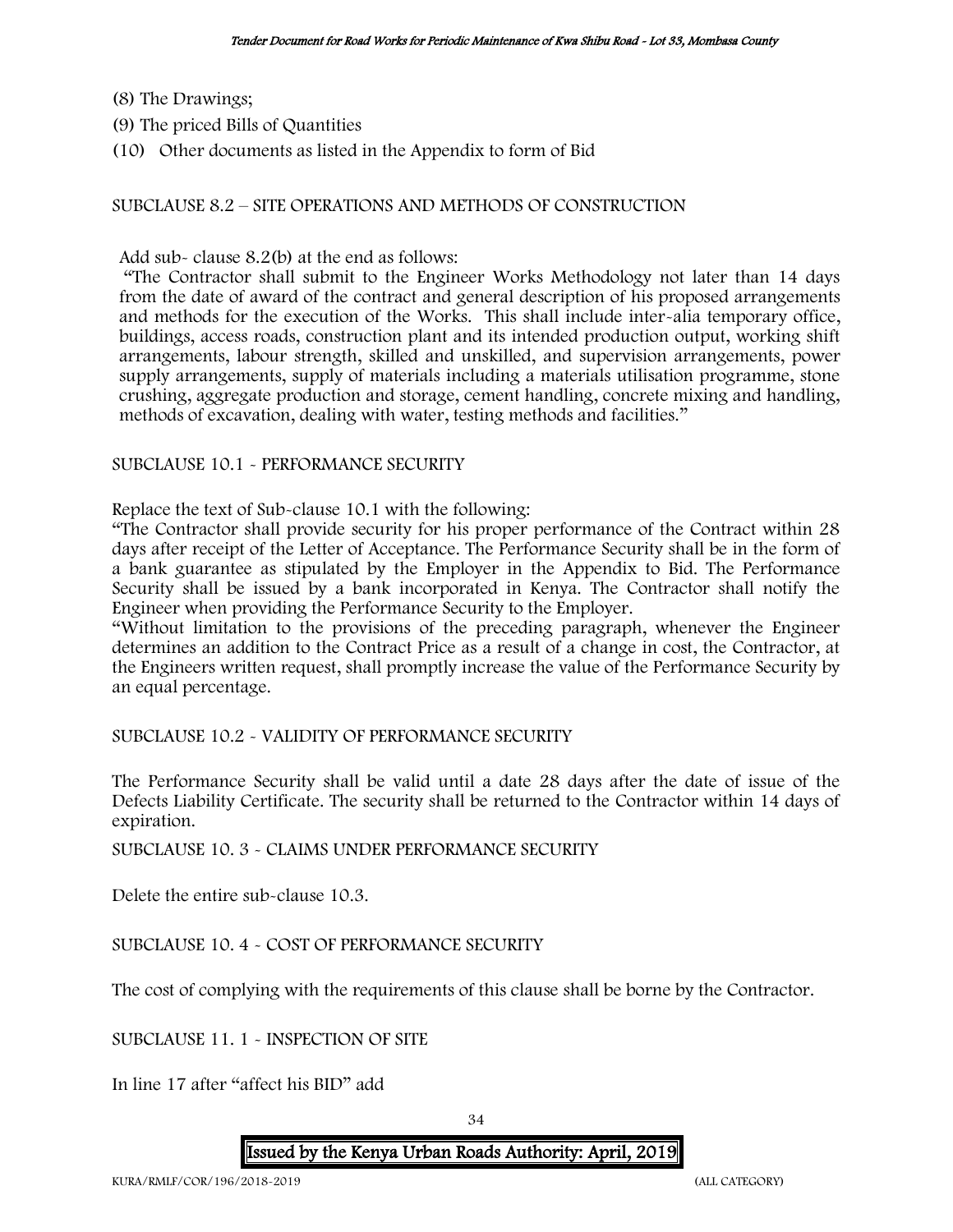"and the Contractor shall be deemed to have based his BID on all the aforementioned" Delete the last paragraph completely and replace with the following:

"The Employer in no way guarantees completeness nor accuracy of the soil, materials, subsurface and hydrological information made available to the Contractor at the time of BIDing or at any other time during the period of the Contract, and the Contractor shall be responsible for ascertaining for himself all information as aforesaid for the execution of works and his BID shall be deemed to have been priced accordingly.

#### SUBCLAUSE 11.2 - ACCESS TO DATA

Data made available by the Employer in accordance with Clause 11.1 shall be deemed to include data listed elsewhere in the Contract as open for inspection at the address stipulated in the Appendix to Bid.

#### SUBCLAUSE 14.1 PROGRAM TO BE SUBMITTED

The time within which the program shall be submitted shall be fourteen (14) days from the issuance of order to commence.

The programme shall be in the form of a Critical Path Method Network (CPM network) showing the order of procedure and description of the construction methods and arrangements by which he proposes to carry out the works. It should also be supplemented by a time – bar chart of the same programme.

The programme shall be coordinated with climatic, groundwater and other conditions to provide for the completion of the Works in the instruction and by the time specified. The programme shall be revised on demand by the Engineer or his representative.

During the execution of the works, the Contractor shall submit to the Engineer full and detailed particulars of any proposed amendments to the arrangements and methods submitted in accordance with the foregoing. If details of the Contractor's proposals for Temporary Works are required by the Engineer for his own information the Contractor shall submit such details within seven days of being requested to do so.

The various operations pertaining to the works shall be carried out in such a progressive sequence as will achieve a continuous and consecutive output of fully completed road works inclusive of all bridge works and culverts within the time limits specified in the Contract and the instructions. Generally the Contractor shall carry out works within the sections stated in the instructions.

The Contractor shall allow in his programme for the following 10 public holidays per calendar year in Kenya.

- New Years Day (1<sup>st</sup> January)
- Good Friday
- Easter Monday
- Labour day  $(1^{st}$  May)
- Madaraka Day (1<sup>st</sup> June)
- Idd Ul Fitr

35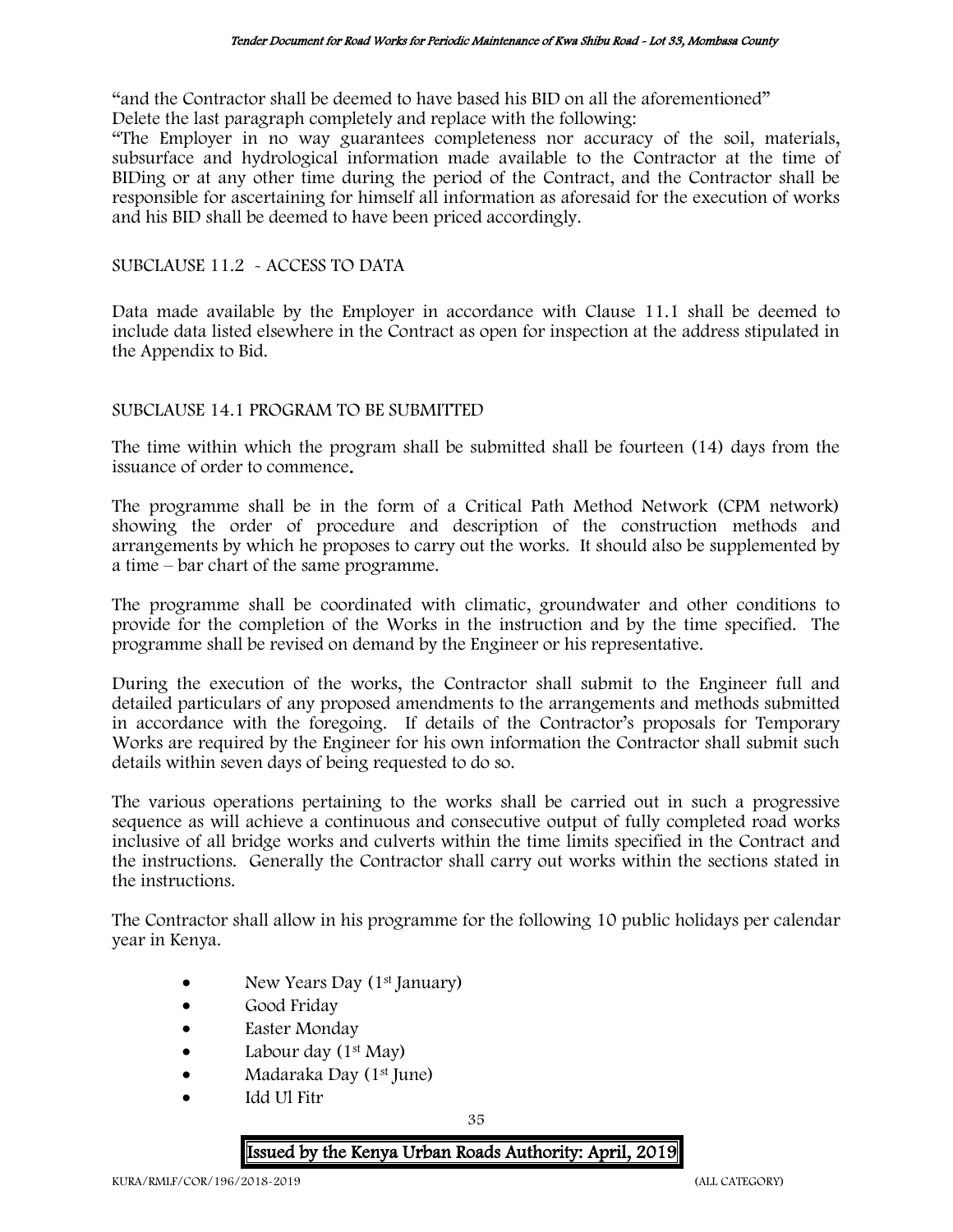- Mashujaa Day (20<sup>th</sup> October)
- $\bullet$  Jamhuri day (12<sup>th</sup> December)
- Christmas Day (25th December)
- Boxing day (26<sup>th</sup> December)

The Contractor should also allow per calendar year for a further 2 unspecified public holidays which may be announced by the Government of Kenya with no prior notification.

Add the following at the end of this sub-clause: -

The Employer shall have the right to withhold payment at any time if the contractor fails to submit the programme or revised programme due to his negligence, failure or omission.

# SUBCLAUSE 14.3- CASH FLOW ESTIMATE

The cash flow estimates shall be submitted together with the works programme.

SUBCLAUSE 15.1- CONTRACTOR'S SUPERINTENDENCE

Add the following at the end of the first paragraph of sub-clause 15.1:

"The Contractor shall, within seven (7) days of receipt of the Engineer's order to commence the works inform the Engineer in writing the name of the Contractor's Representative and the anticipated date of his/her arrival on site."

Add the following Sub-clause 15.2

SUBCLAUSE 15.2- LANGUAGE ABILITY AND QUALIFICATIONS OF CONTRACTOR'S AUTHORISED AGENT

The Contractor's Agent or Representative on the site shall have as a minimum an ordinary diploma in civil Engineering or building construction or have equivalent status approved by the Engineer and shall be able to read and write English fluently.

The Contractor's Agent or Representative shall have at least 3 years related experience.

SUBCLAUSE 16.2- ENGINEER AT LIBERTY TO OBJECT

At the end of this Clause add "by a competent substitute approved by the Engineer and at the Contractors own expense." Add the following Sub-Clauses 16.3 and 16.4:

### SUBCLAUSE 16.3- QUALIFICATION AND LANGUAGE ABILITY OF SUPERINTENDING STAFF

The Contractor's superintending staff shall meet the following minimum qualifications: Should have a working knowledge of English or Kiswahili. Should any of the superintending staff not be able to meet this condition, the Contractor shall propose to the Engineer arrangements for provision of a sufficient number of interpreters of approved qualifications. The Engineer, at his discretion, may amend, approve or reject such arrangements or reject deployment of superintending staff not meeting the language requirements. The Engineer may at any time during the duration of the Contract amend any approved arrangements made for interpreters, which shall be implemented at the Contractors expense.

Issued by the Kenya Urban Roads Authority: April, 2019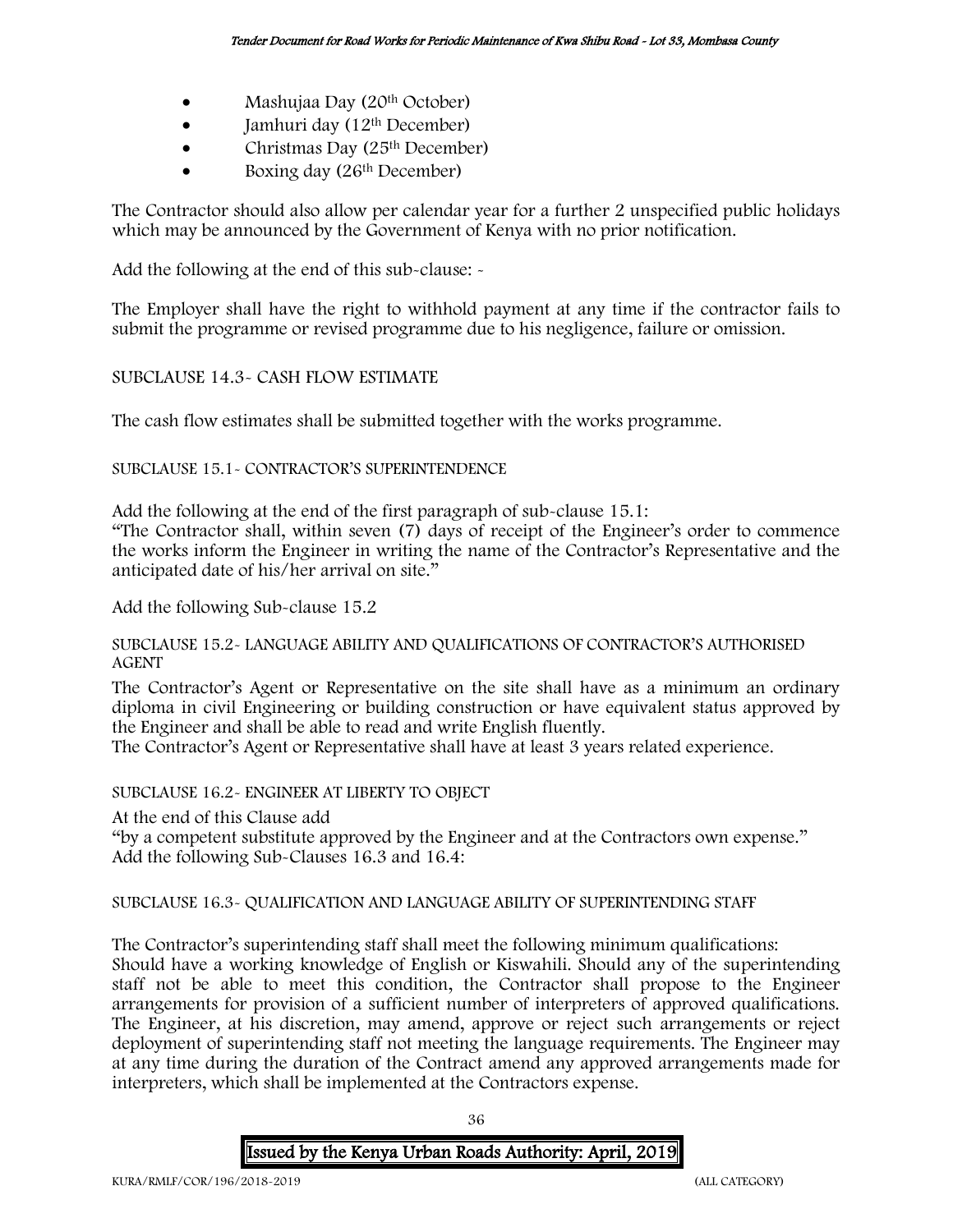The key staff listed below must have academic qualifications from government-recognised institutions or equivalent institutions of the levels set out in Section 5, Part 6.

- Site Agent
- Site Engineer
- Site Surveyor
- Foremen

The key staff listed below must have minimum experience set out in Section 5, Part 6:

- Site Agent
- Site Engineer
- Site Surveyor
- Foremen

Qualifications as above shall be subject to verification and approval on site by the Engineer or his representative on site before commencement of the said works.

SUBCLAUSE 19.1- SAFETY, SECURITY AND PROTECTION OF THE ENVIRONMENT

Add Sub-Clause-paragraph (d) of Sub-Clause 19 as follows:

Notwithstanding the Contractor's obligation under Sub-Clause-paragraph (a), (b) and 9(c) of Sub-Clause 19.1 of the Conditions Of Contract, the Contractor shall observe the following measures with a view to reducing or elimination adverse environmental effects by the site works:

- (i) All quarries and borrow pits shall be filled and landscaped to their original state after extraction of construction material
- (ii) Soil erosion due to surface runoff or water from culverts or other drainage structures should be avoided by putting in place proper erosion control measures that shall include, but are not limited to grassing and planting if trees
- (iii) Long traffic diversion roads shall be avoided so as to minimize the effect of dust on the surrounding environment. In any case all diversions shall be kept damp and dust free
- (iv) Spillage of oils, fuels and lubricants shall be avoided and if spilt, shall be collected and disposed off in such a way as not to adversely affect the environment
- (v) Rock blasting near settlement areas shall be properly coordinated with the relevant officers of the Government so as to minimize noise pollution and community interference.

# SUBCLAUSE 20.4 - EMPLOYERS RISKS

Delete Sub-Clause (h) and substitute with;

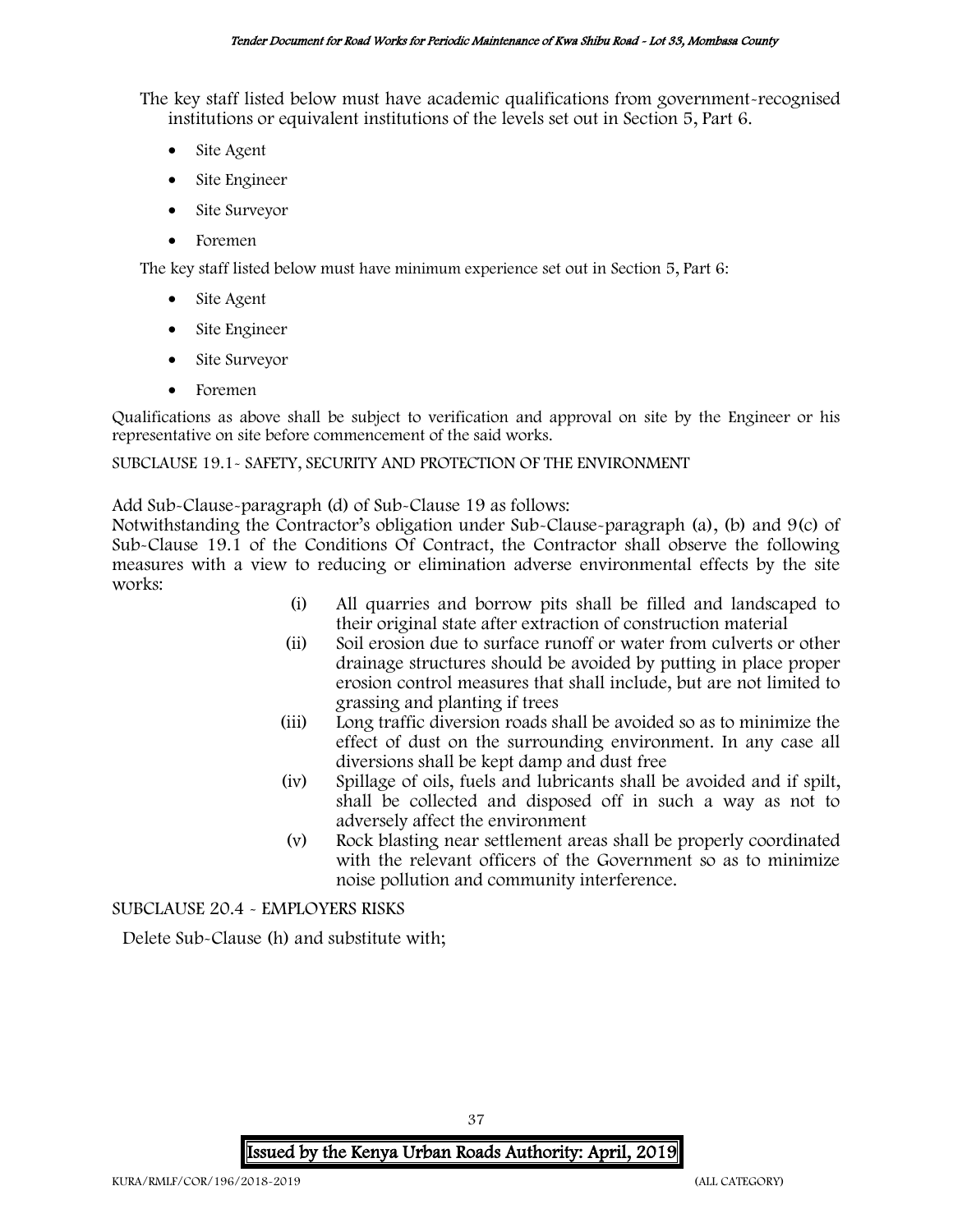- (h) any operation of the forces of nature (insofar as it occurs on site) which an experienced contractor:
	- (i) could not have reasonably foreseen, or
	- (ii) could reasonably have foreseen, but against which he could not reasonably have taken at least one of the following measures:
		- (A) prevent loss or damage to physical property from occurring by taking appropriate measures or
		- (B) insure against such loss or damage

SUBCLAUSE 21.1 - INSURANCE OF WORKS AND CONTRACTOR 'S EQUIPMENT

Add the following words at the end of Sub-paragraph (a) and immediately before the last word of Sub-paragraph (b) of Sub-Clause 21.1:

"It being understood that such insurance shall provide for compensation to be payable in the types and proportions of currencies required to rectify the loss or damage incurred"

Delete the first sentence of this Clause and replace with he following:

"prior to commencement of the Works the Contractor shall, without limiting his or the Employer's obligations and responsibilities under Clause 20, insure to the satisfaction of the Employer:"

SUBCLAUSE 21.2 – SCOPE OF COVER

Amend sub-paragraph (a) of Sub-Clause 21.2 as follows:

Delete words "from the start of work at the site" and substitute the words "from the first working day after the Commencement Date"

Add the following as Sub-Clause (c) under Sub-Clause-Clause 21.2

(c ) It shall be the responsibility of the Contractor to notify the insurance company of any change in the nature and extent of the Works and to ensure the adequacy of the insurance coverage at all times during the period of the Contract.

SUBCLAUSE 21.4 - EXCLUSIONS

Amend Sub-Clause 21.4 to read as follows:

"There shall be no obligation for the insurances in Sub-Clause 21.1 to include loss or damage caused by the risks listed under Sub-Clause 20.4 sub-paragraph (a) (i) to(iv) of the Conditions of Particular Application."

SUBCLAUSE 23.2 – MINIMUM AMOUNT OF INSURANCE

Add the following at the end of this Clause: "... with no limits to the number of occurrences".

SUBCLAUSE 25.1 – EVIDENCE AND TERMS

Amend Sub-Claus OF INSURANCE 25.1 as follows:

Insert the words "as soon as practicable after the respective insurances have been taken out but in any case" before the words "prior to the start of work at the site"

38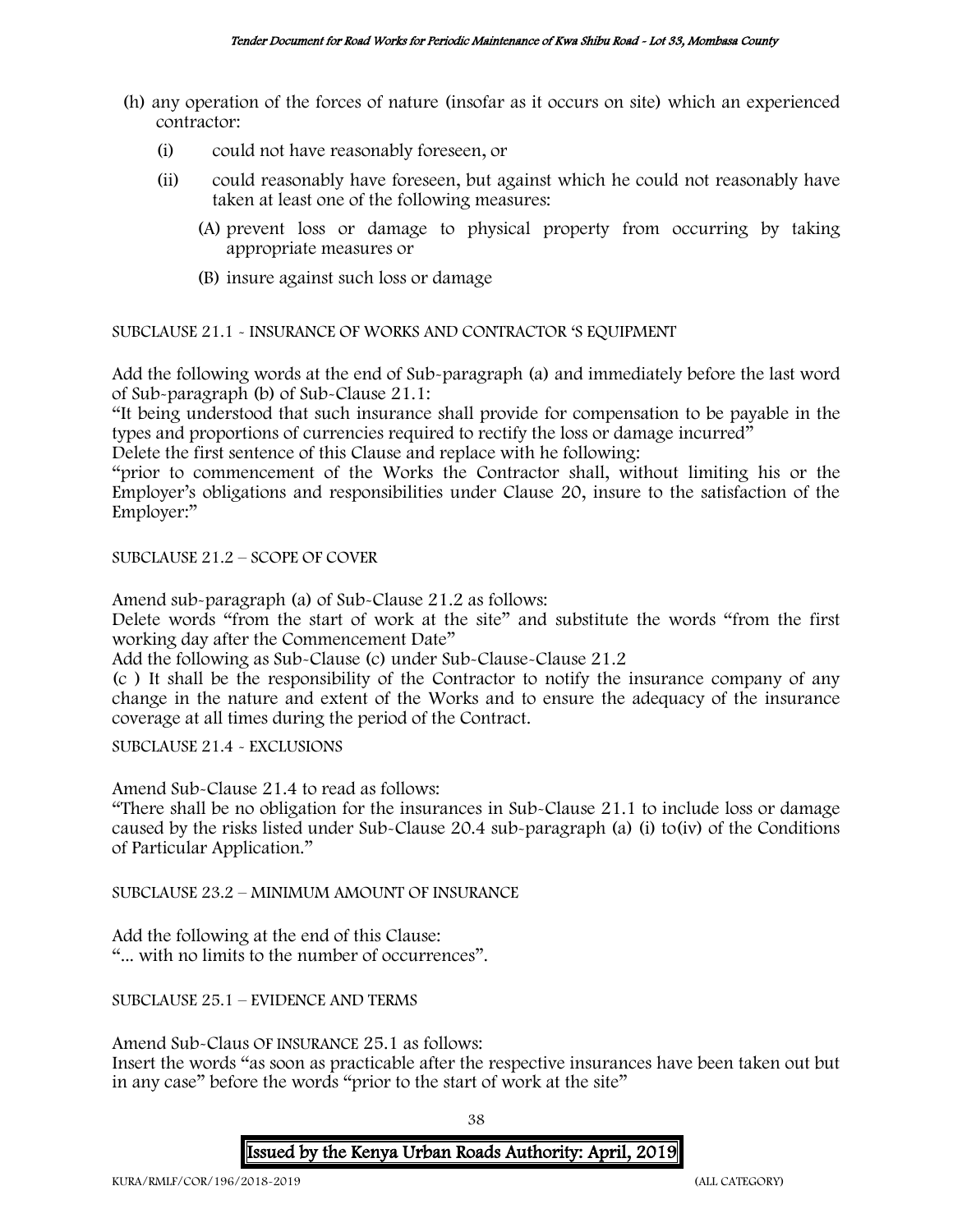Add the following Sub-Clauses 25.6, 25.7

# SUBCLAUSE 25.6 – INSURANCE NOTICES

Each policy of insurance effected by the Contractor for purposes of the Contract shall include a provision to the effect that the Insurer shall have a duty to give notice in writing to the Contractor and Employer of the date when a premium becomes payable. This shall not be more than thirty (30) days before that date and the policy shall remain in force until thirty (30) days after the giving of such notice.

# SUBCLAUSE 25.7 – NOTIFICATION TO INSURERS

It shall be the responsibility of the Contractor to notify insurers under any of the insurance referred to in the preceding clauses 21, 23 and 24 on any matter or event, which by the terms of such insurance are required to be so notified. The Contractor shall indemnify and keep indemnified the Employer against all losses, claims, demands, proceedings, costs, charges and expenses whatsoever arising out of or in consequence of any default by the Contractor in complying with the requirements of this Sub-Clause whether as a result of avoidance of such insurance or otherwise.

SUBCLAUSE 28.2 – ROYALTIES

Add at the end of this Sub-Clause the following sentence:

"The Contractor shall also be liable for all payments or compensation if any that are levied in connection with the dumping of part or all of any such material."

# SUBCLAUSE 29.1 – INTERFERENCE WITH TRAFFIC

Supplement Sub-Clause 29.1 by adding the following sentence at the end:

"The Contractor will be permitted to use existing public roads for access to the site. The Contractor shall pay vehicle license tax and road maintenance duty in accordance with relevant regulations and shall obtain any necessary permits or licenses from relevant authorities for transporting his equipment."

Add the following subclause 29.2:

### SUBCLAUSE 29.2 – REINSTATEMENT AND COMPENSATION FOR DAMAGES TO PERSONS AND PROPERTY

The Contractor shall reinstate all properties whether public or private which are damaged in consequence of the construction and, maintenance of the works to a condition as specified and at least equal to that prevailing before his first entry on them.

If in the opinion of the Engineer the Contractor shall have failed to take reasonable and prompt action to discharge his obligations in the matter of reinstatement, the Engineer will inform the Contractor in writing of his opinion, in which circumstances the Employer reserves the right to employ others to do the necessary work of reinstatement and to deduct the cost thereof from any money due or which shall become due to the Contractor.

The Contractor shall refer to the Employer without delay all claims which may be considered to fall within the provisions of Clause 22.1.

Add the following Sub-Clause 34.2 to 34.8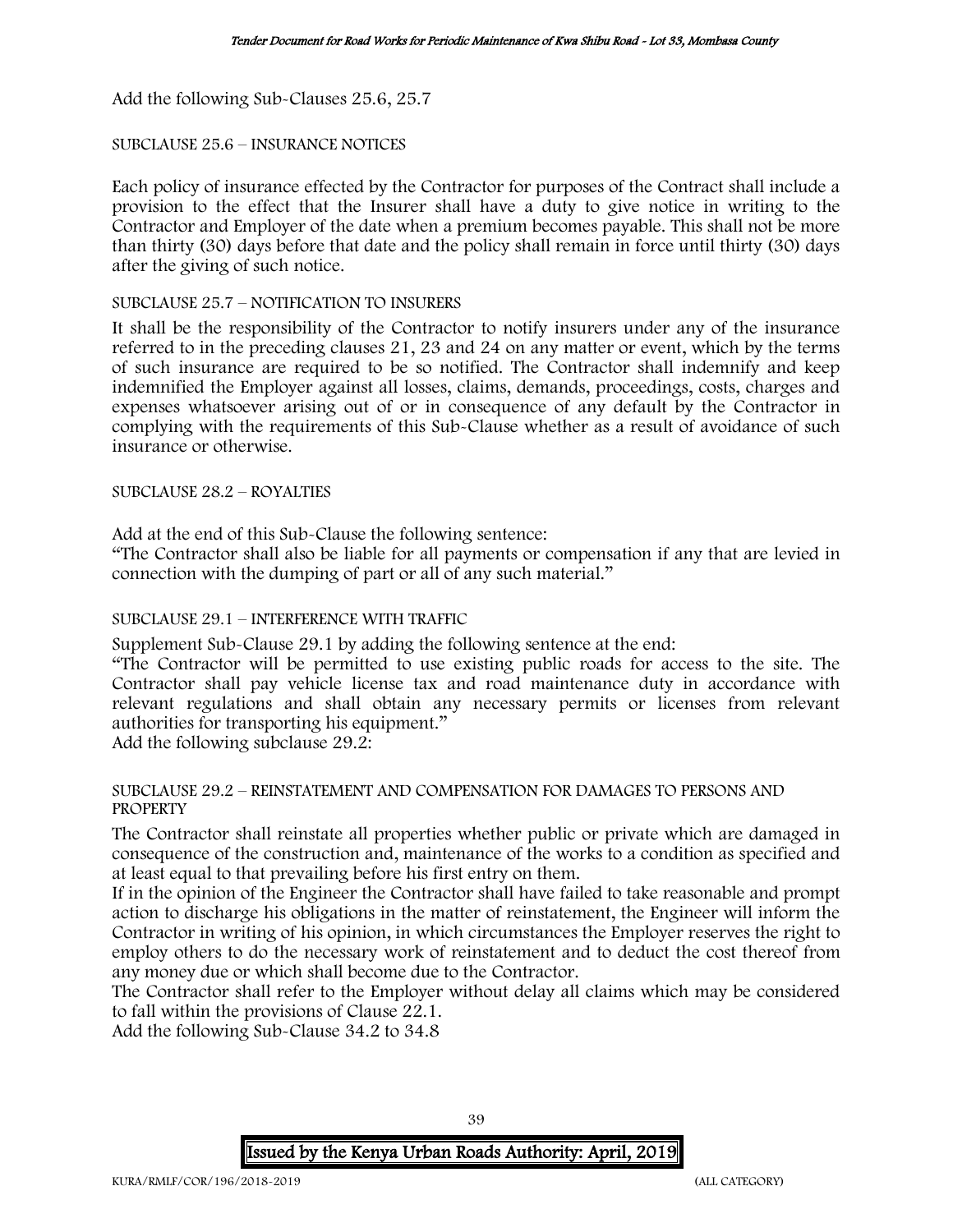# SUBCLAUSE 34.2 – CONDITIONS OF EMPLOYMENT OF LABOUR

The Contractor shall be responsible for making all arrangements for and shall bear all costs relating to recruitment, obtaining of all necessary visas, permits or other official permission for movements of staff and labour.

# SUBCLAUSE 34.3 – FAIR WAGES

The Contractor shall, in respect of all persons employed anywhere by him in the execution of the Contract, and further in respect of all persons employed by him otherwise than in the execution of the Contract in every factory, Workshop or place occupied or used by him for the execution of the Contract, observe and fulfil the following conditions:

(a) The Contractor shall pay rates of wages, observe hours of labour and provide conditions of labour, housing, amenities and facilities not less favourable than those required by the latest Regulation of Wages (Building and Construction Industry) Order as of the time of bid submission, and subsequent amendments thereto, or in any wage scales, hours of work or conditions agreed by the Ministry of Labour or other Government Department in consultation with the appropriate wage fixing authority and generally recognized by other employees in the district whose general circumstances in the trade or industry in which the Contractor is engaged are similar.

(b) In the absence of any rates of wages, hours or conditions of labour so established the Contractor shall pay rates of wages and observe hours and conditions of labour which are not less favourable than the general level of wages, hours and conditions observed by other Employers whose general circumstances in the trade or industry in which the Contractor is engaged are similar.

(c) Where the absence of established rates of wages, hours and conditions of labour or the dissimilarity of the general circumstances in the trade of industry in which the Contractor is engaged prevent the Contractor from observing rates of wages, hours and conditions of labour ascertained under sub-paragraph (a) and (b) above the Contractor in fixing the rates of wages, hours and conditions of labour of his employees shall be guided by the advice of the Labour Department.

(d) The Contractor shall recognize the freedom of his employees to be members of trade unions.

(e) The Contractor shall maintain records in English of the time worked by, and the wages paid to, his employees. The Contractor shall furnish to the Engineer or Employer, if called upon to do so, such particulars of the rates, wages and conditions of labour as the Employer or Engineer may direct.

(f) The Contractor shall at all times during the continuance of the contract display, for the information of his employees in every factory, workshop or place occupied or used by him for the execution of the Contract, a copy of this clause together with a notice setting out the general rates of wages, hours and conditions of labour of his employees.

(g) The Contractor shall be responsible for the observance of this clause by sub-Contractors employed in the execution of the works.

# SUBCLAUSE 34.4 – BREACH OF FAIR WAGES CLAUSE

Any Contractor or Sub-Contractor who is found to be in breach of Fair Wages Clause shall cease to be approved as a Contractor or Sub-Contractor for such period as the Permanent Secretary for the Ministry of Roads may determine.

Should a claim be made to the Employer alleging the Contractor's default in payment of Fair Wages of any workman employed on the Contract and if proof thereof satisfactory to the Employer is furnished by the Labour Authority, the Employer may, failing payment by the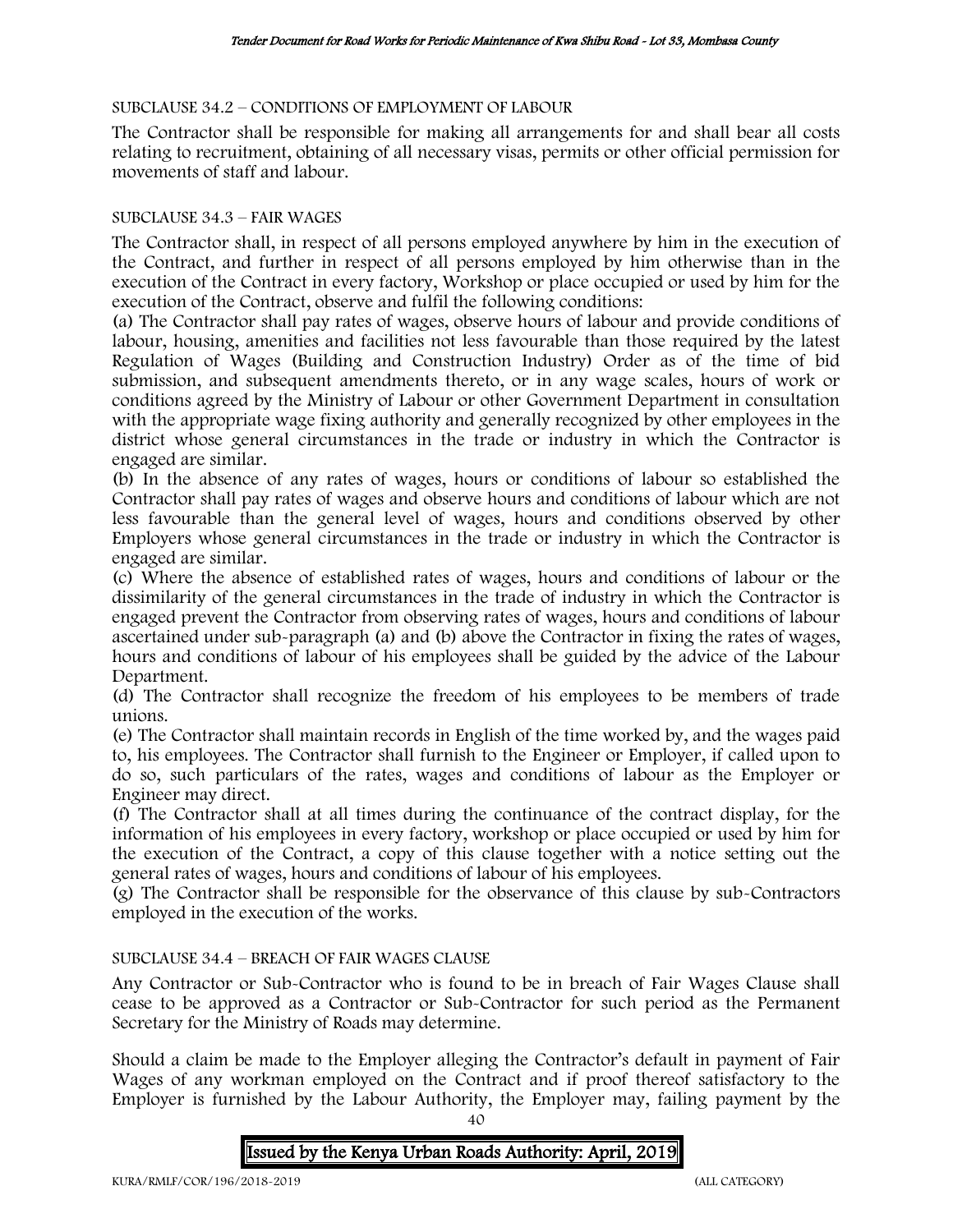Contractor, pay the claims out of any monies due or which may become due to the Contractor under the Contract.

SUBCLAUSE 34.5 – RECRUITMENT OF UNSKILLED LABOUR

Any additional unskilled labour which is required by the Contractor for the works and which is not in his employment at the time of the acceptance of the BID shall be recruited by the Contractor from the Labour Exchange or Exchange or Exchanges nearest to the site or sites of the work.

### SUBCLAUSE 34.6 – COMPENSATION FOR INJURY

The Contractor shall in accordance with the Workmen's Compensation Act of the Laws of Kenya and any other regulations in force from time to time pay compensation for loss or damage suffered in consequence of any accident or injury or disease resulting from his work to any workman or other person in the employment of the Contractor or any Subcontractor.

### SUBCLAUSE 34.7 – LABOUR STANDARDS

(a) the Contractor shall comply with the existing local labour laws, regulations and labour standards

(b) the Contractor shall formulate and enforce an adequate safety program with respect to all work under his contract, whether performed by the Contractor or subcontractor. The Contractor has assurance from the Employer of cooperation where the implementation of these safety measures requires joint cooperation.

(c) Upon written request of the Employer the Contractor shall remove or replace any of his employees employed under this Contract.

Add the following Sub-Clause 35.2 and 35.3.

SUBCLAUSE 35.2 – RECORDS OF SAFETY AND HEALTH

The Contractor shall maintain such records and make such reports concerning safety, health and welfare of persons and damage to property as the Engineer may from time to time prescribe.

### SUBCLAUSE 35.3 – REPORTING OF ACCIDENTS

The Contractor shall report to the Engineer details of any accident as soon as possible after its occurrence. In the case of any fatality or serious accident, the Contractor shall, in addition, notify the Engineer immediately by the quickest available means. The Contractor shall also notify the relevant authority whenever the Laws of Kenya require such a report.

# SUBCLAUSE 39.2 – DEFAULT OF CONTRACTOR IN COMPLIANCE

Add at the end of Sub-Clause 39.2 the following: "Where the contractor has no pending payments with the employer and the retention funds are less than the value of works to be carried out by the employer, the employer shall apply funds as per clause 10.3". The contract shall then stand determined clause 63 not withstanding.

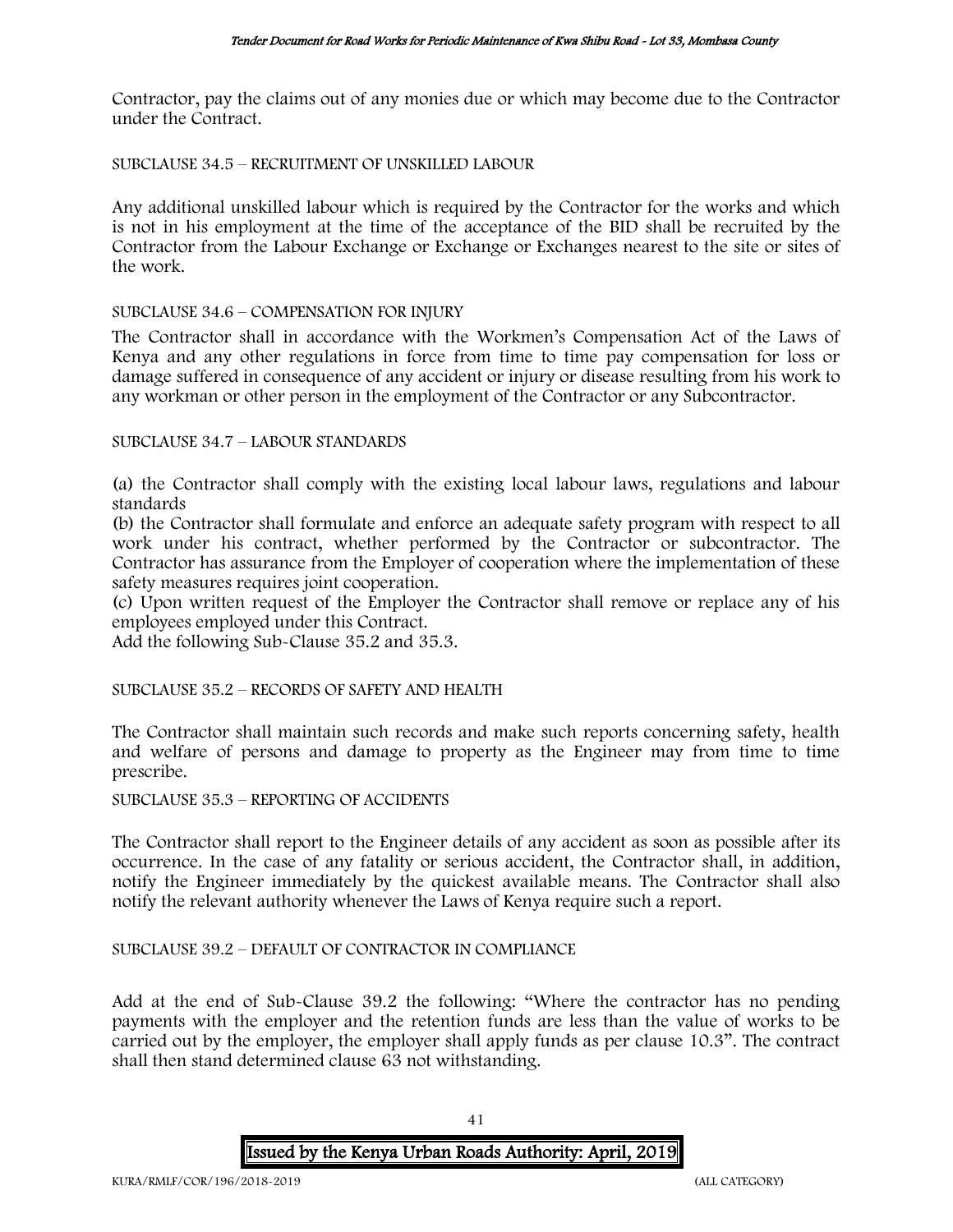### SUBCLAUSE 41.1 – COMMENCEMENT OF WORKS

#### Amend Sub-Clause 41.1 as follows:

Delete the words "as soon as is reasonably possible" in the first sentence and replace with "within the period stated in the Appendix to Bid".

For the purposes of this clause the quantified site instructions shall be treated as the works and delay in commencement in the instructed works shall constitute breach of contract that will lead to institution of remedies under clause 63 of these conditions.

#### SUBCLAUSE 43.1 – TIME FOR COMPLETION

Amend Sub-Clause 43.1 as follows:

Delete the words "within the time" to "such extended time" and substitute "by the date or dates stated or implied in Clause 14 of these Conditions of Particular Application.

#### SUBCLAUSE 44.1 – EXTENSION OF TIME FOR COMPLETION

#### Add at the end of Sub-Clause 44.1 the following:

"Neither rains falling within the rainy seasons as occurs in Kenya nor floods caused by such rains shall be deemed exceptional weather conditions such as may fairly entitle the Contractor to an extension of time for the completion of the work."

### SUBCLAUSE 45.1 – RESTRICTION ON WORKING HOURS

Add at the end of Sub-Clause 45.1 the following:

"If the Contractor requests permission to work by night as well as by day, then if the Engineer shall grant such permission the Contractor shall not be entitled to any additional payments for so doing. All such work at night shall be carried out without unreasonable noise or other disturbance and the Contractor shall indemnify the Employer from and against any liability for damages on account of noise or other disturbance created while or in carrying out night work and from and against all claims, demands, proceedings, costs, charges and expenses whatsoever in regard or in relation to such liability.

"In addition the Contractor will be required to provide, for any work carried out at night or recognized days of rest, adequate lighting and other facilities so that the work is carried out safely and properly.

"In the event of the Engineer granting permission to the Contractor to work double or rotary shifts or on Sundays, the Contractor shall be required to meet any additional costs to the Employer in the administration and supervision of the Contract arising from the granting of this permission."

# SUBCLAUSE 47.2 – REDUCTION OF LIQUIDATED DAMAGES

Add the following paragraphs at the end of this Sub-Clause:

"There shall be no reduction in the amount of liquidated damages in the event that a part or a section of the Works within the Contract is certified as completed before the whole of the Works comprising that Contract.

The Employer shall pay no bonus for early completion of the Works to the Contractor.

#### SUBCLAUSE 52.1 – VALUATION AND VARIATIONS

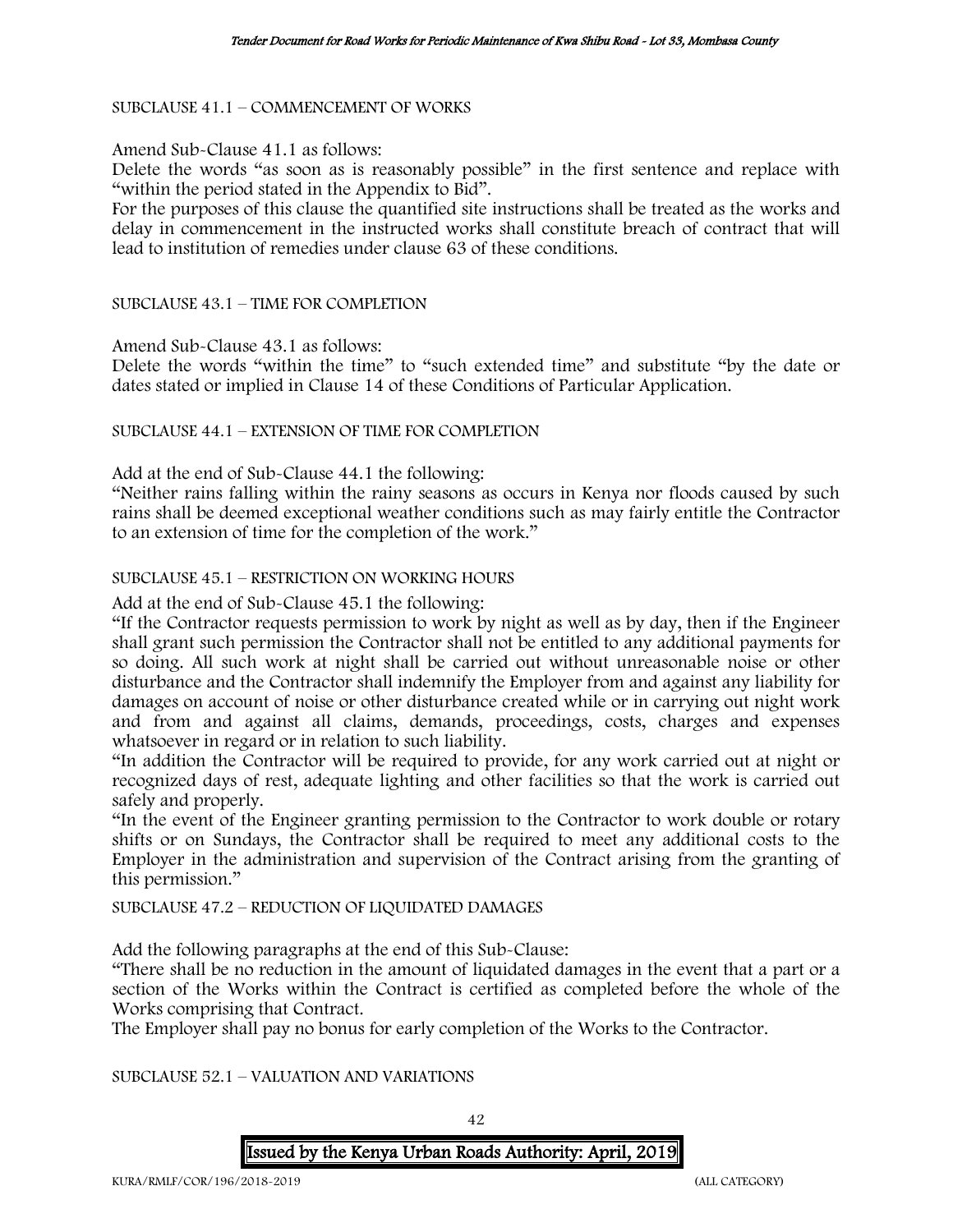Add new Clause 52.2(c) No change in the unit rates or prices quoted shall be considered for items included in the schedule of Dayworks rates, or Provisional Sums and items, or for any item in the BOQ.

SUBCLAUSE 52.4 – DAYWORKS

Add the following at the end of Sub-Clause 52.4:

The work so ordered shall immediately become part of the works under the contract. The Contractor shall, as soon as practicable after receiving the Dayworks order from the Engineer undertake the necessary steps for due execution such work. Prior to commencement of any work to be done on a Dayworks basis, the Contractor shall give an advance notice to the Engineer stating the exact time of such commencement.

# SUBCLAUSE 54.1 – CONTROCTOR'S EQUIPMENT, TEMPORARY WORKS AND MATERIALS

: Exclusive use for the works

Amend Sub-Clause 54.1 as follows: Line 5: add "written" between "the" and "consent". Delete Sub-Clauses 54.2 and 54.5.

SUBCLAUSE 55.2 – OMMISIONS OF QUANTITIES

Items of Works described in the Bills of Quantities for which no rate or price has been entered in the Contract shall be considered as included in other rates and prices in the Contract and will not be paid for separately by the Employer.

Add the following Sub-Clause 58:

Add the words "or Engineer's representative" where the word "Engineer" appears in clause 58. SUBCLAUSE 58.4 – PROVISIONAL ITEMS

Provisional items shall be read as Provisional Sums and shall be operated as such in accordance with Sub-Clauses 58.1 to 58.3.

Clause 60 of the General Conditions is deleted and substituted with the following:-

### SUBCLAUSE 60.1 – MONTHLY STATEMENT

The Contractor shall submit a statement to the Engineer at the end of each month, in a tabulated form approved by the Engineer, showing the amounts to which the Contractor considers himself to be entitled. The statement shall include the following items, as applicable;

- the value of the Permanent Work executed up to the end of previous month

- such amount as the Engineer may consider fair and reasonable for any Temporary Works for which separate amounts are provided in the Bill of Quantities

- any amount to be withheld under retention provisions of Sub-clause 60.3

- any other sum to which the Contractor may be entitled under the Contract

# Issued by the Kenya Urban Roads Authority: April, 2019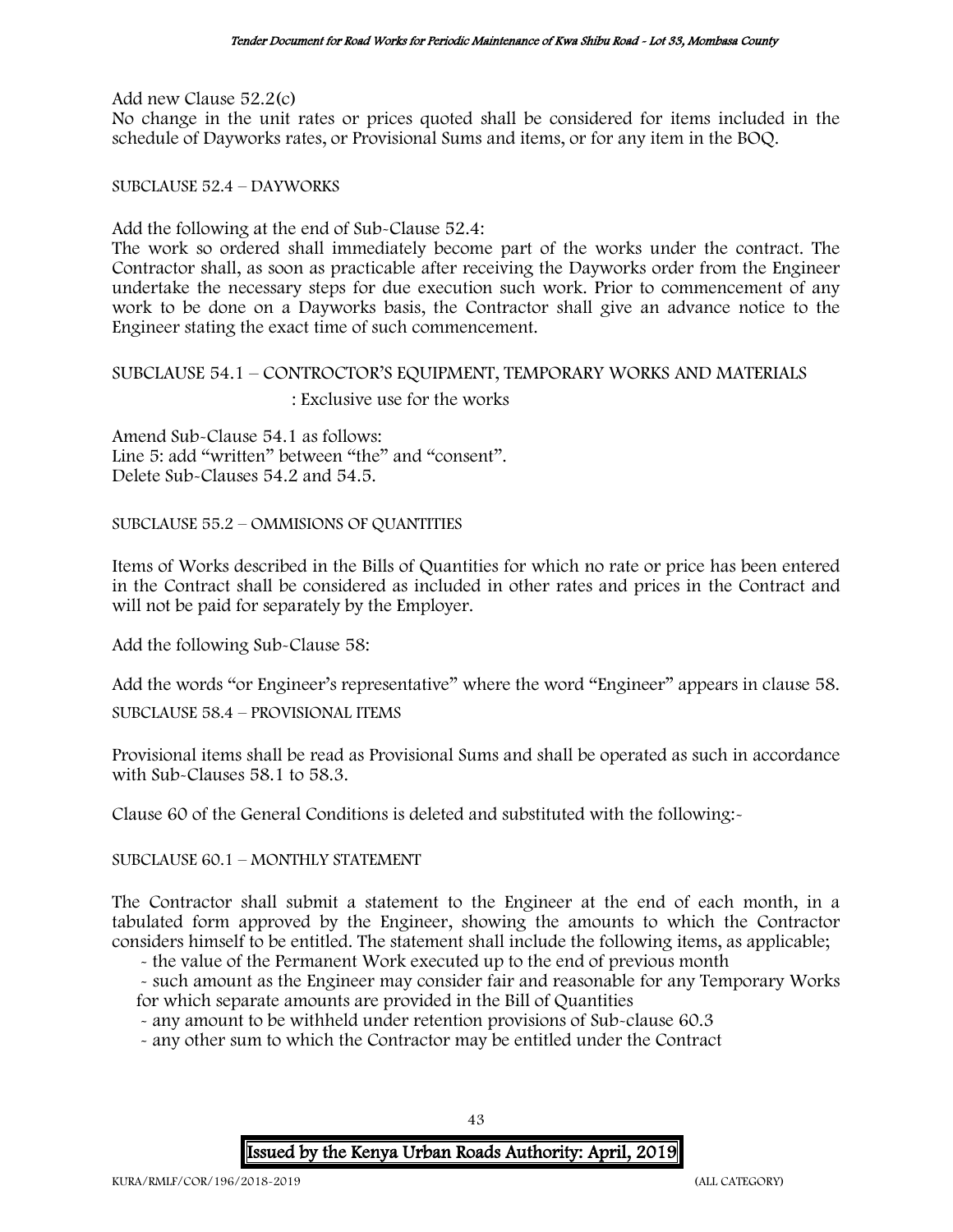If the Engineer disagrees with or cannot verify any part of the statement, the Contractor shall submit such further information as the Engineer may reasonably require and shall make such changes and corrections in the statement as may be directed by the Engineer. In cases where there is difference in opinion as to the value of any item, the Engineer's view shall prevail.

### SUBCLAUSE 60.2 INTERIM PAYMENT CERTIFICATE

The Contractor shall forward to the Engineer an Interim Payment Certificate based on the statement as corrected above and, should it be necessary in the Engineers opinion, shall promptly make any further amendments and corrections to the Interim Payment Certificate.

The Engineer shall not unreasonably withhold certifying an Interim Payment Certificate and in case of likely delay in establishing the value of an item, such item may be set aside and the remainder certified for payment.

Within 14 days after receipt of the Interim Payment Certificate and subject to the Contractor having made such further amendments and corrections as the Engineer may require, the Engineer will forward to the Employer the certified Interim Payment Certificate.

Provided that the Engineer shall not be bound to certify any payment under this Clause if the net amount thereof, after all retentions and deductions, would be less than the minimum amount of Interim Payment Certificate's stated in the Appendix to Form of Bid. However in such a case, the uncertified amount will be added to the next interim payment, and the cumulative unpaid certified amount will be compared to the minimum amount of interim payment.

SUBCLAUSE 60.3 – RETENTION MONEY AND PAYMENT OF RETENTION MONEY

A retention amounting to the percentage stipulated in the Appendix to Bid shall be made by the Engineer in the first and following Interim Payment Certificates until the amount retained shall reach the "Limit of Retention Money" named in the Appendix to Form of BID.

Upon the issue of the Taking-Over Certificate, with respect to the whole of the works one half of the retention money shall become due and shall be paid to the Contractor when the Engineer shall certify in writing that the last section of the whole works has been substantially completed.

Upon expiration of the Defects Liability Period for the works, the other half of the Retention Money shall be certified by the Engineer for payment to the Contractor.

Provided that in the event of different Defects Liability Periods being applicable to different Sections of the Permanent Works pursuant to Clause 48, the expression "expiration of the Defects Liability Period " shall, for the purpose of this sub-clause, be deemed to mean the expiration of the latest of such periods.

Provided also that if at such time, there remain to be executed by the Contractor any work instructed, pursuant to Clause 49 and 50, in respect of the works, the Engineer shall be entitled to withhold certification until completion of any such work or so much of the balance of the Retention money as shall in the opinion of the Engineer, represents the cost of the remaining work to be executed.

SUBCLAUSE 60.4– CORRECTION OF CERTIFICATES

The Engineer may in any Interim Payment Certificate make any correction or modification to any previous Interim Payment Certificate signed by him and shall have authority, if any work

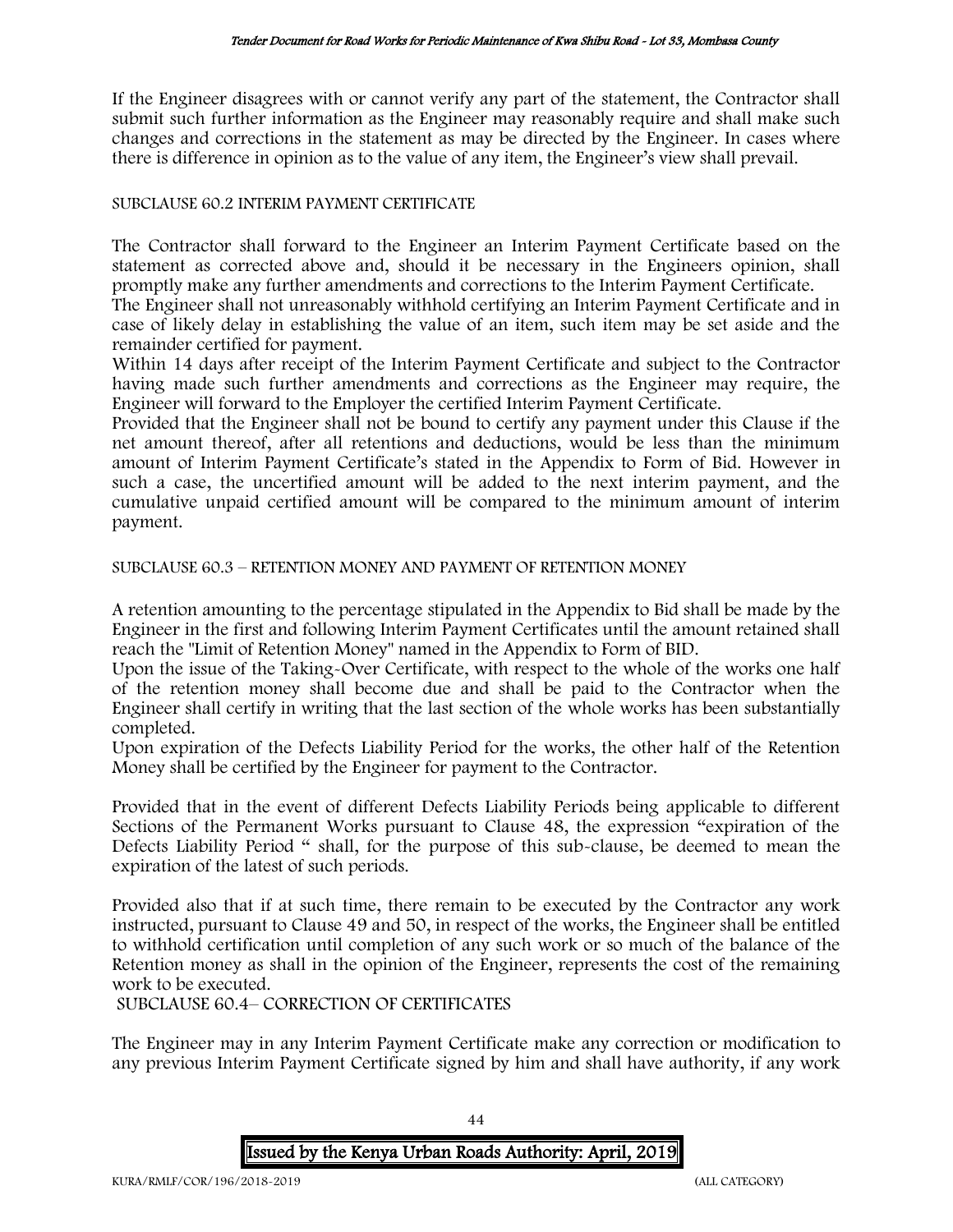is not being carried out to his satisfaction to omit or reduce the value of such work in any Interim Payment Certificate.

SUBCLAUSE 60.5– STATEMENT AT COMPLETION

Not later than 84 days after the issue of the Taking-Over Certificate in respect of the whole of the works, the Contractor shall submit to the Engineer a statement at completion showing in detail, in a form approved by the Engineer;

The final value of all work done in accordance with the Contract up to the date stated in such Taking-Over Certificate.

Any further sums which the Contractor considers to be due; and

An estimate of amounts that the Contractor considers will become due to him under the Contract.

Estimate amounts shall be shown separately in the Statement at Completion. The Contractor shall amend and correct the Statement as directed by the Engineer and submit a Certificate at Completion to be processed as in Sub-Clause 60.2.

### SUBCLAUSE 60.6 – FINAL STATEMENT

Not later than 56 days after the issue of the Defects Liability Certificate pursuant to Sub-Clause 62.1, the Contractor shall submit to the Engineer for consideration a draft final statement with supporting documents showing in detail, in the form approved by the Engineer; The final value of all work done in accordance with the Contract; Any further sums which the Contractor considers to be due to him.

If the Engineer disagrees with or cannot verify any part of the draft final statement, the Contractor shall submit such further information as the Engineer may reasonable require and shall make such changes in the draft as may be required.

SUBCLAUSE 60.7– DISCHARGE

Upon submission of the Final Statement, the Contractor shall give to the Employer, with a copy to the Engineer, a written discharge confirming that the total of the Final statement represents full and final settlement of all monies due to the Contractor arising out of or in respect of the Contract. Provided that such discharge shall become effective only after payment under the Final Payment Certificate issued pursuant to Sub-Clause 60.8 has been made and the Performance Security referred to in Sub-Clause 10.1 has been returned to the Contractor.

### SUBCLAUSE 60.8 – FINAL PAYMENT CERTIFICATE

Upon acceptance of the Final Statement as given in Sub-Clause 60.6, the Engineer shall prepare a Final Payment Certificate which shall be delivered to the Contractor's authorized agent or representative for his signature. The Final Payment Certificate shall state:

The final value of all work done in accordance with the Contract;

After giving credit to the Employer for all amounts previously paid by the Employer, the balance, if any, due from the Employer to the Contractor or the Contractor to the Employer.

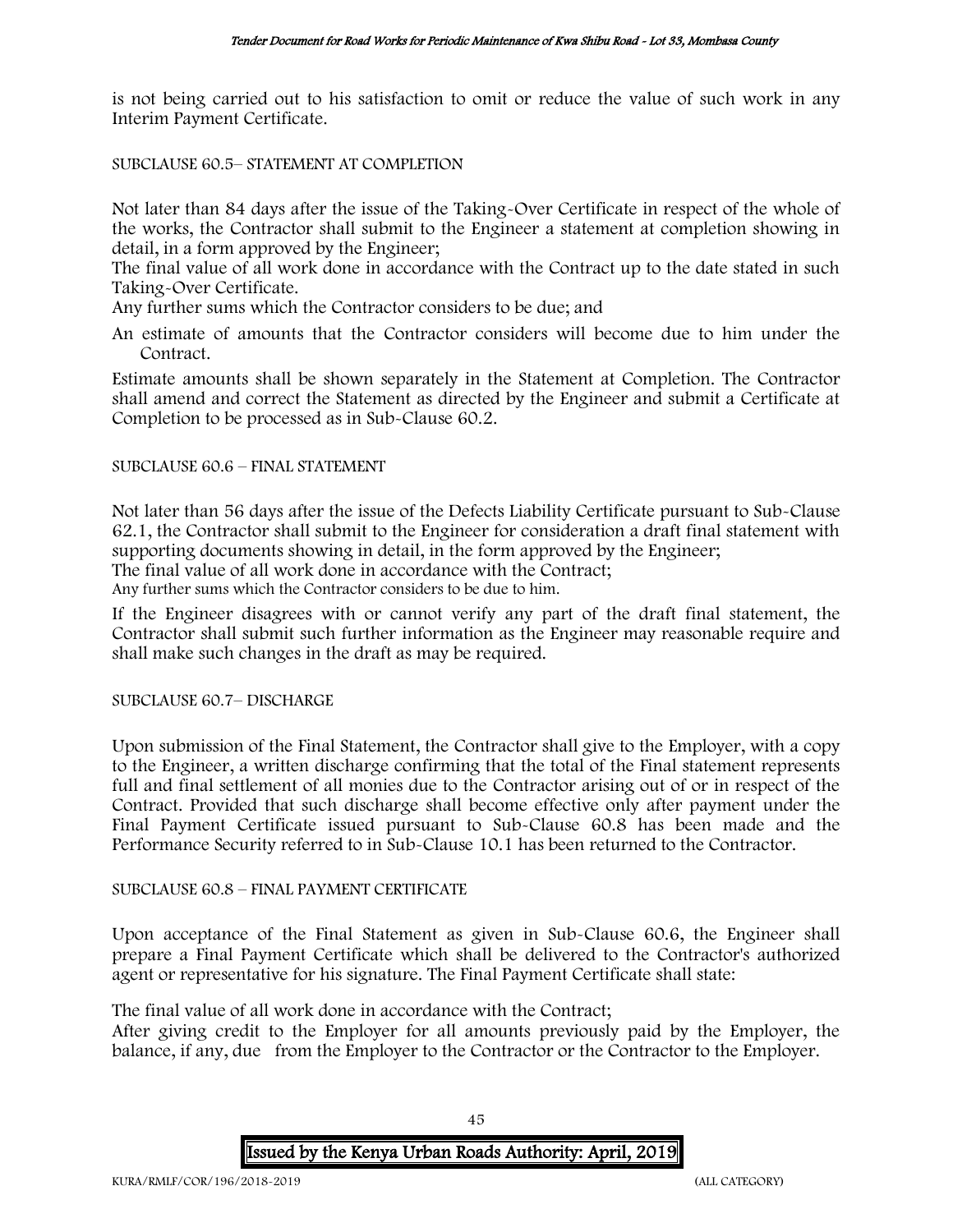Final Certificate shall be issued for any sum due to the Contractor even if such is less than the sum named in the Appendix to the Form of BID.

SUBCLAUSE 60.9– CESSATION OF EMPLOYERS LIABILITY

unless the Contractor notifies the Engineer of his objection to the Final Certificate within fourteen days of delivery thereof he shall be deemed to have agreed that he accepts the total Contract Price as set out in the Final Certificate as full settlement for all Work Done under the Contract including any variations and omissions thereof but excluding any variations and claims previously made in writing.

#### SUBCLAUSE 60.10 – TIME FOR PAYMENT

The amount due to the Contractor under any Interim Payment Certificate or Final Payment Certificate issued pursuant to this Clause or to any other term of the Contract, shall, subject to Clause 47, be paid by the Employer to the Contractor as follows:

- (i) In the case of Interim Payment Certificate, within the time stated in the Appendix to Form of Bid, after the Engineer has signed the Interim Payment Certificate.
- (i) In the case of the Final Payment Certificate pursuant to Sub clause 60.8, within the time stated in the Appendix to Form Of Bid, after the Engineer has signed the Final Payment Certificate.
- (ii) In the event of the failure of the Employer to make payment within the times stated, the Employer shall make payment to the Contractor of simple interest at a rate equal to two percentage points above the averaged Base Lending Rate of three leading banks namely Kenya Commercial Bank, Standard Chartered Bank and Barclays Bank for the time being or as shall be the case from the time to time obtained from the Central Bank of Kenya. The provisions of this Sub clause are without prejudice to the Contractor's entitlements under Clause 69 or otherwise.

SUBCLAUSE 60.11 – CURRENCY OF PAYMENT

The Contract Price shall be designated in Kenyan Currency.

All work performed by the Contractor under the Contract shall be valued in Kenya Shillings using the rates and prices entered in the Bills of Quantities together with such other increases to the Contract Price, except for variation of price payments in accordance with Clause 70.1.

SUBCLAUSE 60.12 – ADVANCE PAYMENT

Advance payment shall not be offered in this Contract.

SUBCLAUSE 60.13 MATERIALS FOR PERMANENT WORKS

With respect to materials brought by the Contractor to the site for incorporation into the permanent works, the Contractor shall,

-Receive a credit in the month in which these materials are brought to site,

-Be charged a debit in the month in which these materials are incorporated in the permanent works.

Both such credit and debit to be determined by the Engineer in accordance with the following provisions.

46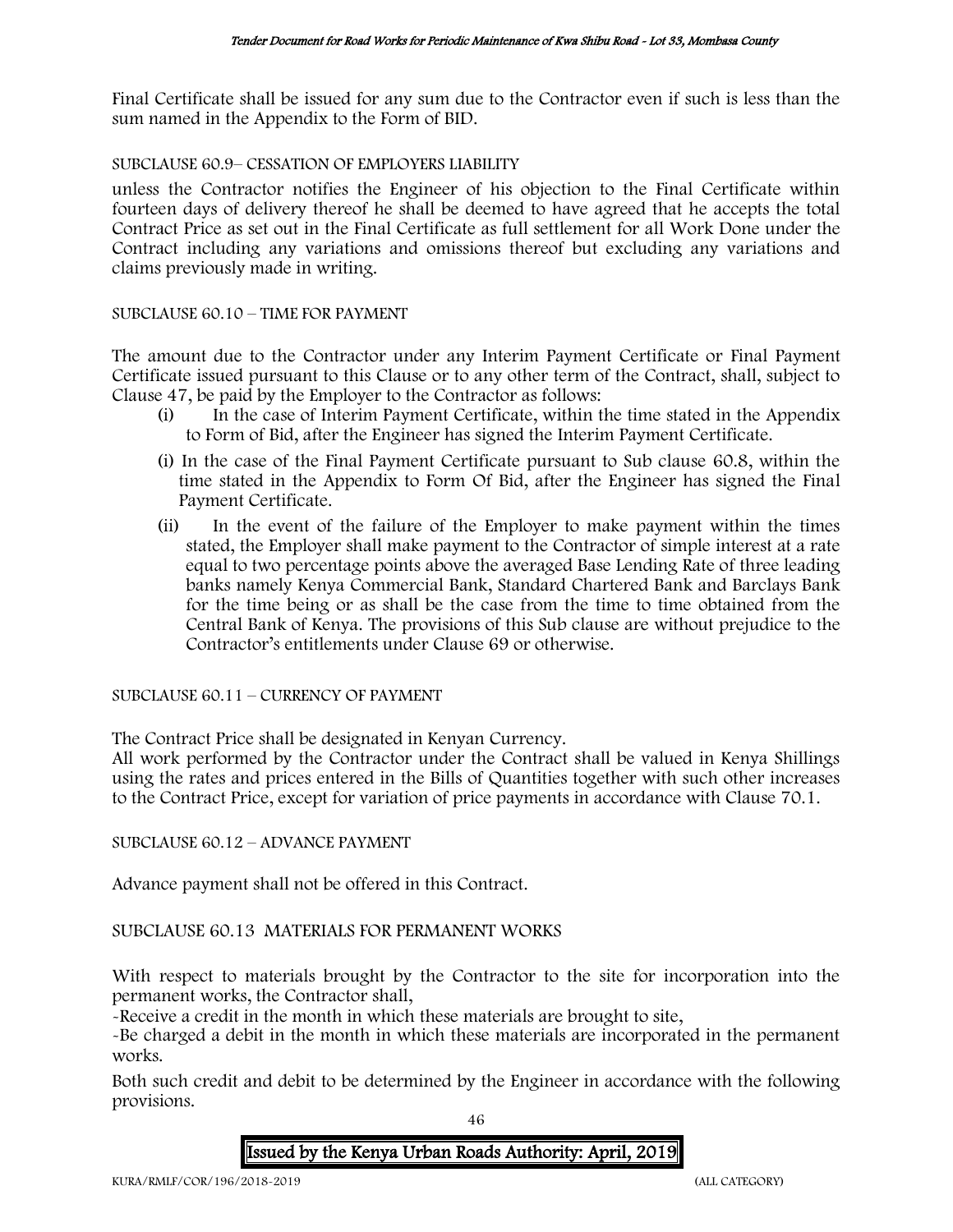No credit shall be given unless the following conditions shall have been met to the Engineers satisfaction

- The materials are in accordance with the specifications for the works;
- The materials have been delivered to site and are properly stored and protected against loss, damage or deterioration;
- The Contractors record of the requirements, orders receipts and use of materials are kept in a form approved by the Engineer, and such records are available for inspection by the Engineer;
- The Contractor has submitted a statement of his cost of acquiring and delivering the materials and plant to the Site, together with such documents as may be required for the purpose of evidencing such cost;
- The materials are to be used within a reasonable time.
- The amount to be credited to the Contractor shall not be more than 75% of the Contractor's reasonable cost of the materials delivered to site, as determined by the Engineer after review of the documents listed in subparagraphs (a) (iv) above;
- The amount to be debited to the Contractor for any materials incorporated into the works shall be equivalent to the credit previously granted to the Contractor for such materials pursuant to Clause (b) above as determined by the Engineer.

# SUBCLAUSE 63.1 – DEFAULT OF THE CONTRACTOR

# SUBCLAUSE 67.1 – ENGINEER'S DECISION

Delete the entire Sub clause 67.1 and add the following;

"If a dispute of any kind whatsoever arises between the Employer and the Contractor in any connection with, or arising out of, the Contract or the execution of the works, whether during the execution of the works or after their completion and whether before or after repudiation or other termination of the Contract including any dispute as to any opinion, instruction, determination, certificate or valuation of the Engineer, the matter in dispute shall, in the first place, be referred in writing to the Engineer, with a copy to the other party. Such reference shall state it is made pursuant to this clause. No later than 28 (twenty eight) day after the day on which he received such reference the Engineer shall give notice of his decision to the Employer and the Contractor. Such decision shall state it is made pursuant to this clause.

Unless the Contract has already been repudiated or terminated, the Contractor shall, in every case, continue to proceed with the works with all due diligence and the Contractor and the Employer shall give effect forthwith to every such decision of the Engineer unless and until the same shall be revised, as hereinafter provided, in an Amicable Settlement, Adjudicator's or Arbitrator's award.

If either the Employer or the Contractor be dissatisfied with the any decision of the Engineer, or if the Engineer fails to give notice of his decision on or before the 28th (twenty eighth) after the day on which he received the reference, then either the Employer or the Contractor may, on or before the 28th (twenty eighth) day after the day the day on which he received notice of such decision, or on or before the 28th (twenty eighth) day after the day the day on which the said period of 28 days expired, as the case may be, give notice to the other party, with a copy

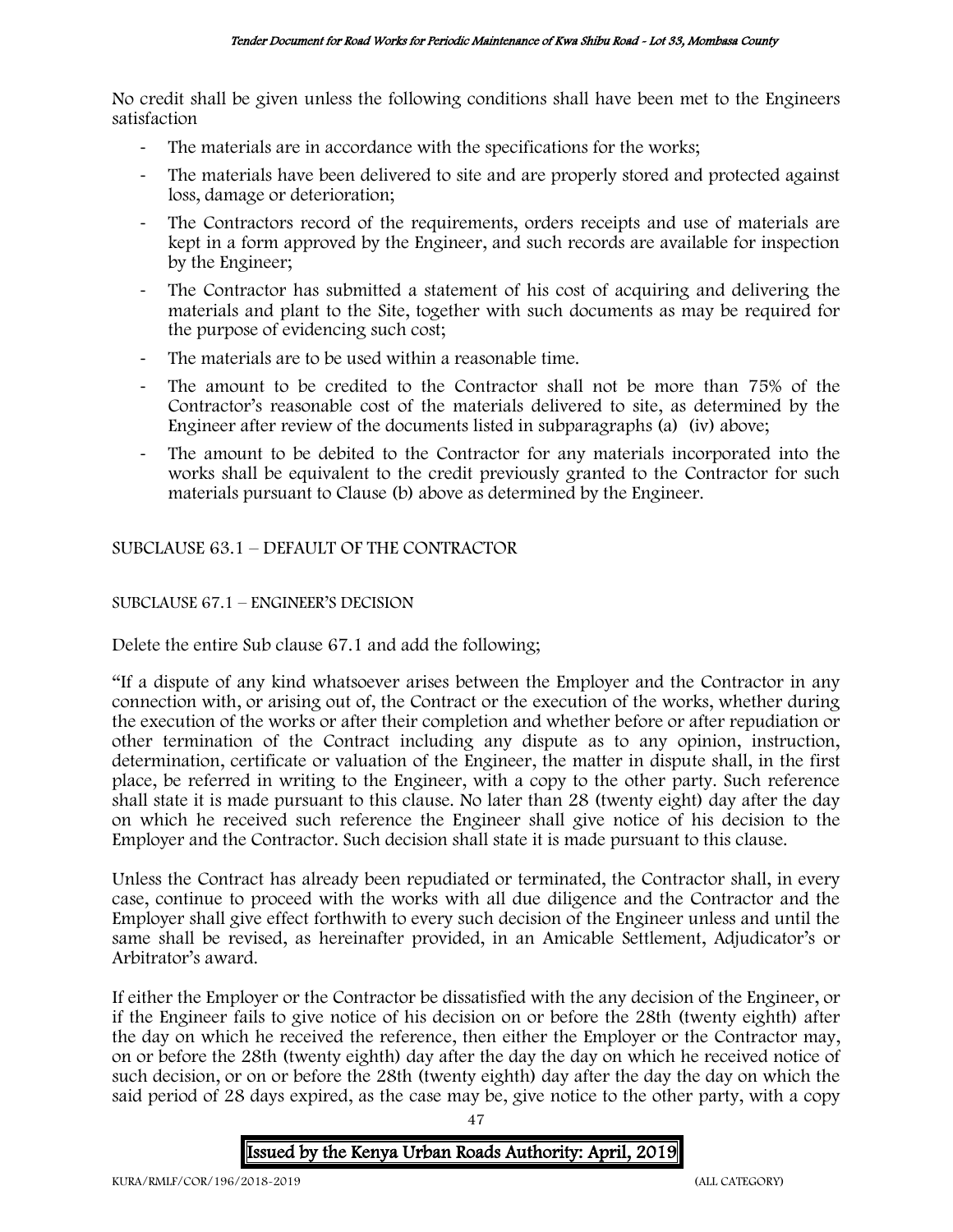for information to the Engineer, of his intention to commence Adjudication, as hereinafter provided, as to the matter in dispute. Such notice shall establish the entitlement of the party giving the same to commence Adjudication, as hereinafter provided, as to such dispute; no adjudication in respect thereof may be commenced unless such notice is given.

If the Engineer has given notice of his decision as to a matter in dispute to the Employer and the Contractor and no notice of intention to commence adjudication as to such dispute has been given by either the Employer or the Contractor on or before the twenty eighth day after the day on which the parties received notice as to such decision from the Engineer, the said decision shall become final and binding upon the Employer and the Contractor. "

SUBCLAUSE 67.2 – AMICABLE SETTLEMENT

Delete the entire subclause 67.2 and add the following;

"Where notice to of intention to commence adjudication as to a dispute has been in accordance with subclause 67.1, the parties shall attempt to settle such dispute in amicably before the commencement of Adjudication; provided that, unless the parties otherwise agree, Adjudication may be commenced on or after the 14th (fourteenth) day after the day on which notice of intention to commence adjudication of such dispute was given, even if an attempt at amicable settlement thereto has been made."

SUBCLAUSE 67.3 – ADJUDICATION

Delete the entire subclause 67.3 and add the following;

"The Adjudicator shall be appointed by the Chartered Institute of Arbitrators (Kenya) unless the appointment is agreed by the parties within 7 (seven) days of the notice to adjudication.

The adjudication process shall be conducted according to the Laws of Kenya and the Rules of the Chartered Institute of Arbitrators (Kenya)."

SUBCLAUSE 67.3 – ARBITRATION

Delete the entire subclause 67.3 and add the following;

"Any dispute in respect of which:

The decision, if any, of the Adjudicator has not become final and binding pursuant to subclause 67.1, and Amicable settlement has not been reached within the period stated in subclause 67.2,

shall be finally settled, under the Laws of Kenya and the Arbitration Rules of the Chartered Institute of Arbitrators (Kenya Branch) by one or more arbitrators appointed by the Chartered Institute of Arbitrators (Kenya Branch).

Neither party shall be limited in the in the proceedings before such arbitrator/s to the evidence or arguments put before the Adjudicator for the purpose of obtaining his said decision pursuant to subclause 67.1.

Issued by the Kenya Urban Roads Authority: April, 2019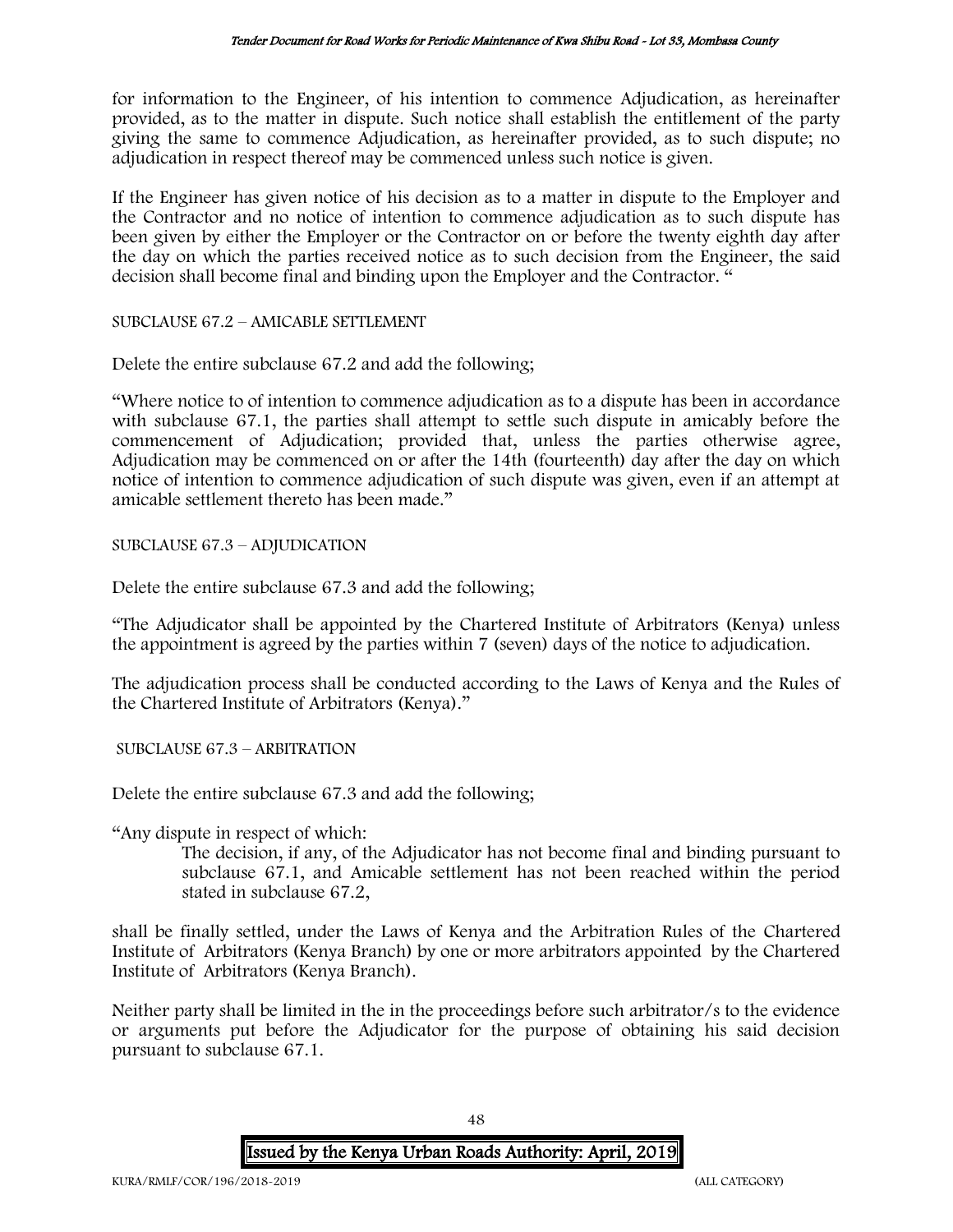Arbitration may be commenced prior to or after completion of the works, provided that the obligations of the Employer, the Engineer and the Contractor shall not be altered by reason of the arbitration being conducted during the progress of the works.

SUBCLAUSE 68.2 – NOTICES TO EMPLOYER AND ENGINEER

Delete in Sub-Clause 68.2 the words "nominated for that purpose in Part II of these conditions".

- a. The Employer's address is: The Director General, Kenya Urban Roads Authority (KURA), P.O. Box 41727 - 00100 NAIROBI
- b. The Engineer's address is: General Manager (Maintenance), Kenya Urban Roads Authority (KURA), P.O. Box 41727 - 00100 NAIROBI

SUBCLAUSE 68.4 – All letters and notices from the Contractor to the Employer and/Engineer must be signed by the Managing Director or the person given written power of Attorney.

CLAUSE 69 – DEFAULT OF EMPLOYER

Delete Sub-Clause 69.1 (c)

In Sub-Clause 69.4 add at the end of first paragraph the following "the period of such suspension shall be as agreed upon by both parties and in any case not more than six (6) months".

In Subclause 69.4 of General Conditions of Contract Part I, insert at the end -----"The amounts of such costs which shall be added to the Contrct Price shall exclude any cost due to idle time for equipment, plant and labour."

### CLAUSE 70 – CHANGES IN COST AND LEGISLATION

There shall be no claims of payments for Variation of Prices (VOP) or changes in cost for legislation.

SUBCLAUSE 70.2 – SUB-CONTRACT

(a) If the Contractor shall decide subject to Clause 4 thereof to sub-let any portion of the work he shall incorporate in the sub-contract provisions to the like effect as those contained in subclause (1) of this Clause;

(b) If the price payable under a sub-contract as aforesaid is increased above or decreased below the price in such sub-contract by reason of the operation of the incorporated provisions

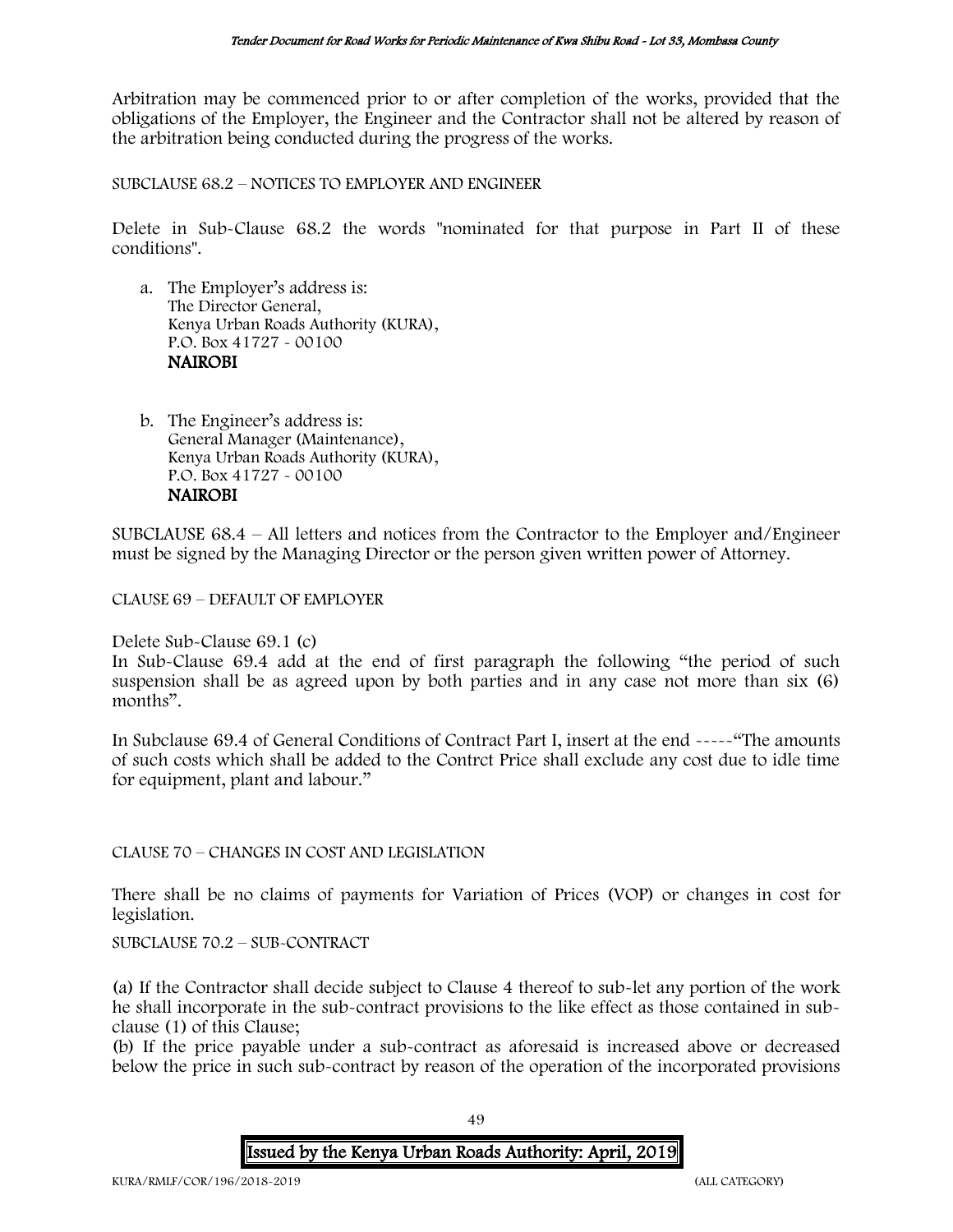of sub- clause (1) of this clause then the net amount of such increase or decrease shall as the case may be, be paid to or allowed by the Contractor under this contract.

SUBCLAUSE 70.3 – NOMINATED SUB-CONTRACTORS

This clause shall not apply in respect of work executed by any nominated sub-Contractor (fluctuation in relation to nominated sub-Contractors shall be dealt with under provisions in relation thereto which may be included in the appropriate sub-contract or contract of sale).

SUBCLAUSE 70.4 – DATE OF BID PRICING

The expression "the date of BID pricing" as used in this Clause means the date 30 days prior to the final date for submission of BIDs as determined by the Employer in the BID documents

SUBCLAUSE 70.5 – PRIME COST

For imported materials, the supplier's/ manufacturer's Prime costs shall be C.I.F. cost at point of entry by the same means of transport as determined by the Contractor's Basic Rate. For locally produced materials, the supplier's or manufacturer's prime costs shall be at their nearest depot or the nearest railway station relevant to the works. For materials that are subject to Government Price Control, payments for price variations will be determined from the difference between the control price in force at a date 30 days prior to the final date for submission of BIDs and the price in force on the date of purchase.

SUBCLAUSE 70.11 – SUBSEQUENT LEGISLATION

No payment shall be paid for changes in the prices of the materials and labour.

SUBCLAUSE 70.8 – CONTRACTORS HEAD OFFICE EXPENSES

No payments will be made for price variation related to expenses incurred by the Contractor in his Head Office in Kenya, or overseas.

SUBCLAUSE 70.9 – CURRENCY OF PAYMENTS UNDER CLAUSE 70

All payments made pursuant to Clause 70 shall be in Kenya Shillings.

SUBCLAUSE 70.11 – SUBSEQUENT LEGISLATION

Renumber sub-clause 70(2) of part I as sub-clause 70.11 and add the following:

"Notwithstanding the foregoing, such additional or reduced cost shall not be separately paid or credited as aforesaid if the same shall already have been taken into account in accordance with the provisions of sub-clause 70.1 through 70.10 of this clause.

CLAUSE 72 – RATES OF EXCHANGE COST

Delete clause 72 in its entirety and substitute the following: The currency of BID and payment is Kenya Shillings and rates of exchange requirements are not applicable.

Issued by the Kenya Urban Roads Authority: April, 2019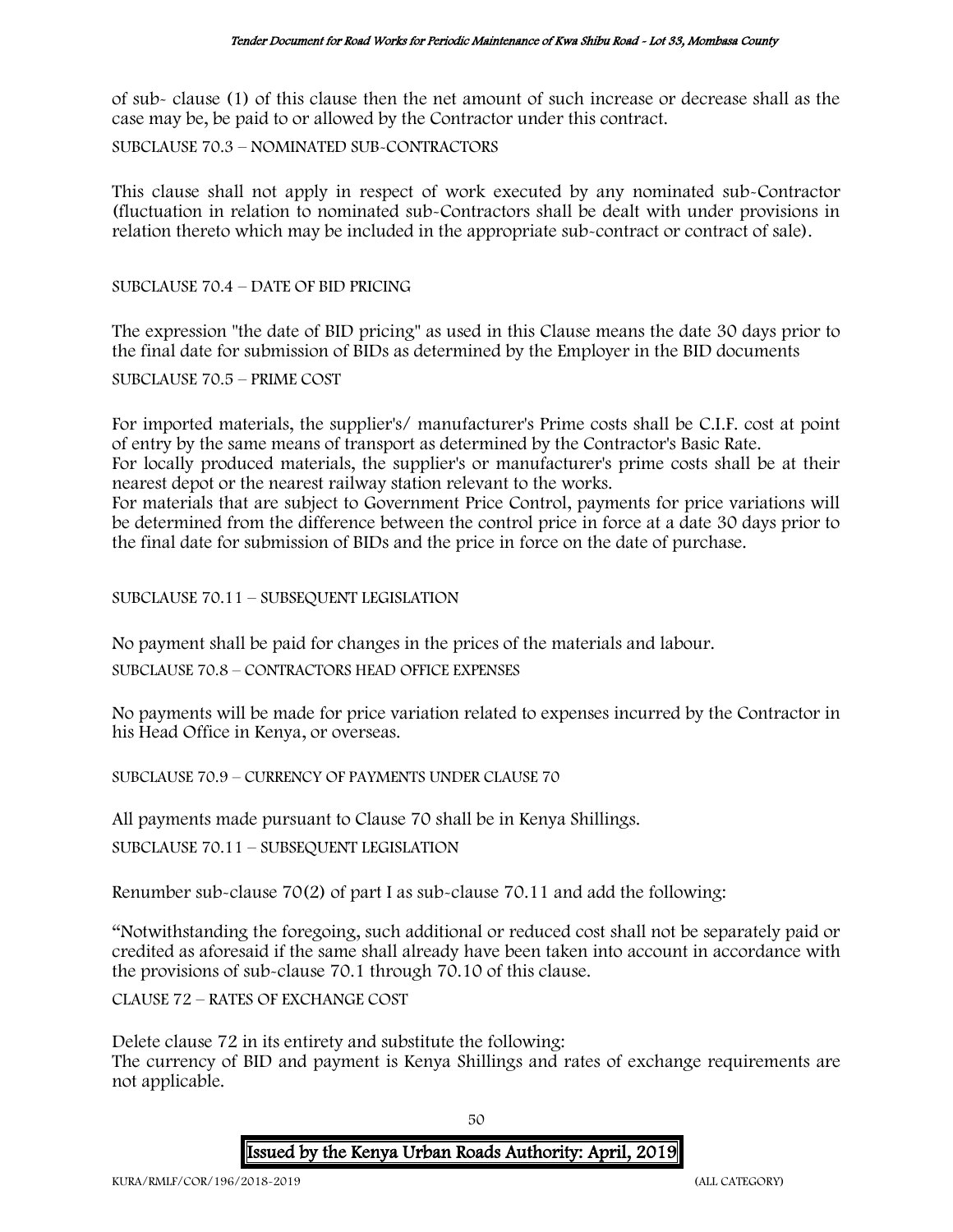CLAUSE 73 – BRIBERY AND COLLUSION

Add new Clause 73.1:

"The Contractor shall not:

(a) Offer or give or agree to give to any person in the service of the Government of Kenya any gift or consideration or any kind as an inducement or reward for doing or forbearing to do or for having done or forborne to do any act in relation to the obtaining or execution of this or any other contract to which the Government of Kenya is a party or for showing or forbearing to show favour or disfavour to any person in relation to this or any other contract for the Government of Kenya.

(b) Enter into this or any other contract with the Government of Kenya in connection with which commission has been paid or agreed to be paid by or on his behalf or to his knowledge, unless before the contract is made particulars of any such commission and of the terms and conditions of any agreement for the payment thereof have been disclosed in writing to the Employer.

Any breach of this condition by the Contractor or by anyone employed by him or acting on his behalf (whether with or without the knowledge of the Contractor) or the commission of any offence by the Contractor or by anyone employed by him or acting on his behalf in relation to this or any other contract to which the Government of Kenya is a party shall entitle the Employer to determine the Contract (See Condition 63 hereof) and/ or to recover from the Contractor the amount or value of any such gift, consideration or commission.

Any dispute or difference of opinion arising in respect of either the interpretation, effect or application of this condition or of the amount recoverable hereunder by the Employer from the Contractor shall be decided by the Employer, whose decision shall be final and conclusive.

CLAUSE 74 – CONTRACT CONFIDENTIAL

Add new Clause 74.1:

The Contractor shall treat the details of this Contract as Private and Confidential and shall not publish or disclose the same or any particulars thereof in any trade or technical paper or elsewhere (save in so far as may be necessary for the purpose thereof) without the previous consent in writing of the Government. If any dispute arises as to the necessity of any publication or disclosures for the purposes of this Contract the same shall be referred to the decision of the Engineer mentioned in the said Conditions of Contract whose award shall be final.

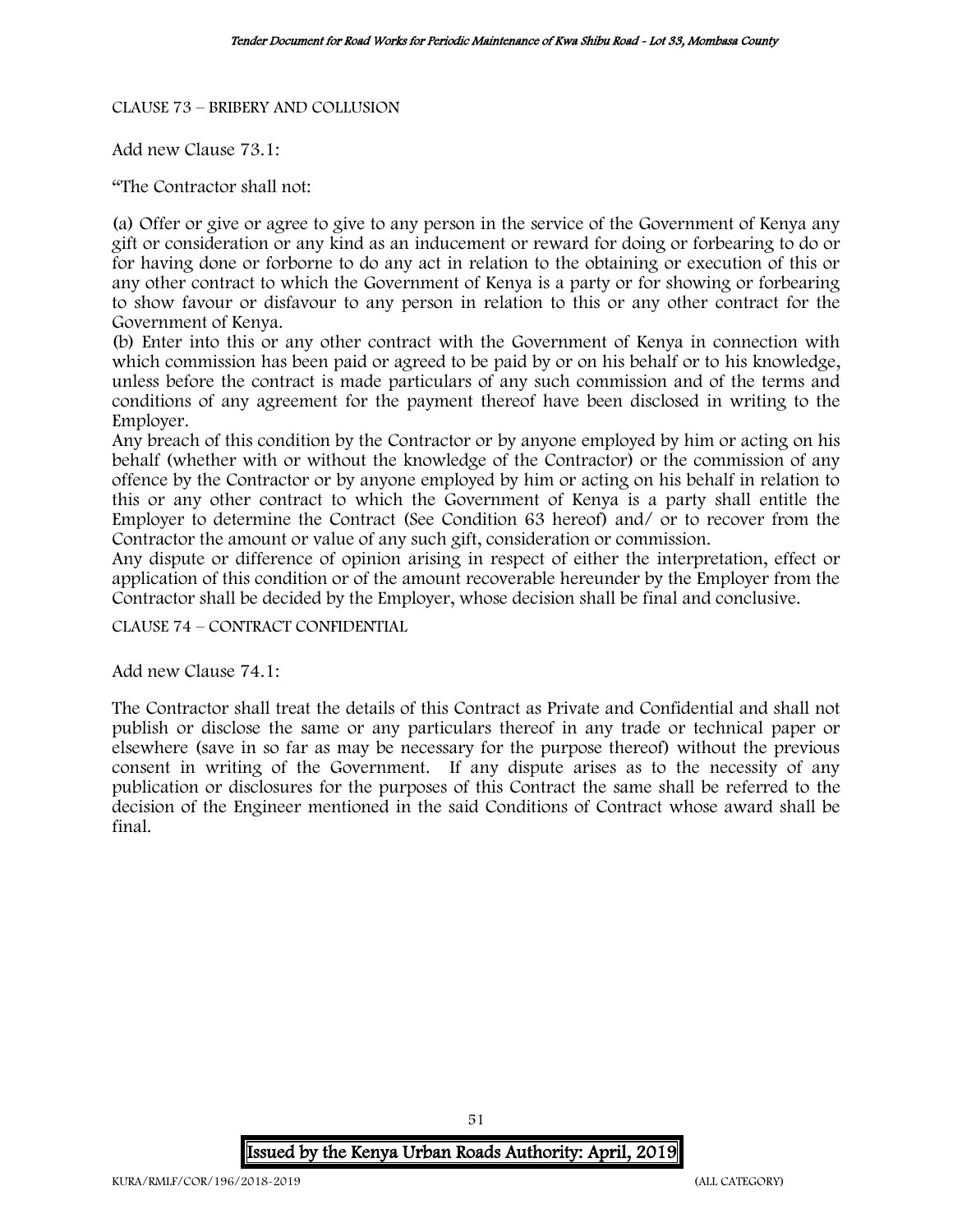# SECTION V: SPECIFICATIONS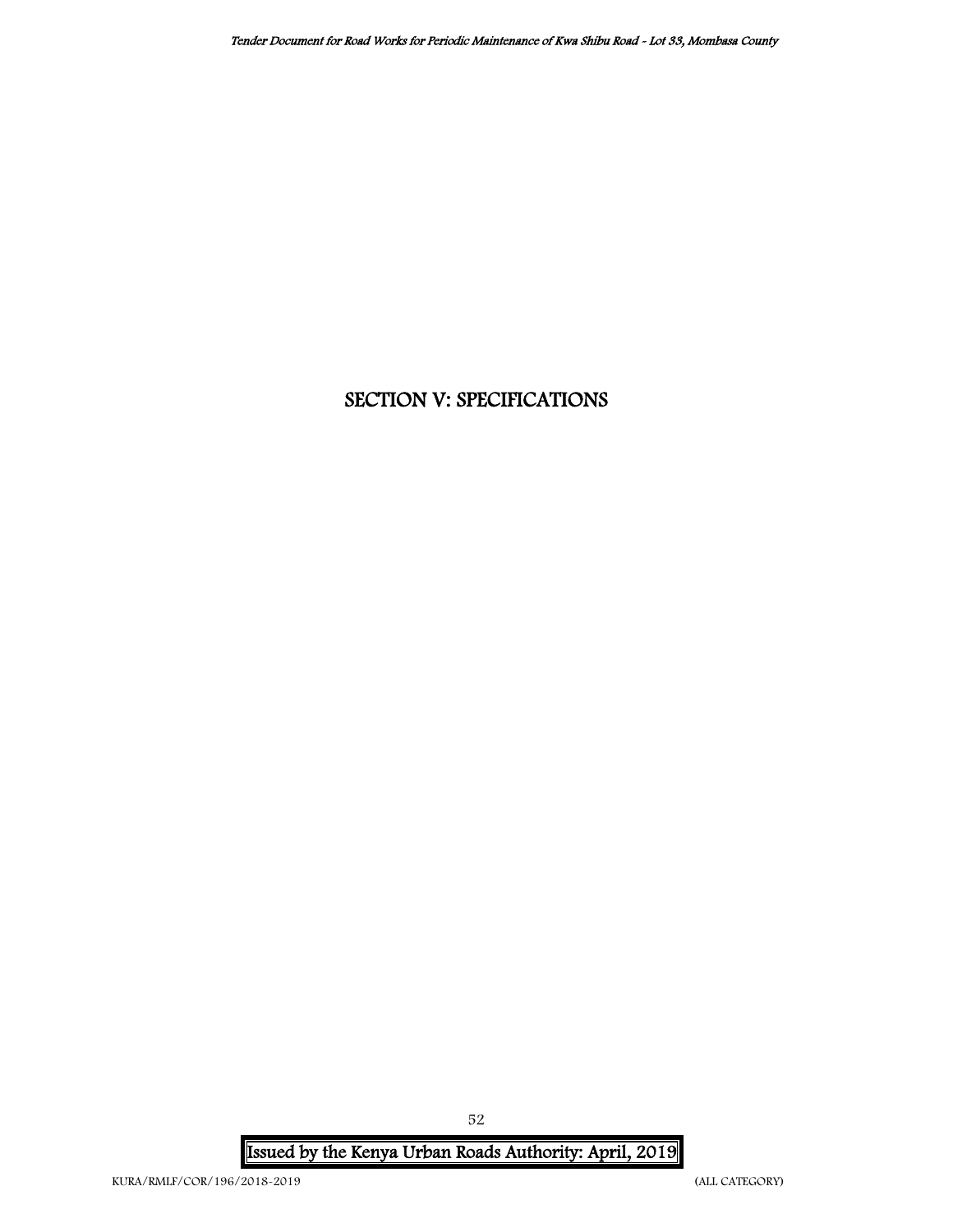# PART I: STANDARD SPECIFICATIONS

Standard Specifications refers to the Standard Specifications for Road and Bridge Construction, 1986 Edition.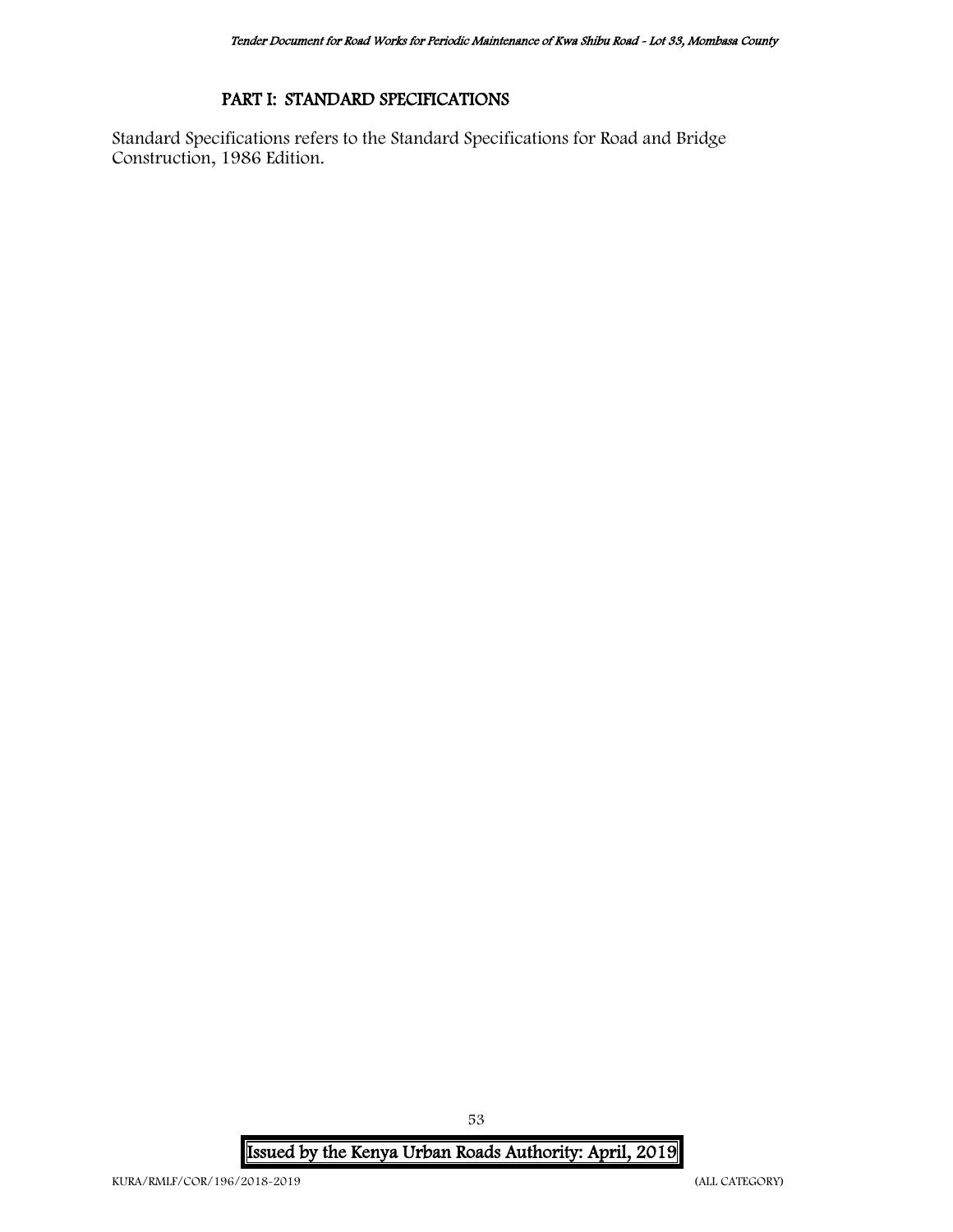# PART II: SPECIAL SPECIFICATIONS

### SECTION 1 – GENERAL

#### 101 SPECIAL SPECIFICATIONS

Special specification is supplementary to the Standard Specifications and the two must be read in conjunction. In any case where there appears to be conflict between the two then the Special Specifications will take precedence.

### 102 LOCATION OF CONTRACT.

The works are located in Mombasa County within Coast (Region)

The road contained in LOT 33 is as detailed below:

| S/N <sub>O</sub> | Road           | Length KM |
|------------------|----------------|-----------|
|                  | Kwa Shibu Road | 1.L       |
|                  | <b>TOTALS</b>  |           |

The length of the road is approximately 1.0km

### 103 EXTENT OF CONTRACT

The works to be executed under the Contract comprise mainly of but not limited to the following:-

# 1. Road Works

- Clearance of road reserve
- Cut to spoil/fill
- Gravelling or filling with approved materials
- Improvement of shoulders
- Maintenance of walkways
- Concrete works
- Laying Concrete paving blocks on the carriageway and walkways

### 2. Drainage Works

- Excavation/cleaning of drains and culverts
- Installation/repair of culverts, gulley pots and IBDs
- Culvert cleaning
- 3. Maintenance of passage of traffic through and around the works.
- 4. Installation of road furniture and road marking.
- 5. Relocation of services.
- 6. Maintenance of works during Contract Period Defect Liability Period shall be 1 month.

Issued by the Kenya Urban Roads Authority: April, 2019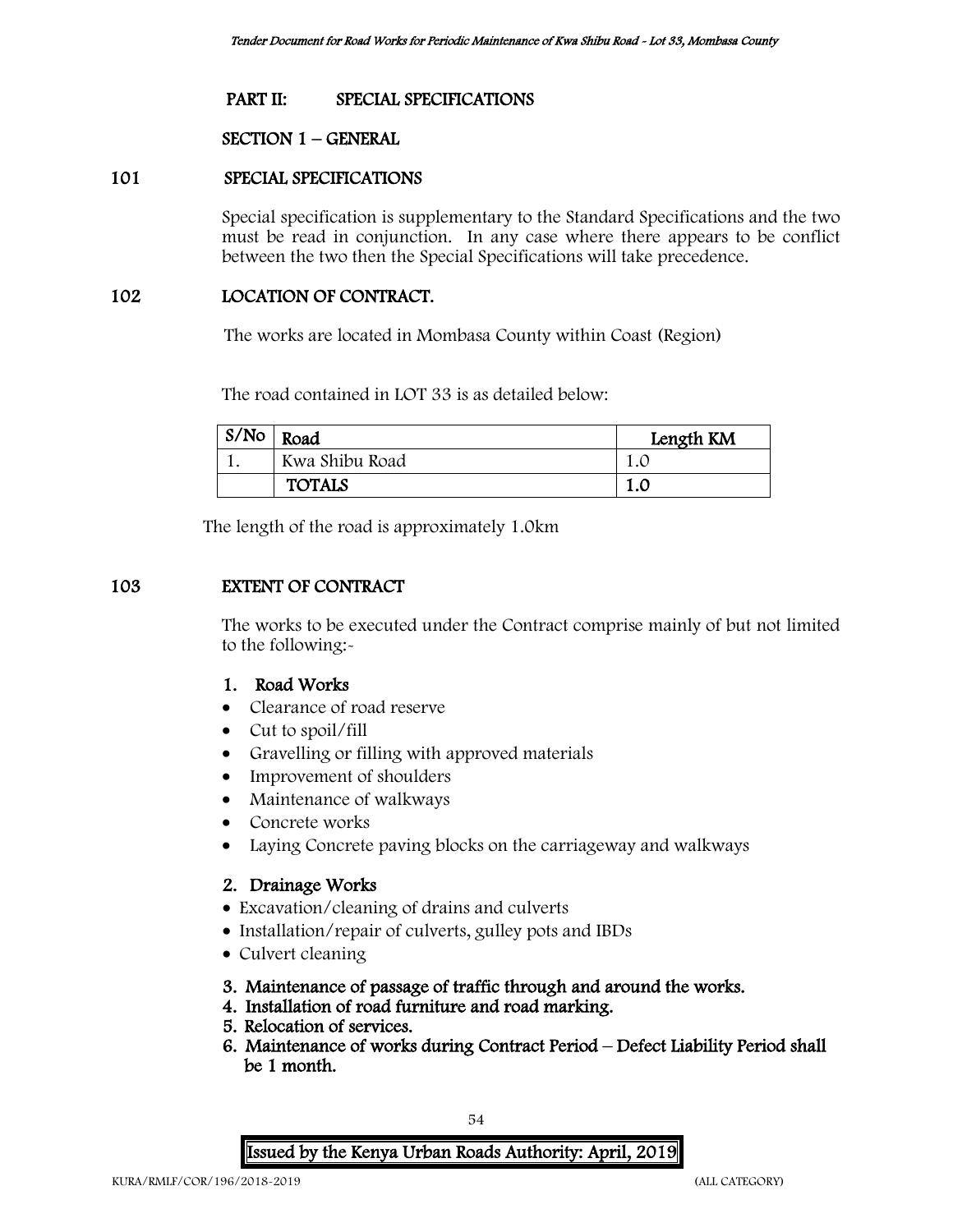Any other activity not listed above in either category but deemed to be necessary by the Engineer, shall be subject to the Engineer's formal instructions within the mode of payment stipulated either by day works or on a measured basis.

# 105 ORDER OF EXECUTION OF WORKS

In addition to Clause 105 of the Standard Specification the Contractor shall carry out the Works such that a continuous and consecutive output of fully completed work is achieved.

# 107 TAKING OVER CERTIFICATE

The minimum length of the road for which a certificate will be issued under clause 48 of the conditions of Contract shall be the whole length of each section of the road substantially completed.

### 109 NOTICE OF OPERATIONS

Add the following sub- Clause.

Notification Terms

It shall be the Contractor's responsibility to notify the Engineer when any item of works scheduled are completed and ready for approval, and the contractor shall give sufficient notice to allow control tests to be performed.

Explosive and Blasting

- (a) The requirements of the Laws of Kenya governing explosives and other requirements and regulations of Government of Kenya and other authorities shall be complied with.
- (b) No explosives of any kind shall be used without prior written consent of the Engineer.

The Contractor shall be solely responsible for the provision, handling, storage and transporting of all explosives, ancillary materials and all other items of related kind whatsoever required for blasting.

# 117 HEALTH, SAFETY AND ACCIDENTS

Add the following:

In addition to providing, equipping and maintaining adequate first aid stations throughout the works in accordance with the laws of Kenya, the contractor shall provide and maintain on site during the duration of the Contract, a fully equipped dispensary. This shall be with a qualified Clinical Officer / Nurse who shall offer the necessary medical advice on HIV and related diseases to the Engineer's and Contractor's Site staff. The Contractor shall allow for this in the rates and be responsible for all site welfare arrangements at his own cost.

# 120 PROTECTION OF EXISTING WORKS AND SERVICES

Issued by the Kenya Urban Roads Authority: April, 2019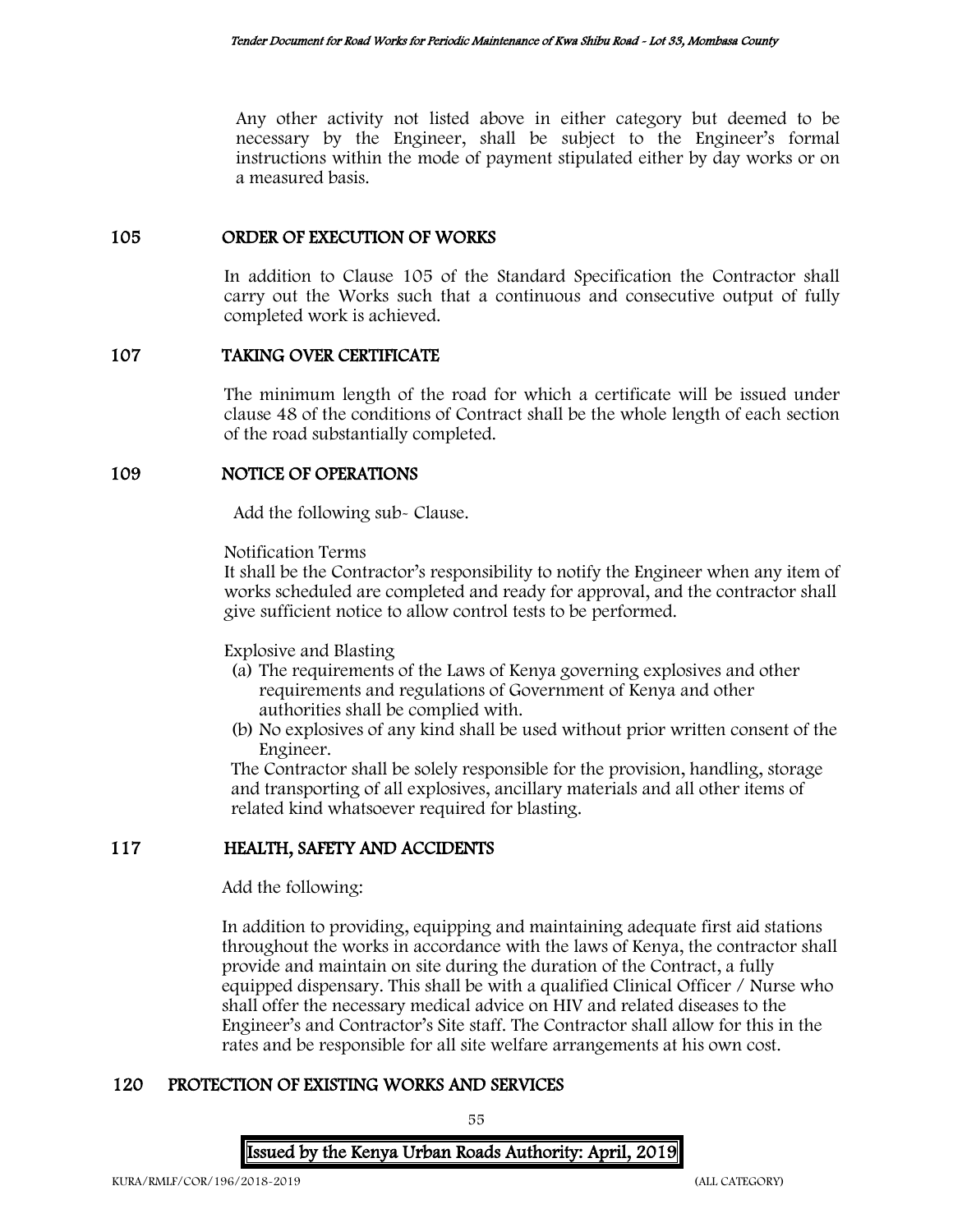The Contractor shall acquaint himself with the position of all existing services such as sewers, water drains, cables for electricity and telephone, lighting and telephone poles, water mains, etc., before commencing any excavation or other work likely to affect the existing services.

The cost of all plant, equipment and materials, labour, technical and professional staff, transport and the like necessary for determining the locations of existing services, including the making good of any damage caused to such services all to the satisfaction of the Engineer, shall be deemed to be included in the tender rates. No other payment shall be made for the costs of such operations, nor for the making good of damage caused thereby to the existing services.

The Contractor shall be held responsible for injury to existing structures, works or services and shall indemnify and keep indemnified the Employer against any claims in this respect (including consequential damages).

# 121 DIVERSION OF SERVICES

- (a) The Contractor shall acquaint himself with the location of all existing services such as telephone lines, electricity cables, water pipes, sewers etc., before execution of any works that may affect the services. The cost of determining the location of the existing services together with making good or repairing of any damage caused all to the satisfaction of the Engineer shall be included in the BID rates.
- (b) Subject to the agreement with the Engineer, the Contractor shall be responsible for removal of alteration and relocation of existing services.
- (c) The Contractor shall indemnify the Employer against claims originating from damage to existing services or works.

# 123 LIAISON WITH GOVERNMENT AND POLICE OFFICIALS

The Contractor shall keep in close touch with the Police and the other Government officials of the area regarding their requirements in the control of traffic or other matters, and shall provide all assistance or facilities, which may be required by such officials in the execution of their duties.

# 124 LAND FOR ALL CAMPS SITES AND FOR THE CONTRACTOR'S OWN PURPOSES, INCLUDING TEMPORARY WORKS.

Notwithstanding Clause 124 of the Standard Specification all requirements of land for temporary works and construction purposes shall be to the approval of the Engineer but the Contractor will make all necessary arrangements with the property owners concerned and pay all charges arising therefrom. On or before completion of the Contract, the Contractor shall remove all temporary works and shall restore all such land to the condition in which it was immediately prior to the occupation thereof as far as is reasonable and practicable. No separate payment will be made to the Contractor on account of these items and the Contractor must make due allowance for them in his rates.

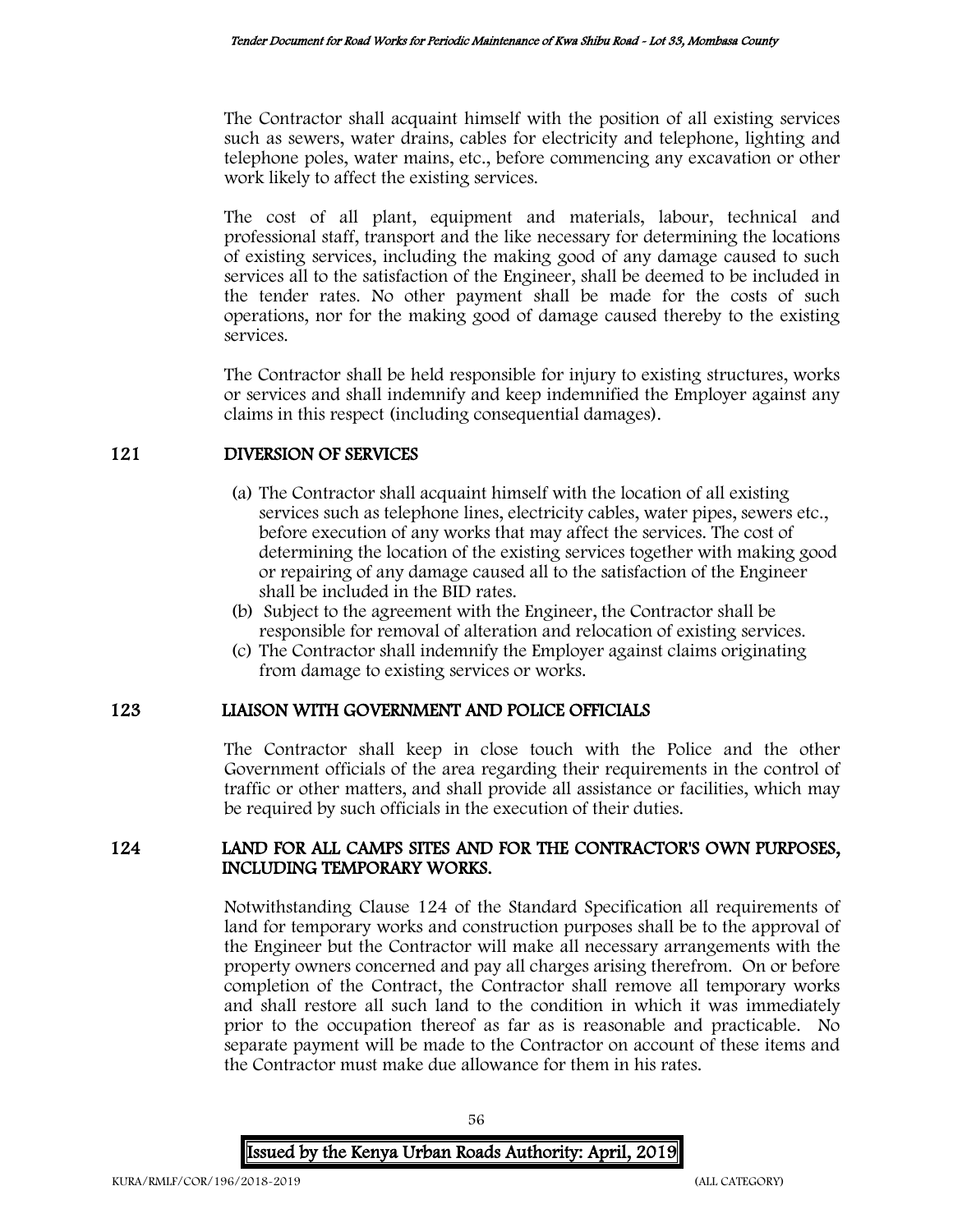Notwithstanding Clause 120 of the Standard Specifications, the Contractor shall be required to appoint competent surveyors who will liaise with the Engineer on matters related to the demarcation of the existing road reserve, site measurements, removal and reinstatement of existing services.

# 128 STORAGE OF MATERIALS

All materials shall be stored on Site in a manner approved by the Engineer and the Contractor shall carefully protect from the weather all work and materials which may be affected thereby.

# 129 TEST CERTIFICATES

When instructed by the Engineer the Contractor shall submit certificates of test from the suppliers of materials and goods required in connection with the works as the Engineer may require.

Such certificates shall certify that the materials or goods concerned have been tested in accordance with the requirements of the specifications and shall give the results of all the tests carried out. The Contractor shall provide adequate means of identifying the materials and goods delivered to the site with the corresponding certificates.

# 131 SIGNBOARDS

The Contractor shall provide and erect two (2) publicity signs on the site as directed. The Engineer shall, as shown in the Drawings, direct the minimum dimensions and thickness of the steel framework and sheet. The framework and sheet shall be prepared and painted black, while the ring at the top of the supporting frames shall be painted white. The wordings and KURA's logo shall be printed on backlit sticker paper resistant to the effects of weather using reflectorised paint or material approved by the Engineer. The sticker shall be placed on both sides of the board. The colours, fonts and heights of the letters shall be as indicated on the typical drawings and as directed by the Engineer.

# 132 OFFICE FOR THE RESIDENT ENGINEER, SURVEY EQUIPMENT AND FURNITURE

# 132.1 ENGINEER'S REPRESENTATIVE OFFICE

The contractor, when instructed, shall for the duration of the Contract, furnish and equip Resident engineer's office located at the KURA's Regional offices. The room to be occupied by the Engineer's Representative and its front office shall be provided with a floor carpet to be approved by the Engineer. The windows shall be fitted with curtains and blinders.

A telephone shall also be provided for the Resident Engineer's office for his exclusive use. All the charges and fees related to the installation and maintenance of the telephone shall be deemed to have been included in the rates for providing and maintaining the Office. The Contractor will be reimbursed, separately, the cost of operating the telephone under appropriate bill item in the BoQ.

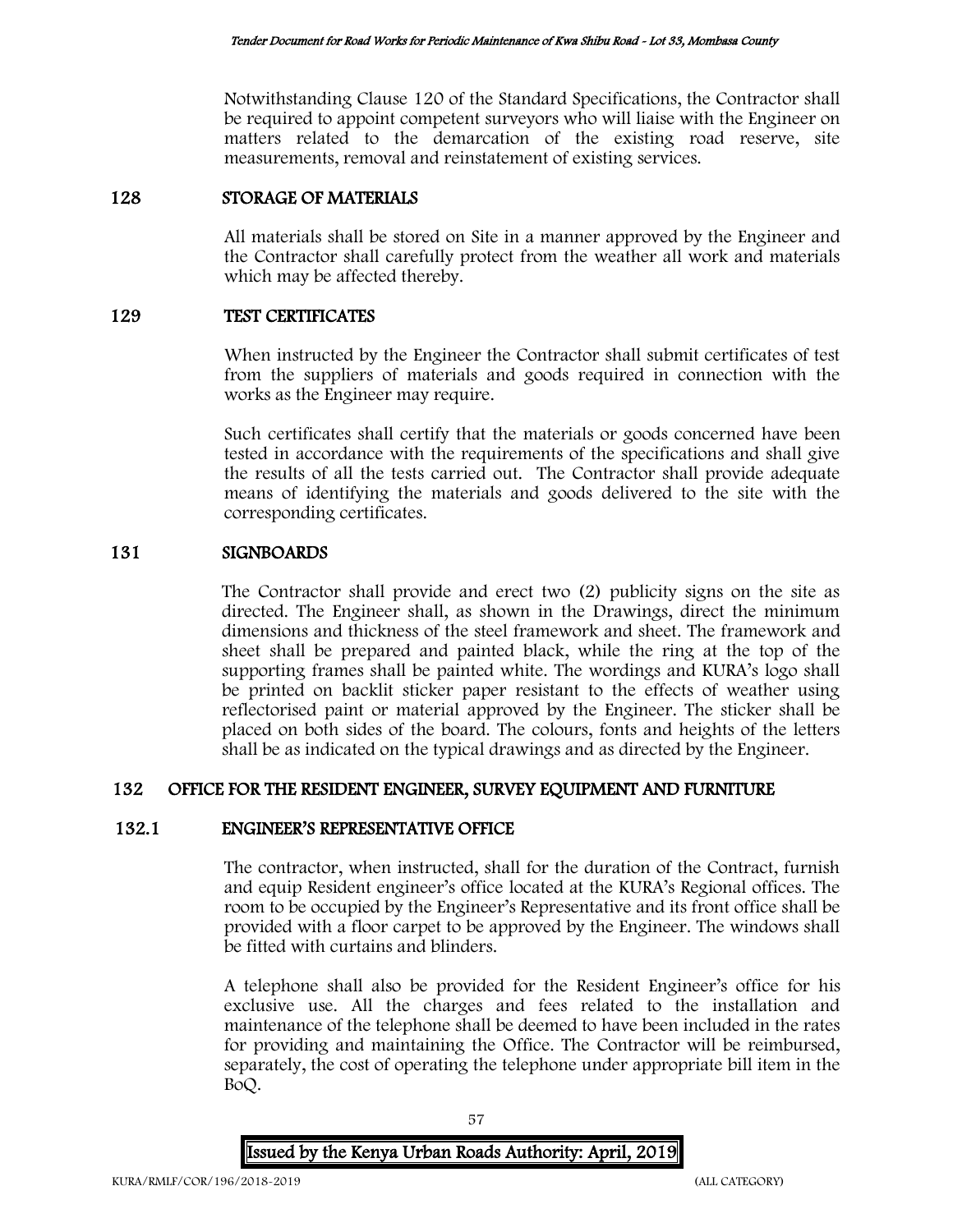The offices shall be provided with day and night watchmen and security lights, the cost of which shall be deemed to have been included in the rates for the offices.

The Contractor may be instructed by the Engineer under clause 58 of the General Conditions of Contract to make payments of general receipted accounts for such items as stationery, stores, furniture and equipment, claims and allowances for supervision personnel and any miscellaneous claims or the Engineer may direct the Contractor to purchase or pay for the above. The Contractor will, on provision of receipts, be paid under appropriate bill items in the BoQ.

# The survey equipment to be provided would include:

| 1. Engineer's automatic level Wild NAK 2 or similar                                                      | 2N <sub>O</sub> |
|----------------------------------------------------------------------------------------------------------|-----------------|
| 2. Total station reading 1" with tripod and setting on                                                   |                 |
| pole with datalogger and survey software to match                                                        |                 |
| Total Station Datalogger. Include data transfer program,<br>and plotting modes, setting out calculations |                 |
| and Cogo facilities                                                                                      | 1N <sub>o</sub> |
| 3. Levelling staff 5m. with levelling bubble Wild GNLE                                                   |                 |
| or similar                                                                                               | 4No             |
| 4. 50m. steel band measuring tape                                                                        | 2N <sub>O</sub> |
| 5. 30 m. linen measuring tape                                                                            | 2No.            |
| 6. 3m. aluminium straight edge                                                                           | 2N <sub>O</sub> |
| 7. 1m. stainless steel straight edge                                                                     | 1N <sub>o</sub> |
| 8. 100m. steel band tape                                                                                 | 2No.            |
| 9. Draughtsman's stool                                                                                   | 3No.            |
| 10. Complete set of highway curves                                                                       | 1N <sub>o</sub> |
| 11. Programmable scientific calculators FX 880P or                                                       |                 |
| equivalent                                                                                               | 4N <sub>o</sub> |
| 12. Survey umbrella                                                                                      | 2No.            |
| 13. Roll of tracing paper                                                                                | 10No            |
| 14. Protractor 360                                                                                       | 2N <sub>O</sub> |
| 15. Graph paper A3 size                                                                                  | 100No           |
| 16. Drawing table                                                                                        | 2No.            |
| 17. Erasing shield                                                                                       | $4NO$ .         |
| 18. 3m. ranging rods                                                                                     | 9No             |
| 19. Marker pens                                                                                          | 30No.           |

The contractor may be directed to pay for stationery, equipment or reagents that are foresaid and also pay for servicing and repair of the laboratory equipment being used on the project.

The Contractor shall provide, install and maintain in a good state of repair, such survey and other equipment as listed for the duration of the contract.

Such equipment shall be of approved manufacture, and shall be made available to the Engineer for the Engineer's exclusive use throughout the Contract, not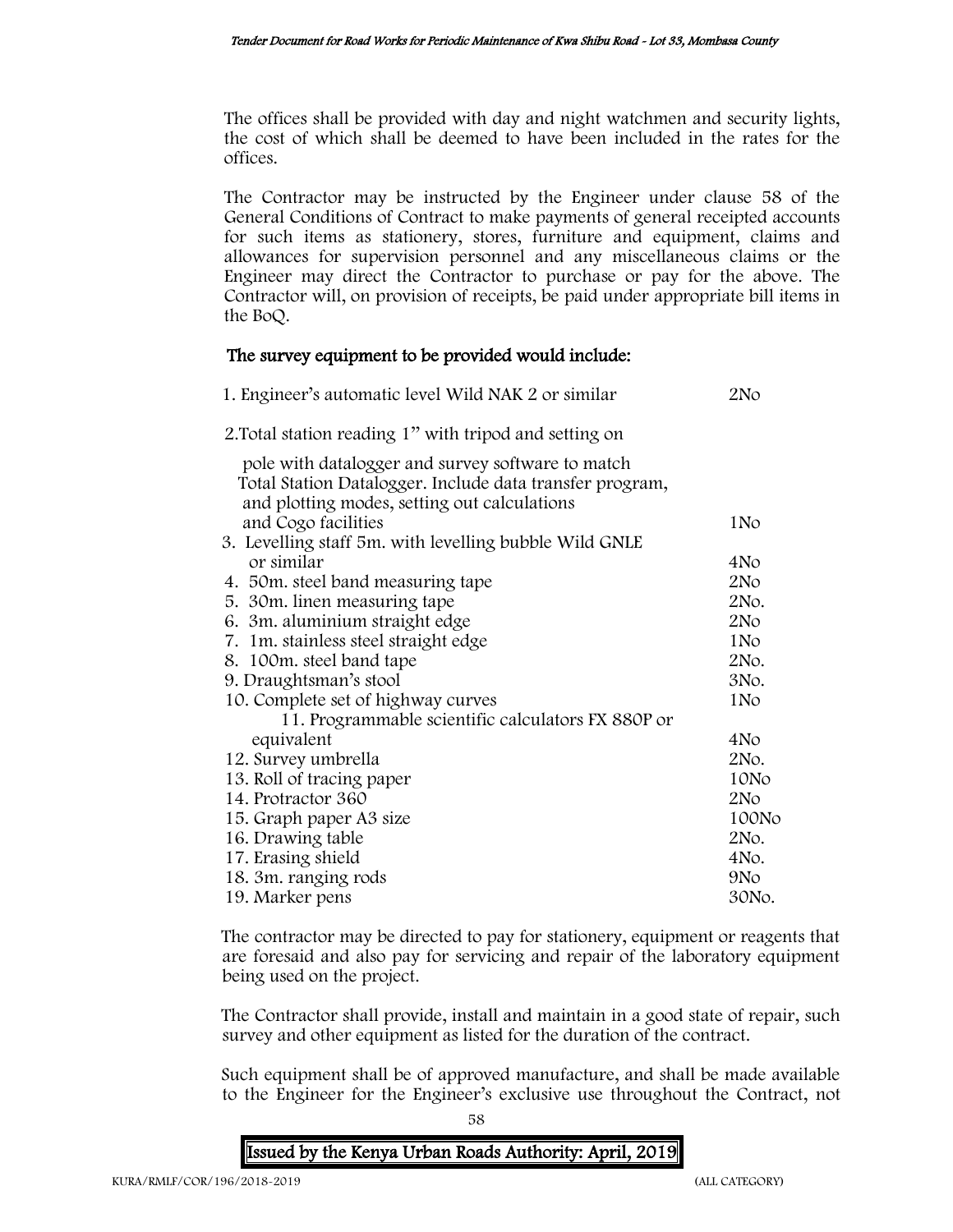later than three (3) weeks after the Engineer's order to supply. All equipment shall be ready to use and complete to perform the tests. The equipment shall revert to the Employer on completion of the Contract.

Any delays to the Contractor or the Contractor's activities caused by the Engineer being unable to perform survey work, field or laboratory tests due to the contractor's failure to supply and/or maintain the said equipment shall be deemed to have been caused entirely by the Contractors own actions, and any consequences of such delays shall be interpreted as such.

The payment to comply with this requirement is provided in the Bill of Quantities and ownership of all equipment paid for as instructed above shall revert to the Employer after the completion of the Works.

Failure by the Contractor to provide or maintain the equipment shall make him responsible to bear all costs that may be incurred as a result of the Engineer's staff using alternative means of communication, including delays in supervision and approval of Works by the Engineer.

# (a) Mobile phones

# 132.3 COMMUNICATION FOR THE ENGINEEER

The Contractor shall provide, connect and maintain mobile phones for the exclusive use by the Engineer for the duration of the contract. The Contractor shall include for the cost of providing the mobile units complete with charger unit, "hands free" headset for each unit, connection to the network and all service charges applicable all as directed by the Engineer. The Contractor shall provide air-time with each mobile phone which shall be paid for under prime cost sum allowed for in the bills of quantities. The mobile telephones shall be WAP enabled with e-mail capabilities and integrated camera of a minimum of 3.0 mega pixels. Payment for these mobiles and associated costs is included in the Bill of Quantities, and ownership of mobile phones will revert to the Employer after completion of the Works.

# (b) Internet and e-mail services

Where directed, the contractor shall provide 24 hours terrestrial or wireless internet connectivity with minimum throughput speed of 128kilobytes per second for the exclusive use by the Engineer, including all accessories and Terminal Equipment and pay for all associated installation, maintenance and usage charges throughout the duration of the contract.

The contractor shall allow for the provision and maintenance of internet connectivity and associated costs as per Appendix to item 1.17 of the Bills of Quantities.

# 137 ATTENDANCE UPON THE ENGINEER AND HIS STAFF

In addition to the staff stated in Clause 135, the following staff will be provided for the supervision of work: 1No. Artisans, 2No. Labourers, 1No. Office assistants, 2No. Lab attendants. Additional attendant staff, as required by the Engineer, shall be paid for under Item 01-80-030 of the Bill of Quantities.

# 138 VEHICLES AND DRIVERS FOR THE ENGINEER AND HIS STAFF AND METHOD OF PAYMENT

In addition to provisions of the Clause 138 of the Standard Specification, the Contractor shall when instructed, provide and maintain in good working condition for the exclusive use of the

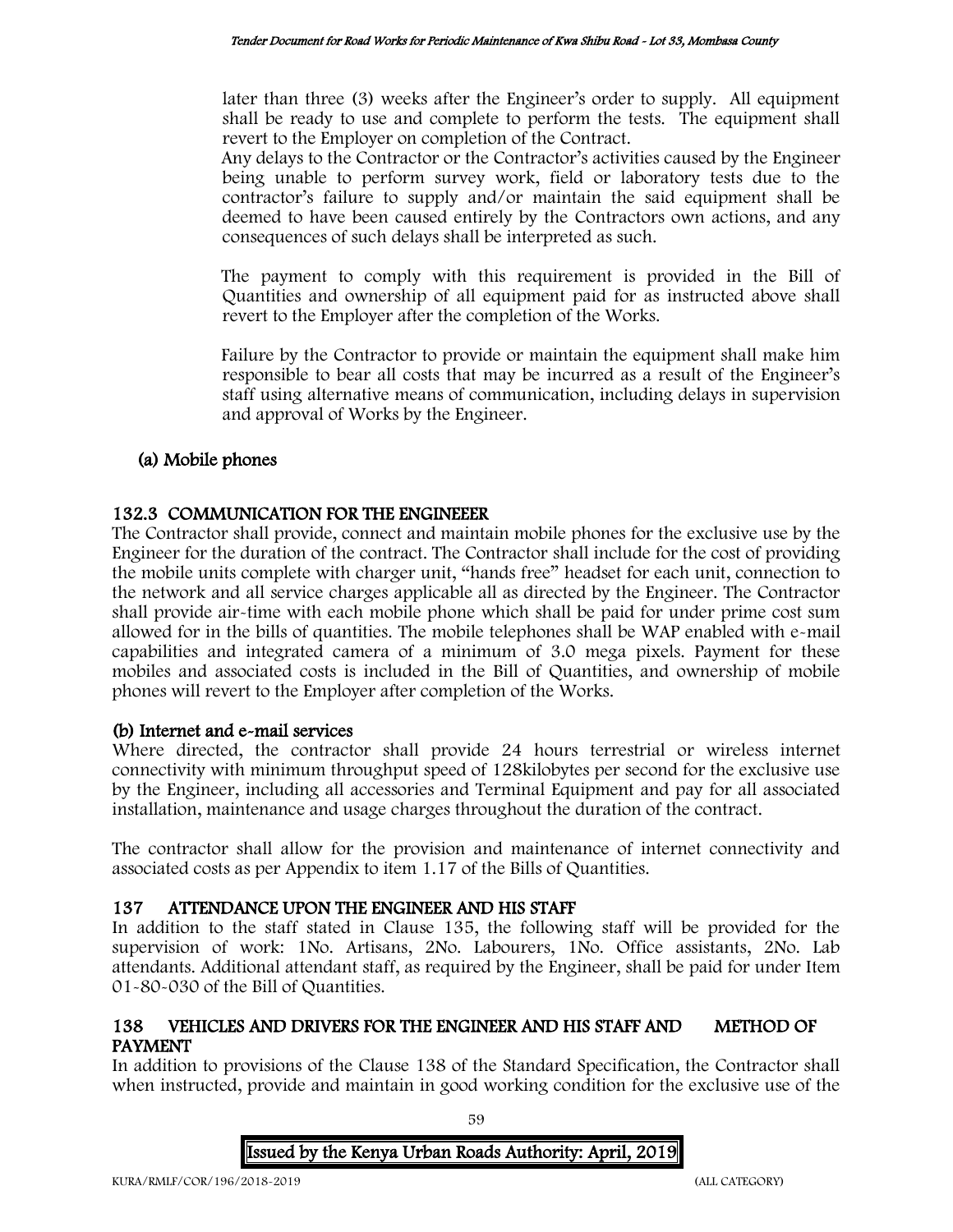Engineer and his staff throughout the Contract, the following types and numbers of brand new vehicles or as specified. The Engineer shall approve the type of vehicles and confirm the number of each type to be provided. The Contractor shall insure the vehicles comprehensively for any licensed drivers and shall provide competent drivers during normal working hours and whenever required by the Engineer. The cost of provision of the vehicle shall be inclusive of the first 4,000 kilometers travelled in any month.

. Should any vehicle supplied not be in roadworthy condition, the Contractor shall provide an acceptable equivalent replacement vehicle until such a time as the original vehicle is repaired to the satisfaction of the Engineer and returned for use.

# (a) Type 1 Vehicles (Double Cabin 4WD Pick up)

Type 1 Vehicles should be four Wheel Drive (4WD), with power assisted steering, Double wishbone independent suspension at front axle and rigid axle with leaf springs at rear, diesel propelled engine maximum 2,500 cc. The starting mileage of the vehicles shall not exceed 60,000km odometer reading. The vehicles should be fitted with other accessories below:

- (a) Spare tyre and wheel jack;
- (b) FM radio and CD player;
- (c) Power Windows;
- (d) Full Air-conditioning;
- (e) Immobilizer and antitheft security system;
- (e) Driver and passenger SRS Airbags;
- (f) Canvas cover over the carrying deck at the back.

At the end of the contract, all type 1 vehicles shall revert to the Contractor.

# (c) Type 2 Vehicles (station wagon/saloon)

Specifications for Type 2 Vehicles shall be station wagon/saloon vehicles; petrol propelled engine maximum 1,800 cc. The starting mileage of the vehicles shall not exceed 60,000km odometer reading. shall in addition be fitted with a fibre glass body or similar and two columns of sitting benches on the carting deck at the back.

The Contractor shall insure comprehensively the vehicles for any licensed drivers and shall provide competent drivers during normal working hours and whenever required by the Engineer.

At the end of the contract, all type 2 vehicles shall revert to the Contractor.

Payment of vehicle shall be per vehicle month in item 01-80-017/18 of the BOQ.

# 139 MISCELLANEOUS ACCOUNTS

The Contractor maybe instructed by the Engineer to make payments of general miscellaneous accounts for such items as stationary, stores and equipment and miscellaneous supervision personnel and claims or the Engineer may direct the Contractor to purchase or pay for the above. The Contractor will be paid on a prime cost basis plus a percentage for overheads and profits under appropriate items in the Bills of Quantities.

# 142 ENVIRONMENTAL PROTECTION

Issued by the Kenya Urban Roads Authority: April, 2019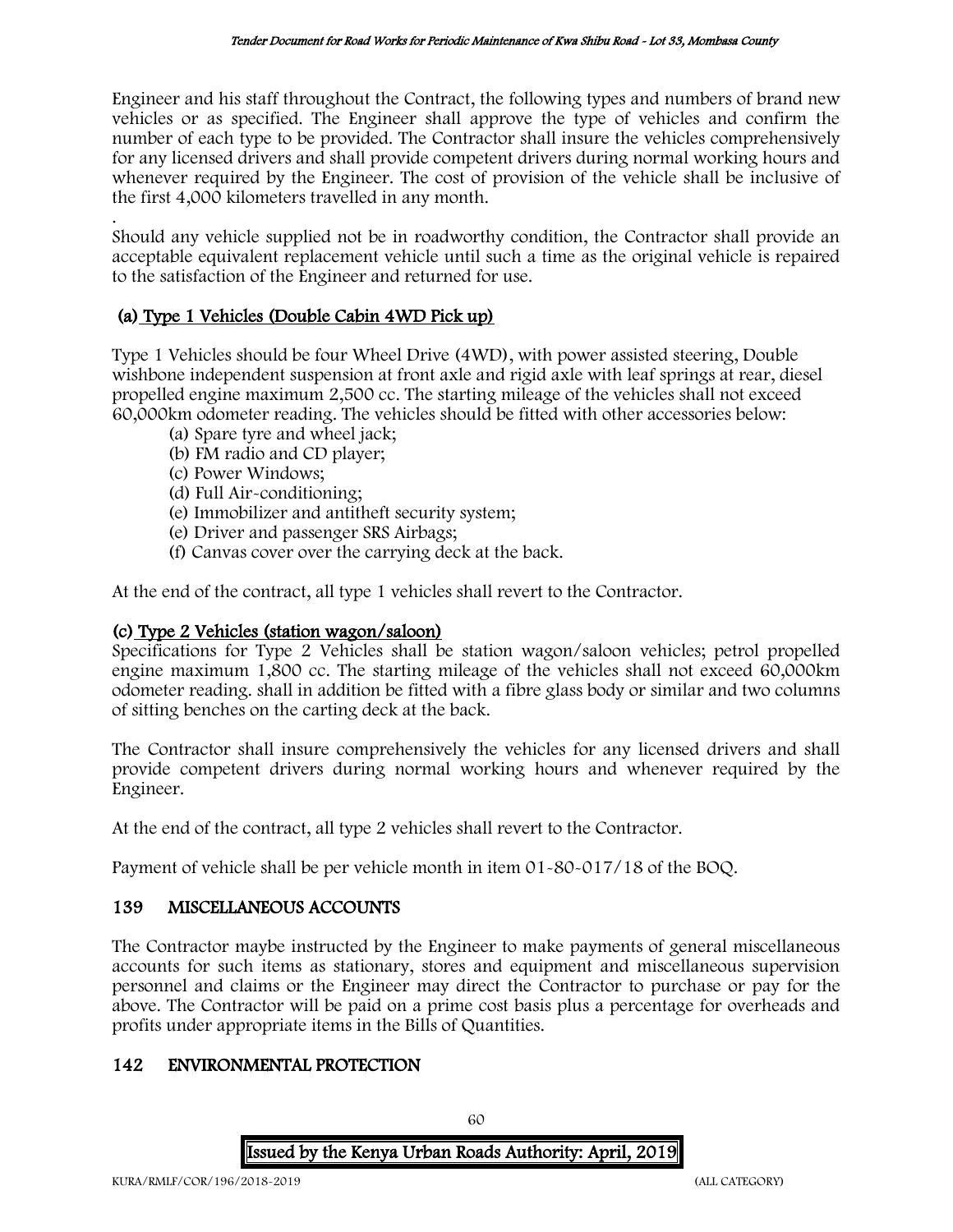The Contractor shall comply with the Statutory Regulations in force in Kenya regarding environmental protection and waste disposal, and shall liaise with the National Environmental Management Agency (NEMA).

The Contractor shall ensure so far as is reasonably practicable and to the satisfaction of the Engineer; that the impact of the construction on the environment shall be kept to a minimum and that appropriate measures are taken to mitigate any adverse effects during the construction.

- (a) The Contractor shall exercise care to preserve the natural landscape and shall conduct his construction operations so as to prevent any unnecessary destruction, scarring, or defacing of the natural surroundings in the vicinity of the work. Except where clearing is required for permanent works, all trees, native shrubbery, and vegetation shall be preserved and shall be protected from damage by the Contractor's construction operations and equipment. All unnecessary destruction, scarring, damage or defacing resulting from the Contractor's operations shall be repaired, replanted, reseeded or otherwise corrected as directed by the Engineer, and at the Contractor's expense.
- (b) The Contractor shall ensure that measures are in place to control soil erosion and water pollution, by use of berms, dykes, silt fences, brush barriers, dams, sediment basins, filter mats, netting, gravel, mulches, grasses, slope drains, contour banks, and other erosion control devices and methods. Temporary erosion control provisions shall be coordinated with permanent erosion control features to assure economical, effective and continuous measures throughout the period of the works. The Contractor's attention is drawn to the requirements of Clause 502, in that works need to be progressively finished so that permanent vegetation can establish quickly to mitigate soil erosion and erosion of drains.
- (c) The Contractor shall provide all the labour, equipment, materials, and means required and shall carry out proper and efficient measures wherever and as often as necessary to minimise the dust nuisance.
- (d) The Contractor shall comply with all applicable Kenyan laws, orders and regulations concerning the prevention, control and abatement of excessive noise. Blasting, use of jackhammers, pile driving, rock crushing, or any other activities producing high-intensity impact noise may be performed at night only upon approval of the Engineer.
- (e) Immediately after extraction of materials, all borrows pits shall be backfilled to the satisfaction of the Engineer. In particular borrow pits near the project road shall be backfilled in such a way that no water collects in them.
- (f) Spilling of bitumen fuels Oils and other pollutants shall be cleared up.

(g) The Contractor's attention is drawn to the requirements of the Standard Specification in regard to the environment and in particular to the following clauses: Clause 115: Construction Generally

| Clause 119. Construction Generally                       |
|----------------------------------------------------------|
| Clause 116: Protection from Water                        |
| Clause 136: Removal of Camps                             |
| Clause 605: Safety and Public Health Requirements Clause |
|                                                          |

Issued by the Kenya Urban Roads Authority: April, 2019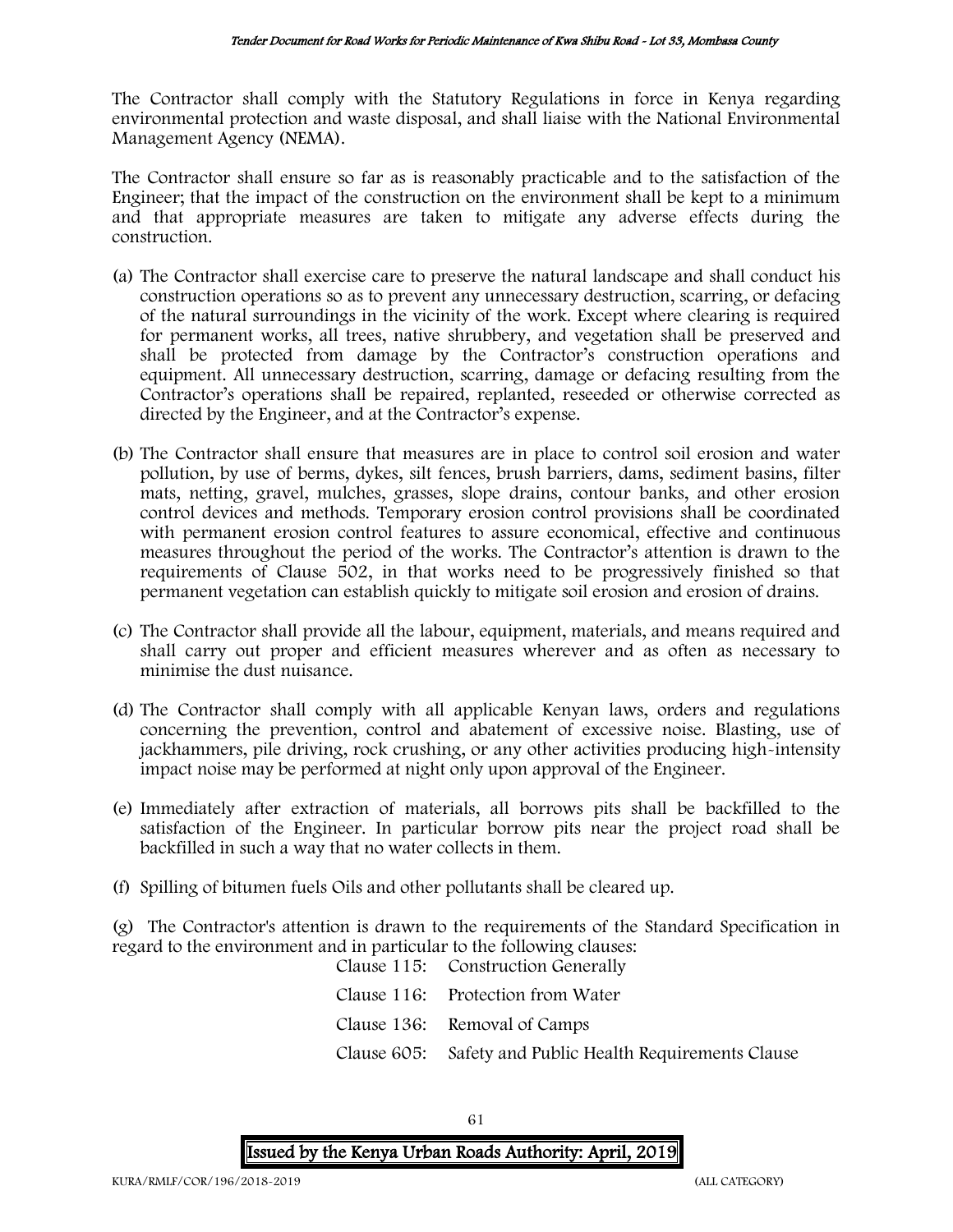Clause 607: Site Clearance and Removal of Topsoil and Overburden

(h) No additional payment will be made to the Contractor to cover costs arising from the requirements for this Clause and the Contractor must include these costs in the rates inserted into the Bills of Quantities.

### 143 STAFF TRAINING

The Contractor shall allow for training of engineers, technicians and other support staff as may be instructed by the Engineer.

The payment of the allowances of such staff shall be made as instructed by the Engineer under the relevant provisions in the Bills of Quantities.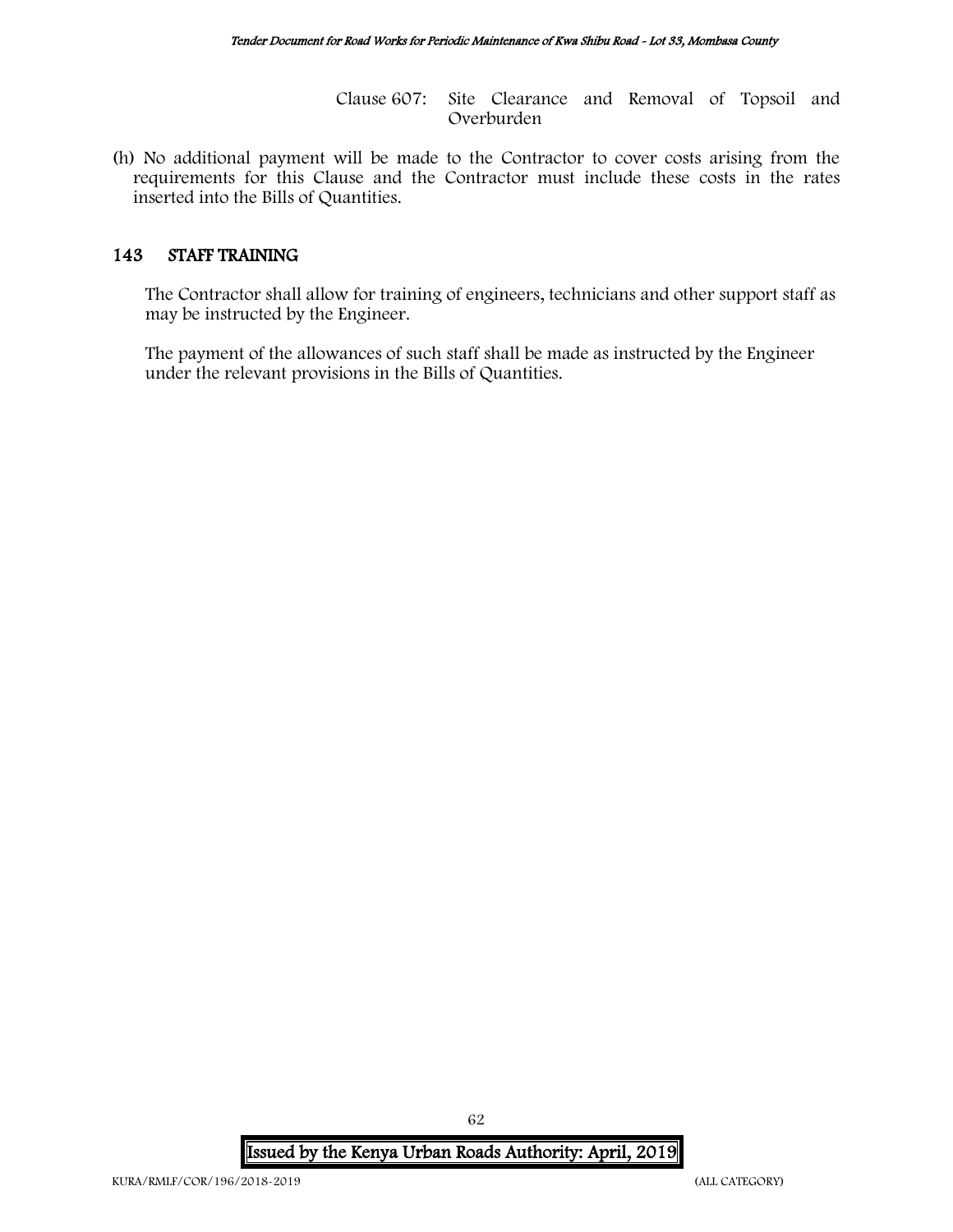# SECTION 2 - MATERIALS AND TESTING OF MATERIALS

All materials testing shall be in accordance with Section 2 of the Standard Specifications.

# SECTION 3 - SETTING OUT & TOLERANCES

# 301 SETTING OUT

a) In addition to the provisions of clause 3.01(a) if the traverse points to be used for the setting out are close to the existing carriageway and interfere with construction works then the Contractor will have to relocate them to a location where they will not be disturbed. The coordinates and heights of all traverse points so located shall be listed and provided to the Engineer for checking and/or approval. Contractor shall also monument the new centreline every 200m along straight and all salient points along curves by a pin in the concrete beacon before commencement of any works.

The road reserve boundary posts shall have 12mm diameter steel pins embedded in concrete, 200mm long with 25mm exposed to the air, sticking out form its top surface. This pin shall be co-ordinated and heighted and result of the same shall be provided to the Engineer for approval. Cost of these works shall be included in the rates as no separate item has been provided.

Commencement of the works shall not be permitted until this basic survey data has been provided and approved by the Engineer for at least 2 Kms of the road.

b) Detailed Setting Out

Reference pegs shall be 50mm by 50mm in section 600mm long driven 400mm firmly into ground and painted white above the ground. The offset from centre line shall be indicated by small nail 20mm to 25mm long with its head driven flush with the top of the peg.

Chainages, offset and reference elevation shall be clearly indicated to the sides of the peg to the satisfaction of the Engineer.

After cutting of benches and prior to commencement of earthworks or subgrade works, Contractor shall take cross-sections again and submit the copy of the same to Engineer for agreement. These cross-sections shall then be used as basis of measurement for all subsequent layers, unless otherwise stated.

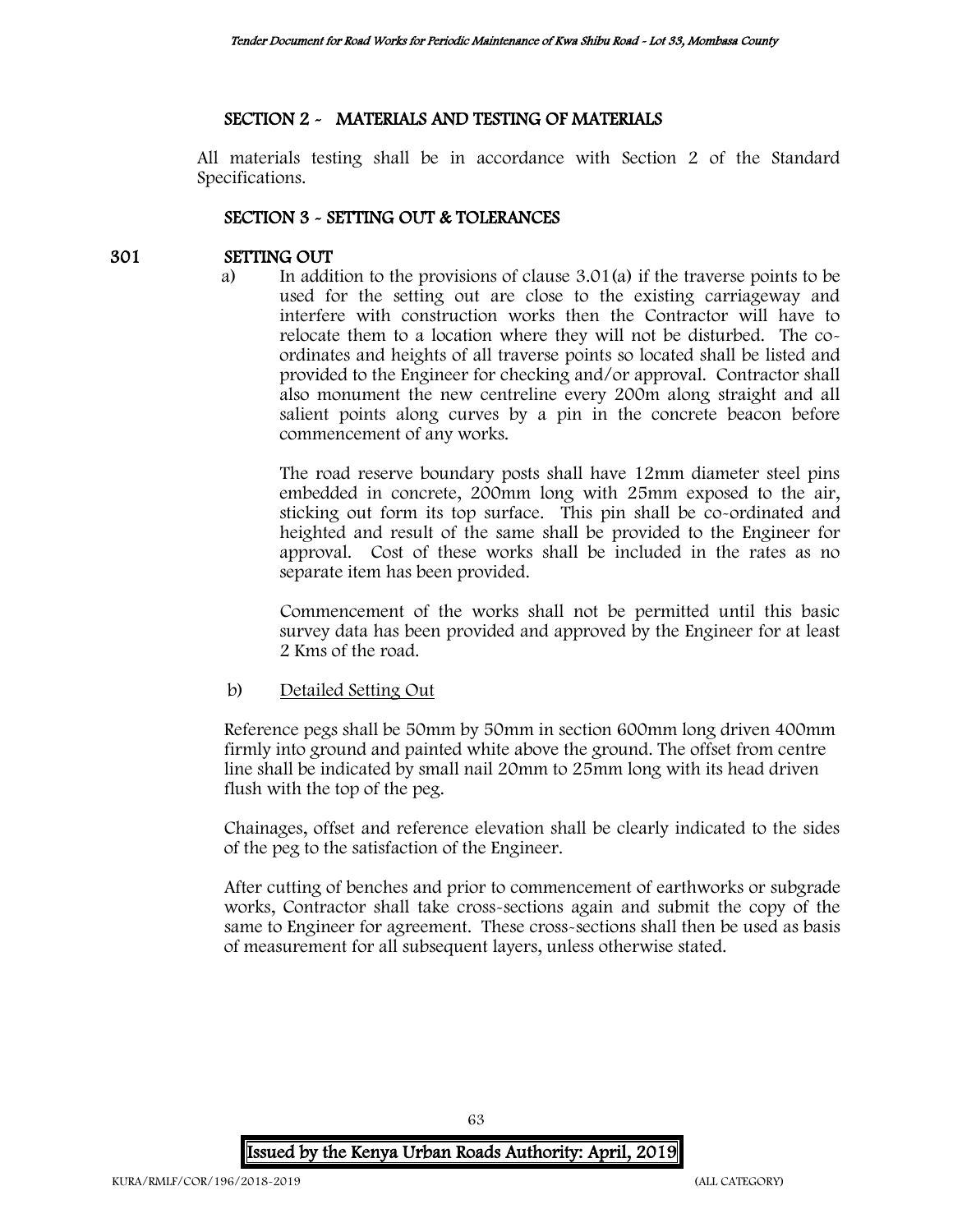# SECTION 4- SITE CLEARANCE AND TOP SOIL STRIPPING

# 401 SITE CLEARANCE

Site Clearance shall be carried out as directed by the Engineer.

# 402 REMOVAL OF TOPSOIL

Topsoil shall include up to 200mm depth of any unsuitable material encountered in existing or newly constructed drains, drainage channels, and accesses.

### 403 REMOVAL OF STRUCTURES, FENCES AND OBSTRUCTIONS

When instructed by the Engineer, the Contractor shall demolish or remove any structure and payment for this shall be made on day works basis.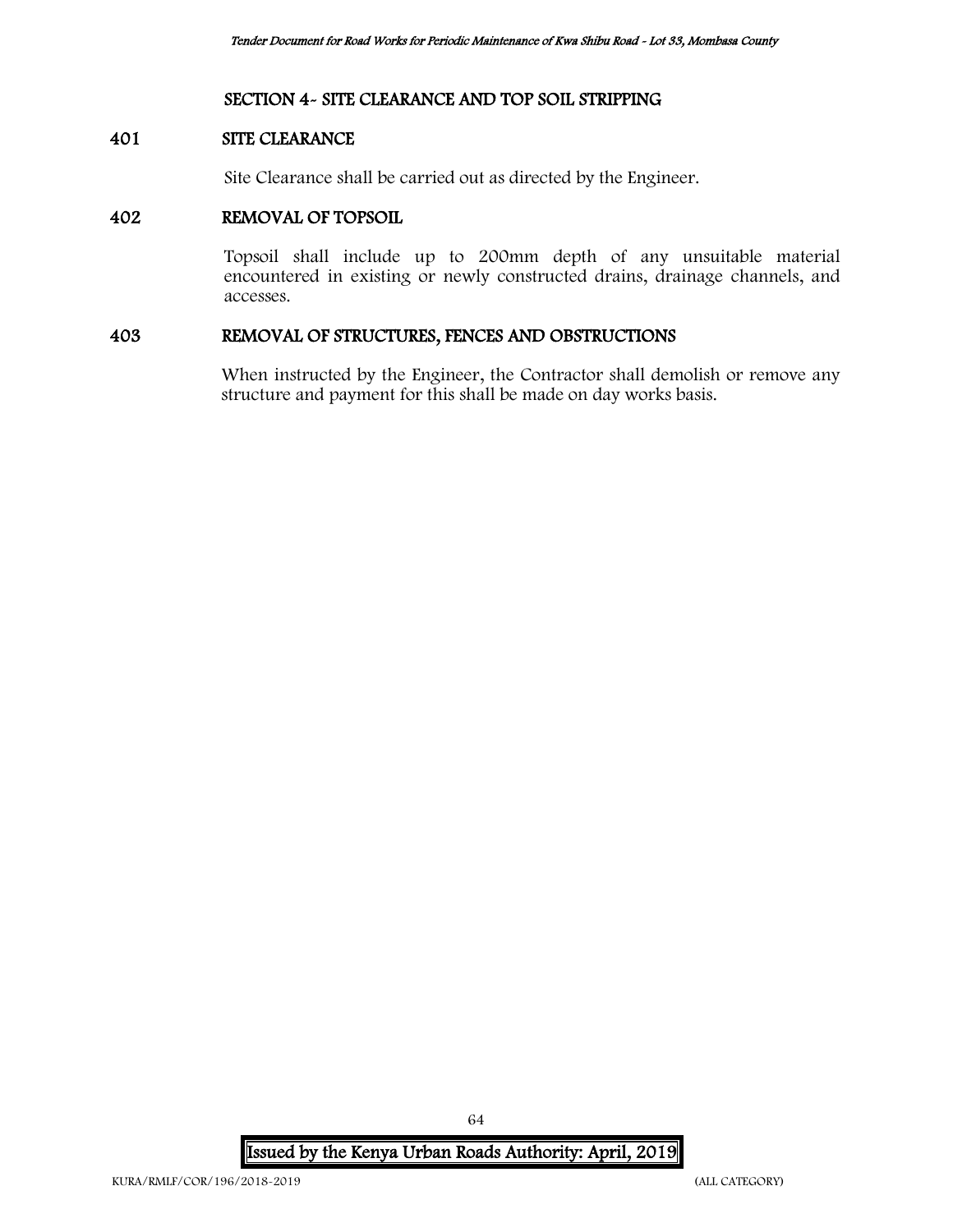### SECTION 5 - EARTHWORKS

# 504 PREPARATION PRIOR TO FORMING EMBANKMENT

Where benching is required for existing pavement to accommodate earthworks subgrade or subbase for widening the road, the rate for compaction of existing ground shall be deemed to cover this activity.

Excavation in the pavement of the existing road shall be kept dry. In the event of water penetrating the underlying layer, construction of the subsequent layers shall be postponed until the underlying layers are dry enough to accommodate the construction plant without deforming or otherwise showing distress.

Step construction shall be carried out per layer at the joint where excavating both vertically and perpendicular to the direction of the travel. The step shall be 500mm perpendicular to the direction of the travel and 150mm vertical unless otherwise instructed by the Engineer.

Special care shall be taken when compacting the new material at the joint ensuring that specified density is achieved.

# 505 CONSTRUCTION OF EMBANKMENTS

Only material approved by the Engineer shall be used for fill in embankments. Material with high swelling characteristics or high organic matter content and any other undesirable material shall not be used, unless specifically directed by the Engineer. Unsuitable material shall include:

- (i) All material containing more than 5% by weight or organic matter (such as topsoil, material from swamps, mud, logs, stumps and other perishable material)
- (ii) All material with a swell of more than 3% (such as black cotton soil)
- (iii) All clay of plasticity index exceeding 50.
- (iv) All material having moisture content greater than 105% of optimum moisture content (Standard Compaction)

Subgrade: Shall mean upper 300mm of earthworks either insitu or in fill and subgrade shall be provided for as part of earthworks operation and payment shall be made as "fill". The material for subgrade shall have a CBR of not less than 8% measured after a 4 day soak in a laboratory mix compacted to a dry density of 100% MDD (AASHTO T99) and a swell of less than 1%.

Subgrade repair: Where directed by the Engineer, any localized failure in the subgrade shall be repaired by filling in selected soft, hard or natural of minimum CBR 30% and compacted in accordance with clauses in the specifications applying to normal subgrade.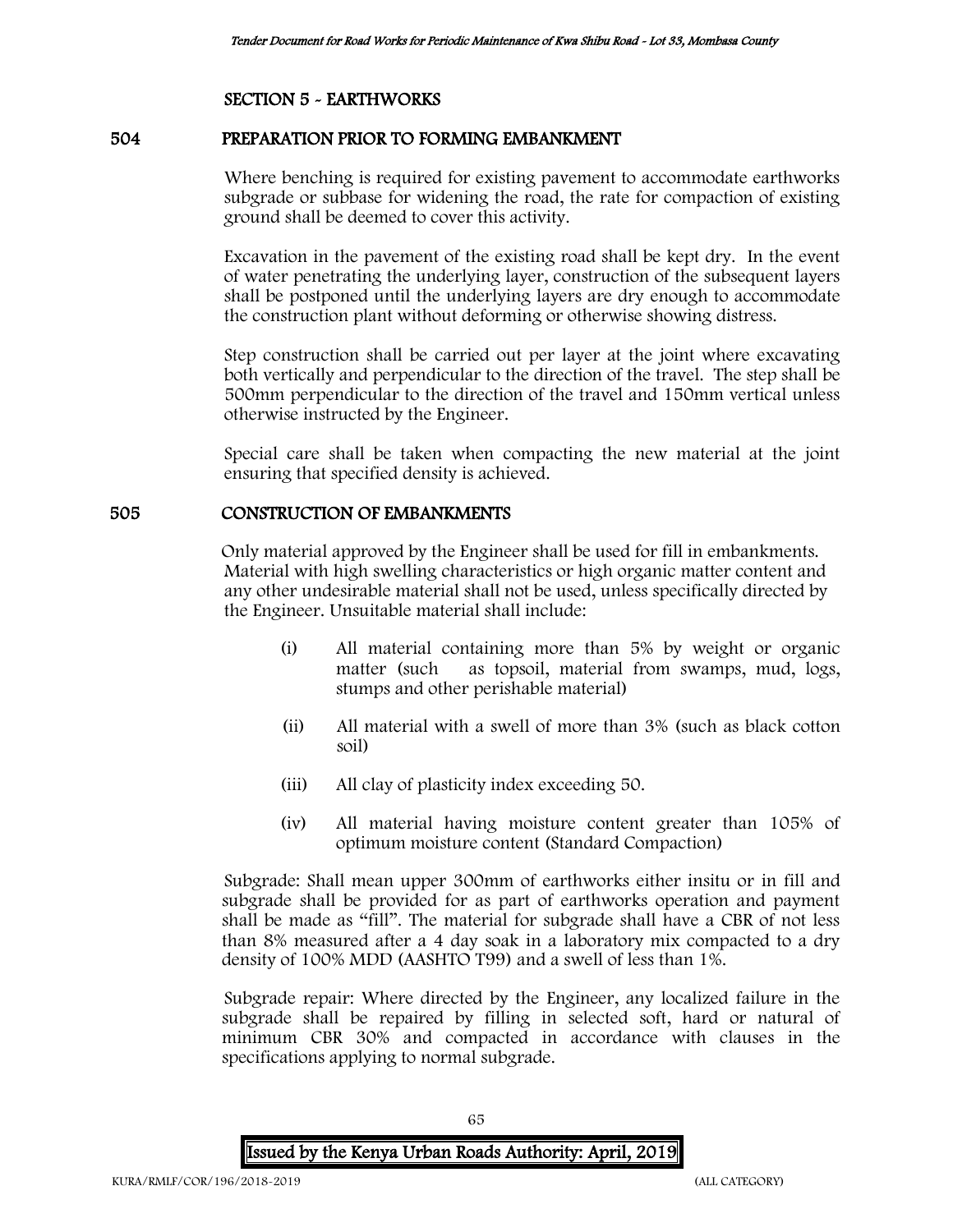Embankment repair: Where directed by the Engineer, any localized filling in soft, hard or natural; selected material requirements shall be executed in accordance with Clause 505.

### 508 COMPACTION OF EARTHWORKS

At pipe culverts, all fill above ground level around the culverts shall be compacted to density of 100% MDD (AASHTO T.99) up to the level of the top of the pipes or top of the surround(s), if any and for a width equal to the internal diameter of the pipe on either side of the pipe(s) or surround(s) as applicable.

At locations adjacent to structures, all fill above ground level upto the underside of the subgrade shall be compacted to density of 105% MDD (AASHTO T.99). In case of fill around box culverts this should be carried out for the full width of the fill and for a length bounded by the vertical plane passing through the ends of the wingwalls.

Notwithstanding the provision of clause 503 of the standard Specification, Compaction of subgrade material (i.e. material immediately below formation) in cut areas shall not be carried out by the contractor in areas where the formation is formed in hard material, unless specific instructions to the contrary are issued by the Engineer.

Where improved sub-grade material shall be required, this shall be compacted and finished to the same standards and tolerances as those required for normal subgrade and clauses in the specifications applying to normal subgrade shall also apply.

### 511 BORROW PITS

The first part of the Standard Specification is amended as follows:-

Fill material which is required in addition to that provided by excavation shall be obtained from borrow pits to be located and provided by the Contractor but to the approval of the Engineer contrary to what has been stated.

### 517 MEASUREMENT AND PAYMENT

Notwithstanding the provisions of clause 517 of the standard specifications, the rate for compaction of fill in soft material shall allow for the requirements of clause 508 of the special specification and no extra payment shall be made for compaction around pipe culverts (100% MDD AASHTO T.99).

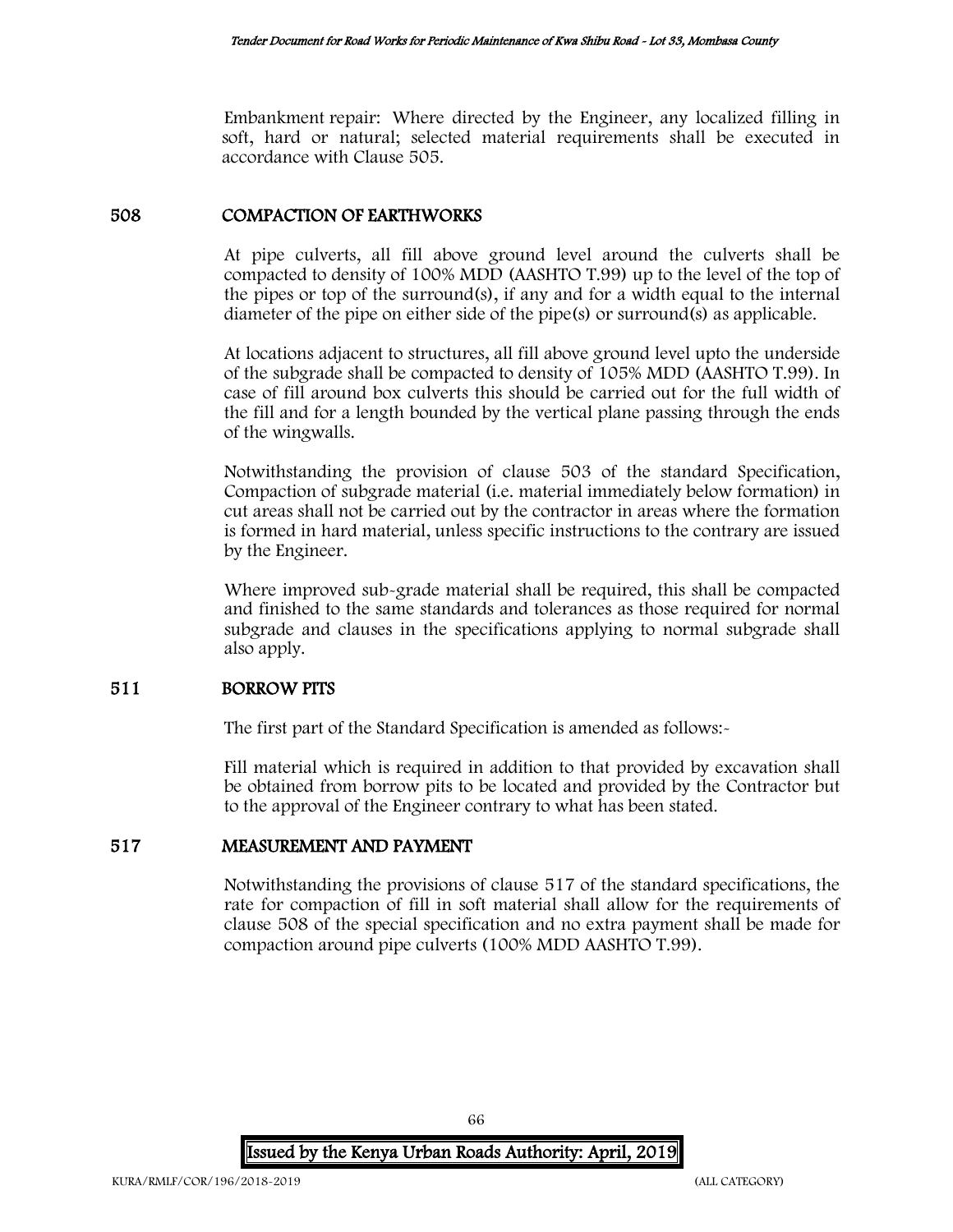# SECTION 6 - QUARRIES, BORROW PITS, STOCKPILES AND SPOIL AREAS

### 601 GENERAL

Notwithstanding any indications to the contrary in the Standard specification the Engineer will not make available to the Contractor any land for quarries, borrow pits, stockpiles and spoil areas, except for those areas in road reserves specifically approved by him.

The contractor will be entirely responsible for locating suitable sources of materials complying with the Standard and Special Specifications, and for the procurement, Wining, haulage to site of these materials and all costs involved therein. Similarly the contractor will be responsible for the provision and costs involved in providing suitable areas for stockpiling materials and spoil dumps. Should there be suitable sites for spoil dumps or stockpiles within the road reserve forming the site of the works the Contractor may utilise these subject to the approval of the Engineer.

No additional payment will be made to the Contractor to cover costs arising from the requirements for this Clause and the Contractor must include these costs in the rates inserted into the Bills of Quantities.

# 602 MATERIAL SITES

The information on possible material sites is given for the general guidance of bidders. Bidders are however advised to conduct their own investigation as the information contained therein is neither guaranteed nor warranted

### 603 PROVISION OF LAND

Notwithstanding any indications to the contrary in the Standard specification the Engineer will not make available to the Contractor any land for quarries, borrow pits, stockpiles and spoil areas, except for those areas in road reserves specifically approved by him.

The contractor will be entirely responsible for locating suitable sources of materials complying with the Standard and Special Specifications, and for the procurement, Wining, haulage to site of these materials and all costs involved therein. Similarly the contractor will be responsible for the provision and costs involved in providing suitable areas for stockpiling materials and spoil dumps. Should there be suitable sites for spoil dumps or stockpiles within the road reserve forming the site of the works the Contractor may utilise these subject to the approval of the Engineer.

No additional payment will be made to the Contractor to cover costs arising from the requirements for this Clause and the Contractor must include these costs in the rates inserted into the Bills of Quantities.

# 605 SAFETY AND PUBLIC HEALTH REQUIREMENTS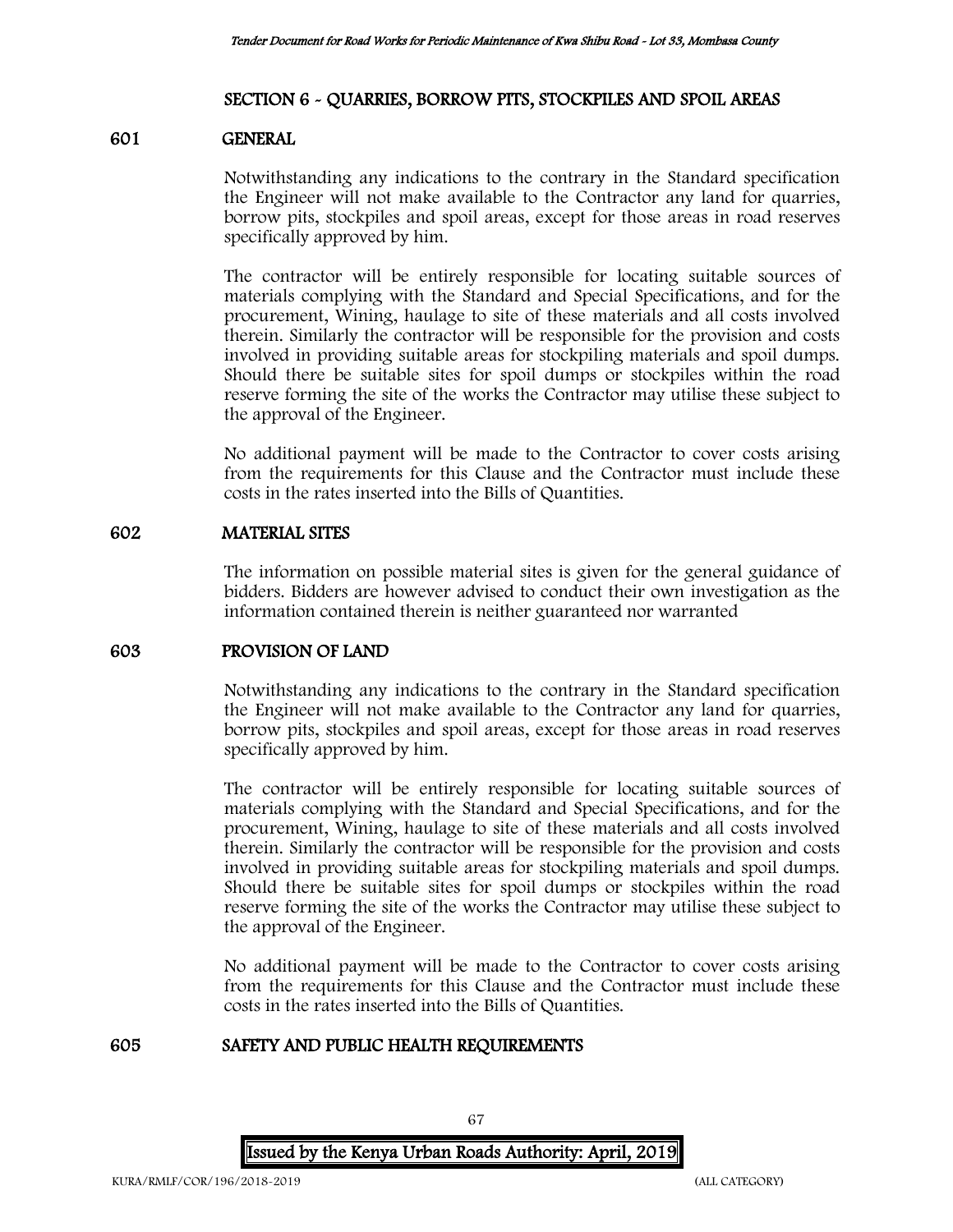In addition to clause 605, the contractor shall allow for professionals to conduct lectures to the workers regarding the spread of HIV/Aids. SECTION 7 - EXCAVATION AND FILLING FOR STRUCTURES

#### 703 EXCAVATION OF FOUNDATIONS FOR STRUCTURES

Unless otherwise instructed by the Engineer, all excavated surfaces in material other than hard material, on which foundations for structures shall be placed, shall be compacted to 100% MDD (AASHTO T.99) immediately before structures are constructed.

Paragraph 4, last line: - Replace "95%" with "100%".

#### 707 BACKFILLING FOR STRUCTURES

Unless otherwise instructed by the Engineer, all backfilling material shall be compacted to a minimum of 100% MDD (AASHTO T.99).

#### 709 EXCAVATIONS FOR RIVER TRAINING AND NEW WATER COURSES

Payments for river training and establishment of new watercourses shall only be made where such work constitute permanent works. Works done for road deviation or other temporary works shall not qualify for payment.

#### 710 STONE PITCHING

Stone pitching to drains, inlets and outlets of culverts to embankments and around structure shall consist of sound unweathered rock approved by the Engineer.

The stone as dressed shall be roughly cubical in shape with minimum dimensions of 150 x 150mm for normal thickness of stone pitching.

The surface to receive the pitching shall be compacted and trimmed to slope and the stone laid, interlocked and rammed into the material to give an even finished surface.

In areas where stone pitching has been damaged, the Contractor shall identify such areas and notify the Engineer for his agreement of the extent of the Works required and his approval and instructions to proceed with the Works. Stone Pitching Repair and Reconstruction shall be carried out in accordance with Clause 710 of the Standard Specifications.

The Works shall involve removal of the damaged stone pitching and reconstruction of the said areas in accordance with Clause 710 of the Standard Specifications by use of the sound salvaged material together with any necessary additional material where all such materials shall comply with Section 7 of the Standard Specifications.

Contrary to clause 713 of the standard specifications, the rates inserted for stone pitching shall allow for grouting.

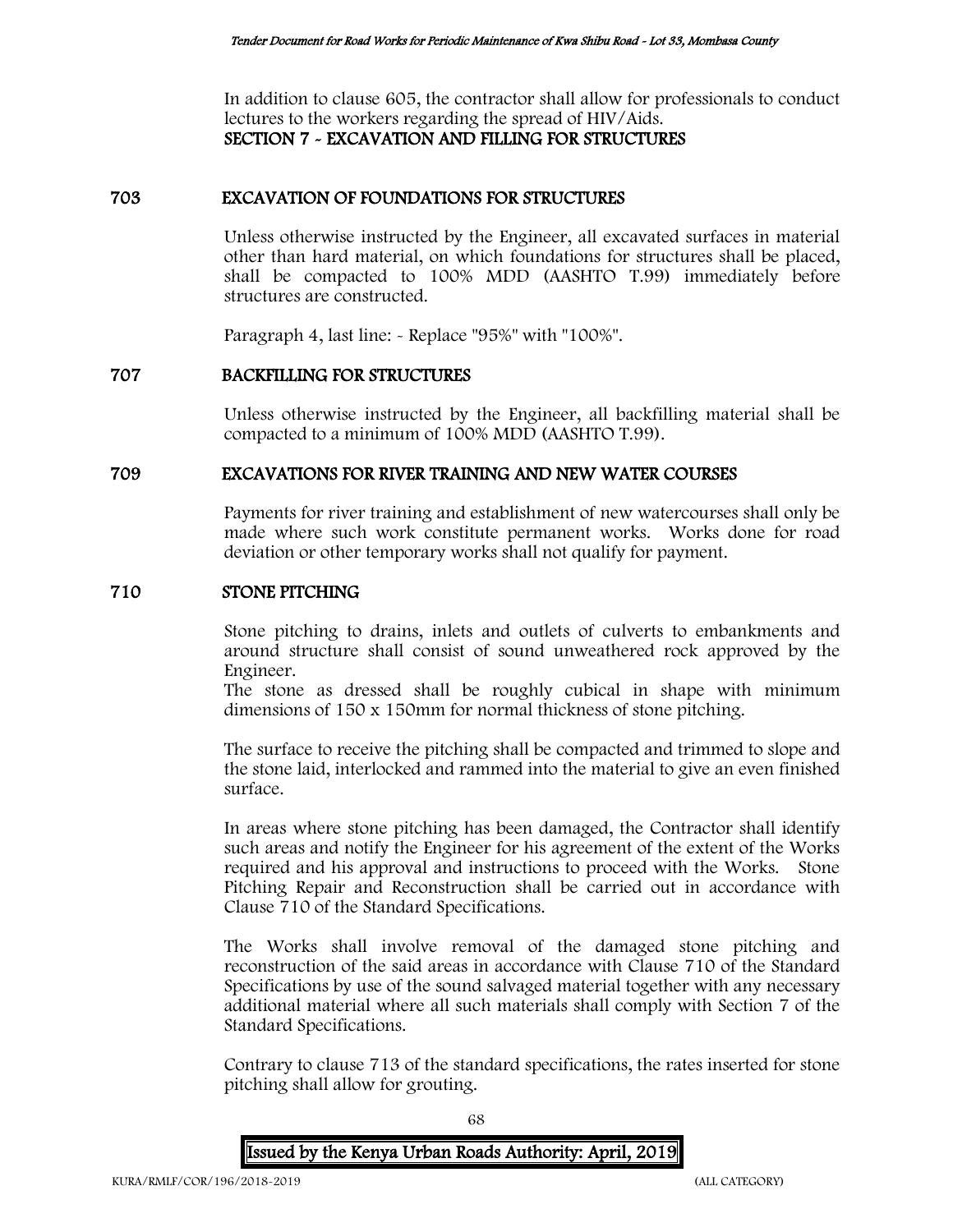### 711 GABIONS

Where instructed by the Engineer the Contractor will install gabions as protection works to washout areas or bridge Piers and or Abutments. Gabions shall be constructed in accordance with Clause 711 of the Standard Specification.

I n cases where existing gabions have been damaged, the Contractor shall identify them and notify the Engineer for his agreement of the extent of the Work required and his approval and instructions to proceed with the Works.

The Works shall involve removal of the damaged gabions / rocks, excavation to the correct levels and grades as directed by the Engineer, and in accordance with Clause 711 of the Standard Specifications and reconstruction with new gabions and other necessary materials as necessary. The damaged gabions shall be recovered and transported to the nearest KURA'S Yard or M.O. R &P.W Department depot.

# 712 RIP-RAP PROTECTION WORK

Quarry waste or similar approved material shall be used to backfill scoured and eroded side, outfall and cut-off drain. The material shall be compacted to form a flat or curved surface preparatory to stone [pitching of drainage channels, existing and new scour checks as directed by the Engineer.

The surface to receive the pitching shall be compacted and trimmed to slope and the stone hand laid, interlocked and rammed into the material to give an even finished surface. The interstices of the Pitching shall be rammed with insitu material. The insitu material immediately behind the pitching shall be compacted to minimum density of 100% MDD compaction (AASHTO T.99)

# 714 BACKFILL BELOW STRUCTRURES

Where instructed this shall be carried out in compliance with the requirements of Clause 507 and 804 of the Standard Specification.

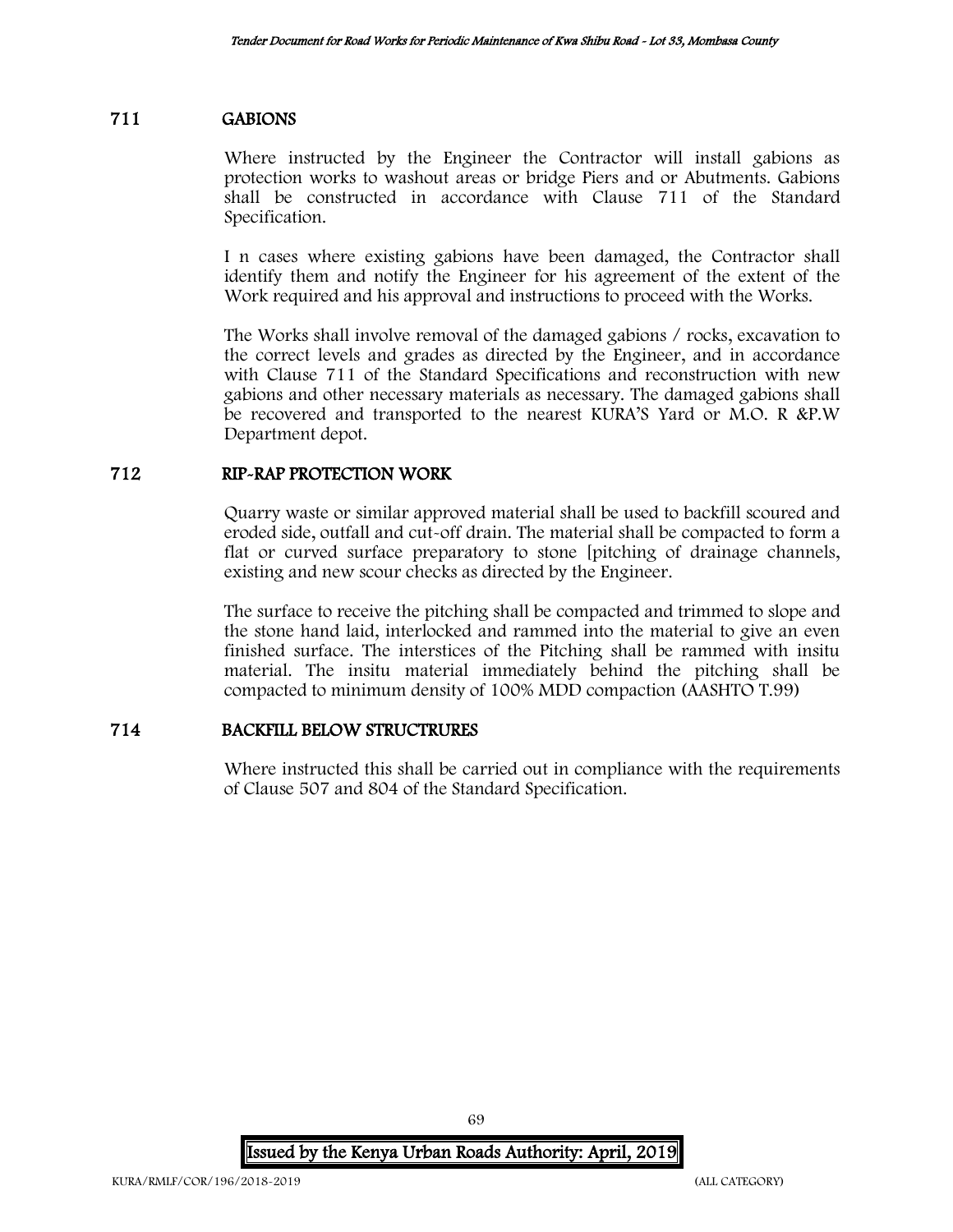# SECTION 8 - CULVERTS AND DRAINAGE WORKS

# 801 SCOPE OF SECTION

The operations specified in this section apply to the installation of drainage works and reinstatement and improvement of the same.

In addition, this Section covers: -

- Extending of existing 450mm, 600mm and 900mm diameter pipes to be compatible with the increased road width or access.
- Desilting and cleaning of existing pipes and outfall drains to make them free flowing.

### 804 EXCAVATION FOR CULVERTS AND DRAINAGE WORKS

In the Standard Specifications, make the following amendments: -

- (a) In paragraph 6, line 3, and in paragraph 7, line 5 and in paragraph 11, line 6, delete "95%" and insert "100%".
- (b) Removal of Existing Pipe Culverts

Where instructed by the Engineer, the Contractor shall excavate and remove all existing blocked or collapsed culvert pipes of 450mm, 600mm and 900mm diameter including concrete surround, bedding, inlet and outlet structure.

The void left after removal of culvert pipes shall be widened as necessary to accommodate new concrete bedding, pipe and haunching.

The payment of this work shall be per linear metre of pipes removed, and the volume in m<sup>3</sup> of inlet/outlet structure removed. The void left by removal of these pipes shall be carefully preserved in order to accommodate replacement of 450mm, 600mm or 900mm diameter pipe culverts as shall be directed by the Engineer.

- (c) Removal of Other Existing Drainage Structures When instructed by the Engineer, the Contractor shall demolish or remove any other structure and payment for this shall be made on day work basis.
- (d) Excavation for Culverts and Drainage Works The Contractor shall carry out all excavations for new culverts and drainage works to the lines, levels, inclinations, and dimensions shown on the drawings or as instructed by the Engineer.

### 805 EXCAVATION IN HARD MATERIAL

In the Standard Specifications, Sub-clauses 805(a) and 805 (b) delete "95%" and insert "100%".

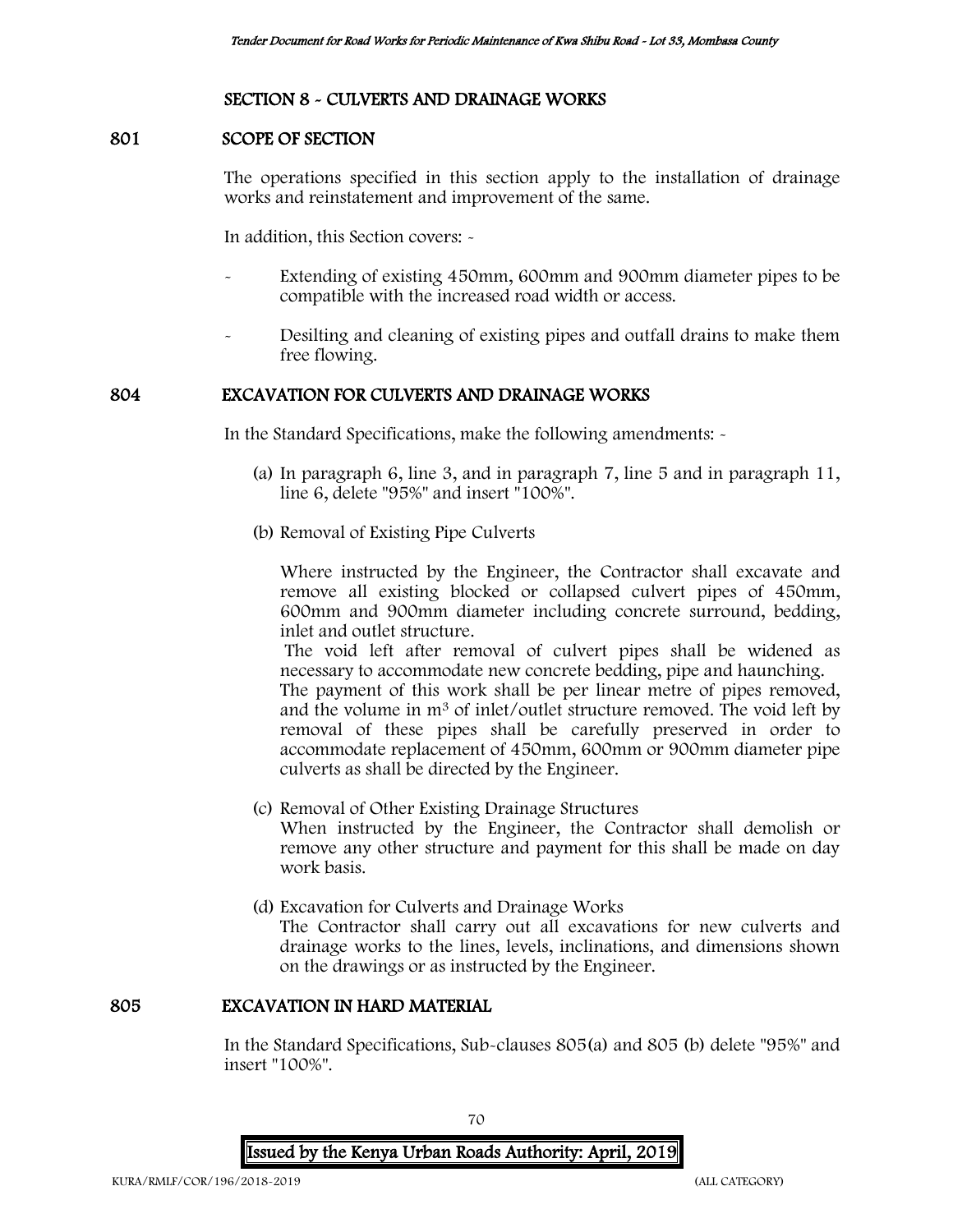In sub-clause 809(a), paragraph 1, line 1, substitute "95%" with "100%".

In sub-clause 809(c), paragraph 2, line 4, between the words "compacted" and "and shaped" insert the words "to 100% MDD (AASHTO T.99)".

Hard material is material that can be excavated only after blasting with explosives or barring and wedging or the use of a mechanical breaker fitted with a rock point in good condition and operated correctly. Boulders of more than 0.2m<sup>3</sup> occurring in soft material shall be classified as hard material.

# 809 BEDDING AND LAYING OF PIPE CULVERTS

Concrete pipes shall be laid on a 150mm thick concrete bed of class 15/20 and the pipes shall be bedded on a 1:3 cement: sand mortar at least 50mm thick, 150mm wide and extending the full length of the barrel.

The rates inserted shall allow for compaction of the bottom of excavation to 100% MDD (AASHTO T.99).

# 810 JOINTING CONCRETE PIPES

The concrete pipes for the culverts shall have ogee joints and will be jointed by 1:2 cement: sand mortar and provided with fillets on the outside as described in clause 810 of the Standard Specification.

# 812 BACKFILLING OVER PIPE CULVERTS

In the Standard Specifications, clause 812

a) Wherever the expression "dry density of 95% MDD (AASHTO T. 99)" occurs delete and replace with "dry density of 100% MDD (AASHTO T.99)".

The rates entered for laying of pipe culverts shall allow for backfilling to pipe culverts and compacting to 100% MDD (AASHTO T.99) and these works shall not be measured and paid for separately.

# 814 SUBSOIL DRAINS

In the event of excavation for repairs exposing local seepage, springs or unacceptably high water table, the Engineer may instruct the provision of counter fort or French drains.

These drains shall consist of a trench excavated to the alignment, width, depth and gradient instructed by the Engineer, and backfilled with approved compacted clean hard crushed rock material as specified in clause 815 of the standard specification. Where these drains lie within the carriageway the carriageway shall be reinstated with compacted stabilised gravel and surfaced with hot asphalt or a surface dressing as instructed by the Engineer.

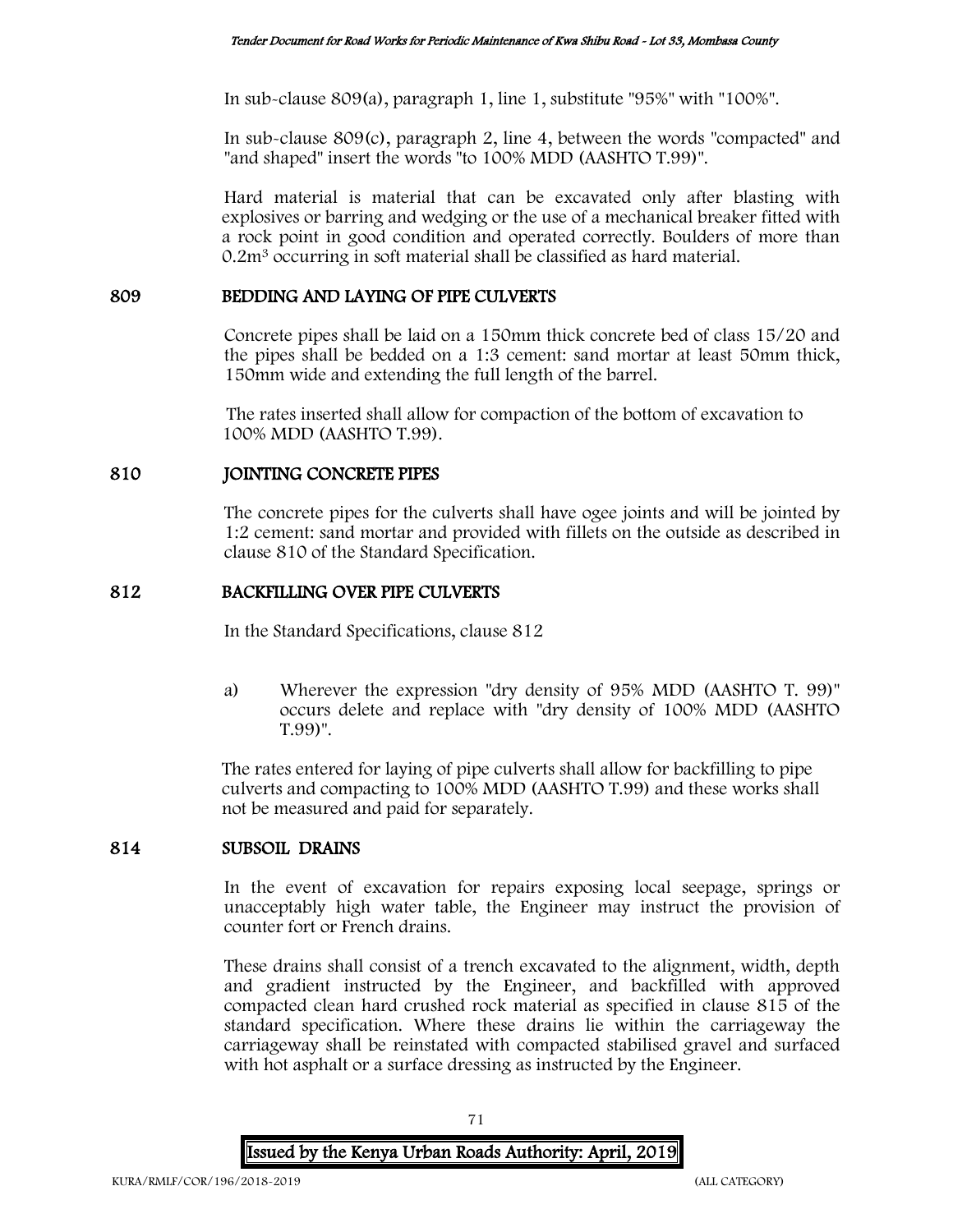## 815 INVERT BLOCK DRAINS AND HALF ROUND CHANNELS

Invert Block Drains and Half Round Channels shall be constructed as shown in the drawings provided in accordance with the Standard Specifications where directed by the Engineer.

# 817 REPAIRS TO DRAINS

## 817.1 Cleaning and Repair of Existing Drains

In areas of existing side drains, mitre or outfall drains where such are blocked, the Engineer shall instruct the Contractor to clean and clear the drains to free flowing condition.

The work shall consist of:

- (a) Stripping and removal of any extraneous material to spoil including vegetation and roots in the drains to the satisfaction of the engineer.
- (b) Spreading of any spoil to the satisfaction of the Engineer.

Shaping the drains to free flowing condition as directed by the Engineer. Removing any broken side slabs for inverted block drains and replacing with a new removing any broken inverted block drains and replacing with a new one well jointed.

Measurement and Payment for cleaning drains shall be by linear metre of drain cleaned measured as the product of plan area and vertical depth of extraneous material instructed to be removed. No extra payment will be made for removal of vegetation and roots.

# 817.2 Channels

The Engineer may instruct that the Contractor provides open channels in place of existing subdrains where the latter may be damaged or in any other place. The rates entered by the Contractor in the bills of quantities must include for removal and disposal of any subdrain material, excavation to line and level, backfilling and compaction as directed by the engineer. The channels shall be constructed of precast class 20/20 concrete of minimum 80mm thickness and lengths or widths not exceeding 1000mm. Joints shall be at least 15mm wide filled with 1:2 cement sand mortar.

#### 817.3 Rubble fills for protection work

Quarry waste or similar approved material shall be used to back fill scoured and eroded side, outfall and cut-off drains. The material shall be compacted to form a flat or curved surface preparatory to stone pitching of drainage channels, existing and new scour checks as directed by the Engineer.

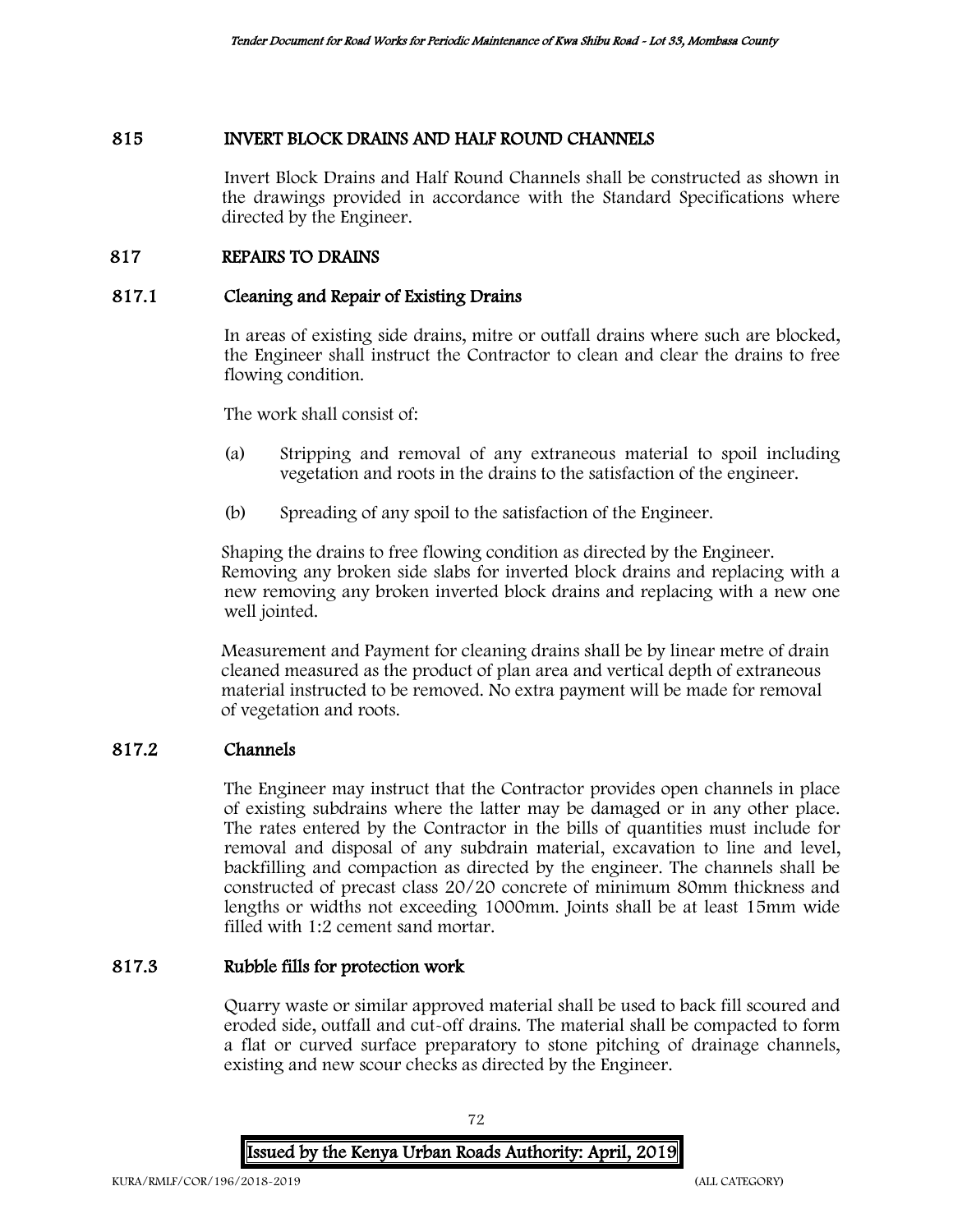# 817.4 Stone Pitching

Stone pitching shall be constructed in accordance with clause 710 of the standard Specification.

## 817.5 Gabions

Gabions shall be constructed in accordance with clause 711 of the standard Specification.

#### 817.6 Spoil Material

The Contractor shall be responsible for removal from site of all materials excavated in the course of undertaking works in this section of the specifications, unless suitable for re-use, and deposit of the material in a spoil dump to be approved by the Engineer.

## 818 SCOUR CHECKS

Scour checks are to be constructed in mass concrete in accordance with clause 818 of the standard Specifications and the drawings as shall be provided.

## 819 CLEANING AND MAINTENANCE

### 819.1 Desilting of Pipe Culverts

Where instructed, Contractor shall desilt the existing pipe culverts by removing all the material from the pipe to make them clean and free flowing.

Measurement and payment shall be by the linear metres of pipes de-silted, regardless of diameter size.

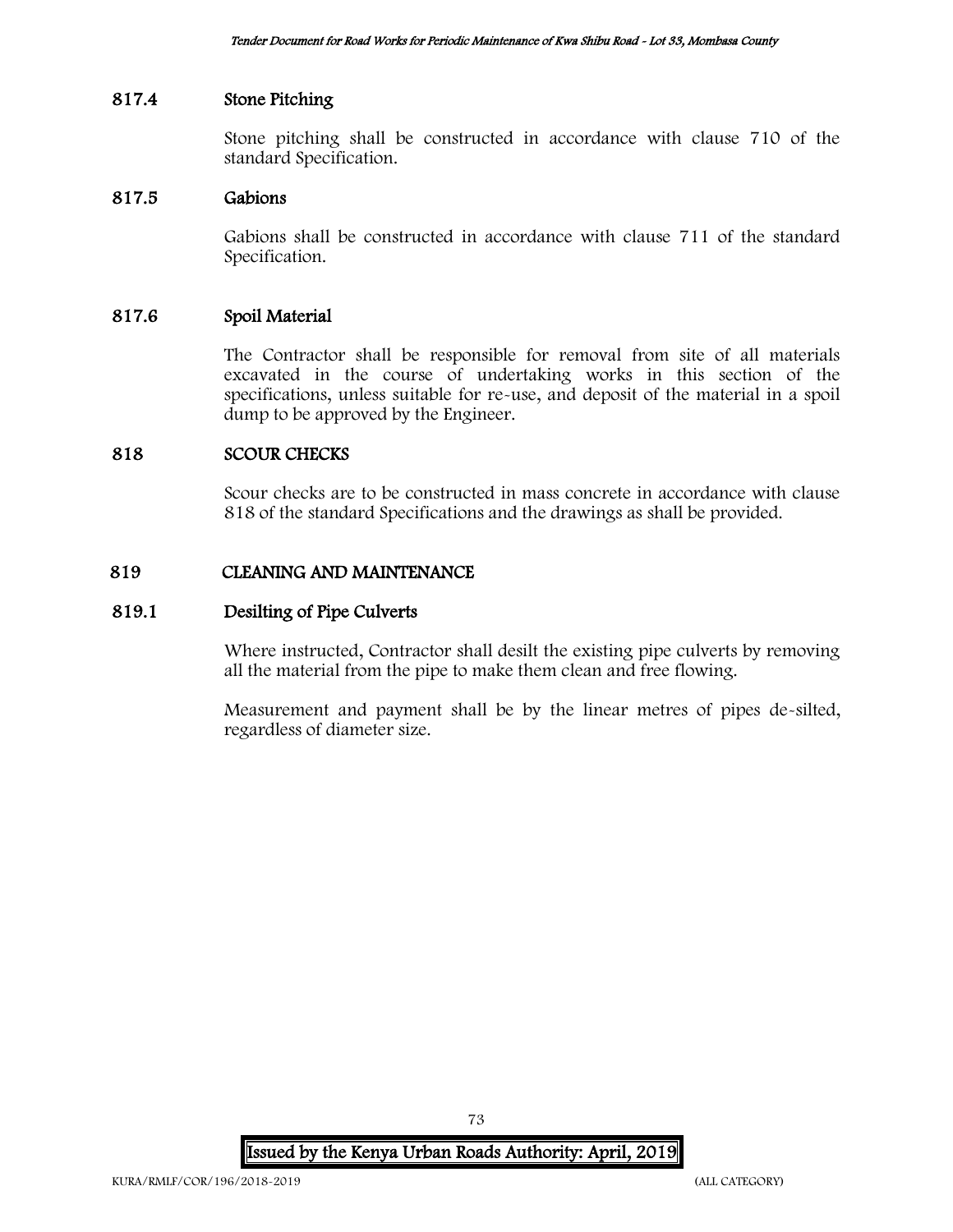#### SECTION 9 - PASSAGE OF TRAFFIC

## 901 SCOPE OF THE SECTION

The Contractor shall so arrange his work to ensure the safe passage of the Traffic at all times and if necessary construct and maintain an adequate diversion for traffic complete with all the necessary road traffic signs.

The contractor shall provide to the satisfaction of the Engineer adequate warning signs, temporary restriction signs, advance warning signs, barriers, temporary bumps and any other device and personnel equipped with two way radios to ensure the safe passage of traffic through the works.

When carrying out the Works the Contractor shall have full regard for the safety of all road users.

The Contractor shall also provide sign posts and maintain to the satisfaction of the Engineer all deviations necessary to complete the works. The contractor should allow for the costs of complying with the requirements of this clause in his rates.

The contractor will be deemed to have inspected the site and satisfied himself as to the adequacy of his bid for these works and no additional payments will be made to the contractor for any expenditure on traffic control or the provision of deviations. The employer shall not be liable for inadequate prior investigations of this nature by the contractor.

#### 903 MAINTENANCE OF EXISTING ROADS

The Contractor shall when instructed, maintain the existing project road ahead of works using compacted asphalt concrete type I in accordance with the provisions in clause 1601B – 1607B of the Special Specifications or gravel material depending on the nature of the wearing course surface.

## 904 CONSTRUCTION OF DEVIATIONS

#### (a) General

In addition to requirement of this clause, the Contractor shall when instructed construct and complete deviations to the satisfaction of the Engineer before commencing any permanent work on the existing road. Also during these works the contractor is supposed to provide a detour of adequate pipe culverts for pedestrian and traffic crossing where there is bridge works.

Subject to the approval by the Employer, the Contractor may maintain and use existing roads for deviation. Payment for this, made in accordance with clause 912 (a) (i), shall be by the Kilometre used depending on the type of road used, whether bituminous or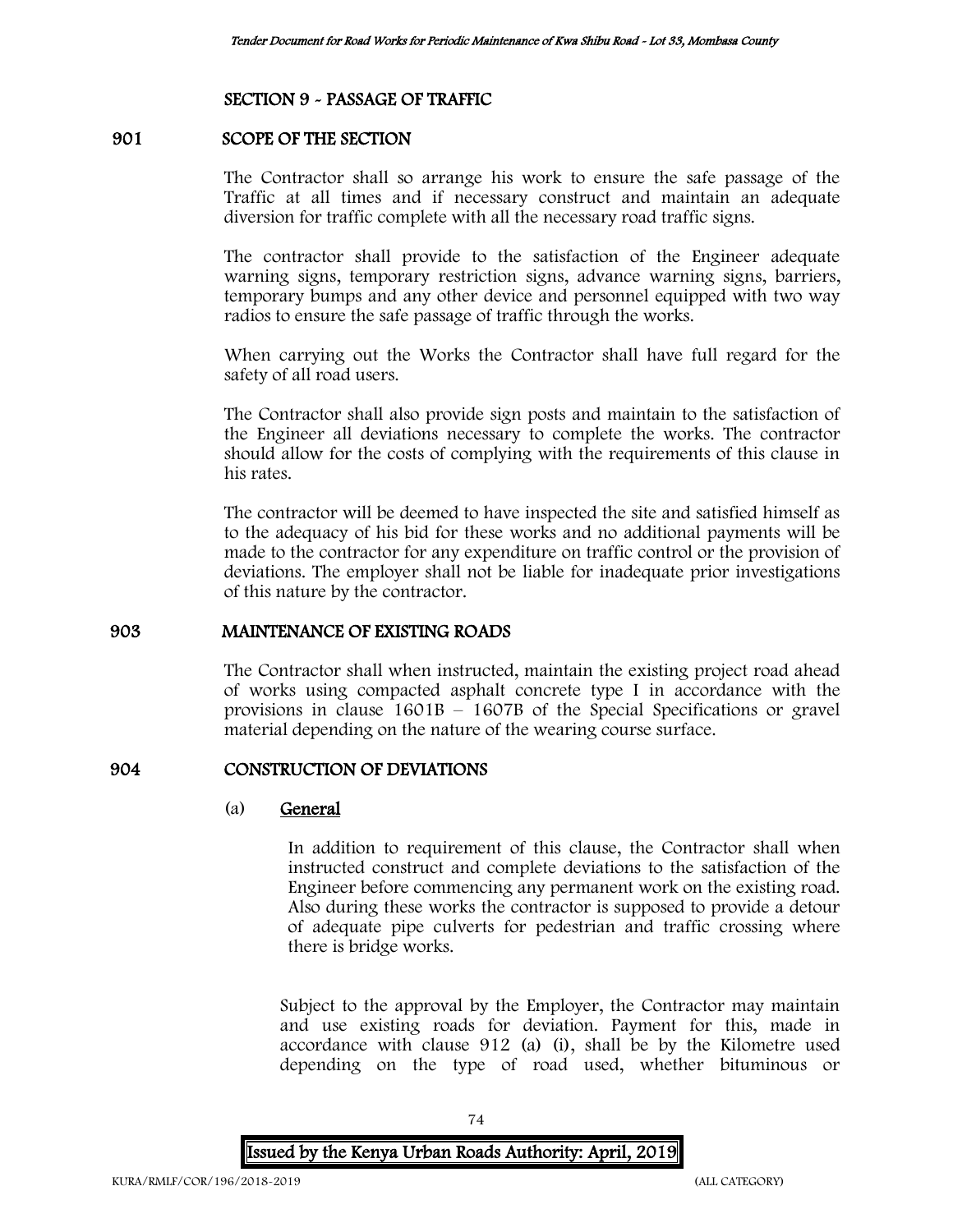earth/gravel. The rates shall include for the provision of materials and the works involved.

## b) Geometry

The carriageway width of the deviations shall not be less than 6m wide and suitable for 2-way lorry traffic unless otherwise specified.

# c) Construction

Unless otherwise instructed gravel wearing course for the deviation shall be 150mm compacted thickness complying with section 10 of the Standard Specification. The Contractor shall allow in his rate for removal of any unsuitable material before placing of gravel wearing course, as this will not be paid for separately.

In addition to provision of this clause, Contractor is required to sprinkle water at least 4 times a day at the rate of  $1$  to  $1.4$  litres/ $M<sup>2</sup>$  in regular interval to minimise the effects of dust. Latest sprinkling time shall be one hour before the sunset.

Where existing neighbouring roads are used as deviation, Contractor shall carry out repairs and maintenance in parent materials used for the existing base and surfacing of the road being used.

# 906 PASSAGE OF TRAFFIC THROUGH THE WORKS

The Contractor shall arrange for passage of traffic through the works during construction whenever it is not practicable to make deviations.

Any damage caused by passing traffic through the works shall be made good at the contractor's own cost.

# 907 SIGNS, BARRIERS AND LIGHTS

Contractor shall provide signs, barriers and lights as shown in the drawing in Book of Drawings at the locations where the traffic is being carried off the existing road to the deviation and back again to existing road. The Contractor shall provide ramps and carry out any other measures as instructed by the Engineer to safely carry traffic from the road to deviation.

Contrary to what has been specified in this clause the road signs provided shall be fully reflectorised and in conformity with clause 9.1 of the "Manual for Traffic Signs in Kenya Part II".

# 909 ASSISTANCE TO PUBLIC

In addition to provision of clause 909, Contractor shall maintain close liaison with the relevant authorities to clear any broken down or accident vehicles from the deviations and the main road, in order to maintain smooth and safe flow of the traffic. Further, the Contractor shall provide a traffic management plan to be approved by the Engineer before the commencement of any construction works and execute the same, to the satisfaction of the Engineer, during the entire

75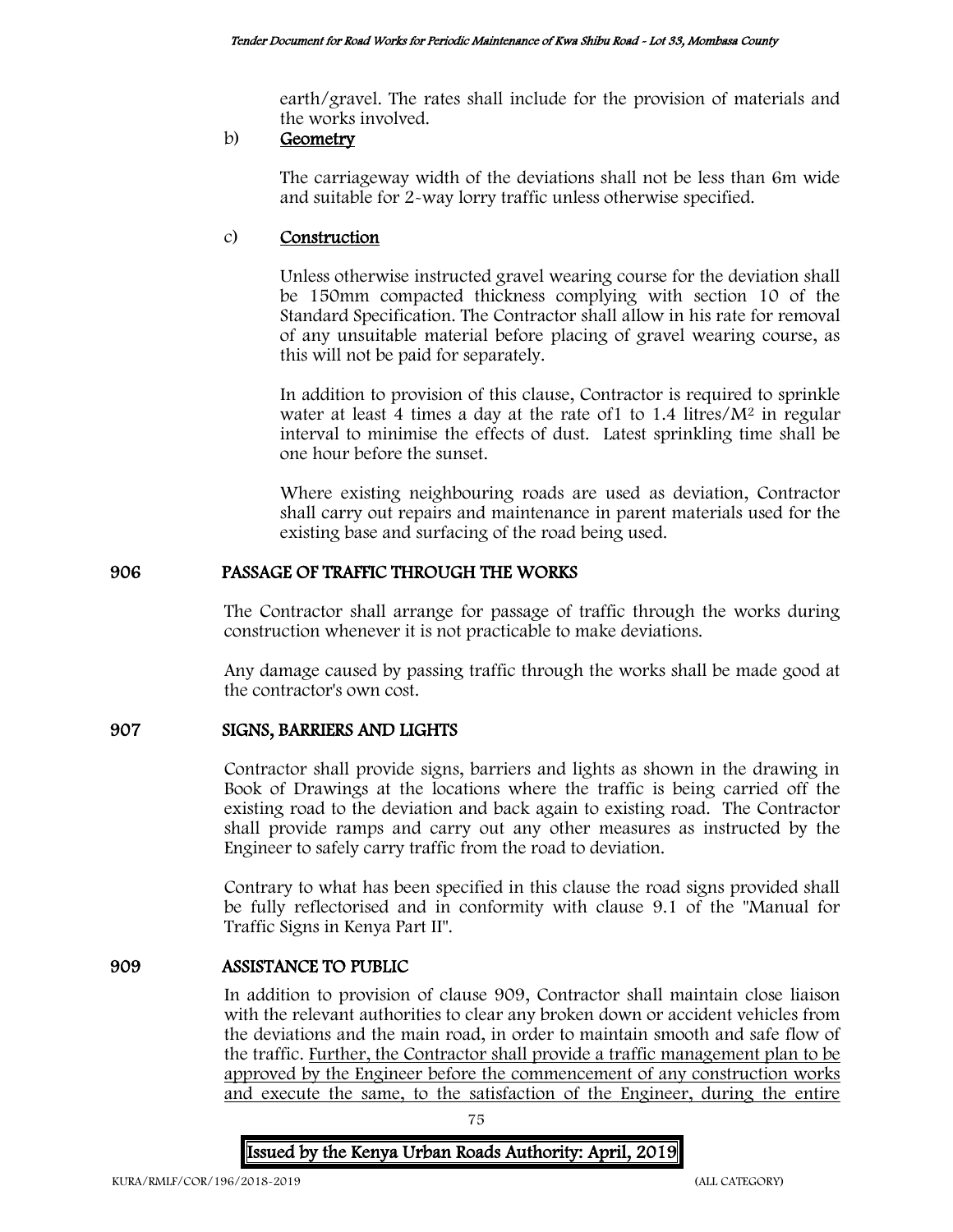period of project implementation. A draft traffic management plan shall be submitted with Bid.

# 912 MEASUREMENT AND PAYMENT

#### Construct Deviation

## Road Deviation

The Contractor shall be paid only 50% of the rate for this when he completes deviation road to the satisfaction of the Engineer. The balance shall be paid in equal monthly instalments over the contract period, as he satisfactorily maintains the deviation (as per clause 904 and 905 above) when it is in operation.

Where existing neighbouring road has been used as deviation, payment shall be by the kilometre rate and shall include the cost of repairs and maintenance of the road carried out in parent base and subbase materials.

## Deviation using Pipe Culverts

The Contractor shall be paid only 50% of the rate for this when he completes deviation to the satisfaction of the Engineer. The balance shall be paid in equal monthly instalments over the contract period, as he satisfactorily maintains the deviation when it is in operation. The Contractor shall be paid full amount when the bridge under construction will be in use.

# Maintain existing road

Asphalt Concrete or gravel for maintaining the existing road shall be measured by the cubic metre placed and compacted upon the road

# Passage of traffic through the works

Payment shall be made on Lump Sum basis.

#### Assistance to Public

The Contractor will be deemed to have included cost of this item in other items and no separate payment shall be made.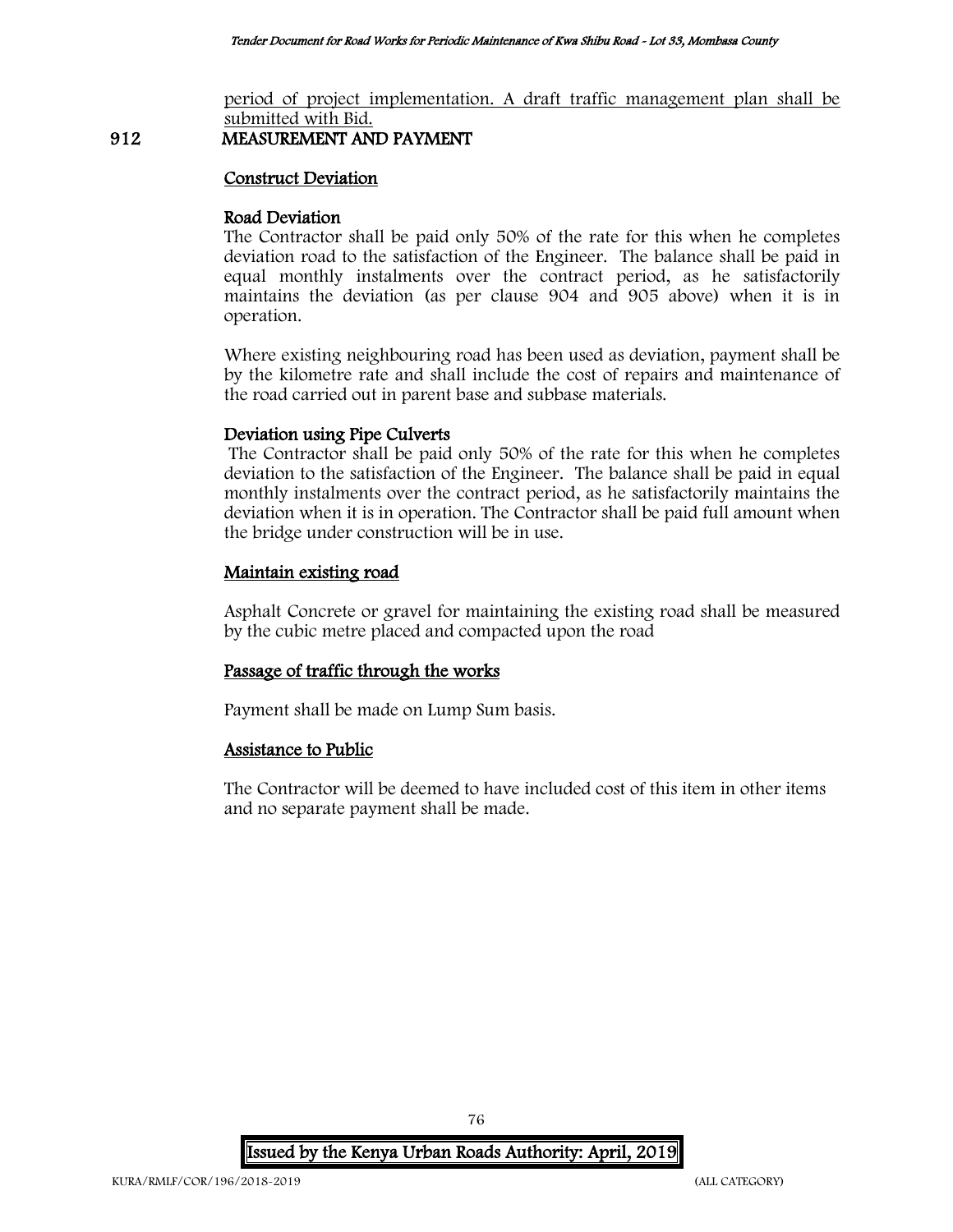# SECTION 10 – GRADING AND GRAVELLING

#### 1001 GENERAL

Grading covers the works involved in the reinstatement of the road carriageway to the camber by removing the high points and filling up gullies, corrugations and wheel ruts to restore smooth running surface. Gravelling consists of excavation, loading, hauling, spreading, watering and compaction of gravel or softstone wearing course material on the formation of the road carriageway.

#### Ditch and Shoulder grading

The activity consists of cutting of a  $V$  – ditch and reinstating or reforming of the shoulders of road using either Towed or Motor grader.

#### Carriageway grading

## (i) Light grading

This consists of trimming of the carriageway to control roughness and corrugations using either a towed grader or a motorized grader.

## (ii) Heavy grading

This consists of scarifying the existing carriageway surface, cutting high spots and moving materials to fill potholes, corrugations and wheel ruts and reshaping of the surface to the specified camber, using either a towed grader or a motorized grader. All loose rocks, roots, grasses shall be removed and disposed well clear off the drains.

Heavy grading will be considered if 70% of the road has potholes, corrugations and wheel ruts of over 200mm deep.

The material shall be bladed toward the center of the road starting from both edges until the specified camber is achieved.

### 1002 MATERIALS

Gravel shall include lateritic gravel, quartzitic gravel, calcareous gravel, decomposed rock, softstone/quarry waste material, clayey sand and crushed rock.

#### 1003 MATERIAL REQUIREMENTS

Gravel material shall conform to the requirements given below:

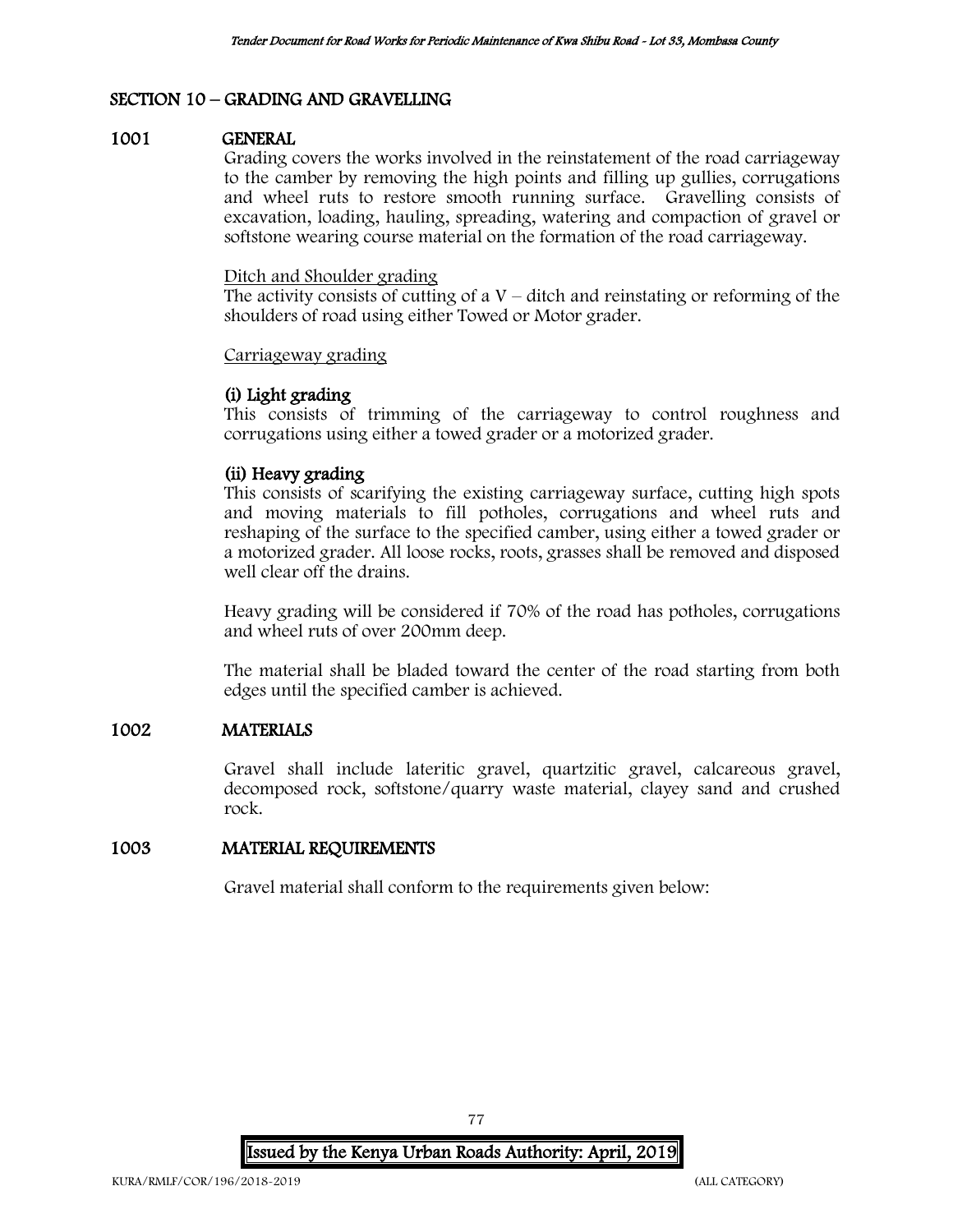| <b>GRADING REQUIREMENTS</b> |                                  |     |  |
|-----------------------------|----------------------------------|-----|--|
|                             | <b>AFTER COMPACTION</b>          |     |  |
| Sieve                       | % by weight                      |     |  |
| (mm)                        | passing                          |     |  |
| 40                          | 100                              |     |  |
| 28                          | $95 - 100$                       |     |  |
| 20                          | $85 - 100$                       |     |  |
| 14                          | $65 - 100$                       |     |  |
| 10                          | 55 – 100                         |     |  |
| 5                           | $35 - 92$                        |     |  |
| $\overline{2}$              | $23 - 77$                        |     |  |
| 1                           | $18 - 62$                        |     |  |
| 0.425                       | $14 - 50$                        |     |  |
| 0.075                       | $10 - 40$                        |     |  |
|                             | PLASTICITY INDEX REQUIREMENTS PI |     |  |
| Zone                        | Min                              | Max |  |
| WET                         | 5                                | 15  |  |
| DRY                         | 10                               | 25  |  |

| BEARING STRENGTH REQUIREMENTS                   |            |                |  |  |
|-------------------------------------------------|------------|----------------|--|--|
| Traffic                                         | <b>CBR</b> | DCP Equivalent |  |  |
| Commercial                                      |            | mm/Blow        |  |  |
| VPD                                             |            |                |  |  |
| Greater than                                    | 20         | 11             |  |  |
| 15                                              |            |                |  |  |
| Less than 15<br>15<br>14                        |            |                |  |  |
| CBR at 95% at MDD, Modified AASHTO and 4        |            |                |  |  |
| days soak                                       |            |                |  |  |
| Lower quality material (CBR 15) may be accepted |            |                |  |  |
| if no better material can be found              |            |                |  |  |

NB: Wet Zone – mean annual rainfall greater than 500mm Dry Zone – mean annual rainfall less than 500mm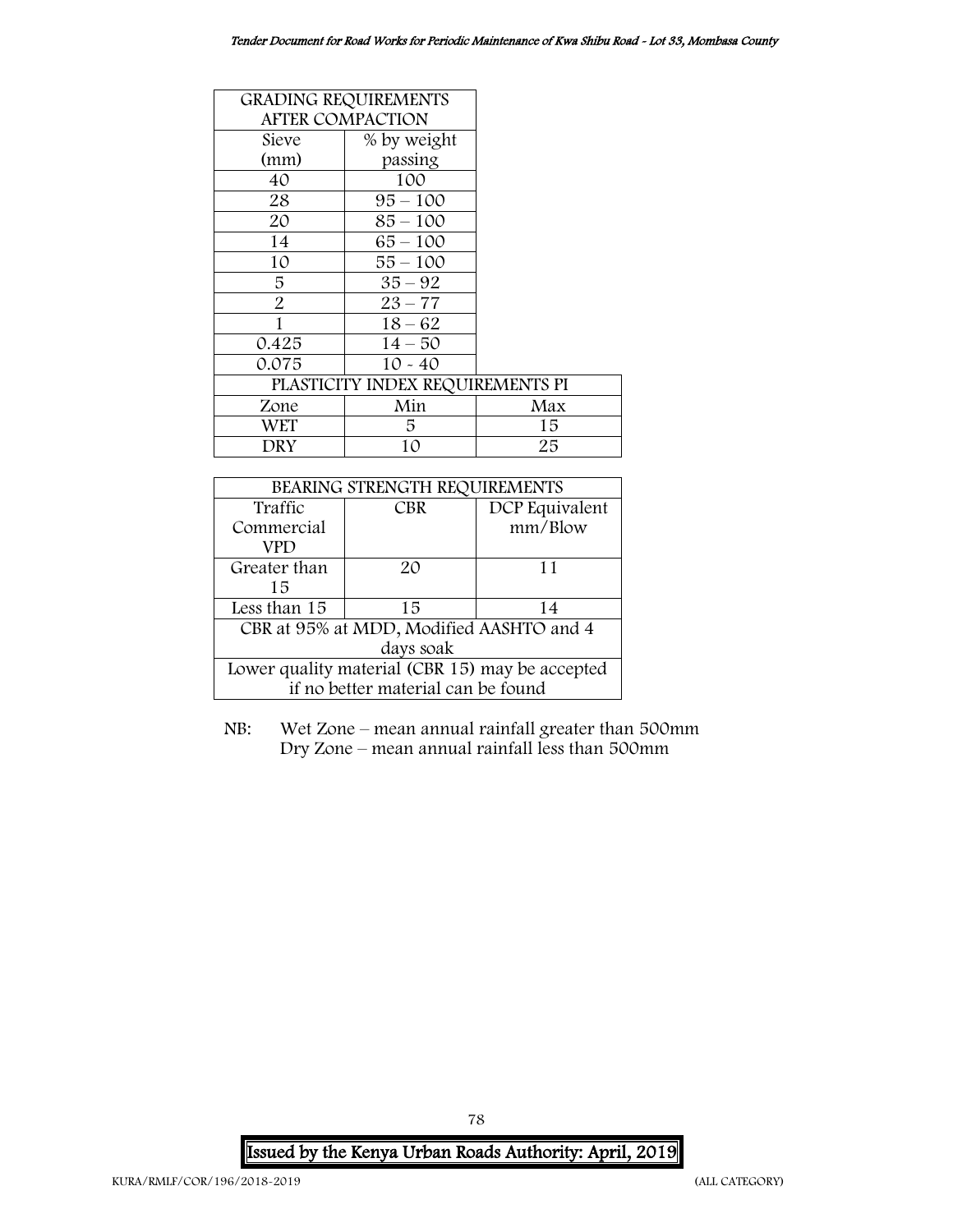## SECTION 11 – SHOULDERS TO PAVEMENT

#### 1101 GENERAL

Shoulders shall be constructed in accordance with guidelines given in 1102 and as directed by the Engineer.

For sections where shoulders are extremely low and requires fill material before the shoulder is reconstructed, the construction of fill embankment shall be in accordance with Section 5 of this specification.

#### 1102 MATERIAL FOR CONSTRUCTION OF SHOULDERS

The shoulders shall be 1.0m wide both sides and shall be formed of 150mm thick well compacted soft stone material and topsoiled with red coffee soil and planted with grass.

Low shoulder shall be reconstructed by cutting benches, filling and compacting approved fill material to form the formation to the shoulders.

Shoulder reconstruction shall be same in all sections including the slip roads.

#### 1105 SURFACE TREATMENT OF SHOULDERS

The shoulders shall be planted with creeping type kikuyu grass.

## 1106 MEASUREMENT AND PAYMENT

Payment for shoulder construction shall be in accordance with the relevant clauses in sections 11, 12, 14, 15 and 23 of the relevant Specifications. Payment for fill material on shoulder shall be in accordance with Section 5 of this specification.

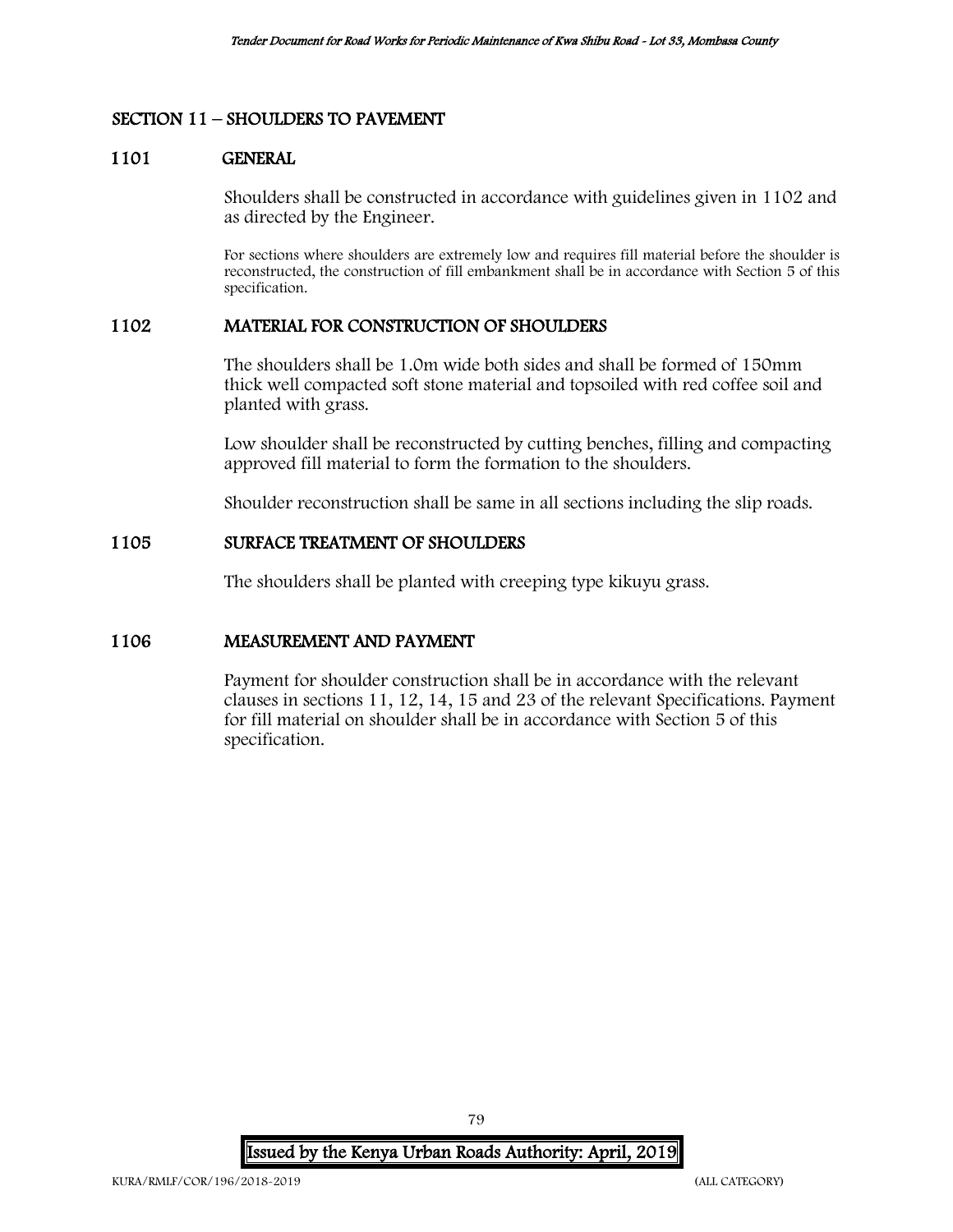# SECTION 12 - NATURAL MATERIAL SUBBASE AND BASE

#### 1201 GENERAL

Where instructed by the Engineer, the Contractor shall undertake repairs, widening and reprocessing to the existing carriageway and shoulders in accordance with sections 12 and 14 of the Special Specifications.

## a) Areas to be scarified and reprocessed

The contractor will scarify, add new material and reprocess sections as determined by the Engineer.

## b) Pavement repairs

The Contractor will carry out repairs to base and subbase as directed by the Engineer and according to Specifications given in Sections 12 and 14 of the Standard Specifications.

## c) Pavement widening

The Contractor shall, as directed by the Engineer, bench and compact the subgrade to 100% MDD (AASHTO T99), provide lay and compact material for subbase and base as directed by the Engineer and in accordance with Sections 5 and 12 of the Standard Specifications.

#### 1203 MATERIAL REQUIREMENTS

Natural materials for base and subbase shall conform to the specifications given in Section 12 of the Standard Specifications for Road and Bridge Construction for cement and lime improved base and subbase.

#### 1209 MEASUREMENT AND PAYMENT

Natural material for subbase and base shall be measured by the cubic metre placed and compacted upon the road calculated as the product of the compacted sectional area laid and the length.

## 1210 HAND PACKED STONE

Hand packed stone base is a layer of hand laid stone of defined size and durable in nature, laid in a manner such that when proof rolled and compacted it forms a stable and dense matrix as a road base.

#### a) Material for Hand Packed Stone Base

This shall consist of durable stone with nominal base dimensions of 75 mm square and minimum height of 150 mm or when compacted to give a layer of 150 mm. The stone shall be class C with the following requirements: LAA 45 max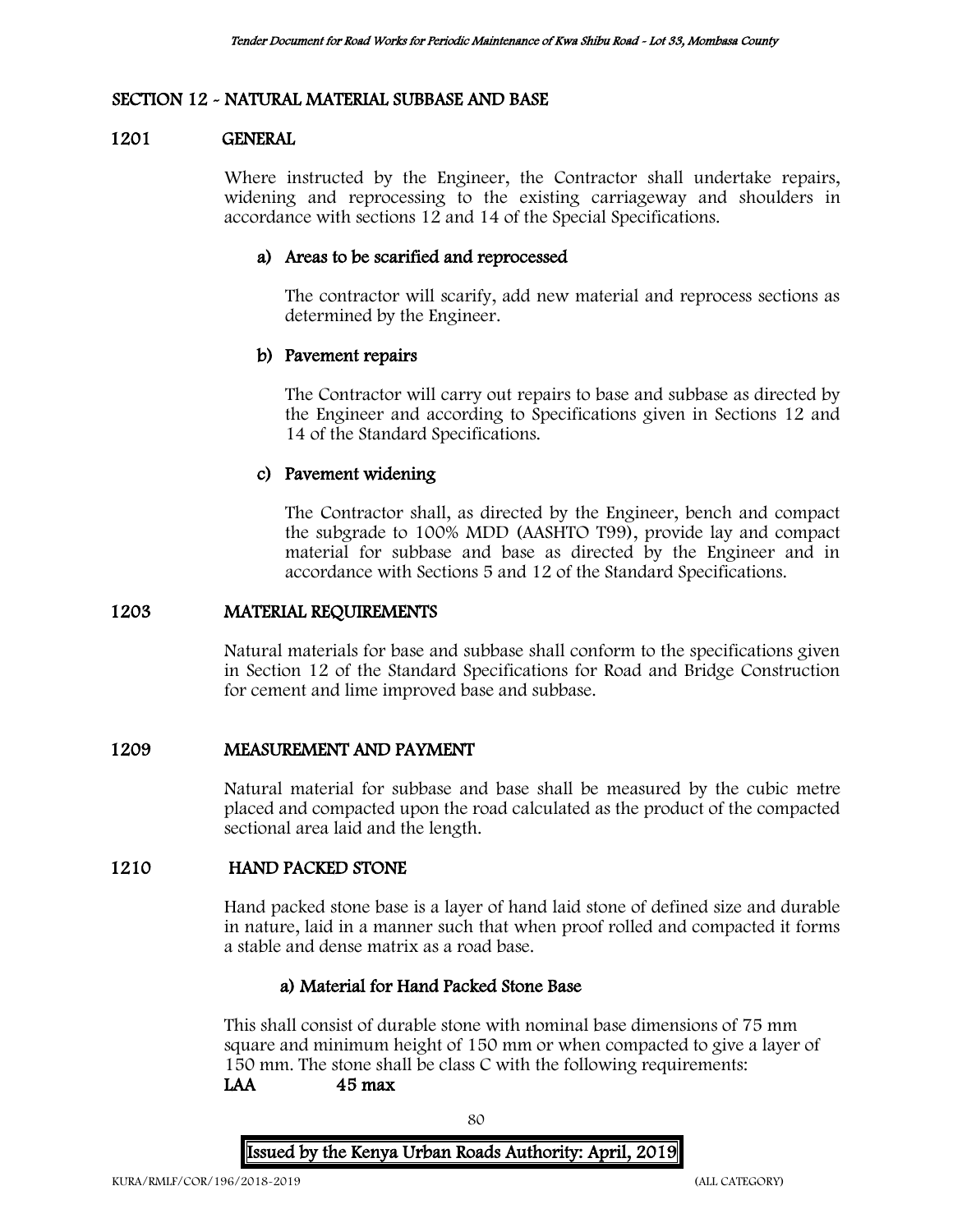| <b>ACV</b> | $32 \text{ max}$ |
|------------|------------------|
| <b>SSS</b> | $12 \text{ max}$ |
| FI         | $30 \text{ max}$ |
| CR.        | 60 min.          |

It shall be free from foreign matter. The fines passing 0.425 mm sieve shall be NONPLASTIC

## b) Laying

The stone shall be laid by hand closely together. The stone shall be carefully bedded and tightly wedged with suitable spalls. The base of the stone shall alternate with the apex in all directions or as directed by the Engineer. The layer shall be proof rolled with a loaded scrapper or truck with a minimum axle load of 8 tonnes in the presence of the Engineer who shall approve of its stability before compaction.

## c) Compaction

This shall be by a steel wheeled roller of at least five tonnes per metre width of roll. It shall consist of four static runs or until there is no movement under the roller. There shall follow vibratory compaction until an average dry density of 85% minimum of specific gravity of stone has been achieved. No result shall be below 82% of specific gravity. The surface of the compacted layer shall then be levelled by quarry dust (0/6 mm). The dust shall have the following specifications:

The stone shall be class C

| ulaulix    |            |  |  |  |
|------------|------------|--|--|--|
| Sieve Size | % Passing  |  |  |  |
| 10         | 100        |  |  |  |
| 6.3        | $90 - 100$ |  |  |  |
| 4          | 75-95      |  |  |  |
| 2          | 50-70      |  |  |  |
|            | $33 - 50$  |  |  |  |
| 0.425      | 20-33      |  |  |  |
| 0.300      | 16-28      |  |  |  |
| 0.150      | $10 - 20$  |  |  |  |
| 0.075      | $6 - 12$   |  |  |  |

Grading

The dust shall be free from foreign matter and fines passing 0.425 mm sieve shall be NON-PLASTIC. The maximum layer shall be 40 mm or as directed by the Engineer

# d) Measurement and Payment

Payment shall be by the cubic metre laid  $(m<sup>3</sup>)$ . Measurement of volume shall be determined as the product of length and compacted thickness laid. The rate quoted for this item should include the cost for laying the levelling quarry dust layer, as no extra payment shall be made for this layer.

# 1211 REPROCESSING EXISTING PAVEMENT LAYERS

Issued by the Kenya Urban Roads Authority: April, 2019

81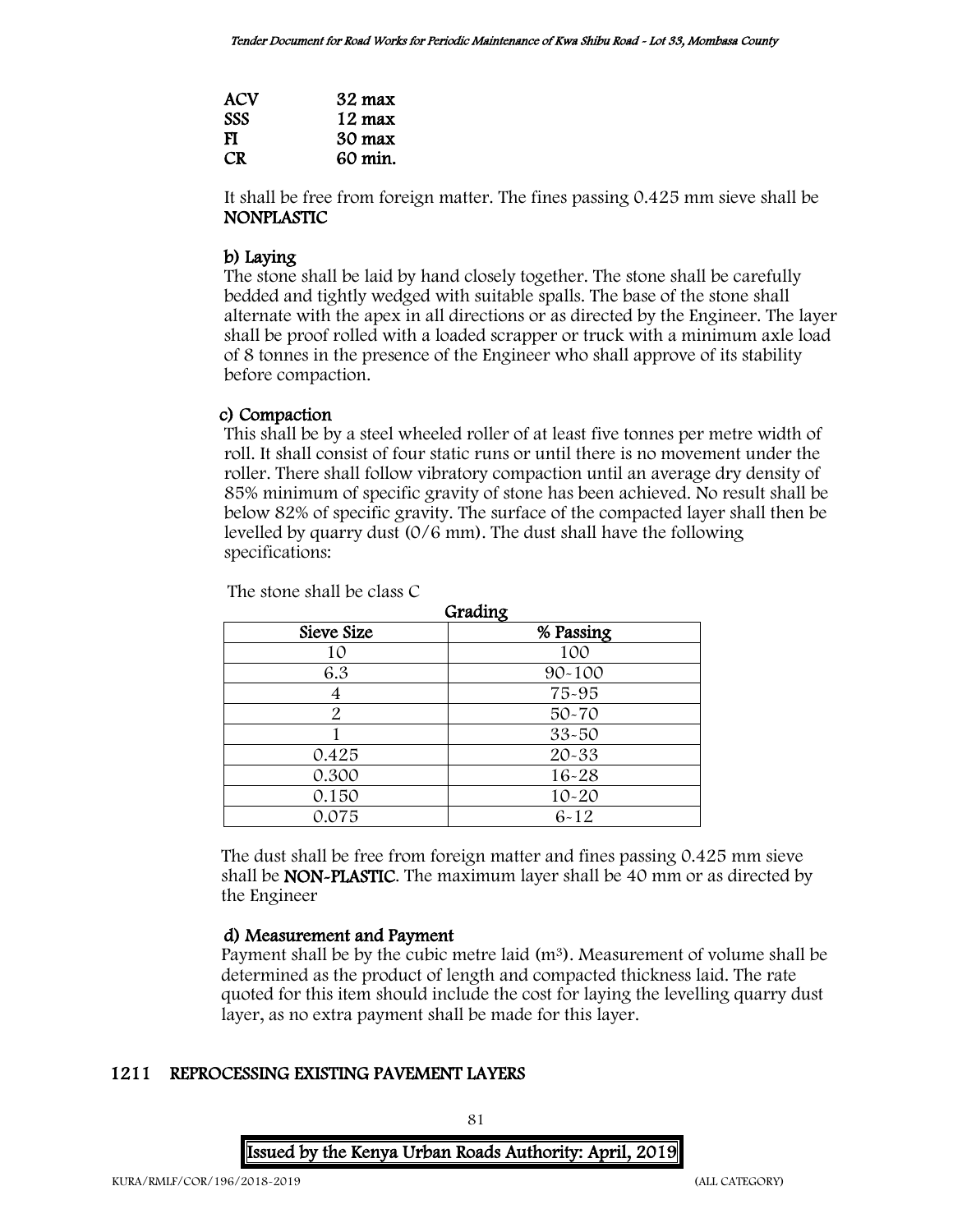## (b) General

The existing surfacing and the base shall be reprocessed with additional material and the composite mixture shall be compacted to form the subbase layer.

Before commencement of the work the Contractor shall propose plants and equipments he proposes to use for this activity.

The Contractor after approval of his proposal shall carry out test section in accordance with Section 3 of the Standard Specifications.

- (c) The existing surfacing and base course shall be broken up to specified depth and reprocessed in place, where required. The underlying layers shall not be damaged, and material from one layer may normally not be mixed with that of another layer. Where unauthorized mixing occurs or where the material is contaminated in any way by the actions of the Contractor, and the contaminated material does not meet the specified requirements of for the particular layer, he shall remove such material and replace it with other approved material, all at his own expense.
- (d) Any mixture composition of the new layer must not contain more than 30% of the bituminous material by volume. The mixture must not contain pieces of bound bituminous material larger than 37.5mm, and any such material shall be removed at the Contractor's cost.
- (e) The requirements for imported material used in the respective pavement layers shall comply with the limitations, norms, sizes and strengths specified in the Standard Specifications clause 1203(b) and (d) and shall be worked as per Section 14 of the Standard Specification.
- (f) Material reworked in-situ or that obtained from existing pavement is not expected to comply with the material requirements but the reworking should achieve the specified requirements.
- (g) Where the thickness of any existing pavement layer requires to be supplemented within reprocessing and the thickness of the additional material after compaction will be less than 100mm, the existing layer shall be scarified to a depth that will give a layer thickness of at least 100mm after compacting the loosened existing and the additional material.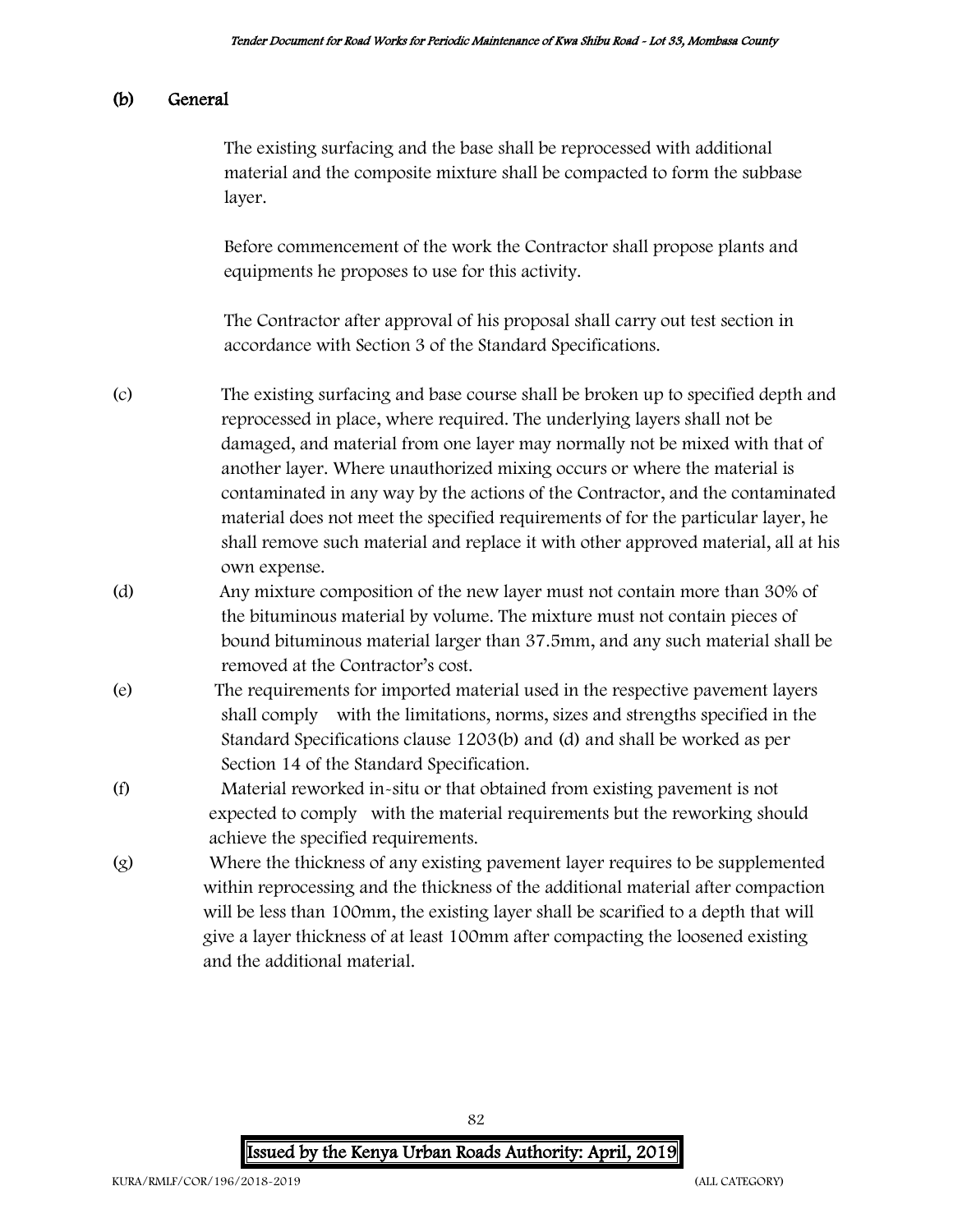# Controlling the Reworked Depth

The Contractor shall submit a proven method to method to control the depth of excavation, or layer to be reworked, to the Engineer for approval. The Engineer may order a trial section to be reprocessed before any major length of the road is rehabilitated.

# Excavations

Excavations in the pavement shall be kept dry. In the event of water penetrating the underlying layers, construction of the consecutive layers shall be postponed until the underlying layers are dry enough to accommodate the construction plant without deforming or otherwise showing distress.

Step construction shall be carried out per layer at the joint when excavating, both longitudinally (if appropriate) and perpendicular to the direction of travel. The step width shall be 500mm perpendicular to the direction of travel, and 150mm long longitudinally, unless otherwise instructed by the Engineer.

Special care shall be taken when compacting the new material at the joint, ensuring that the specified density is achieved.

## Measurement and Payment

(a) Item: In-situ reprocessing of existing pavement layers as subbase compacted to specified density (95% MDD AASHTO T180) and thickness.

Unit: M<sup>3</sup>

The tendered rate shall include full compensation for breaking up the existing pavement layer to specified depth, breaking down and preparing the material and the spreading and mixing in of any additional material

(b)Item: The addition of extra gravel to subbase.

Unit: M<sup>3</sup>

The tendered rate shall include full compensation for procuring and addition of the material to the in-situ scarified layers and the transportation of the material over unlimited free-haul distance. The tendered rates will also include full compensation for prospecting for materials and any payments necessary to acquire the specified quality material.

(c) Excavation of existing bituminous pavement materials including unlimited free-haul.

Unit: M<sup>3</sup>

The tendered rates shall include full compensation for excavating the existing bituminous material from the pavement layers and for loading, transporting the material for unlimited free-haul, off-loading and disposing of the materials as specified.

(d) Excavation of the existing pavement

Unit: M<sup>3</sup>

83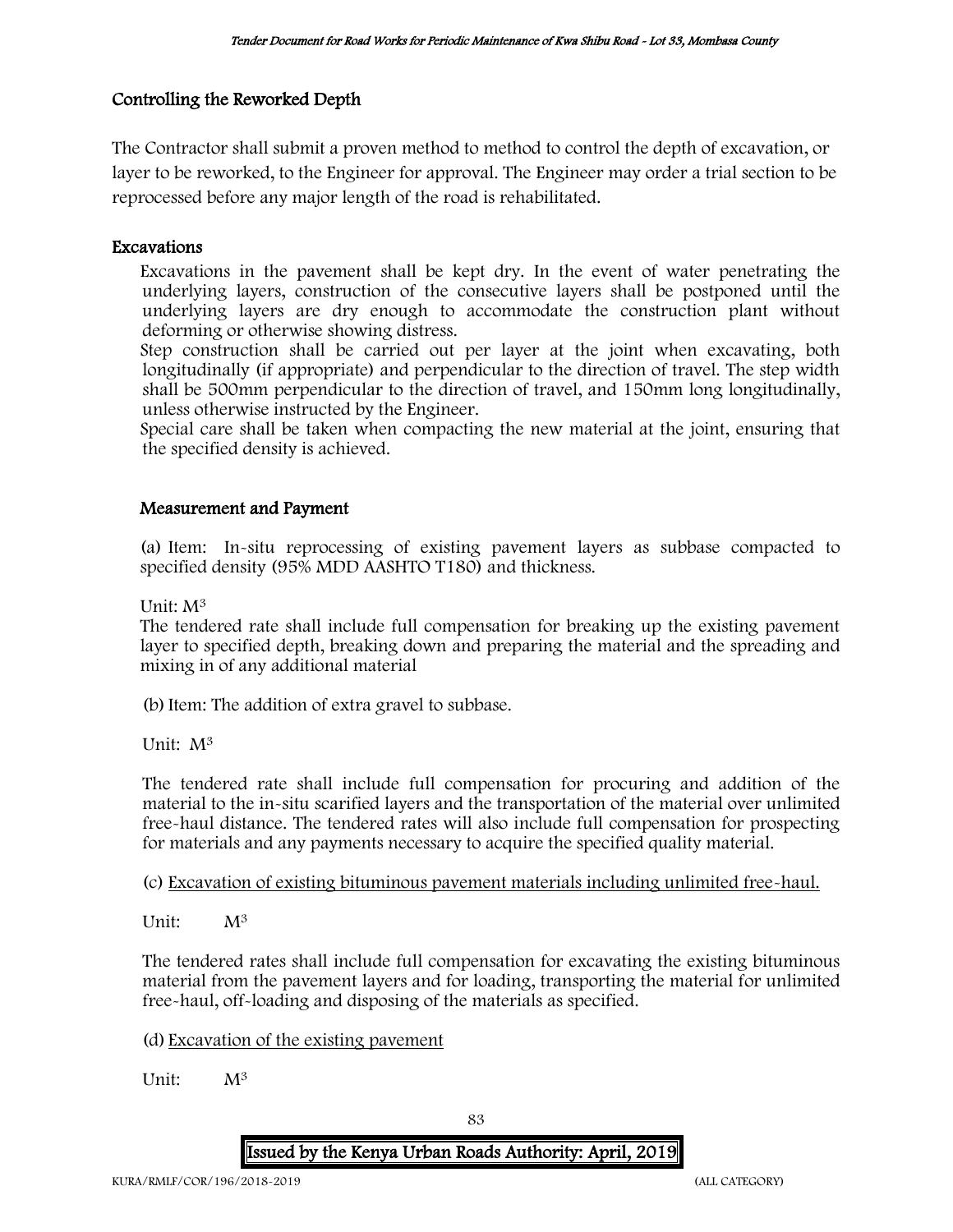The tendered rate shall include full compensation for excavating the existing material from the pavement layers and for loading, transporting the material for unlimited free-haul distance, off-loading and disposing of the material as specified.

Payment will only be made for breaking up and excavating existing pavement layers to the specified depth if the material is to be removed to spoil.

# SECTION 15 - BITUMINOUS SURFACE TREATMENTS

## 1501B PREPARATION OF SURFACE

In addition to requirements of Clause 1503B of the Standard Specifications, the contractor shall prepare and Repair Cracks, Edges, Potholes and Other Failures as follows: -

# a) Cracks 3.0mm or less in width

The entire crack area shall be cleaned by brushing with a wire brush and then blowing with a compressed air jet and the crack sealed with 80/100 cutback bitumen using a pouring pot or pressure lance and hand squeegee. The surface shall then de dusted with sand or crushed dust.

# b) Cracks greater than 3.0mm in width

Before these cracks are filled a steel wire brush or router shall be used to clean them and then a compressed air jet shall be used to clean and remove any foreign or lose material in the crack until the entire crack area is clean.

When the crack and surrounding area have been thoroughly cleaned, dry sand shall be forced into the crack until it is sealed in the manner specified for cracks less than 3.0mm width.

# c) Potholes, edges and other repair areas

Where instructed, the Contractor shall prepare areas for the repair of potholes, road edges and other repair areas by excavating off unsuitable or failed material and debris, trimming off excavated edges, cleaning and compacting the resulting surfaces and applying MC 30 or MC 70 cut-back bitumen prime coat at a rate of 0.8-1.2 litres/m<sup>2</sup>, all as directed by the Engineer. Measurement and payment shall be made under the relevant item of Bill No 15. Where the surface repair on potholes and edges are to be carried out, Asphalt Concrete Type I (0/14gradation) shall be used. Bituminous material for repair of failures and other repair areas shall be paid for under the relevant item of Bill No 16

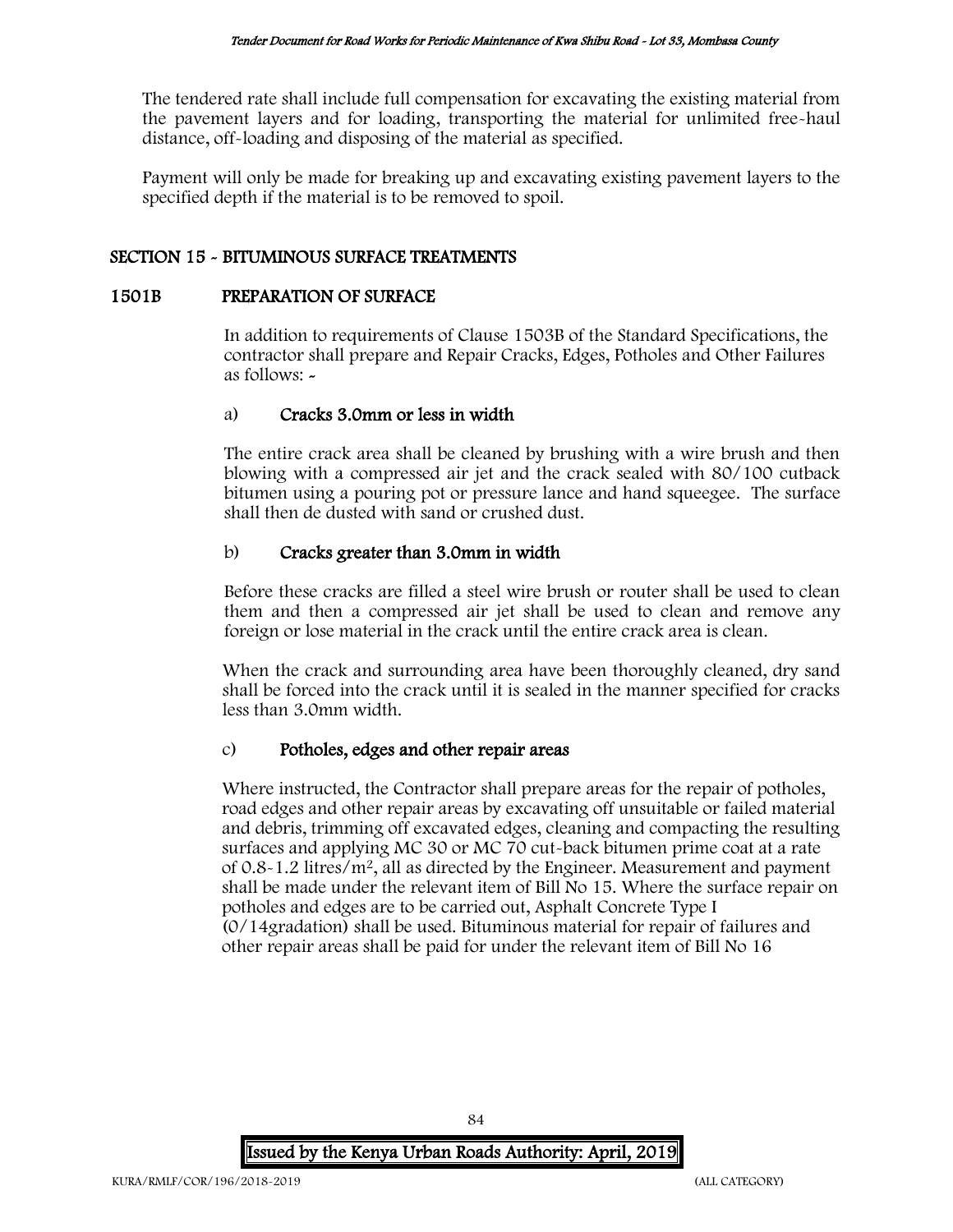## PART B - PRIME COAT

# 1502B MATERIALS FOR PRIME COAT AND TACK COAT.

For prime coat, the binder shall be a medium-curing cutback MC 70 unless otherwise directed by the Engineer.

The rate of spray of bituminous prime coat refers to the gross volume of the cutback bitumen, that is to say the volume of the bitumen plus dilatants.

Prime coat shall be applied to gravel areas that are to receive bituminous mixes as directed by the Engineer.

The tack coat shall consist of bitumen emulsion KI-60 unless otherwise directed by the Engineer.

The rates of spray of the binder shall be as instructed by the Engineer and shall generally be within the range 0.8-1.2 litres/square metre.

## 1511C MEASUREMENT AND PAYMENT

(a) Seal coat

Seal coats shall be measured by the litre, for each type of bituminous binder for each seal coat, calculated as the product of the area in square metres sprayed and the rate of application in litres/square metres, corrected to 15.6  $\circ$  C

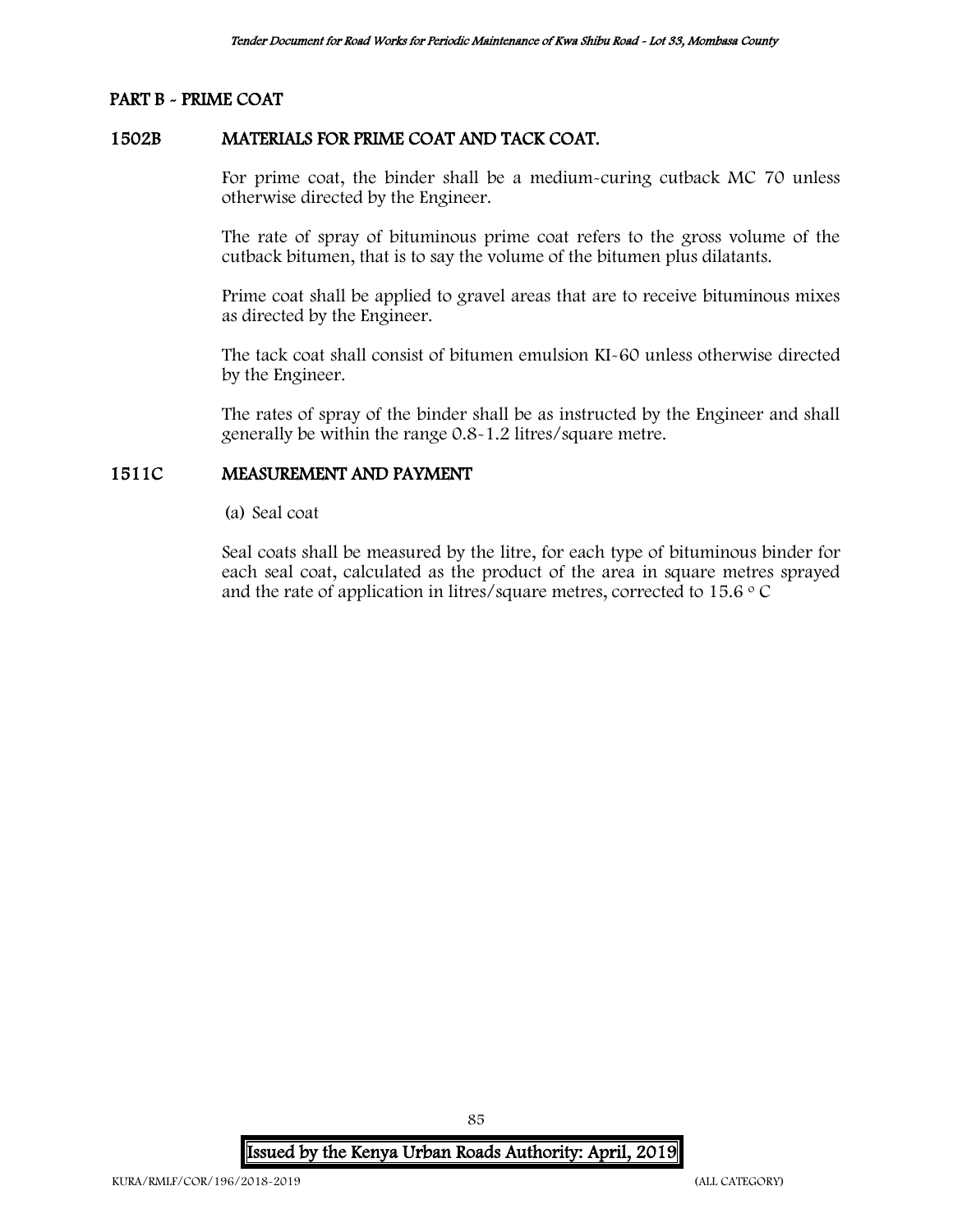# SECTION 16 - BITUMINOUS MIX BASES, BINDER COURSES AND WEARING COURSES

This section covers different types of bituminous mixes for base and surface (wearing and binder courses) and is divided into the following parts: -

Part A General

Part B Asphalt Concrete for carriageway

# PART A – GENERAL

## 1601A SCOPE OF PART A

Part A comprises all the general requirements for bituminous mixes, which apply to Part B as well.

# 1602A REQUIREMENTS FROM OTHER SECTIONS

The following sections of this Specification apply to Part B of this section and shall be read in conjunction therewith:-

| Materials and Testing of Materials                 |
|----------------------------------------------------|
| Setting Out and Tolerances                         |
| Quarries, Borrow Pits, Stockpile and Spoil Areas   |
| Bituminous Surface Treatments and Surface Dressing |
|                                                    |

# 1603A CONSTRUCTION PLANT

#### (a) General

The Contractor shall submit to the Engineer in accordance with Section 1 of its Specification, full details of the construction plant he proposes to use and the procedures he proposes to adopt for carrying out the permanent Works.

The Engineer shall have access at all times to construction plant for the purposes of inspection. The Contractor shall carry out regular calibration checks in the presence of the Engineer and shall correct forthwith any faults that are found.

All construction plant used in the mixing, laying and compacting of bituminous mixes shall be of adequate rated capacity, in good working condition, and shall be acceptable to the Engineer. Obsolete or worn-out plant will not be allowed on the work.

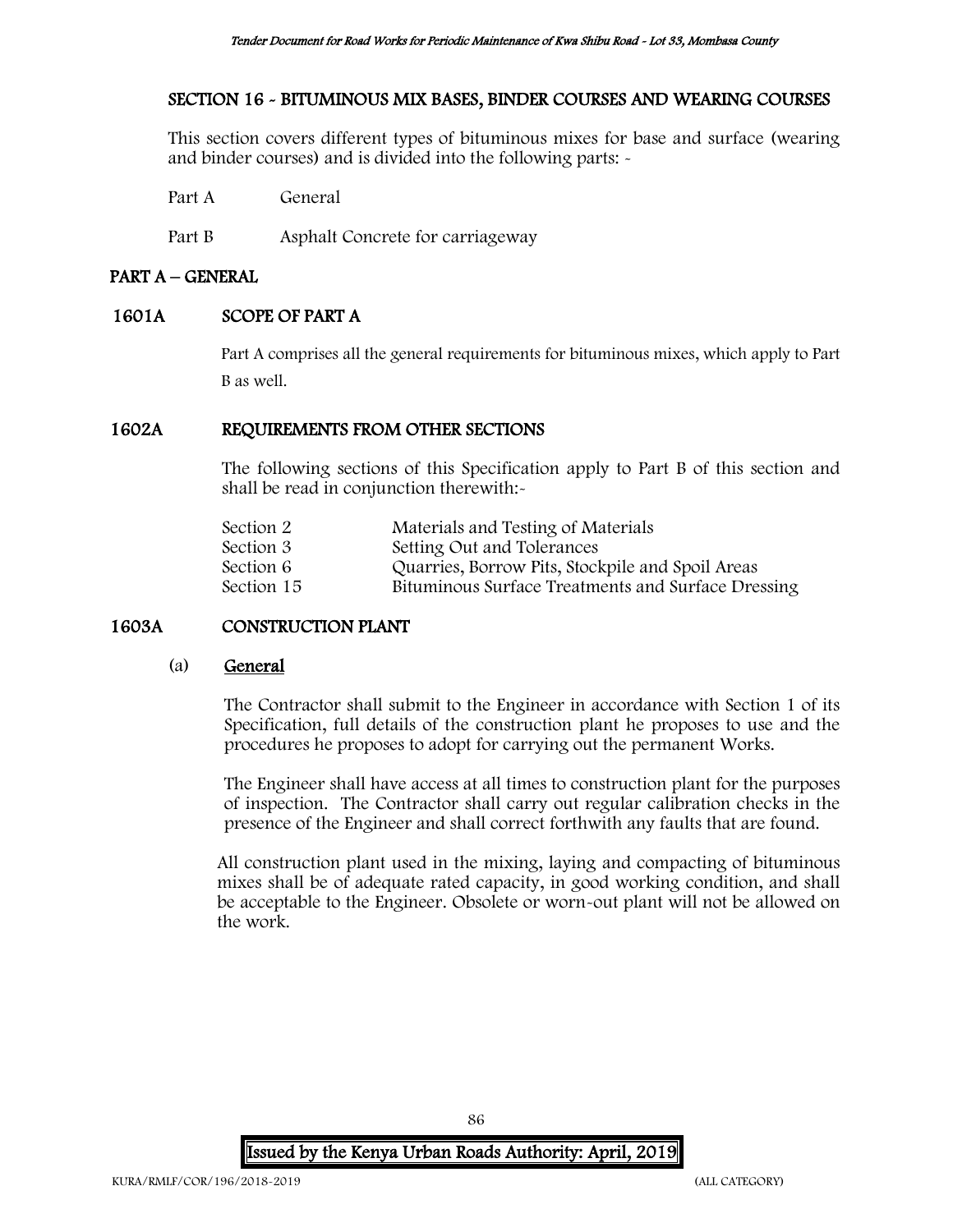# (b) Mixing Plant

Bituminous materials shall be mixed in a plant complying with ASTM Designation D995 and shall be located on the Site unless otherwise agreed by the Engineer. It shall be equipped with at least three bins for the storage of heated aggregates and a separate bin for filler. All bins shall be covered to prevent the ingress of moisture.

The plant may be either the batch-mix type or the continuous-mix type and shall be capable of regulating the composition of the mixture to within the tolerances specified in Clause 1614A of this Specification.

The bitumen tank shall be capable of maintaining its contents at the specified temperature within a tolerance of  $5^{\circ}$ C and a fixed thermometer easily read from outside the tank. Any bitumen that has been heated above  $180^{\circ}$ C or has suffered carbonisation from prolonged heating shall be removed from the plant and disposed of.

# (c) Laying Plant

Bituminous materials shall be laid by a self-propelled spreader finisher equipped with a hopper, delivery augers and a heated adjustable vibrating screed. It shall be capable of laying bituminous materials with no segregation, dragging, burning or other defects and within the specified level and surface regularity tolerance. Delivery augers shall terminate not more than 200mm from the edge plates.

# (d) Compaction Plant

The Contractor shall provide sufficient rollers of adequate size and weight to achieve the specified compaction. Prior to commencing the laying of bituminous mixes in the permanent Works the Contractor shall carry out site trials in accordance with Section 2 of this Specification to demonstrate the adequacy of his plant and to determine the optimum method of use and sequence of operation of the rollers.

It is important to achieve as high a density as possible at the time of construction and it is expected that vibrating rollers will be required to produce the best results. However, it is essential that thorough pre-construction trials are carried out to ensure that:-

- (a) The roller is set up to have the optimum amplitude and frequency of vibration for the particular material being laid
- (b) That the roller does not cause breakdown of the aggregate particles.
- (c) That the optimum compaction temperatures are established which allow compaction without causing ripple effects or other distortions of the surfacing.

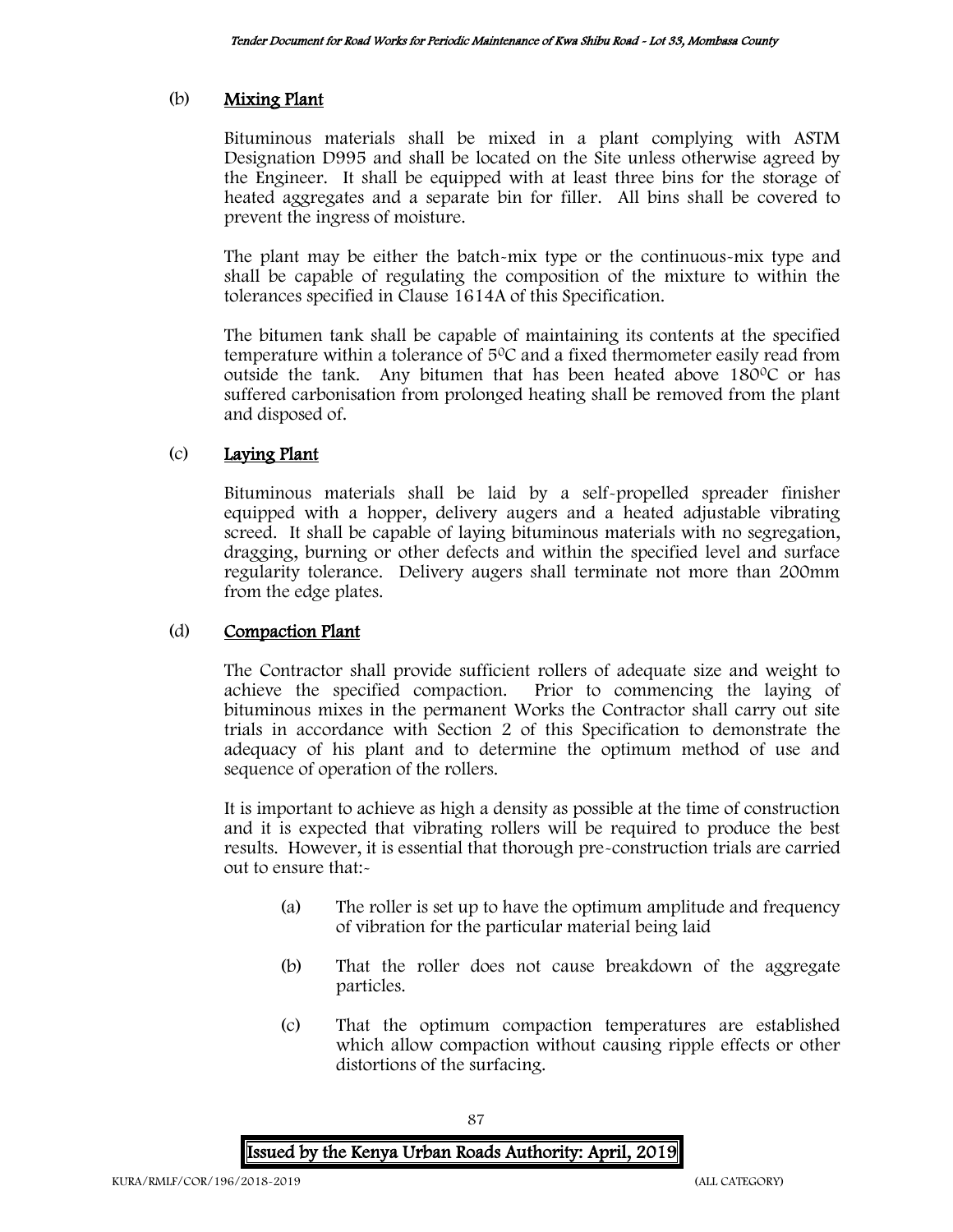## 1604A PREPARATION OF SURFACE

Immediately before placing the bituminous mix in the pavement, the existing surface shall be cleaned of all material and foreign matter with mechanical brooms or by other approved methods. The debris shall be deposited well clear of the surface to be covered.

Any defect of the surface shall be made good and no bituminous mix shall be laid until the Engineer has approved the surface.

A tack coat shall be applied in accordance with Section 15 of this Specification. If the Engineer considers a tack coat is required prior to laying the bituminous mix or between layers of the bituminous mix, due solely to the

Contractor's method of working, then such tack coat shall be at the Contractor's expense.

#### 1605A DESIGN AND WORKING MIXES

At least two months prior to commencing work using a bituminous mix, the Contractor shall, having demonstrated that he can produce aggregates meeting the grading requirements of the Specification, submit samples of each constituent of the mix to the Engineer. The Engineer will then carry out laboratory tests in order to decide upon the proportion of each constituent of the initial design mix or mixes to be used for site trials to be carried out in accordance with Clause 1606A of this Specification.

Should the Engineer conclude from the site trials that the mix proportion or aggregate grading are to be changed, the Contractor shall submit further samples of the constituents and carry out further site trials all as directed by the Engineer.

The Engineer may instruct the alteration of the composition of the -75 micron fraction of the aggregates by the addition or substitution of mineral filler. The Engineer may also instruct the alteration of all or part of the -6.3mm fraction of the aggregates by the addition or substitution of natural sand.

The Contractor shall make the necessary adjustments to his plant to enable the revised mix to be produced.

Following laboratory and site trials the Engineer will determine the proportions of the working mix and the Contractor shall maintain this composition within the tolerances given in Clause 1614A.

Should any changes occur in the nature or source of the constituent materials, the Contractor shall advise the Engineer accordingly. The procedure set out above shall be followed in establishing the new mix design.

#### 1606A SITE TRIALS

Full scale laying and compaction site trials shall be carried out by the Contractor on all asphalt pavement materials proposed for the Works using the construction plant and methods proposed by the Contractor for constructing the

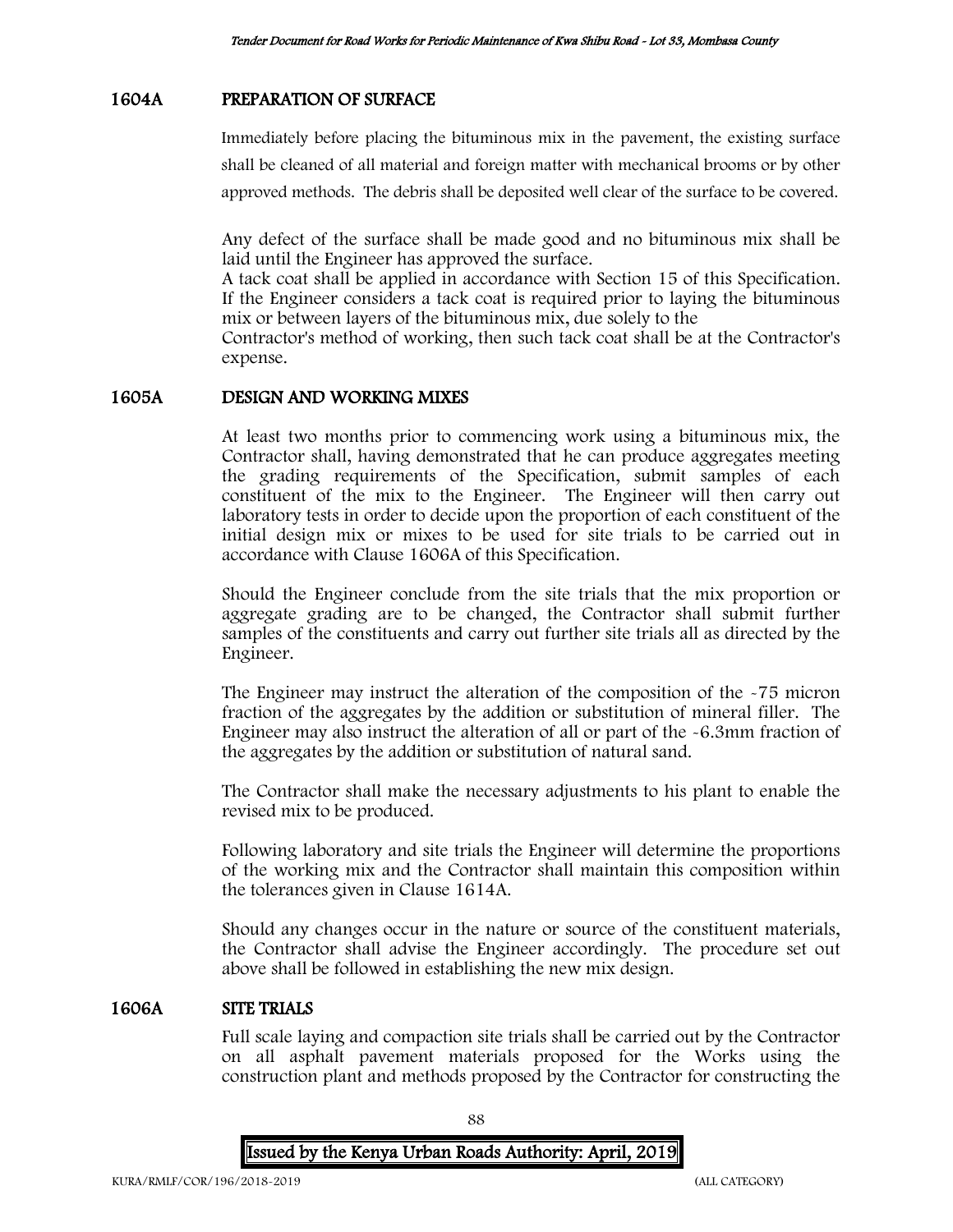Works. The trials shall be carried out with the agreement, and in the presence of the Engineer, at a location approved by the Engineer.

The trials shall be carried out to: -

- a) Test materials, designed in the laboratory, so that a workable mix that satisfies the specification requirements can be selected.
- b) To enable the Contractor to demonstrate the suitability of his mixing and compaction equipment to provide and compact the material to the specified density and to confirm that the other specified requirements of the completed asphalt pavement layer can be achieved.

Each trial area shall be at least 100 metres long and to the full construction width and depth for the material. It may form part of the Works provided it complies with this Specification. Any areas that do not comply with this Specification shall be removed.

The Contractor shall allow in his programme for conducting site trials and for carrying out the appropriate tests on them. The trial on any pavement layer shall be undertaken at least 21 days ahead of the Contractor proposing to commence full-scale work on that layer.

The Contractor shall compact each section of trial over the range of compactive effort the Contractor is proposing and the following data shall be recorded for each level of compactive effort at each site trial:  $\sim$ 

- i. The composition and grading of the material including the bitumen content and type and grade of bitumen used.
- ii. The moisture content of aggregate in the asphalt plant hot bins.
- iii. The temperature of the bitumen and aggregate immediately prior to entering the mixer, the temperature of the mix on discharge from the mixer and the temperature of the mix on commencement of laying, on commencement of compaction and on completion of compaction. The temperature of the mixture is to be measured in accordance with BS 598, Part 3, Appendix A.
- iv. The type, size, mass, width of roll, number of wheels, wheel load, tyre pressures, frequency of vibration and the number of passes of the compaction equipment, as appropriate for the type of roller.
- v. The target voids and other target properties of the mix together with the results of the laboratory tests on the mix.
- vi. The density and voids achieved.
- vii. The compacted thickness of the layer.<br>viii. Any other relevant information as dire
- Any other relevant information as directed by the Engineer.

At least eight sets of tests shall be made by the Contractor and the Engineer on each 100 metres of trial for each level of compactive effort and provided all eight sets of results over

the range of compactive effort proposed by the Contractor meet the specified requirements for the material then the site trial shall be deemed successful. The above data recorded in the trial shall become the agreed basis on which the



89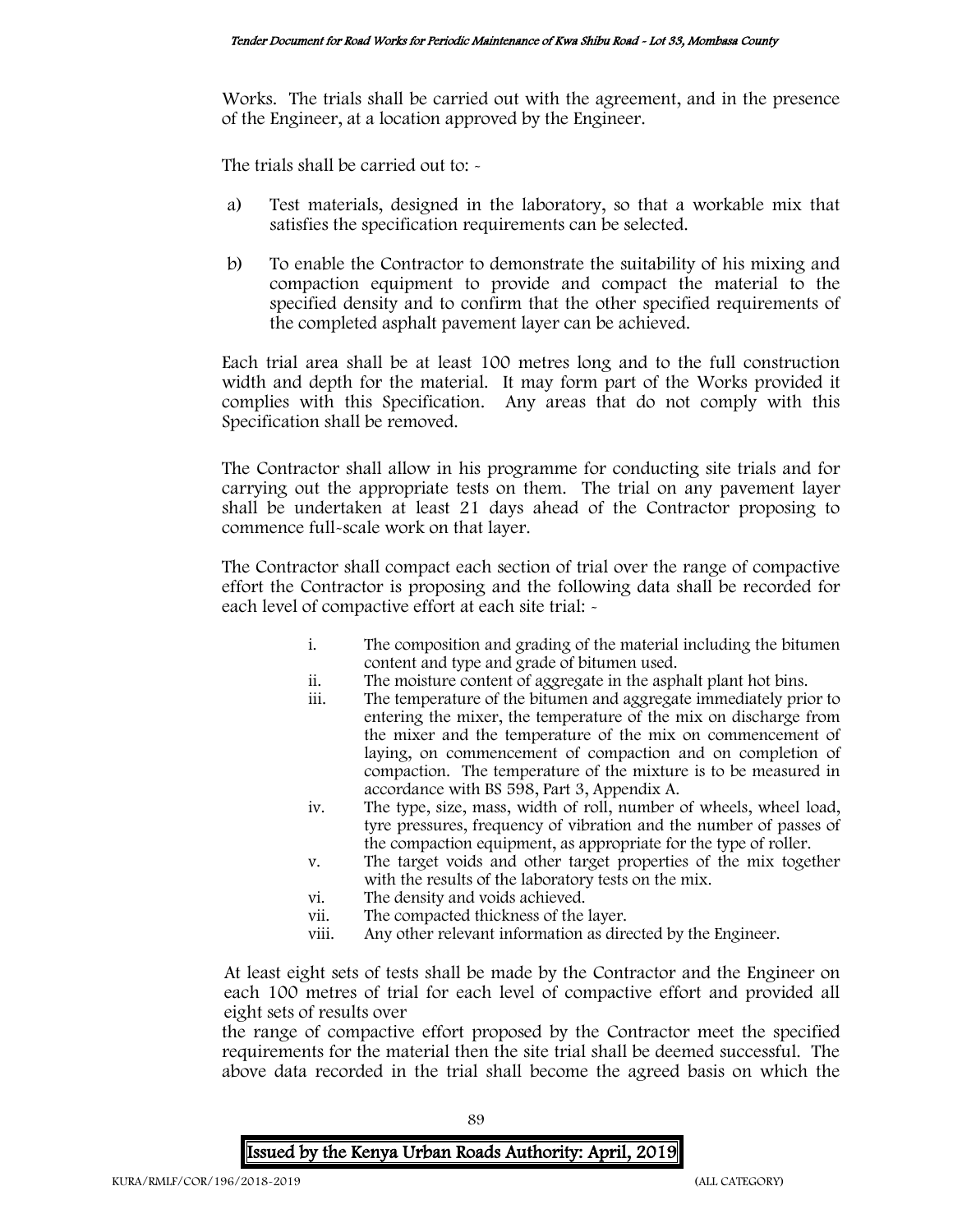particular material shall be provided and processed to achieve the specified requirements.

## 1607A MIXING OF AGGREGATES AND BITUMEN

The bitumen shall be heated so that it can be distributed uniformly and care shall be taken not to overheat it. The temperature shall never exceed  $170^{\circ}$ C for 80/100-penetration grade bitumen.

The aggregates shall be dried and heated so that they are mixed at the following temperatures: -

#### 125-165<sup>0</sup>C when 80/100 bitumen is used

The dried aggregates shall be combined in the mixer in the amount of each fraction instructed by the Engineer and the bitumen shall then be introduced into the mixer in the amount specified. The materials shall then be mixed until a complete and uniform coating of the aggregate is obtained.

The mixing time shall be the shortest required to obtain a uniform mix and thorough coating. The wet mixing time shall be determined by the Contractor and agreed by the Engineer for each plant and for each type of aggregate used. It shall normally not exceed 60 seconds.

#### 1608A TRANSPORTING THE MIXTURE

The bituminous mix shall be kept free of contamination and segregation during transportation. Each load shall be covered with canvas or similar covering to protect it from the weather and dust.

#### 1609A LAYING THE MIXTURE

Immediately after the surface has been prepared and approved, the mixture shall be spread to line and level by the laying plant without segregation and dragging.

The mixture shall be placed in widths of one traffic lane at a time, unless otherwise agreed by the Engineer. The compacted thickness of any layer shall be at least 2.5 times the maximum size of the aggregate for wearing course and at least 2 times for binder course. The minimum thickness shall be 25mm.

Only on areas where irregularities or unavoidable obstacles make the use of mechanical laying impracticable, may the mixture be spread and compacted by hand.

## 1610A COMPACTION

Immediately after the bituminous mixture has been spread, it shall be thoroughly and uniformly compacted by rolling.

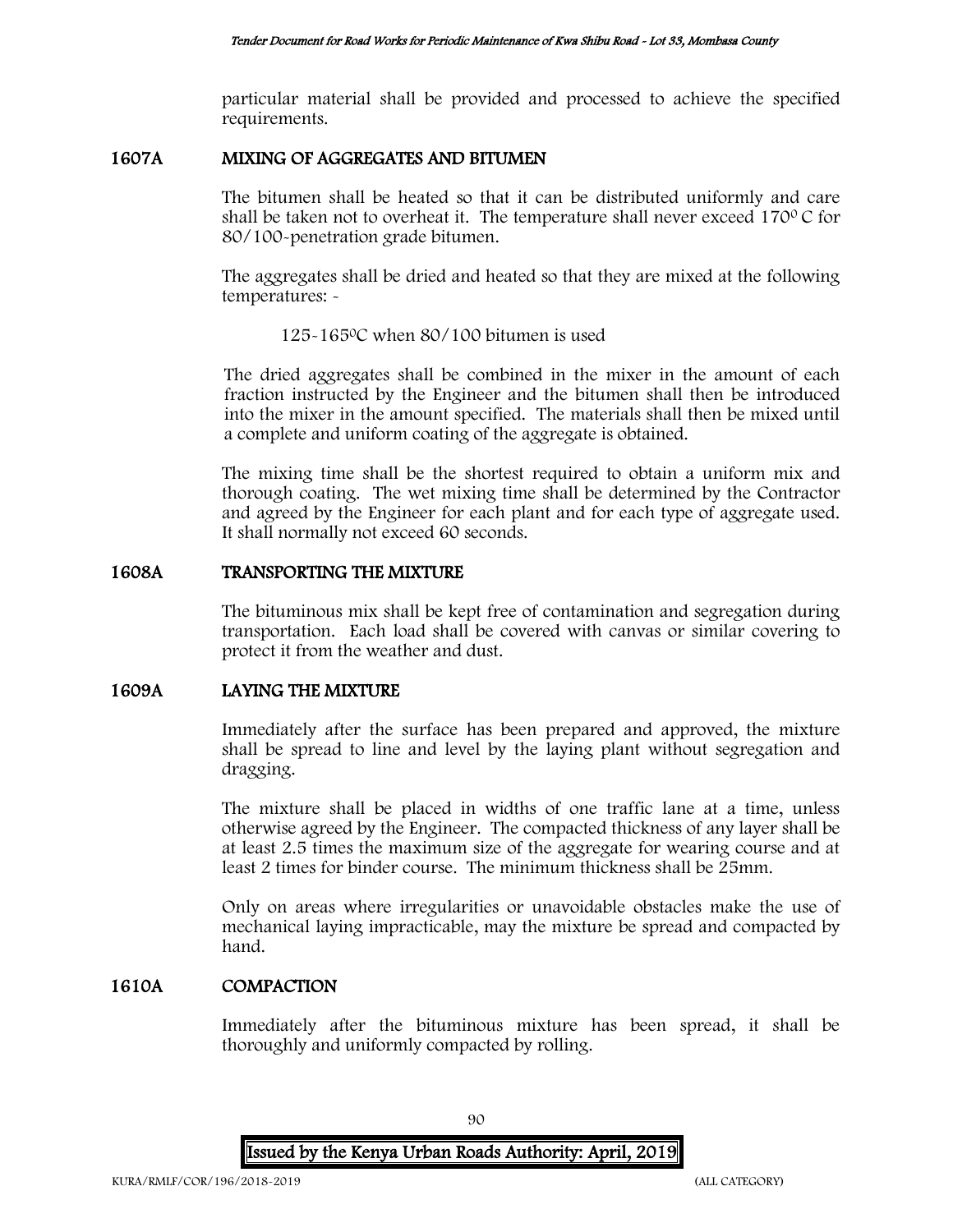The layer shall be rolled when the mixture is in such a condition that rolling does not cause undue displacement or shoving.

The number, weight and type of rollers furnished shall be sufficient to obtain the required compaction while the mixture is in a workable condition. The sequence of rolling operations shall be as agreed with the Engineer and proved during site trials. Initial rolling

with steel tandem or three-wheeled roller shall follow the laying plant as closely as possible. The rollers shall be operated with the drive roll nearest the laying plant, at a slow and uniform speed (not exceeding 5 Km/Hr).

Rolling shall normally commence from the outer edge and proceed longitudinally parallel to the centreline, each trip overlapping one half of the roller width. On super elevated curves, rolling shall begin at the low side and progress to the high side. Where laying is carried out in lanes care must be taken to prevent water entrapment.

Intermediate rolling with a pneumatic-tyred or vibratory roller shall follow immediately. Final rolling with a steel-wheeled roller shall be used to eliminate marks from previous rolling.

To prevent adhesion of the mixture to the rollers, the wheels shall be kept lightly moistened with water.

In areas too small for the roller, a vibrating plate compactor or a hand tamper shall be used to achieve the specified compaction.

# 1611A FINISHING, JOINTS AND EDGES

Any mixture that becomes loose and broken, mixed with dirt or foreign matter or is in any way defective, shall be removed and replaced with fresh hot mixture, which shall be compacted to conform to the surrounding area.

Spreading of the mixture shall be as continuous as possible. Transverse joints shall be formed by cutting neatly in a straight line across the previous run to expose the full depth of the course. The vertical face so formed shall be painted lightly with hot 80/100 penetration grade bitumen just before the additional mixture is placed against it.

Longitudinal joints shall be rolled directly behind the paving operation. The first lane shall be placed true to line and level and have an approximately vertical face. The mixture placed in the abutting lane shall then be tightly crowded against the face of the previously placed lane. The paver shall be positioned to spread material overlapping the joint face by 20-30mm. Before rolling, the excess mixture shall be raked off and discarded.

When the abutting lane is not placed in the same day, or the joint is destroyed by traffic, the edge of the lane shall be cut back as necessary, trimmed to line and painted lightly with hot 80/100 penetration grade bitumen just before the abutting lane is placed.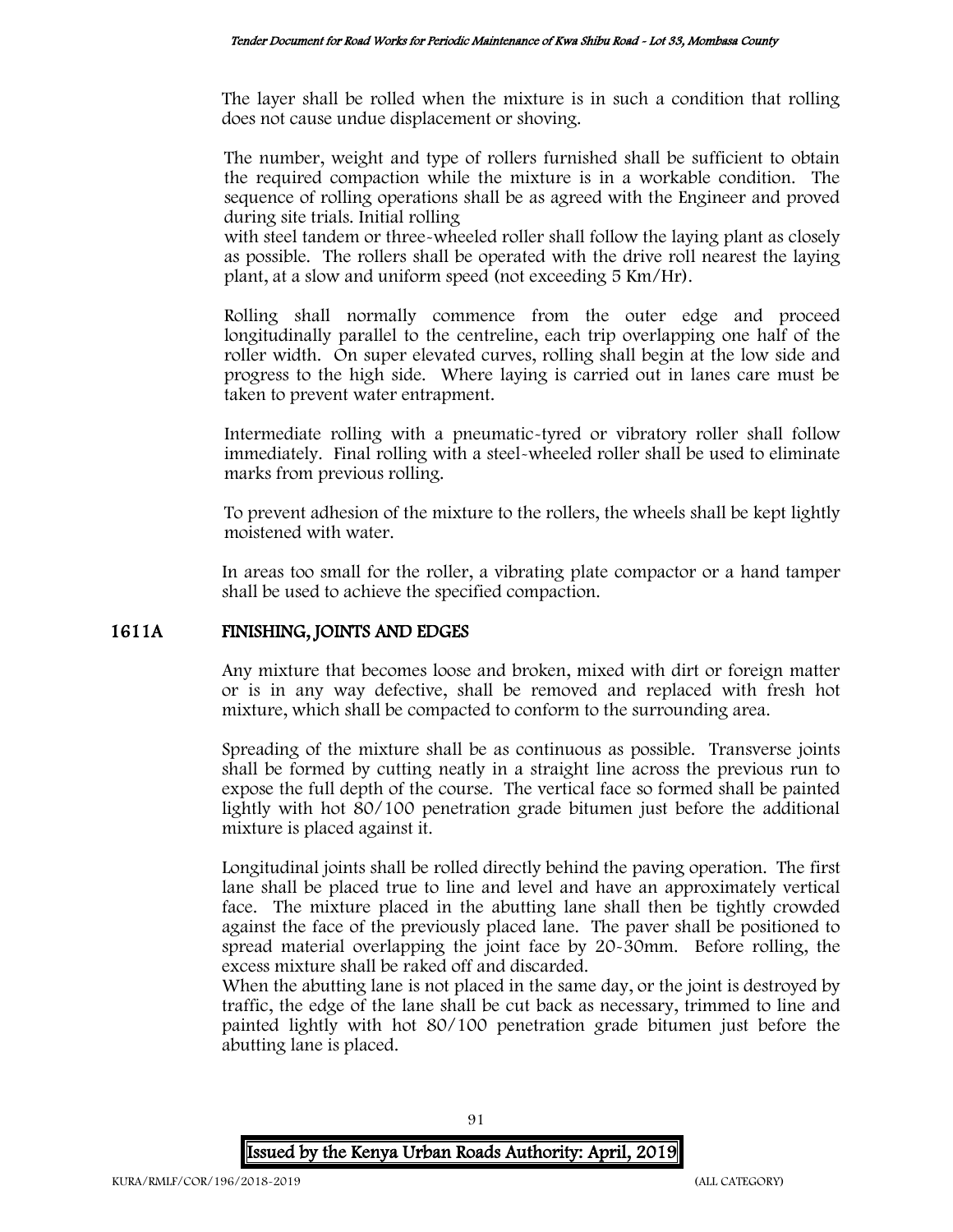Any fresh mixture spread accidentally on the existing work at a joint shall be carefully removed by brooming it back on to uncompacted work, so as to avoid formation of irregularities at the joint. The finish at joints shall comply with the surface requirements and shall present the same uniformity of finish, texture and density as other sections of the work.

The edges of the course shall be rolled concurrently with or immediately after the longitudinal joint. In rolling the edges, roller wheels shall extend 50 to 100mm beyond the edge.

## 1612A SAMPLING AND TESTING OF BITUMINOUS MIXTURES

The sampling of bituminous mixtures shall be carried out in accordance with AASHTO T168 (ASTM Designation D979).

## 1613A QUALITY CONTROL TESTING

During mixing and laying of bituminous mixtures, control tests on the constituents and on the mixed material shall be carried out in accordance with Clause 1612A and Section 2 of this Specification.

If the results of any tests show that any of the constituent materials fail to comply with this Specification, the Contractor shall carry out whatever changes may be necessary to the materials or the source of supply to ensure compliance.

If the results of more than one test in ten on the mixed material show that the material fails to comply with this Specification, laying shall forthwith cease until the reason for the failure has been found and corrected. The Contractor shall remove any faulty material laid and replace it with material complying with this Specification all at his own expense.

# 1614A TOLERANCES

Surfacing courses and base shall be constructed within the geometric tolerances specified in Section 3 of this Specification.

The Contractor shall maintain the composition of the mixture as determined from the laboratory and site trials within the following tolerances, per single test: -

| Bitumen Content         | 0.3% (by total weight of total mix)  |
|-------------------------|--------------------------------------|
| Passing 10mm sieve      | 6% (by total weight of dry aggregate |
| and larger sieves       | including mineral filler)            |
| Passing sieves between  | 4% (by total weight of dry aggregate |
| 10mm and 1.0mm sieves   | including mineral filler)            |
| Passing sieves between  | 3% (by total weight of dry aggregate |
| 1.0mm and 0.075mm sieve | including mineral filler)            |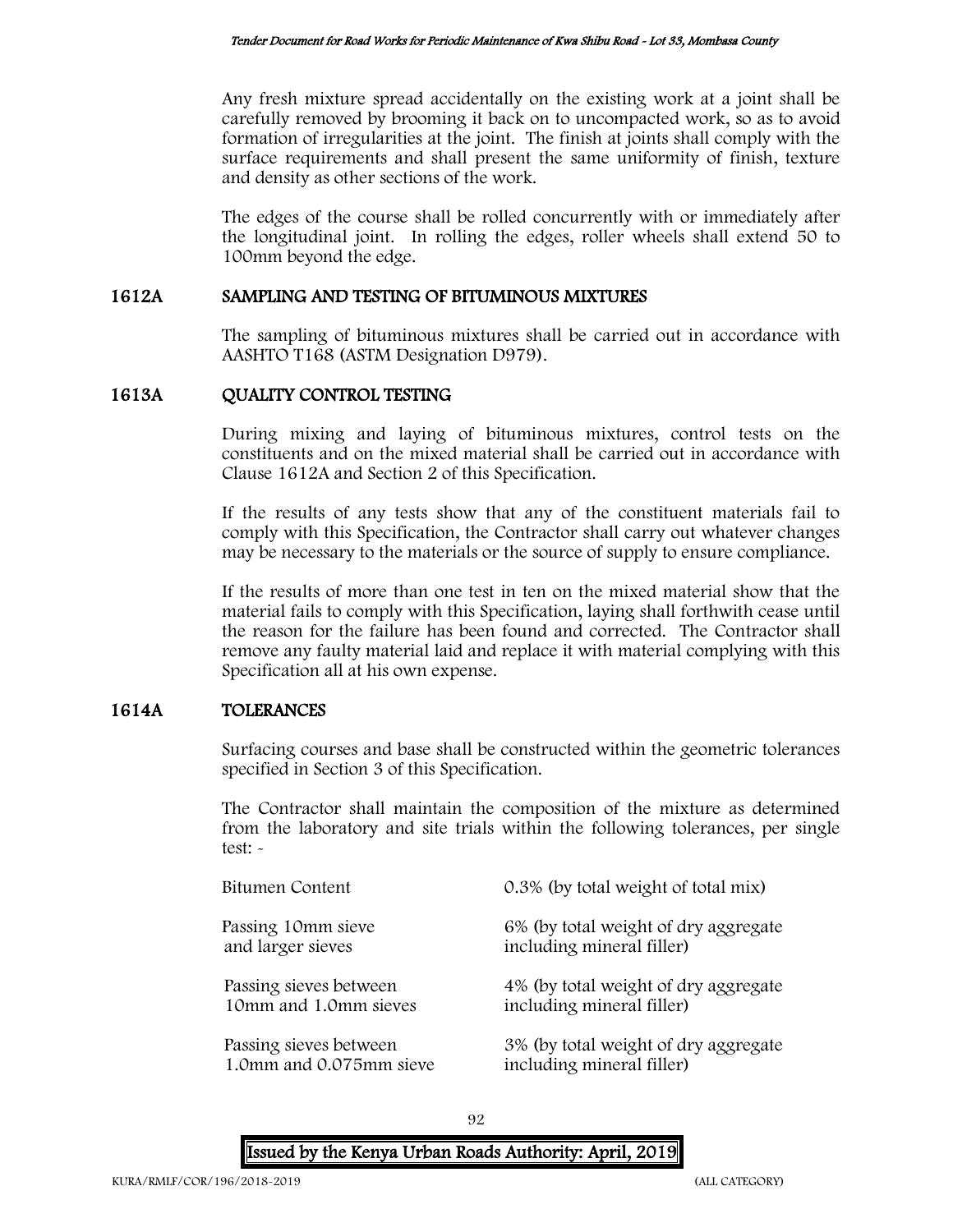Passing 0.075mm sieve 2% (by total weight of dry aggregate including mineral filler)

The average amount of bitumen in any length of any layer, calculated as the product of the bitumen contents obtained from single tests and the weight of mixture represented by each test, shall not be less than the amount ordered.

The average amount of bitumen for each day's production calculated from the checked weights of mixes shall not be less than the amount ordered.

The average amount of bitumen in any length of any layer, calculated as the product of the bitumen contents obtained from single tests and the weight of mixture represented by each test, shall not be less than the amount ordered.

The average amount of bitumen for each day's production calculated from the checked weights of mixes shall not be less than the amount ordered.

The final average overall width of the upper surface of a bituminous mix layer measured at six equidistant points over a length of 100m shall be at least equal to the width specified. At no point shall the distance between the centreline of the road and the edge of the upper surface of a bituminous mix layer be narrower than that specified by more than 13mm.

# 1615A MEASUREMENT AND PAYMENT

No separate measurement and payment shall be made for complying with the requirements of Clauses 1601A to 1614A inclusive and the Contractor shall be deemed to have allowed in his rates in Parts B and C of Section 16 of this Specification for the costs of complying with the requirements of Part A of Section 16 of this Specification

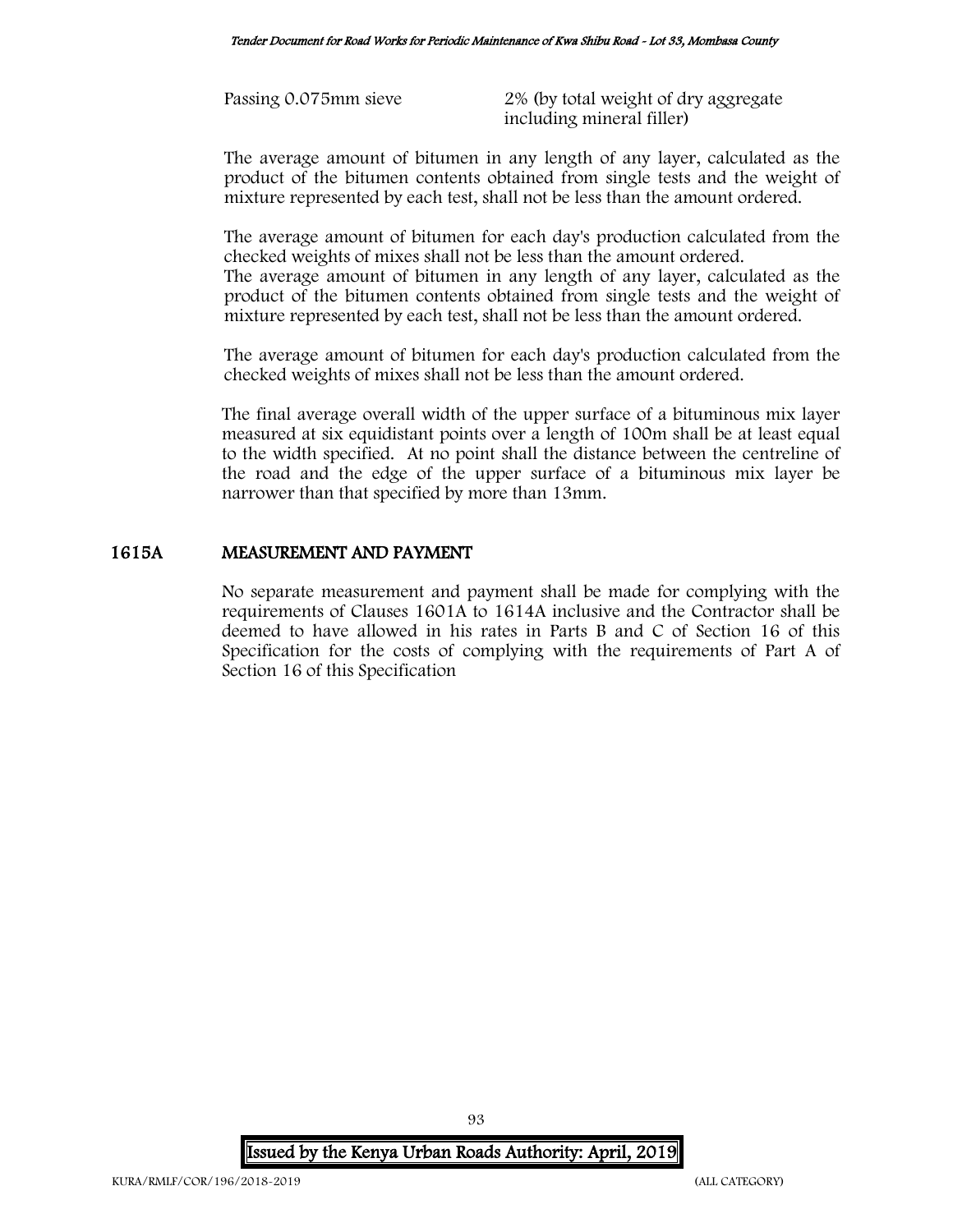# PART B - ASPHALT CONCRETE FOR SURFACING

## 1601B DEFINITION

Asphalt concrete means a thoroughly controlled, hot-mixed, hot-laid, plant mixture of well-graded dried aggregate and penetration grade bitumen, which, when compacted forms a dense material.

A distinction is drawn between asphalt concrete Type I (High Stability) and asphalt concrete Type II (Flexible). The asphalt concrete type to be used will be Type I.

### 1602B MATERIALS FOR ASPHALT CONCRETE TYPE 1

## a) Type of bituminous material

The type of material to be used on severe sites will be of the continuously graded type similar to Asphaltic Concrete or Close Graded Macadam. It is essential that these materials are sealed with a single or double surface dressing or a Cape seal.

## b) Penetration Grade Bitumen

Bitumen shall be 80/100 penetration grade since material is being laid at an altitude of more than 2,500m.

# c) Aggregate

Coarse aggregate (retained on a 6.3mm sieve) shall consist of crushed stone free from clay, silt, organic matter and other deleterious substances. The aggregate class will be specified in the Special Specification and it shall comply with the requirements given in Table 16B-1(b). The grading for 0/20 mm for carriageway and 0/14mm for shoulders for binder course is as specified below:

| Sieve size     | 0/20       | 0/14       |  |  |
|----------------|------------|------------|--|--|
| 28             | 100        |            |  |  |
| 20             | $90 - 100$ | 100        |  |  |
| 14             | 75-95      | $90 - 100$ |  |  |
| 10             | 60-82      | 70-90      |  |  |
| 6.3            | $47 - 68$  | $52 - 75$  |  |  |
| 4              | $37 - 57$  | $40 - 60$  |  |  |
| $\overline{2}$ | $25 - 43$  | $30 - 45$  |  |  |
|                | 18-32      | $20 - 35$  |  |  |
| 0.425          | $11 - 22$  | $12 - 24$  |  |  |
| 0.300          | $9 - 17$   | $10 - 20$  |  |  |
| 0.150          | $5 - 12$   | $6 - 14$   |  |  |
| 0.075          | $3 - 7$    | $4 - 8$    |  |  |

# TABLE 16B-1(b) - REQUIREMENTS FOR COARSE AGGREGATE

94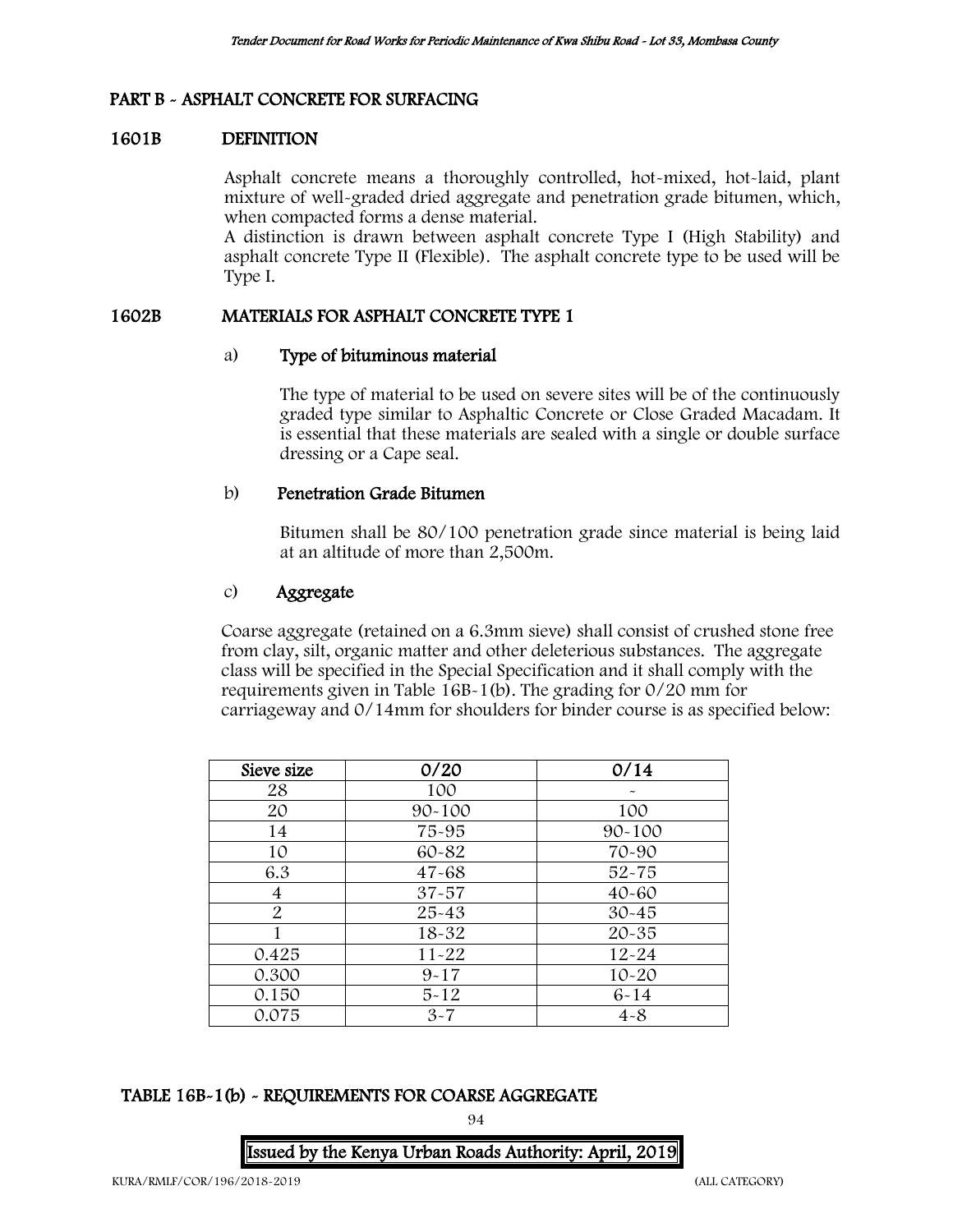| Coarse Aggregate<br>(Retained on a 6.3mm Sieve) |                      |  |  |
|-------------------------------------------------|----------------------|--|--|
| <b>Test</b>                                     | Maximum Value        |  |  |
| LAA<br><b>ACV</b><br>SSS                        | 30<br>25<br>12<br>25 |  |  |

Fine aggregate (passing a 6.3mm sieve) shall be free from clay, silt, organic and other deleterious matter and shall be non-plastic. Unless otherwise specified in the Special Specification it shall consist of entirely crushed rock produced from stone having a Los Angeles Abrasion of not more than 40. The Sand Equivalent of the fine aggregate shall not be less than 40 and the SSS not more than 12.

# b) Mineral Filler

Mineral Filler shall consist of ordinary Portland Cement

## 1603B GRADING REQUIREMENTS

The grading of the mixture of coarse and fine aggregate shall be within and approximately parallel to the grading envelopes given in Table 16B-1(b), for 0/14mm as specified for binder course, as described below.

#### GRADING REQUIREMENTS

To arrive at a suitable design it is necessary to investigate a number of gradings so that a workable mix, which also retains a minimum of 3 % voids at refusal density, is identified.

The largest particle size used should not be more than 25mm so that the requirements of the Marshall test method can be complied with.

Although the complete range of nominal maximum particle sizes is shown in the Tables, the total thickness of material laid should not be more than 75mm.

# 1604B REQUIREMENTS FOR ASPHALT CONCRETE TYPE 1

The mixture shall comply with the requirements given in Table 16B-2 as specified in the Specification. In addition, minimum Marshall Stability for 2 x 75 blows shall be 9 kN and maximum 18 kN and at compaction to refusal shall have 3% VIM.

The proportion, by weight of total mixture, of bitumen shall be  $5.0 - 6.5\%$  for  $0/14$  mm and  $4.5 - 6.5$  % for  $0/20$ mm. This shall be termed the nominal binder content. The binder content of the working mix will be instructed by the Engineer following laboratory and site trials.



95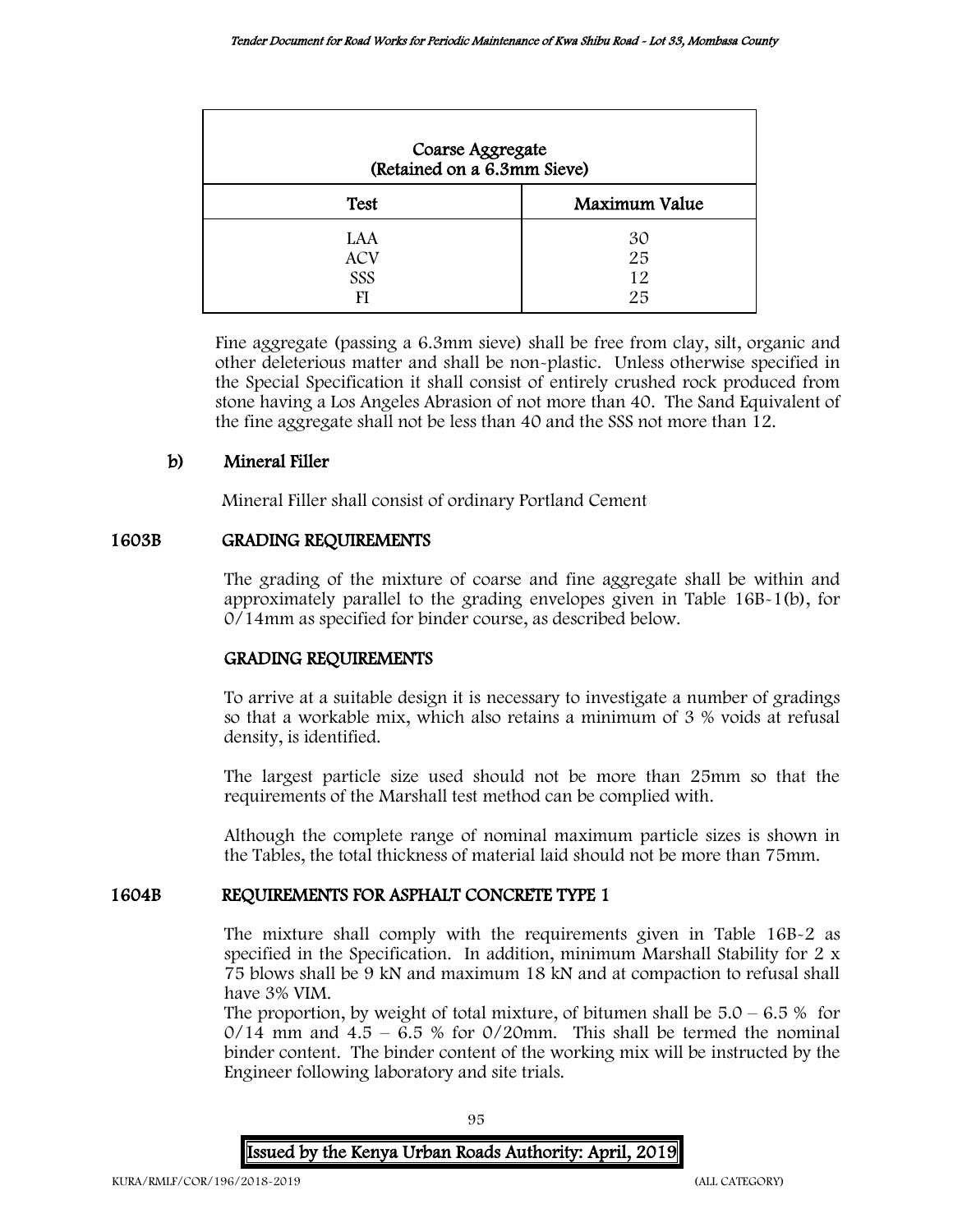In order to determine the suitability of a coarse aggregate source a Marshall test programme shall be carried out. It will be advantageous to use a crushed rock which is known from past experience to give good results in this test procedure. A grading conforming to the Type I Binder Course detailed in Table 16B-1(a) 0/20 of this Specification should be tested (but with 100% passing the 25mm sieve) and it shall meet the requirements of Table 16B-2 of this Specification.

Having established the suitability of the aggregate source several grading shall be tested in the laboratory, including that used for the Marshall test, to establish relationships between bitumen content and VIM at refusal density. For each mix, samples will be made up to a range of bitumen contents and compacted to refusal using a gyratory compactor and a vibratory hammer in accordance with the procedure described in BS 598 (Part 104 : 1989), with one revision.

It should first be confirmed that compaction on one face of the sample gives the same refusal density as when the same compaction cycle is applied to both faces of the same sample. The procedure, which gives the highest density, must be used.

From the bitumen content-VIM relationship it will be possible to identify a bitumen content which corresponds to a VIM of 3 - 7%. If it is considered that the workability of the mix may be difficult then compaction trials should be undertaken. It is advisable to establish two or more gradings for compaction trials.

The mixes identified for compaction trials should be manufactured to the laboratory design bitumen content and to two other bitumen contents of +0.5% and +1% additional bitumen. Cores will be cut to determine the density of the compacted material, having completed this the core will then be reheated to  $145+/-5\degree$  in the appropriate mould and compacted to refusal in the vibrating hammer test. To be acceptable the cores cut from the compaction trial must have a density equivalent to at least 95% of refusal density.

The compaction trials will identify a workable mix which can be made to a bitumen content which gives 3% VIM at refusal density.

#### 1605B MIXING AND LAYING HEAVY DUTY ASPHALT

The temperature of the bitumen and aggregates when mixed shall be  $110+/$ 3<sup>0</sup>C above the softening point (R&B) of the bitumen.

Compaction should commence as soon as the mix can support the roller without undue displacement of material and completed before the temperature of the mix falls below 90<sup>0</sup>C.

The minimum thickness of individual layers should be as follows:-

| 65mm |
|------|
| 60mm |
| 50mm |
| 40mm |
|      |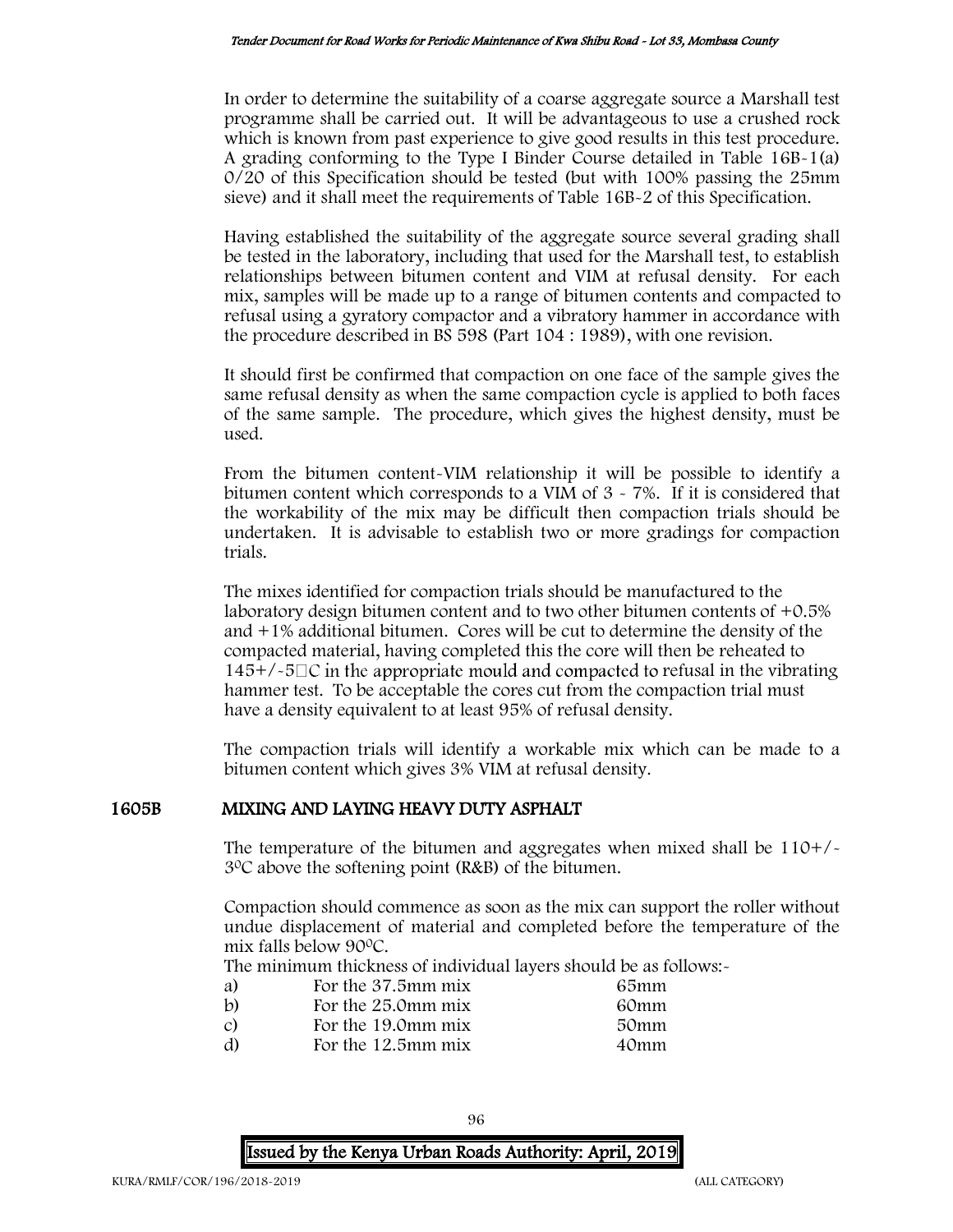#### 1606B COMPACTION

Rolling shall be continued until the voids measured in the completed layer are in accordance with the requirement for a minimum density of 98% of Marshall optimum, or, a minimum mean value of 95% of refusal density (no value less than 93%) as appropriate.

## 1607B MEASUREMENT AND PAYMENT

- a) Item : Asphalt Concrete
	- Unit : m<sup>3</sup> of Asphalt Concrete Used

Asphalt concrete shall be measured by the cubic metre compacted on the road calculated as the product of the length instructed to be laid an the compacted cross-sectional area shown on the Drawings or instructed by the Engineer.

The rate for asphalt concrete shall include for the cost of providing, transporting, laying and compacting the mix with the nominal binder content and complying with the requirements of Parts A and B of Section 16 of this Specification.

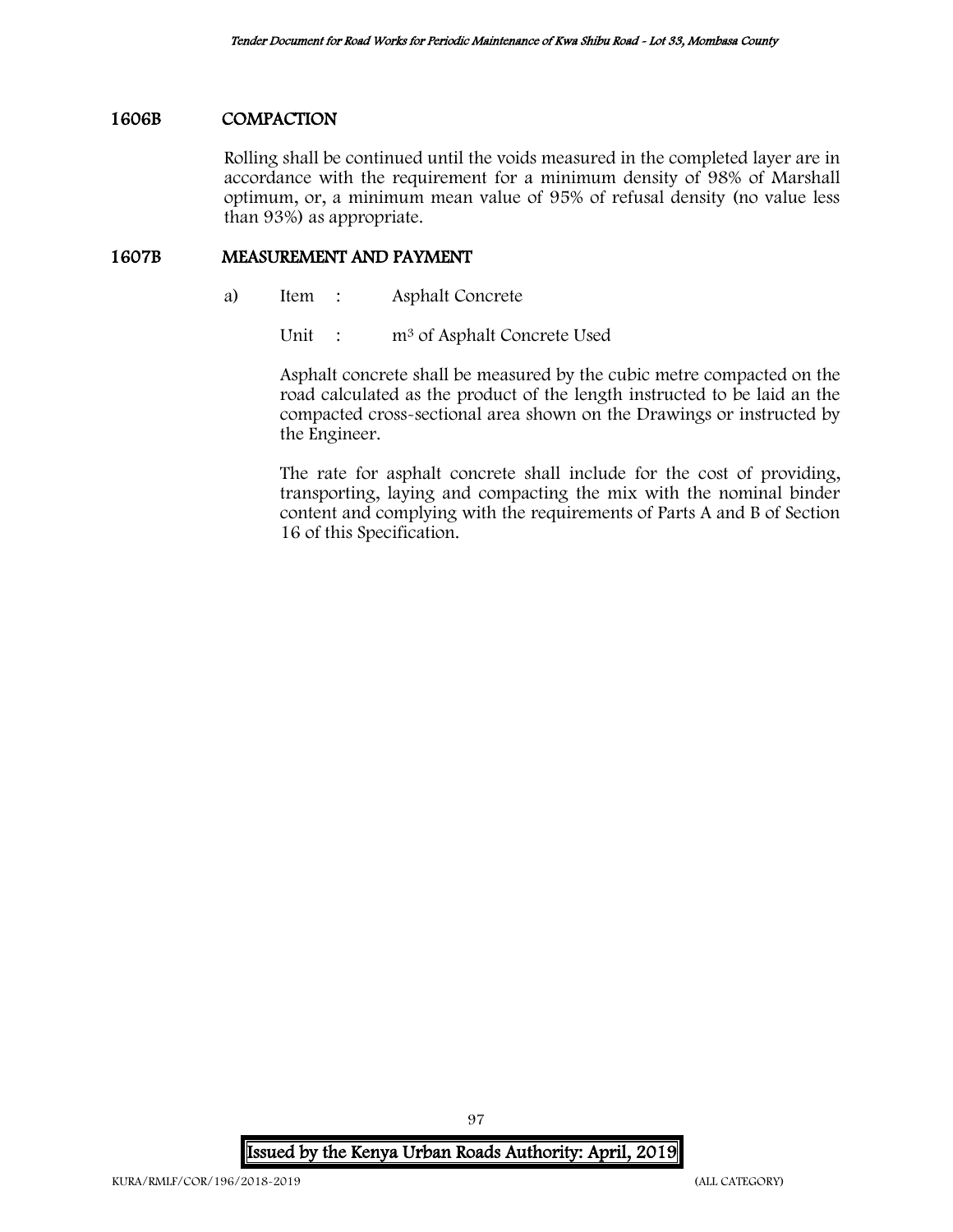## SECTION 17 - CONCRETE WORKS

#### 1703 MATERIALS FOR CONCRETE

This work shall consist of placing selected approved material of 250mm minimum diameter on the foundation put after excavation to receive levelling concrete in accordance with these specifications and in conformity with the lines, grades and cross sections shown on the Drawings as directed by the Engineer.

#### (a) Materials

Selected rock: The selected rock builders to be placed for this work shall be hard, sound, durable quarry stones as approved by the Engineer. Samples of the stone to be used shall be submitted to and approved by the Engineer before any stone is placed.

The maximum size of the stone boulders shall be 300mm.

#### (b) Construction Method

After completion of the structural excavation the surface of the loose soil shall be levelled and compacted. Then the stone of the above sizes shall be placed in one layer of 250mm over the compacted bed where the bottom slab will rest. Coarse sand shall be spread to fill up the voids in the stone boulders, and compaction with vibratory compactors should be performed to make this layer dense whereon a concrete of levelling course shall be placed.

#### (c) Measurement and payment

Measurement for the bedding materials shall be made in cubic metres for the completed and accepted work, measured from the dimension shown on the Drawings, unless otherwise directed by the Engineer.

Payment for the bedding Materials for Levelling Concrete Works shall be full compensation for furnishing and placing all materials, all labour equipment, tools and all other items necessary for proper completion of the work in accordance with the Drawings and specifications and as directed by the Engineer.

## 1703(A) LEVELLING CONCRETE (CLASS 15/20) FOR BOTTOM SLAB INCLUSIVE OF COST OF FORM WORKS

This work shall consist of placing and levelling lean concrete class 15/20 over the prepared bed of stone boulders in the foundation for bottom slab and wingwalls in accordance with these specifications and which conformity with the lines, grades, thickness and typical cross-sections shown on the drawings unless otherwise directed by the Engineer.

## (a) Materials for Levelling Concrete

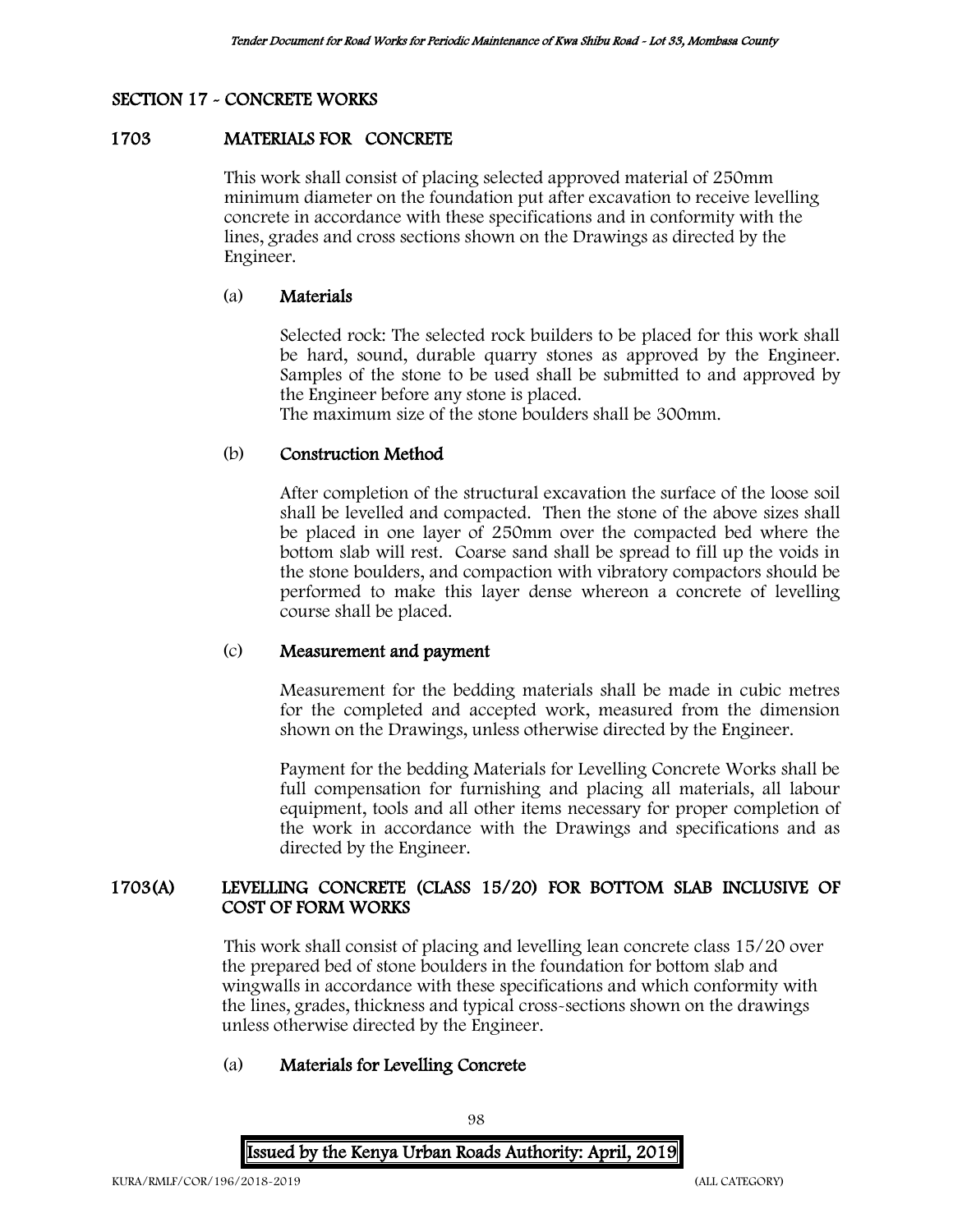Requirement for the concrete class 15/20 is specified as follows:- Design compressive strength (28) days : 15N/mm<sup>2</sup> Maximum size of coarse aggregate : 20mm Maximum cement content  $: 300 \text{ kg/m}^3$ . Maximum water/cement ration of 50% with slump of 80mm.

# (b) Construction Method

The bed of stone boulders upon which the levelling concrete will be placed shall be smooth, compacted and true to the grades and crosssection shall be set to the required lines and grades.

# 36.2 (c) Measurement and payment

Measurement for levelling concrete (class 15/20) shall be made in cubic metres completed and accepted levelling concrete work measured in place which is done in accordance with the Drawings and the Specifications.

Payment for this work shall be the full compensation for furnishing and placing all materials, labour, equipment and tools, and other incidentals to Specifications and as directed by the Engineer.

Pay item No. 17/02 Levelling Concrete Works (Class 15/20) for Box Culvert and wingwalls inclusive of Cost of Form works.

# 1703 (C) FORMWORK FOR CULVERT WALLS

This work shall consist of all temporary moulds for forming the concrete for culvert walls and slabs together with all temporary construction required for their support. Unless otherwise directed by the Engineer all formworks shall be removed on completion of the walls and slabs.

# (a) Materials

Forms shall be made of wood or metal and shall conform to the shape, lines and dimensions shown on the Drawings.

All timber shall be free from holes, loose material, knots, cracks, splits and warps or other defects affecting the strength or appearance of the finished structure.

Release Agents – Release agents shall be either neat oils containing a surface activating agent, cream emulsions, or chemical agents to be approved by the Engineer.

# (b) Construction Method

# (i) Formworks

Formworks shall be designed to carry the maximum loads that may be imposed, and so be rigidly constructed as to prevent deformation due to load, drying and wetting, vibration and other

99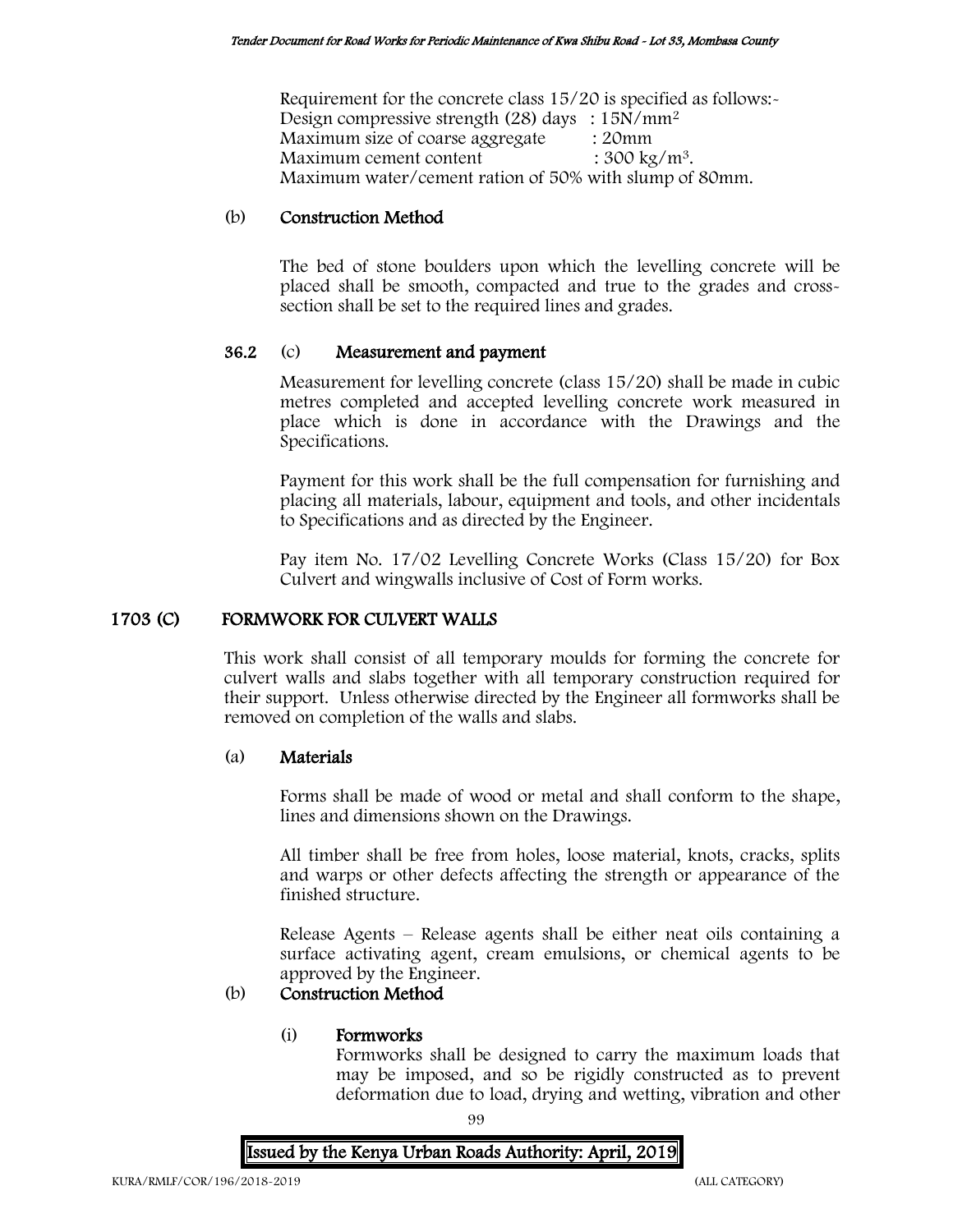causes. After forms have been set in correct location, they shall be inspected and approved by the Engineer before the concrete is placed.

If requested, the contractor shall submit to the Engineer working drawings of the forms and also, if requested, calculations to certify the rigidity of the forms.

## 1703(D) CONCRETE WORKS (CLASS 20/20) OF CULVERT WALLS AND SLABS

This work shall consist of furnishing, mixing, delivering and placing of the concrete for the construction of culvert walls and slabs, in accordance with these Specifications and in conformity with the requirements shown on the Drawings.

Concrete class 20/20 shall be used for Culvert walls and slabs.

## (a) Concrete Materials

(i) Cement: Cement shall be of Portland type and shall conform to the requirements of BS 12 or equivalent.

The contractor shall select only one type or brand of cement or others. Changing of type or brand of cement will not be permitted without a new mix design approved by the Engineer. All cement is subject to the Engineer's approval; however, approval of cement by the Engineer shall not relieve the Contractor of the responsibility to furnish concrete of the specified compressive strength.

Conveyance of cement by jute bags shall not be permitted. Storage in the Contractor's silo or storehouse shall not exceed more than two (2) months, and age of cement after manufacture at mill shall not exceed more than four (4) months. The Contractor shall submit to the Engineer for his approval the result of quality certificate prepared by the manufacturer.

Whenever it is found out that cement have been stored too long, moist, or caked, the cement shall be rejected and removed from the project.

# (b) Aggregates

Fine and coarse aggregates must be clean, hard, strong and durable, and free from absorbed chemicals, clay coating, or materials in amounts that could affect hydration, bonding, strength and durability of concrete. Grading of aggregates shall conform to the following requirements:



100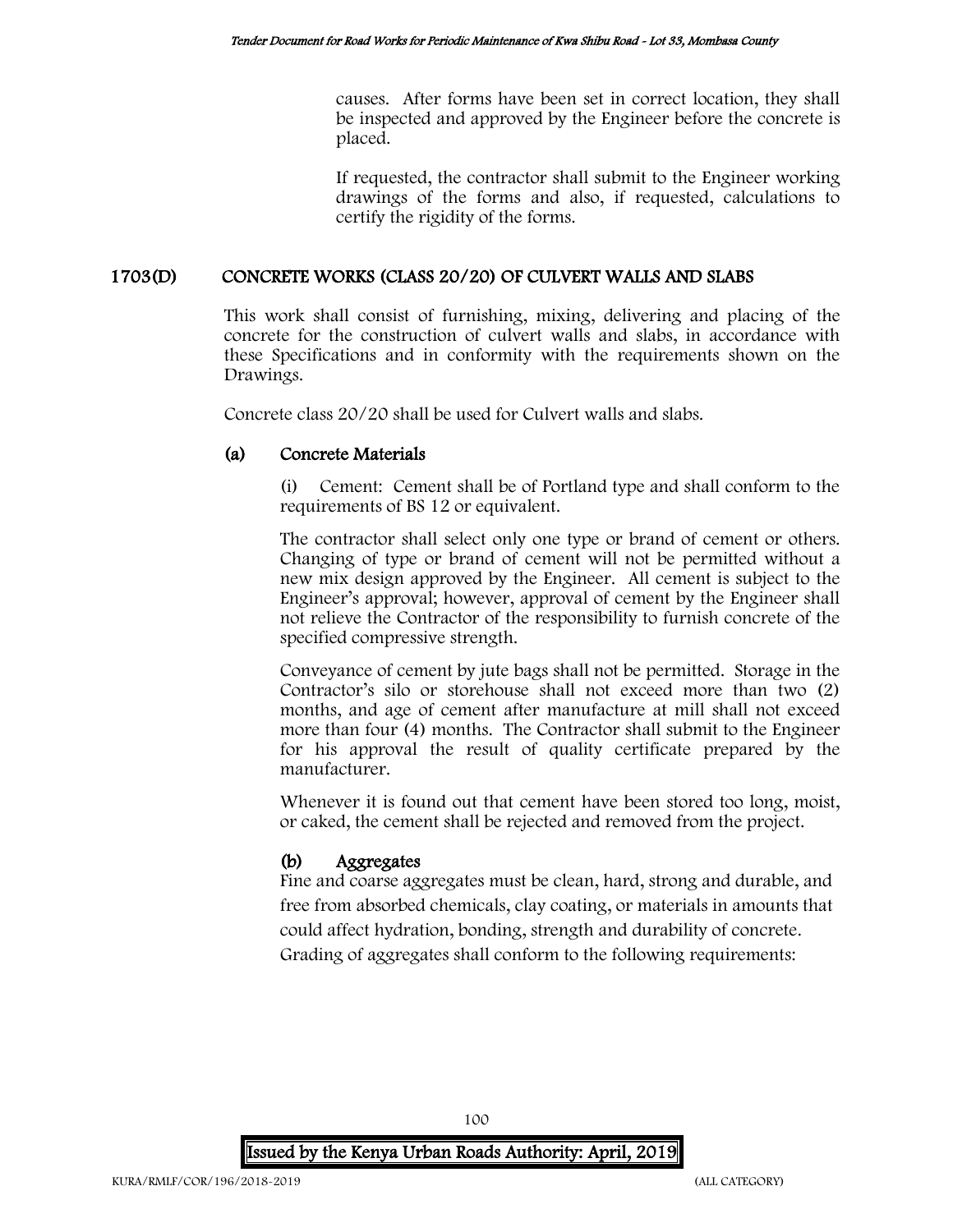# (i) Grading of Fine Aggregates

| Sieve Size     | Percentage by Weight Passing |
|----------------|------------------------------|
| 10<br>mm       | 100                          |
| 5<br>mm        | 89-100                       |
| $2.5$ mm       | $60 - 100$                   |
| $1.2 \cdot mm$ | $30 - 100$                   |
| 0.6 mm         | $15 - 54$                    |
| $0.3$ mm       | $5 - 40$                     |
| $0.15$ mm      | $0 - 15$                     |

# (ii) Grading of Coarse Aggregates

| Size     |        |    |    | of Amounts finer than each standard sieve percentage by |    |           |          |
|----------|--------|----|----|---------------------------------------------------------|----|-----------|----------|
| Coarse   | weight |    |    |                                                         |    |           |          |
| Aggregat | 40     | 30 | 25 | 20                                                      | 15 | 10        | 局        |
|          | 2.5    |    |    |                                                         |    |           |          |
|          | 100    |    |    | $90 - 100$                                              |    | $30 - 69$ | $O - 10$ |
|          |        |    |    |                                                         |    |           |          |

Other requirements for aggregates are as follows:

# (iii) Fine Aggregates

| Fitness Modulus, AASHTO M-6                           | $: 2.3 - 3.1$      |
|-------------------------------------------------------|--------------------|
| Sodium Sulphate Soundness, AASHTO T104: Max. 10% loss |                    |
| Content of Friable Particles AASHTO 112               | : Max 1% by weight |
| Sand Equivalent, AASHTO T176                          | : Min. 75          |

# (iv) Coarse Aggregate

| Abrasion, AASHTO T96                  | : Max. $405$ loss   |
|---------------------------------------|---------------------|
| Soft Fragment and shale, AASHTO M80   | : Max. 5% by weight |
| Thin and elongated Pieces, AASHTO M80 | : Max. 15%          |

# (v) Water

All sources of water to be used with cement shall be approved by

the Engineer. Water shall be free from injurious quantities of oil,

alkali, vegetable matter and salt as determined by the Engineer.

# (vi) Admixture

Only admixture, which have been tested and approved in the site laboratory through trial mixing for design proportion shall be used. Before selection of admixture, the Contractor shall submit to the Engineer the specific information or guarantees prepared by the admixture supplier.

The contractor shall not exclude the admixture from concrete proportions.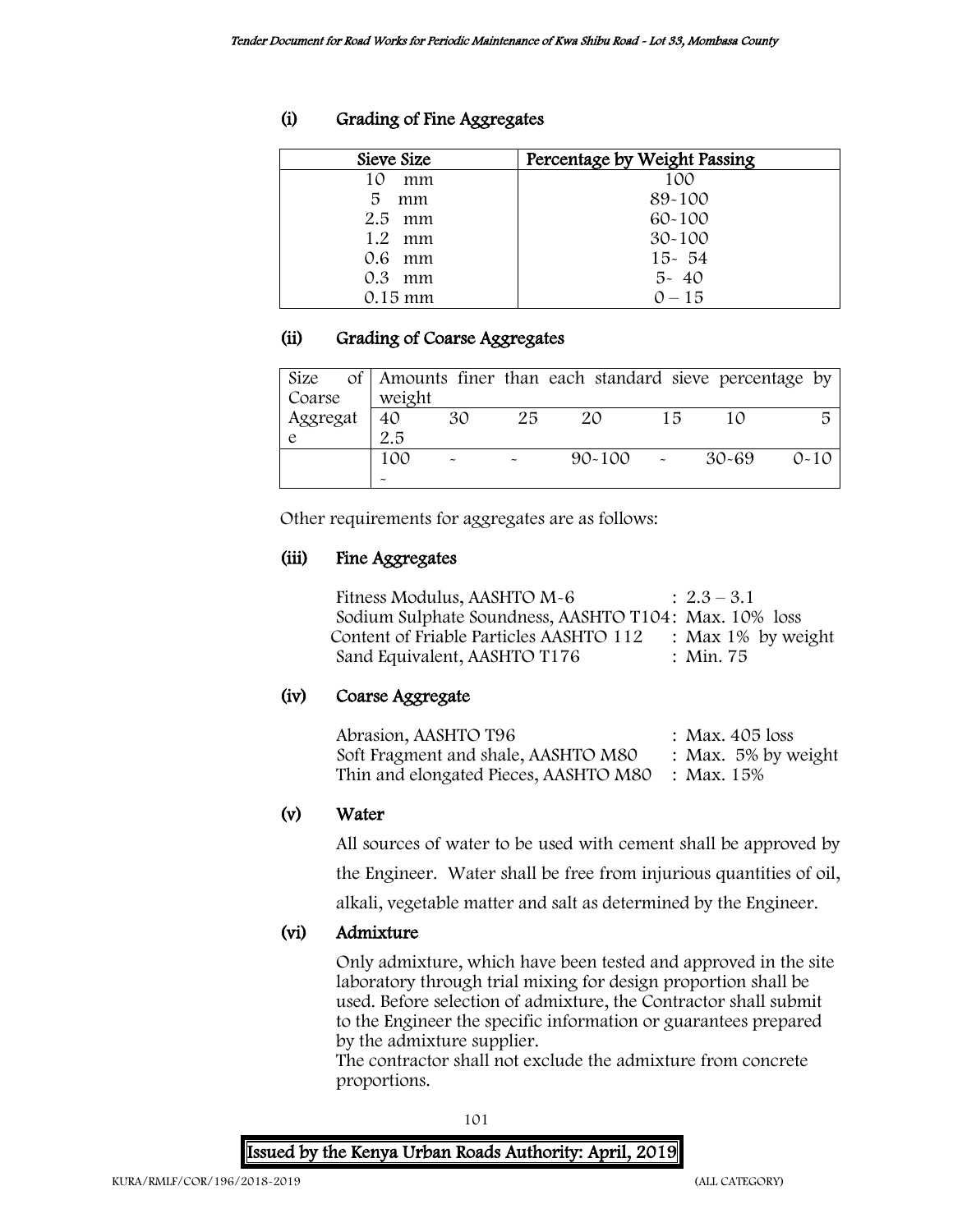# Concrete class 20/20

Concrete class 20/20 shall be used for culvert walls and slabs. The requirements of Concrete class 20/20 are provided as follows unless otherwise the Engineer will designate any alteration.

Design compressive strength (28 days) : 20N/mm<sup>2</sup> Maximum size of coarse aggregates : 20mm Maximum water/cement ratio of 45% with slump of 80mm

# (d) Proportioning Concrete

The Contractor shall consult with the Engineer as to mix proportions at least thirty (30) days prior to beginning the concrete work. The actual mix proportions of cement, aggregates, water and admixture shall be determined by the Contractor under supervision of the Engineer in the site laboratory.

The Contractor shall prepare the design proportions which has 120% of the strength requirement specified for the designated class of concrete.

No class of concrete shall be prepared or placed until its job-mix proportions have been approved by the Engineer.

## (e) Concrete Work

# (ii) Batching

Batching shall be done by weight with accuracy of:

| Cement              | $\frac{1}{2}$ percent   |
|---------------------|-------------------------|
| Aggregate           | : $\frac{1}{2}$ percent |
| Water and Admixture | : 1 percent.            |

Equipment should be capable of measuring quantities within these tolerances for the smartest batch regularly used, as well as for larger batches.

The accuracy of batching equipment should be checked every month in the presence of the Engineer and adjusted when necessary.

# (iii) Mixing and delivery

Slump of mixed concrete shall be checked and approved at an accuracy of +25mm against designated slump in these specifications.

# (iv) Concrete in hot weather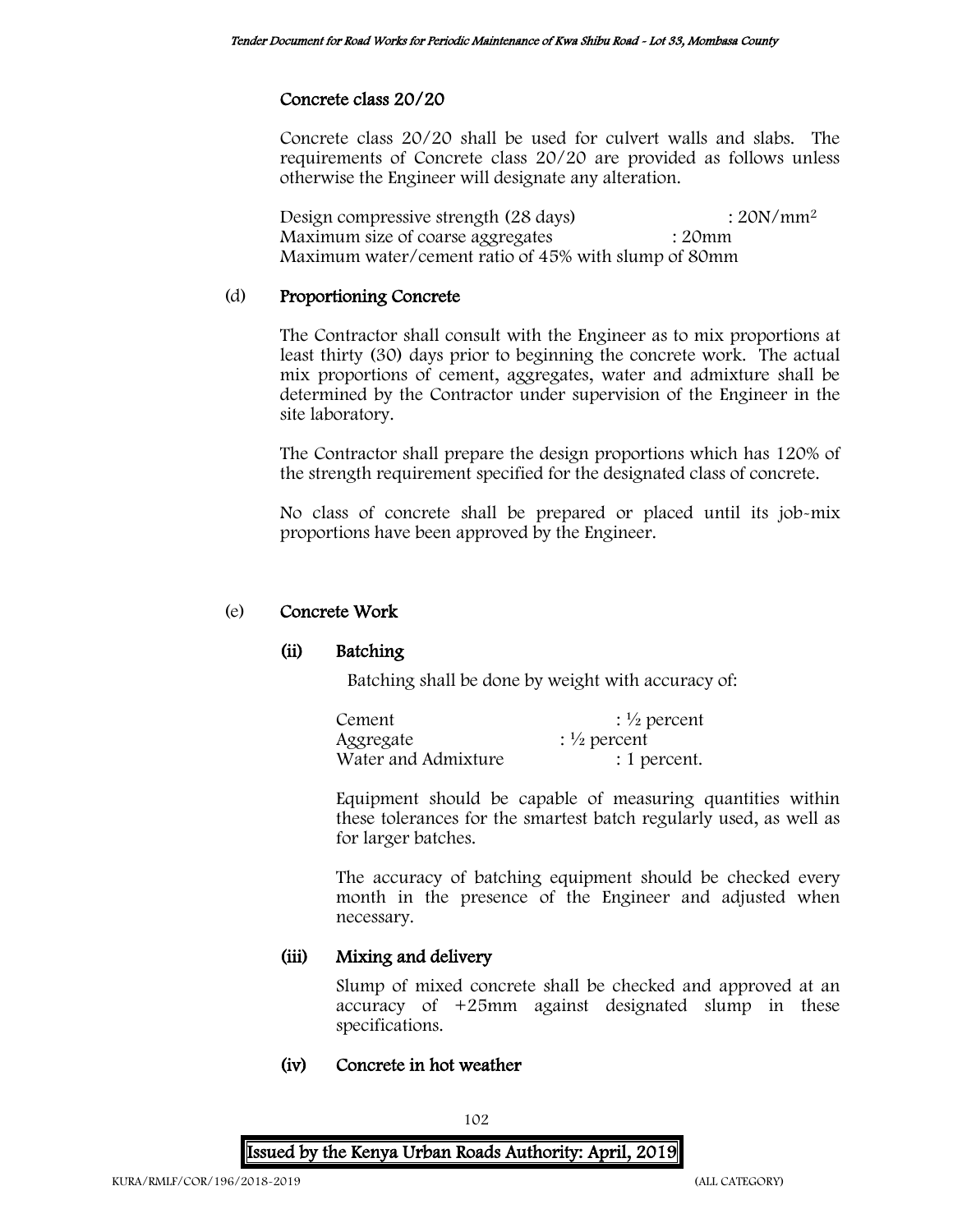No concrete shall be placed when the ambient air temperature is expected to exceed thirty three degrees celsius (330c) during placement operations).

# (v) Concreting at night

No concrete shall be mixed, placed or finished when natural light is insufficient, unless an adequate approved artificial lighting system is operated; such night work is subject to approval by the engineer.

# (vi) Placing

In preparation of the placing of concrete, the interior space of forms shall be cleaned and approved by the engineer prior to placing concrete. All temporary members except tie bars to support forms shall be removed entirely from the forms and not buried in the concrete. The use of open and vertical chute shall not be permitted unless otherwise directed by the engineer.

The Contractor shall provide a sufficient number of vibrators to properly compact each batch immediately after it is placed in the forms.

# (f) Measurement and Payment

Measurements for the Concrete Works Class 20/20 of culvert walls and slabs shall be made in cubic metres for the walls and slabs actually constructed, measured from their dimensions shown on the Drawings. Payment for the Concrete Works (Class 20/20) of culvert walls and slabs shall be the full compensation for furnishing all materials of the concrete mixing, delivering, placing and curing the concrete, equipment and tools, labour and other incidental necessary for the completion of the work in accordance with the Drawings and these Specifications and as directed by the Engineer.

# SECTION 20 - ROAD FURNITURE

# 2001 ROAD RESERVE BOUNDARY POSTS

Road reserve boundary posts shall be provided as directed by the Engineer and in compliance with Standard Specification clause 2001. They shall be placed at 50m. intervals along the boundary of the road reserve.

#### 2003 EDGE MARKER POST

Edge marker post shall be provided as directed by the Engineer and in compliance with Standard Specification clause clause 2003

#### 2004 PERMANENT ROAD SIGNS

Issued by the Kenya Urban Roads Authority: April, 2019

103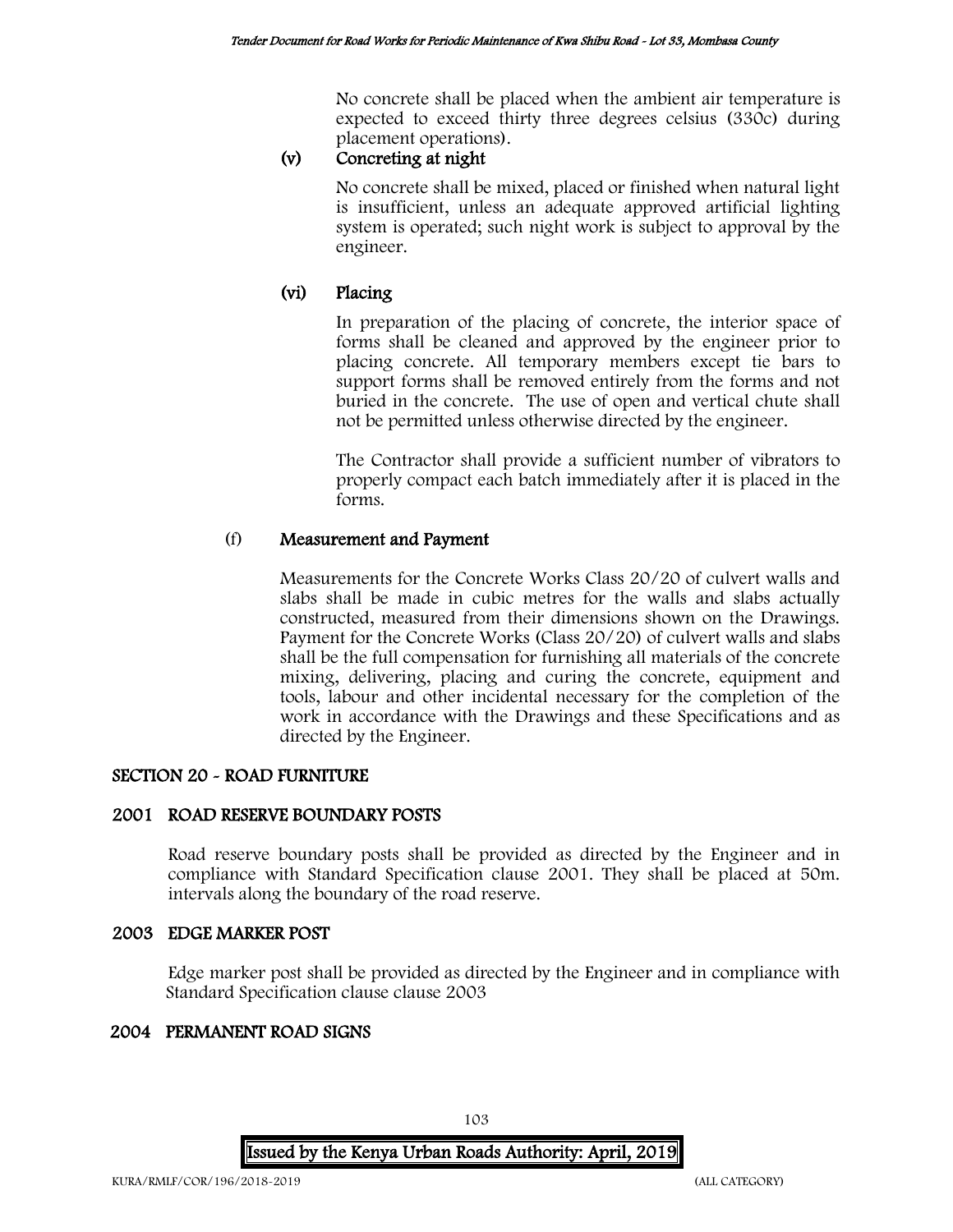Permanent Road Signs shall be provided as directed by the Engineer and in compliance with the requirements of the "Manual for Traffic Signs in Kenya" Part II and standard Specification clause 2004.

#### 2004B EXISTING ROAD SIGNS

Where directed by the Engineer, the Contractor shall take down road signs including all posts, nuts, bolts and fittings, and remove and dispose of the concrete foundation and backfill the post holes. The signs shall be stored as directed by the Engineer.

Measurement and payment for taking down road signs shall be made by the number of signs of any type and size taken down, cleaned and stored as directed.

#### 2005 ROAD MARKING

Paint for road marking shall be internally reflectorised hot applied thermoplastic material in accordance with Clause 219 of the Standard Specification.

The rates inserted in the Bills of Quantities for road marking shall include for prior application of approved tack coat.

## 2005A RAISED PAVEMENT MARKERS – ROAD STUDS

## **MATERIAL**

Road studs are moulded of acrylonitrile butadiene styrene (ABS) conforming to ASTM Specification D1788 – 68, class  $5-2-2$  shell filled with inert, thermosetting compound and filler. The lens portion of the marker of the marker is of optical menthly methacrylic.

#### CONSTRUCTION

The road studs shall be constructed of high impact ABS containing a multi-biconvex glass lens reflector system. It shall be of monolithic construction, and not less than 98.5. m<sup>2</sup>. The height of the marker shall not exceed 17mm and the underside shall contain a non-honeycomb base (flat).

#### REQUIREMENTS

The markers shall conform to the following requirements

#### Colour

Shall be white, yellow or red as specified and the Retro – reflectance values should conform to the testing procedures of ASTME 809.

#### Impact Resistance

The market shall not crack or break when tested using a 1000-gram weight from a height of 1 metre. (ASTM D 2444) or BS 3900 Part E3.

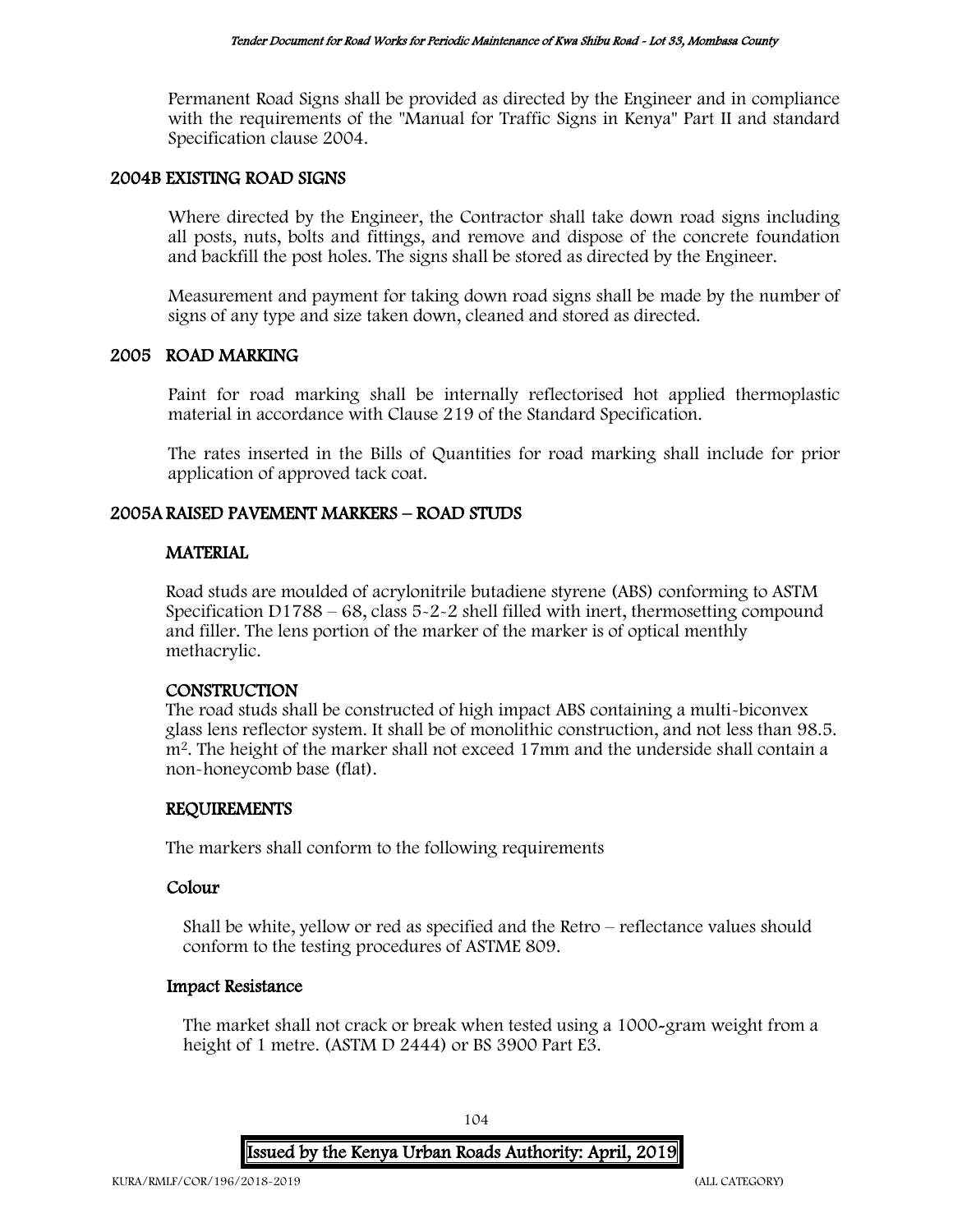## Resistance to Water Penetration

Shall not have water penetration behind the lens after submerged in a water bath at 70 + 50 oF for 10 minutes. And it should still meet the reflectance Requirement. BS 998.

## Heat Resistance

Shall comply with the initial brightness as per BS 873 Part IV of 1978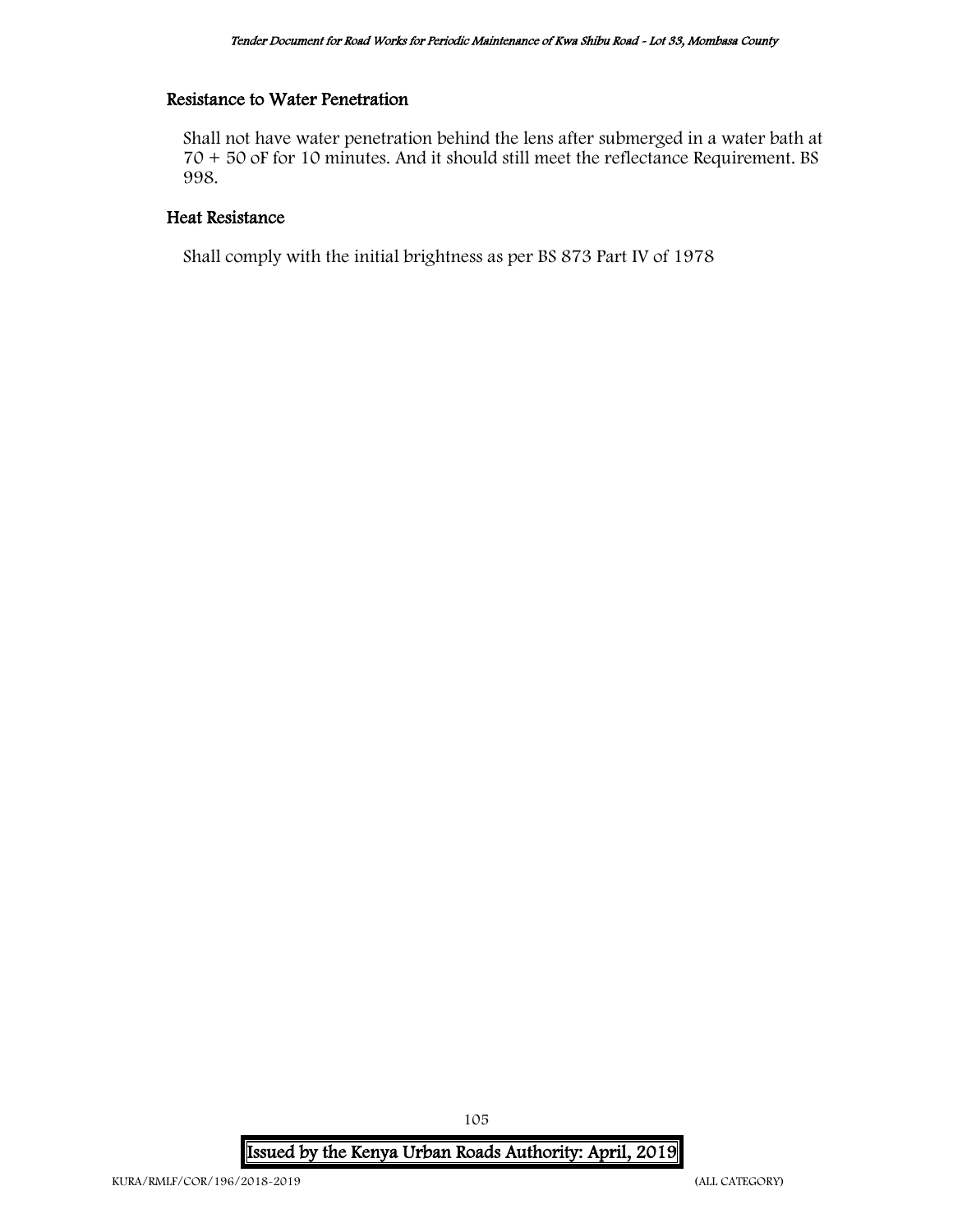# Night Visibility

The marker shall be bright as per BS 873 Part IV of 1978

## Compression Resistance

There shall be no cracking sound at a pressure lower than 25 tones as per BS 873 Part IV of 1978.

# Corrosion Resistance

After immersing a sample of Road stud in a solution containing 30g/1 of sodium chloride for 30 days, there shall not be any signs of corrosion -(BS998).

NOTE: These markers are intended for application directly to pavement surfaces and are compatible with raised pavement makers. These adhesives should be of high quality and tested for conformance to customer requirements.

# ADHESIVES

They shall be of Resin Type–Epoxy of 2 different components part 1 and 2 i.e Adhesive and Reactor without any volatile solvents in both.

| Pot life:             | not less than 20 minutes at 20 $\rm{^{\circ}C}$ |
|-----------------------|-------------------------------------------------|
| Rotational cure time: | between 20 and 30 minutes at 20 $\degree$ C     |
| Hard cure:            | Between 40 and 60 minutes at 20 $\degree$ C     |

# APPLICATION INSTRUCTION

# Preparation of Pavements

Make sure that the road surface is absolutely dry and free of oil and grease.

# Mixing of Adhesive

Pour component B into the container of component A. Stir mixture by hand with a wooden or metal stick until uniform Grey Tint without a striae is obtained.

#### Installation

Pour the mixture on to the underside of the road stud. Then place the road stud firmly on the road surface. Adhesive should stand out for about 5mm to 10 mm over the edges of the stud.

# Protection from the Traffic

Protect studs from traffic for 2 hours until the adhesive has properly hardened. Try by touching the adhesive.

# NUMBER OF STUDS NEEDED FOR LABORATORY TESTS.

Issued by the Kenya Urban Roads Authority: April, 2019

106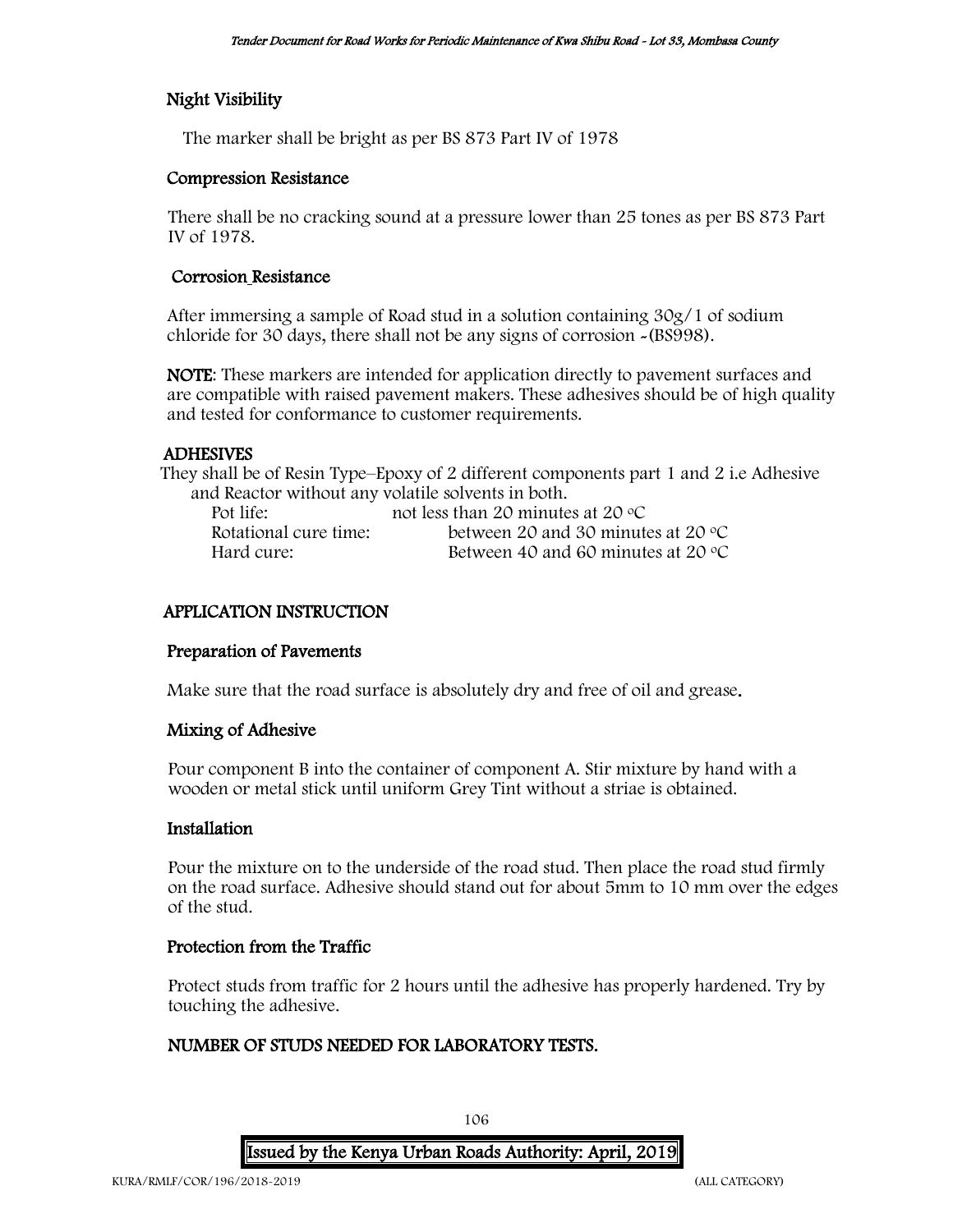In order to approve a particular type of road stud, 4 sample road studs of each colour shall be submitted.

## 2006 GUARDRAILS

Contrary to the Standard Specification, guardrail posts shall be concrete 200 mm diameter set vertically at least 1.2m into the shoulder as directed by the Engineer. Spacer blocks shall also be made of concrete.

Beams for guardrails shall be "Armco Flexbeam" or similar obtained from a manufacturer approved by the Engineer.

## 2007 KERBS

## a) Vertical Joints

Vertical joints between adjacent Kerbs shall not be greater than 5 mm in width and shall be filled with a mortar consisting of 1:3 cement: sand by volume.

## b) Transition between flush and raised kerbs

The transition between flush and raised kerbs (e.g. at bus bays) shall be termed as ramped kerbs. The transition between flush and raised kerbs shall occur within a length of 2.0 m.

## 2008 KILOMETRE MARKER POSTS

Kilometre marker posts shall be provided as directed by the Engineer and in compliance with Standard Specification clause 2008.

### 2009 RUMBLE STRIPS

Where directed by the Engineer, the Contractor shall provide, place, trim, shape and compact to line and level asphalt concrete rumble strips on the finished shoulders. This shall be done to the satisfaction of the Engineer

# 2011 MEASUREMENT AND PAYMENT

#### Road reserve boundary posts

Road reserve boundary posts shall be measured by the number erected

#### Permanent road signs

Permanent road signs shall be measured by the number of each particular size erected.

#### Road marking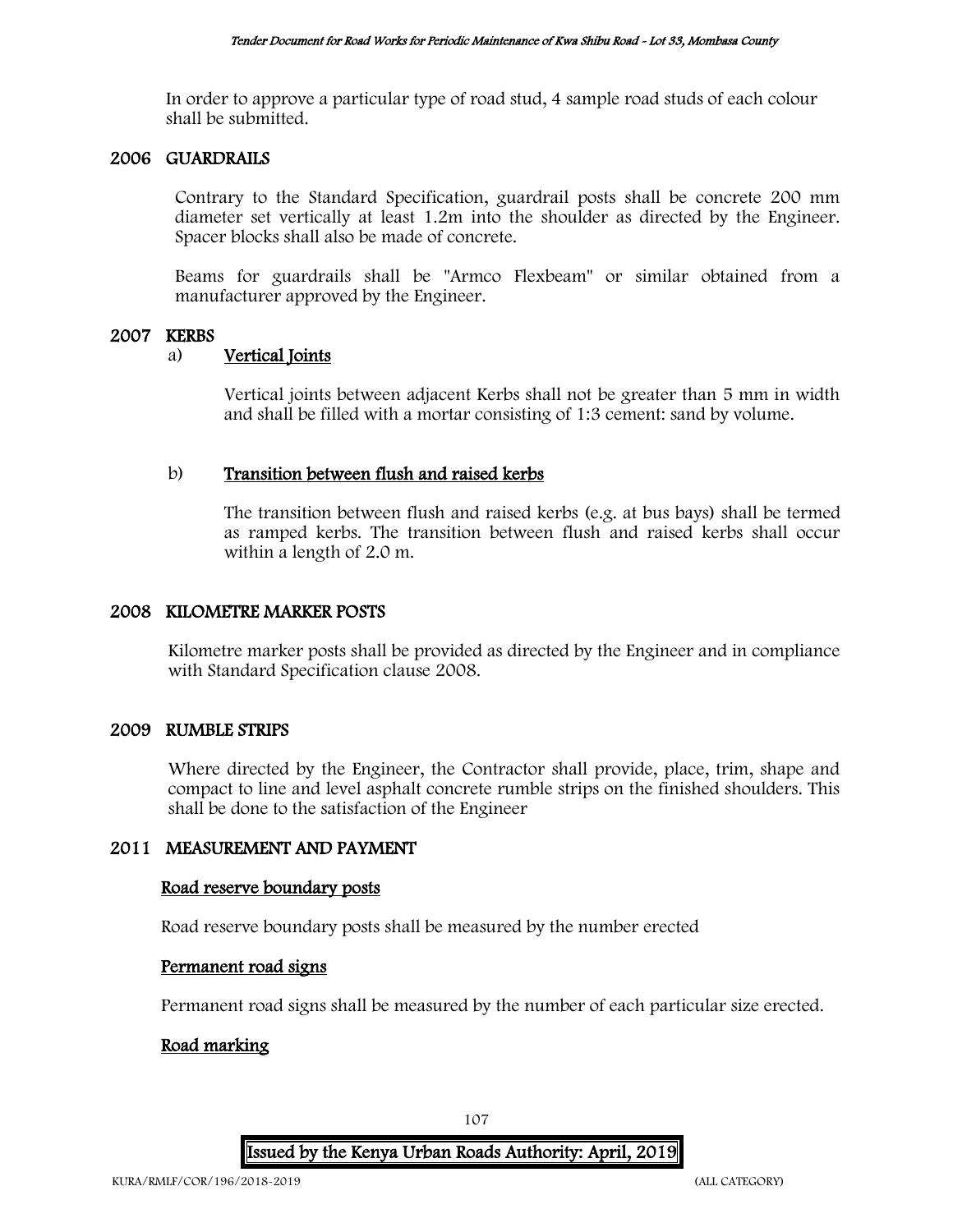Road markings in yellow or white material shall be measured in square metres calculated as the plan area painted.

#### Road Studs

Road studs shall be measured by the number of each particular size erected.

#### Guardrail

Guardrail shall be measured by the metre as the length of the guardrail constructed.

#### Kerbs

Kerbs shall be measured by the metre as the length of kerb constructed

#### SECTION 22-DAYWORKS

#### 2202 MEASUREMENTS AND PAYMENT

(a) Plant

Where items of major plant listed in the schedule of Day works are specified by type (e.g. Concrete mixer etc.) the power rating if such items of plant are provided by the Contractor shall not be lower than the power ratings of such plant manufactured within the last two years prior to the date of BID. Any item of major plant employed upon Dayworks that has a power rating lower than specified above shall be paid for at rates lower than those in the schedule of Dayworks. The reduction in the rate payable shall be in proportion to the reduction in power rating below that specified above.

#### SECTION 23: CONCRETE PAVING BLOCKS

This works shall consist of providing, laying and fixing of concrete paving blocks and concrete paving slabs on a sand base on the driveway and walkways and other areas as directed by the Engineer.

#### a. Concrete Paving Blocks

The paving blocks shall be of type S of any shape fitting within a 295 mm square coordinating space and a work size thickness of at least 30 mm. The blocks shall confirm to the requirements of BS 6717:Pt. 1:1986 or Kenya standard equivalent.

The laying shall be broken at intervals of 50 m by concrete ribs of class 25 concrete.

The blocks shall be laid on a 40 mm minimum sand base whose specifications are as in section (b) of this specification.

#### b. Sand For Sand Base

Sand used as bedding for paving blocks and slabs shall be natural sand either pit or river sand. The grading shall conform and be parallel as much as possible to  $KSO2 - 95$  Parts 1 &2: 1984 for zones 1,2 or 3. The other requirements shall be as specified in section 1703 (c ) of Standard Specifications.

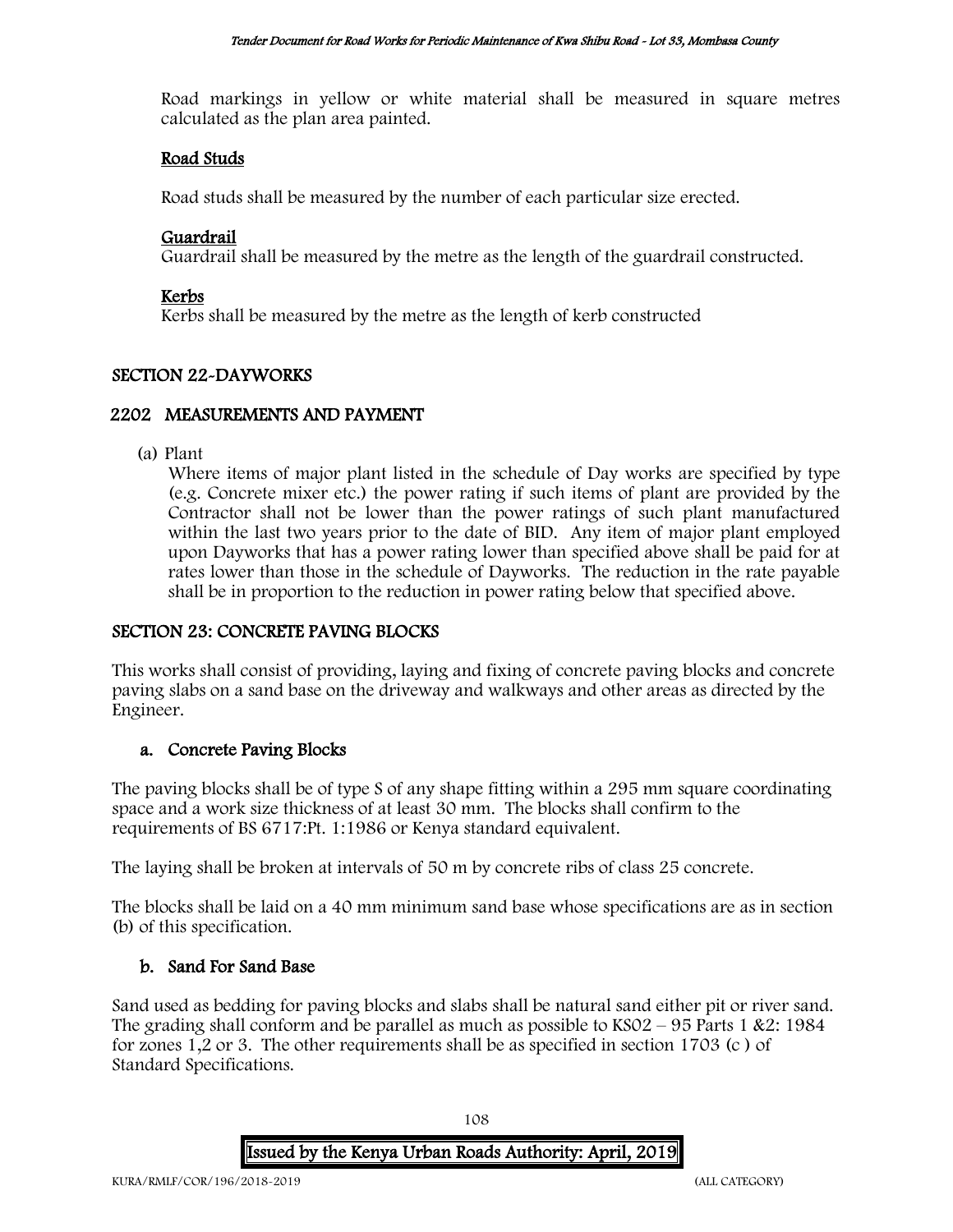#### c. Measurement and Payment

Payment for paving blocks and paving slabs shall be by square metre laid. The rate quoted would include the cost of haulage to site of the blocks, slabs and sand, as no extra payment shall be made for haulage

## SECTION VI: SUPERVISION AND CONTRACT EVALUATION MANUAL 2012

The Manual refers to the Ministry of Roads 'Supervision and Contract evaluation Manual for Road Maintenance Works 2012.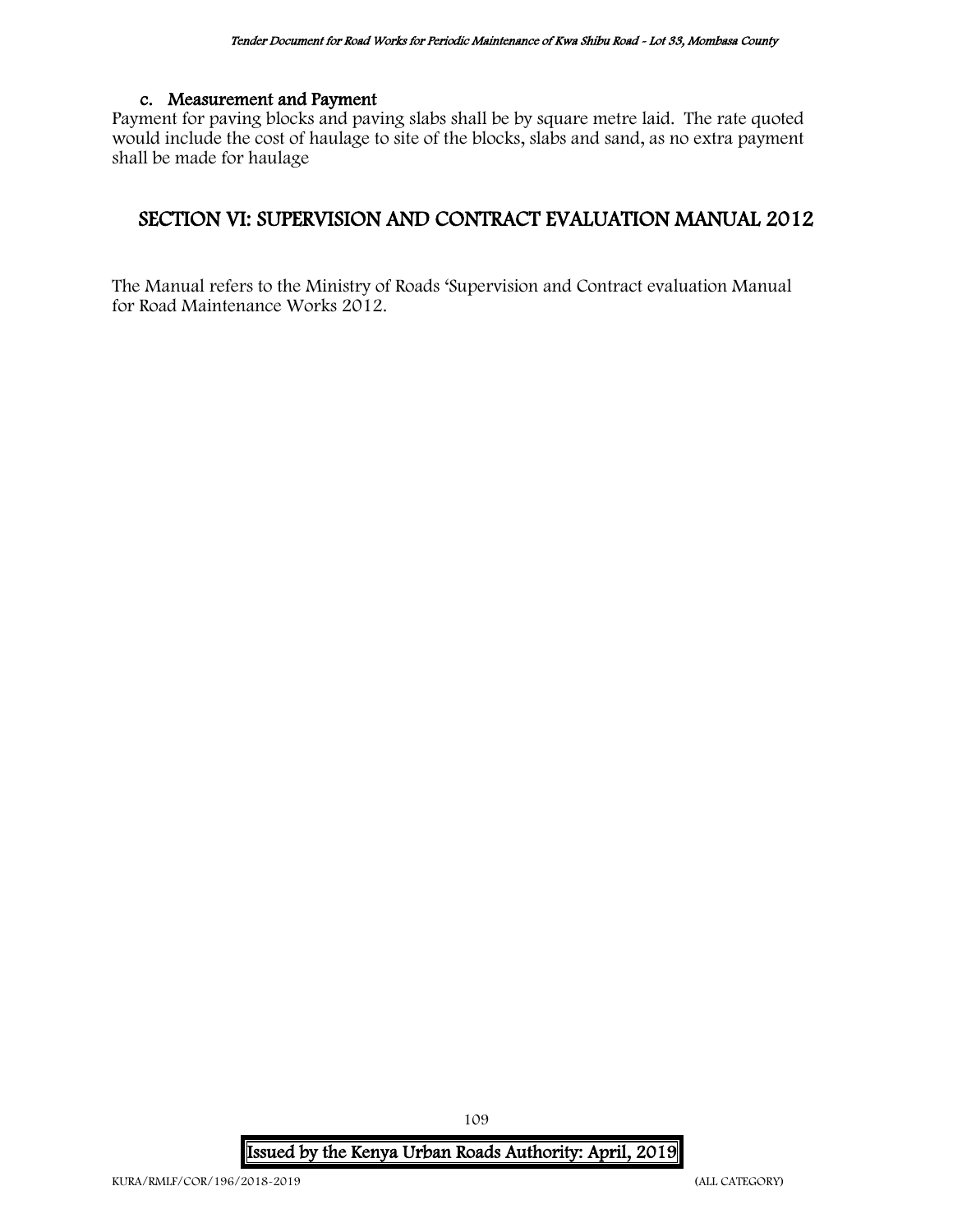# SECTION VII: DRAWINGS

The bidder shall provide design drawings on A3 sheets including plan and profile, typical cross-sections, layouts and standard drawings, setting out data and design reports which should include design standards used and key project features as described in section 14.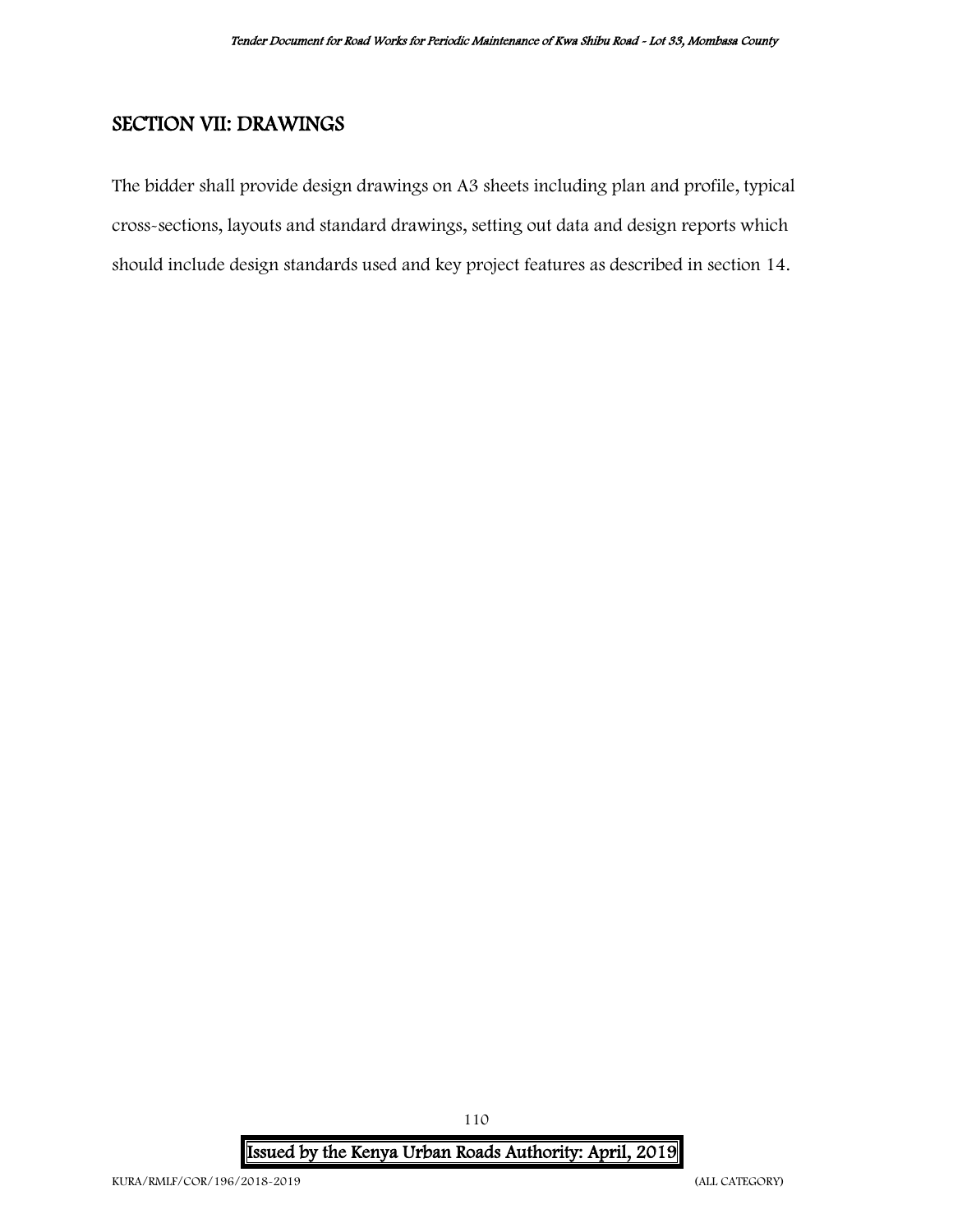# SECTION VIII: ROAD MAINTENANCE MANUAL

The Manual refers to the Ministry of Roads 'Road Maintenance Manual, May 2010 Edition'.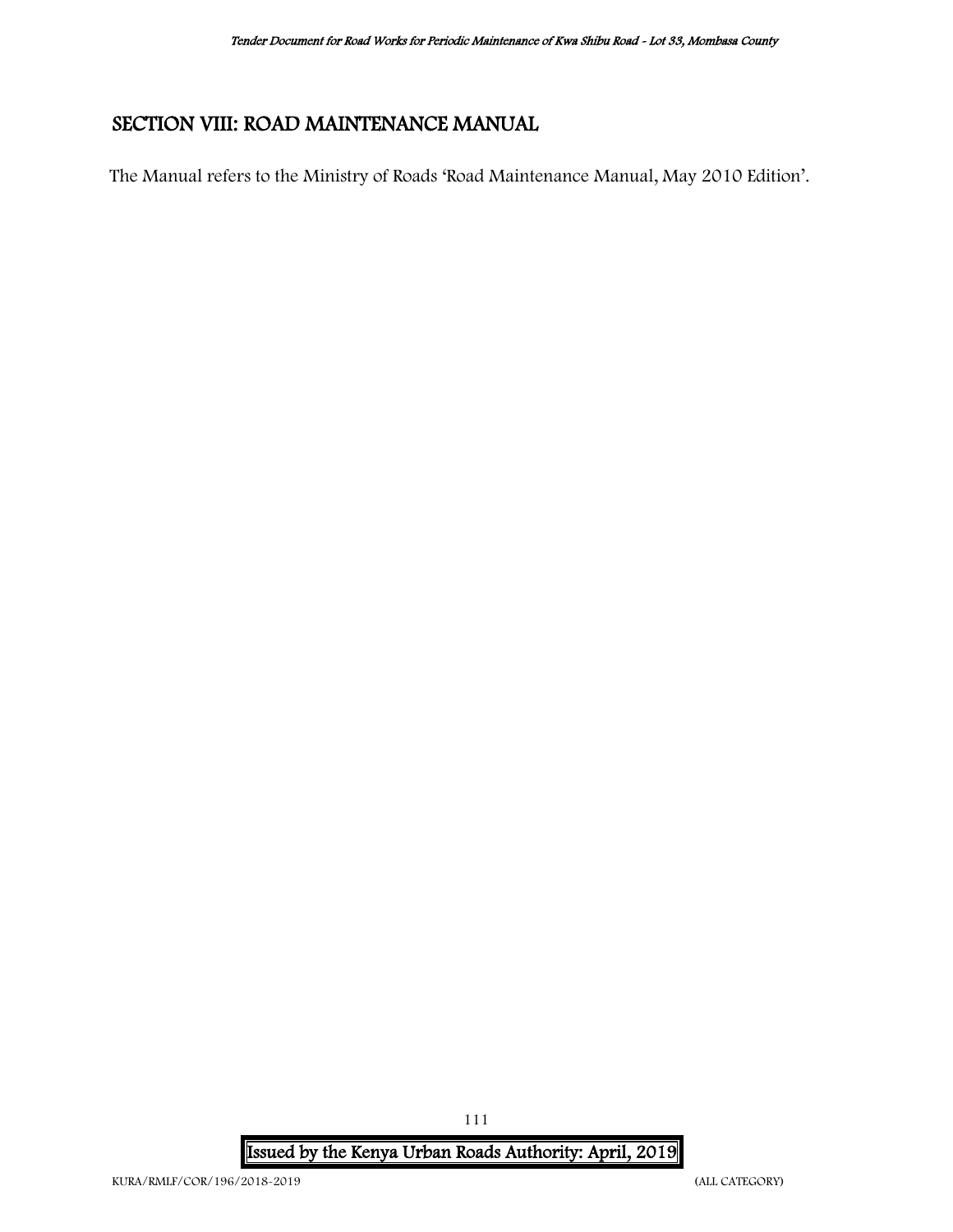# SECTION IX: BILLS OF QUANTITIES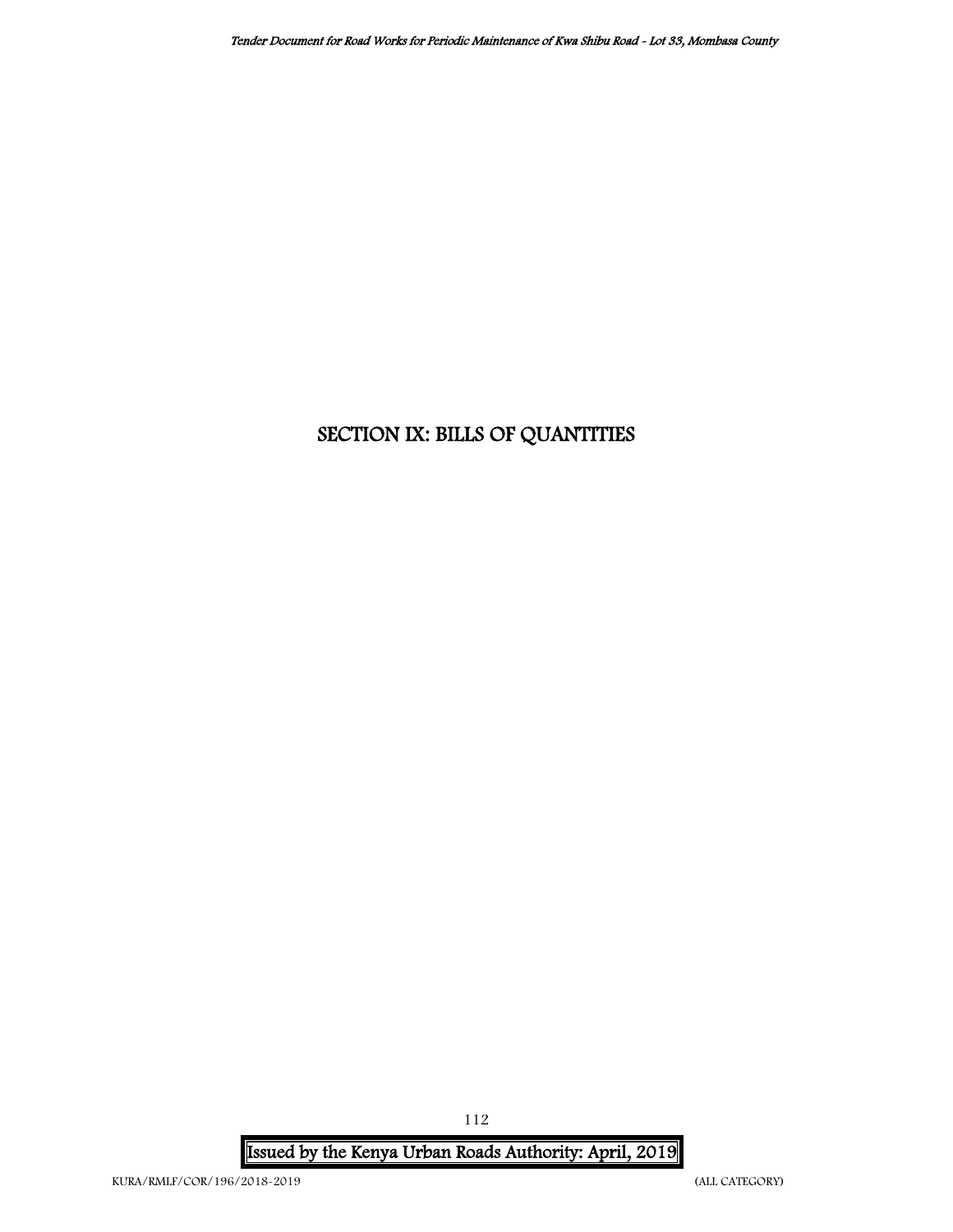#### PREAMBLE TO BILL OF QUANTITIES

- 1. The Bills of Quantities forms part of the Contract Documents and are to be read in conjunction with the Instructions to Bidders, Conditions of Contract Parts I and II, Specifications and Drawings.
- 2. The brief description of the items in the Bills of Quantities is purely for the purpose of identification, and in no way modifies or supersedes the detailed descriptions given in the conditions of Contract and Specifications for the full direction and description of work and materials.
- 3. The Quantities set forth in the Bills of Quantities are estimated, representing substantially the work to be carried out, and are given to provide a common basis for bidding and comparing of Bids. There is no guarantee to the Contractor that he will be required to carry out all the quantities of work indicated under any one particular item or group of items in the Bill of Quantities. The basis of payment shall be the Contractor's rates and the quantities of work actually done in fulfilment of his obligation under the Contract.
- 4. The prices and rates inserted in the Bills of Quantities will be used for valuing the work executed, and the Engineer will only measure the whole of the works executed in accordance with this Contract.
- 5. The rates inserted in any road in the tender shall apply to other roads within the same lot upon written instructions to be issued by the Engineer or his representative during execution of works and shall be used only to pay for activities of similar description and nature which may not have been included in the Bills of Quantities for that road.
- 6. A price or rate shall be entered in ink against every item in the Bills of Quantities with the exception of items that already have Provisional sums affixed thereto. The bidders are reminded that no "nil" or "included" rates or "lump-sum" discounts will be accepted. The rates for various items should include discounts if any. Bidders who fail to comply will be disqualified.
- 7. Provisional sums (including Dayworks) in the Bills of Quantities shall be expended in whole or in part at the discretion of the Engineer or his representative.
- 8. Where there are no quantities against the line item especially on dayworks, the bidder shall only fill his rates
- 9. Quantified instructions shall be extracted from the main BOQ for purposes of part implementation of the works and interim measurements/payments shall be based on the quantified instructions read together with the bills of quantities.

The price and rates entered in the Bills of Quantities shall, except insofar as it is otherwise provided under the Contract, include all Constructional plant to be used, labour, insurance, supervision, compliance testing, materials, erection, maintenance of works, overheads and profits, taxes and duties together with all general risks, liabilities and obligations set out or implied in the Contract, transport, electricity and telephones, water, use and replenishment of all consumables, including those required under the contract by the Engineer and his staff.

Errors in the pricing of the Bills of Quantities will be corrected in accordance with Clause (29) of instructions to bidders.

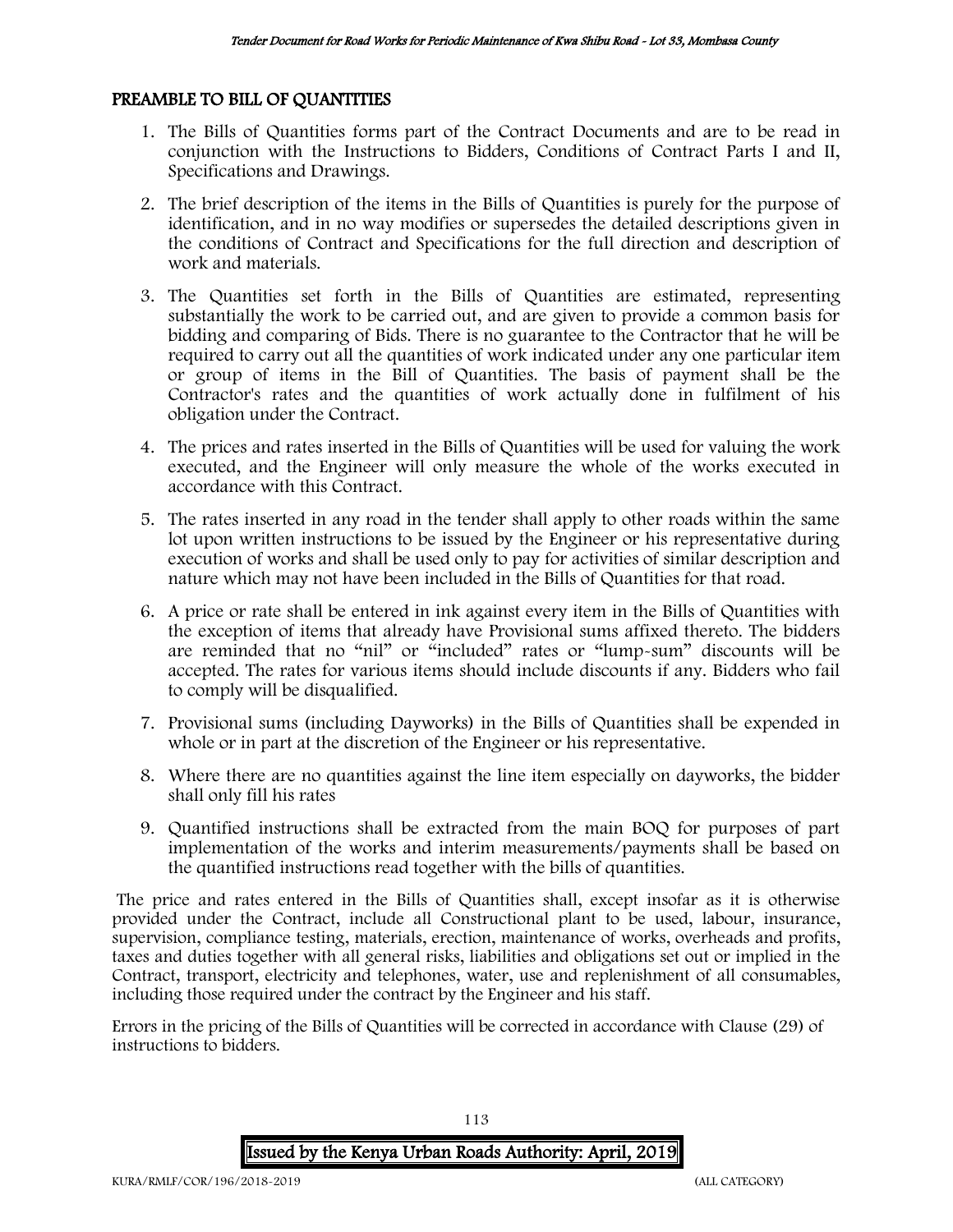#### UCB…………..

#### KWA SHIBU ROAD

| <b>Bill of Quantities</b> |                                                                                                                                                                                                                                                                               |                |          |                       | Page: 1    |
|---------------------------|-------------------------------------------------------------------------------------------------------------------------------------------------------------------------------------------------------------------------------------------------------------------------------|----------------|----------|-----------------------|------------|
| Item No.                  | Description                                                                                                                                                                                                                                                                   | Units          | Quantity | Unit Bid<br>Rate(Ksh) | Amount KSh |
|                           |                                                                                                                                                                                                                                                                               |                |          |                       |            |
|                           | Note: All haulage is to be included in<br>the Contractor's rates and prices. There<br>is no separate payment for overhaul                                                                                                                                                     |                |          |                       |            |
| 05-50-003                 | Excavate, spread and compact in hard<br>material                                                                                                                                                                                                                              | $M^3$          | 72.87    |                       |            |
|                           |                                                                                                                                                                                                                                                                               |                |          |                       |            |
| 05-50-009                 | Cut to spoil in hard Material                                                                                                                                                                                                                                                 | $M^3$          | 72.87    |                       |            |
| 12-50-003                 | Provide, spread, water and compact<br>natural gravel to specified thickness at<br>95% MDD                                                                                                                                                                                     | $M^3$          | 145.74   |                       |            |
| 12-60-001                 | Provide, lay and compact hand packed<br>stone material including filling of<br>voids with stone dust and watering as<br>directed by the Engineer.                                                                                                                             | $M^3$          | 72.88    |                       |            |
| 20-70-016                 | Excavate for, provide and place<br>250x125mm class 25/20 precast<br>concrete straight raised kerbs<br>haunched in 100mm thick class<br>15/20 concrete base bedding and<br>mortar joined in support to<br>carriageaways, bus bays and junctions<br>as directed by the Engineer | M              | 193.4    |                       |            |
| 20-70-017                 | Excavate for, provide and place<br>125x100mm precast concrete straight<br>channels in support to carriageway.                                                                                                                                                                 | M              | 69.85    |                       |            |
| 23-50-005                 | Provide, lay and compact 60mm thick<br>concrete paving blocks with 35<br>N/mm2 cube crushing strength<br>conforming to BS 6717 Part 1 of 1986<br>or Kenya Bureau of Standard<br>equivalent including 25 mm thick<br>compacted sand bed                                        | M <sup>2</sup> | 3072     |                       |            |
|                           | Total Excluding VAT:                                                                                                                                                                                                                                                          |                |          |                       |            |
|                           | VAT @ 16 %                                                                                                                                                                                                                                                                    |                |          |                       |            |
|                           | Total Including VAT:                                                                                                                                                                                                                                                          |                |          |                       |            |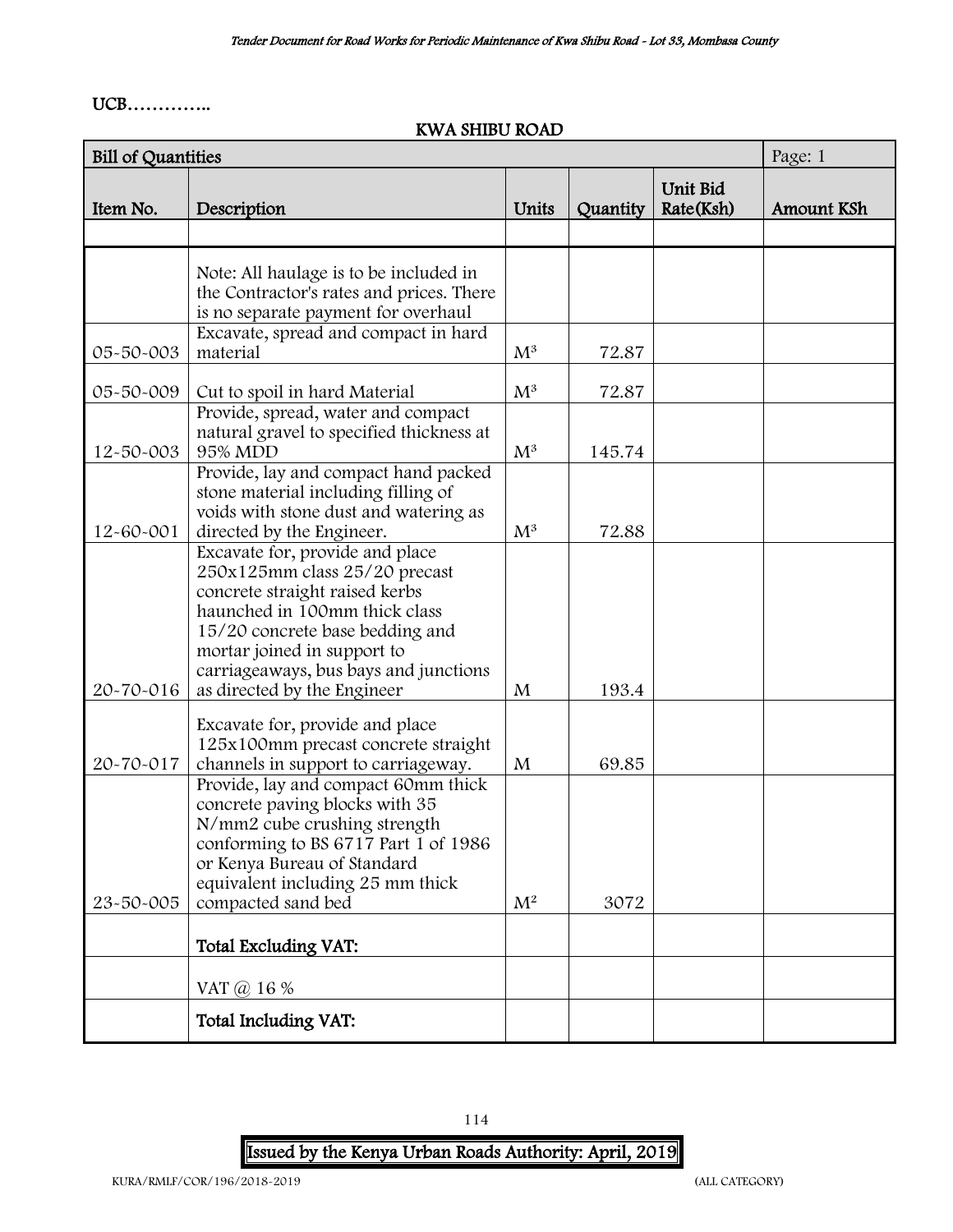#### Structure:

#### Package:

Contractor

|     | <b>Bill of Quantities</b> |                                             | Page: 1       |
|-----|---------------------------|---------------------------------------------|---------------|
|     |                           | Summary                                     | Project:      |
| No. | Road Code                 | Road Name                                   | Amount (KShs) |
|     | $UCB$                     | KWA SHIBU ROAD                              |               |
|     |                           | Total Carried to page on the Form of Tender |               |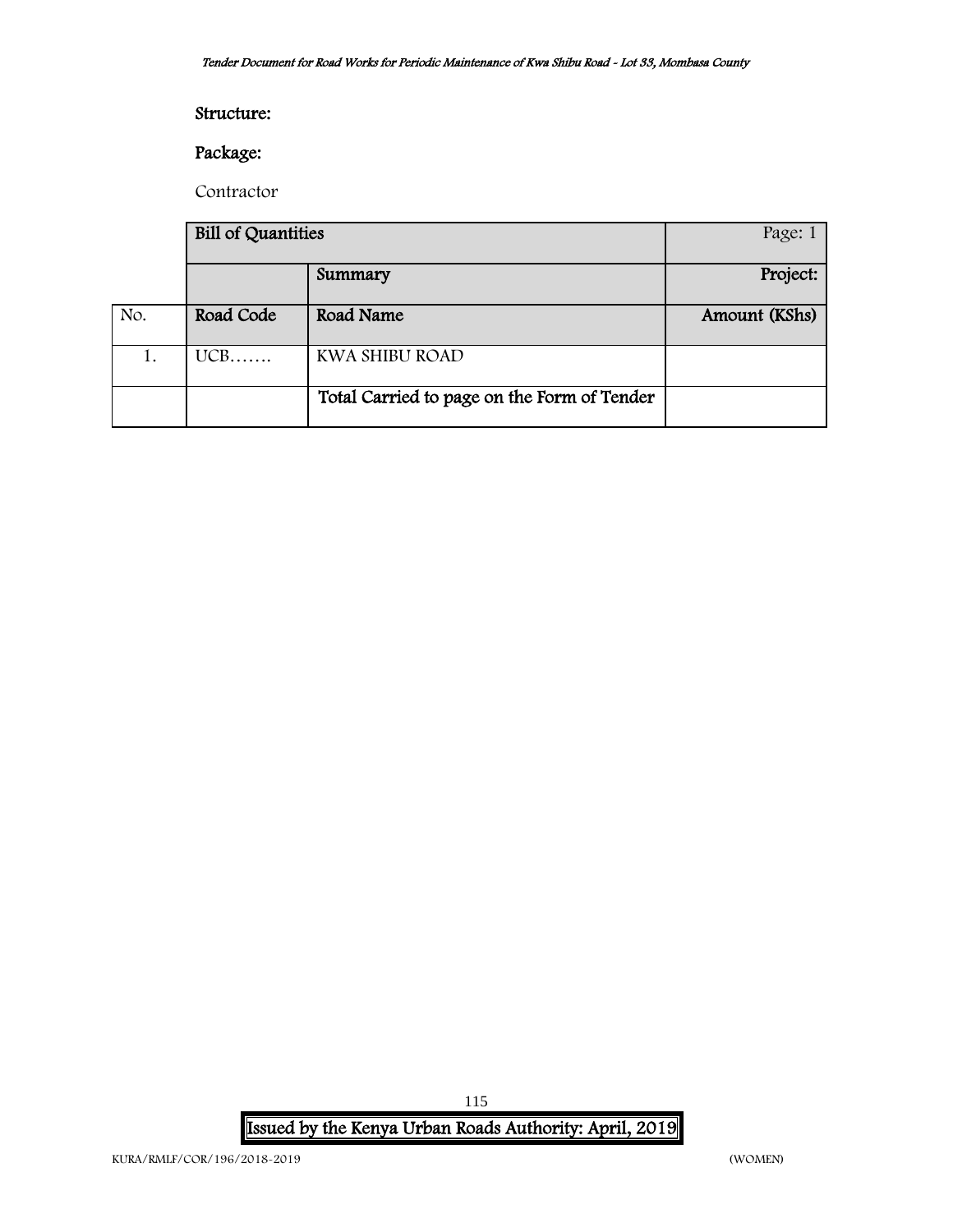# SECTION X: STANDARD FORMS

Issued by the Kenya Urban Roads Authority: April, 2019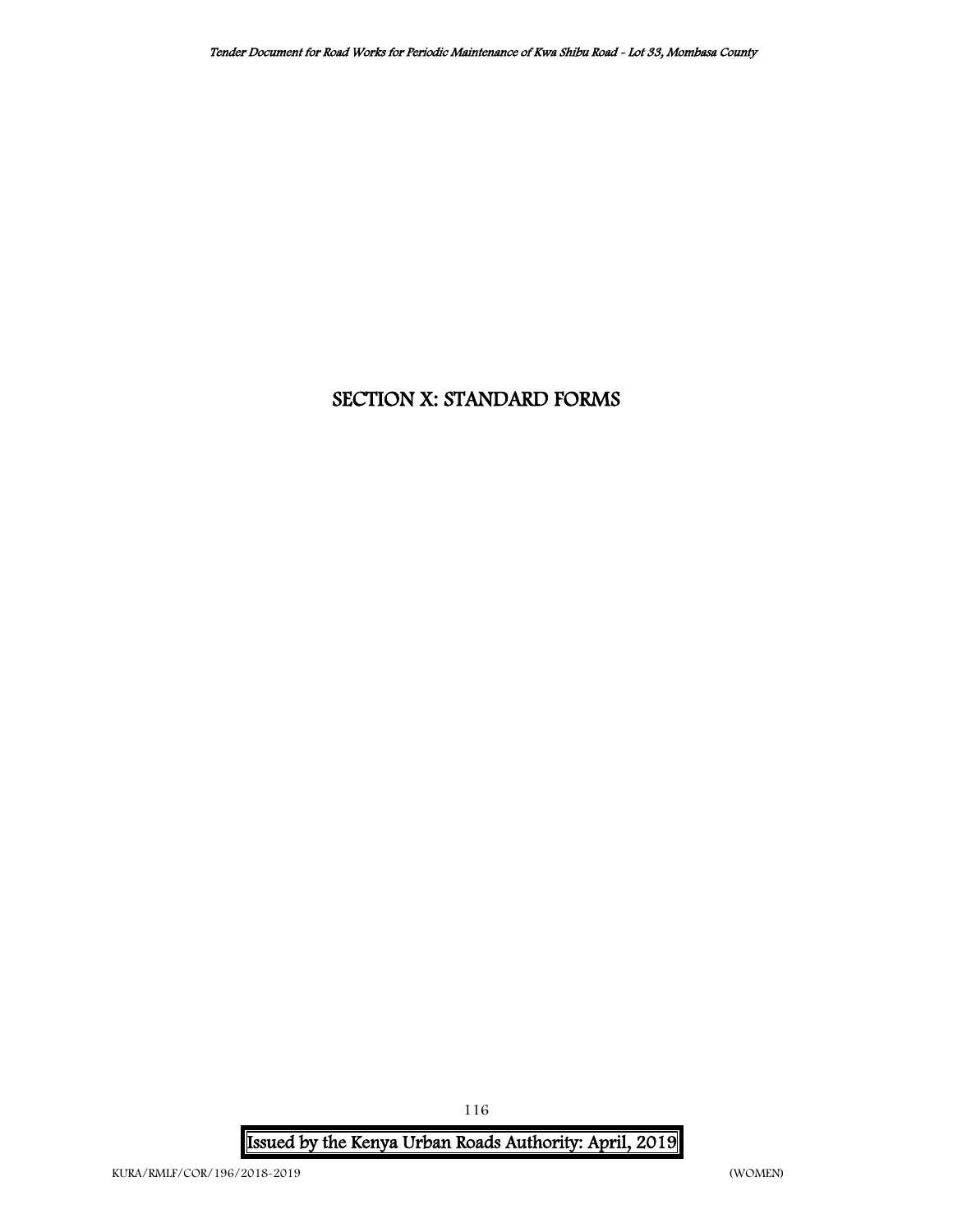# Form of Bid

(NOTE: The Appendix forms part of the Bid. Bidders are required to fill all the blank spaces in this form of Bid and Appendix)

#### NAME OF CONTRACT:

#### PERIODIC MAINTENANCE OF KWA SHIBU ROAD LOT 33 ROADS : MOMBASA COUNTY

TO: Director General, Kenya Urban Roads Authority, P. O. Box 41727-00100, NAIROBI, KENYA

Sir,

1. Having examined the Conditions of Contract, Specifications, Bill of Quantities, and Drawings for the execution of the above-named works we, the undersigned, offer to construct and install such works and remedy any defects therein in conformity with the said Bill of Quantities, Conditions of Contract, Specifications and Drawings for the sum of

(Insert amount in words)

…………………………………………………………………………………………………

(Insert amount in figures)…………………………………………………………………

as specified in the Appendix to Bid or such other sums as may be ascertained in accordance with the said Conditions.

- 2. We undertake, if our bid is accepted, to commence the works within fourteen (14) days of receipt of the Engineer's order to commence, and to complete and deliver the whole of the works comprised in the contract within the time stated in the Appendix to Bid.
- 3. If our bid is accepted we will, when required, obtain the guarantee of a Bank or other sureties (to be approved by you) to be jointly and severally bound with us in a sum not exceeding 5% of the above named sum for the due performance of the contract under the terms of a Bond to be approved by you.
- 4. We agree to abide by this bid for the period of 120 days from the date fixed for receiving the same and it shall remain binding upon us and may be extended at any time before the expiration of that period.
- 5. We understand that you are not bound to accept the lowest or any bid you may receive.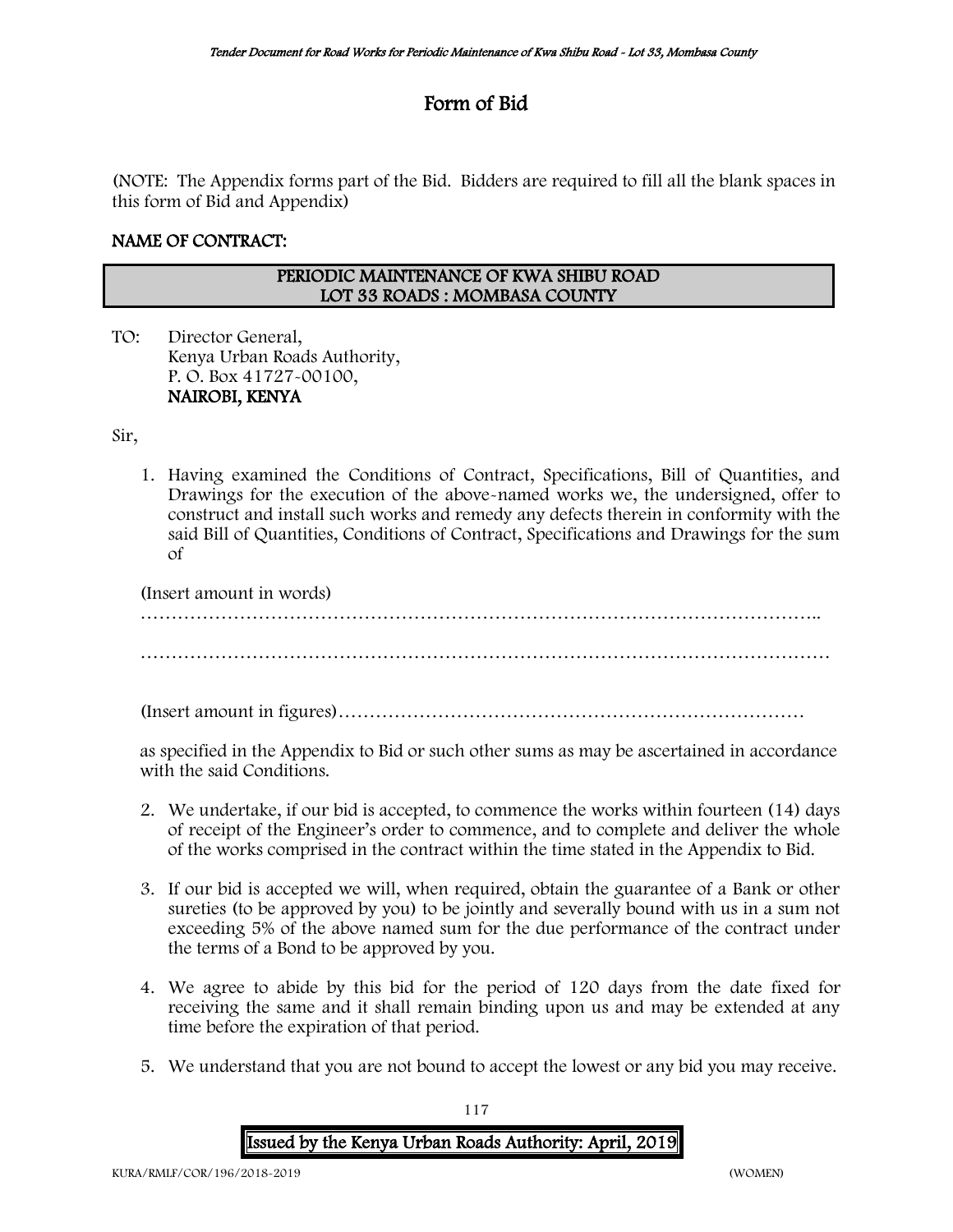6. On the basis of our previous experience we are fully experienced and competent in the type of work included in this tender and we have adequate financial resources to carry out the works described within the period for completion. We are in a position to fulfil the contract for which we have tendered.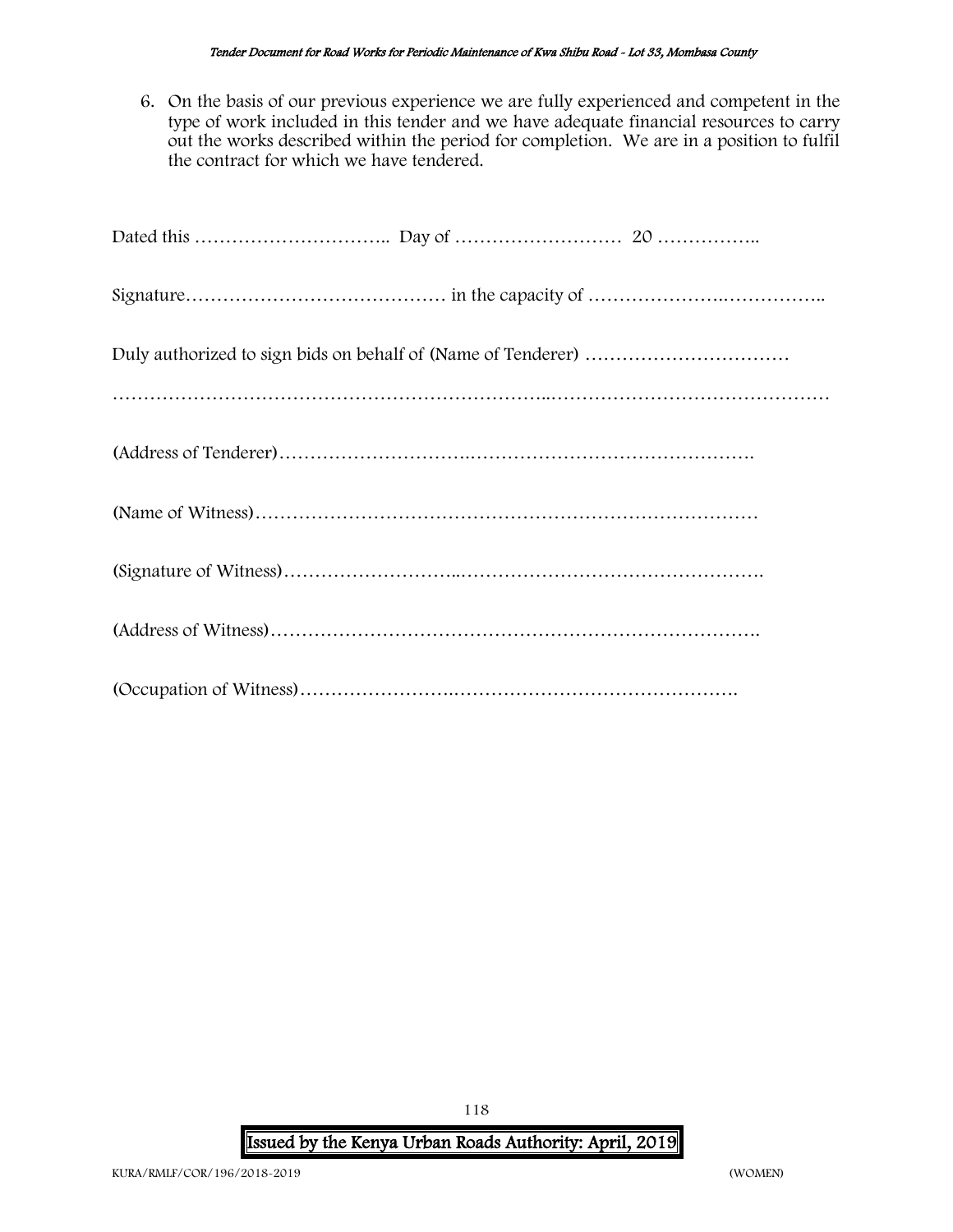Appendix to Form of Bid

Issued by the Kenya Urban Roads Authority: April, 2019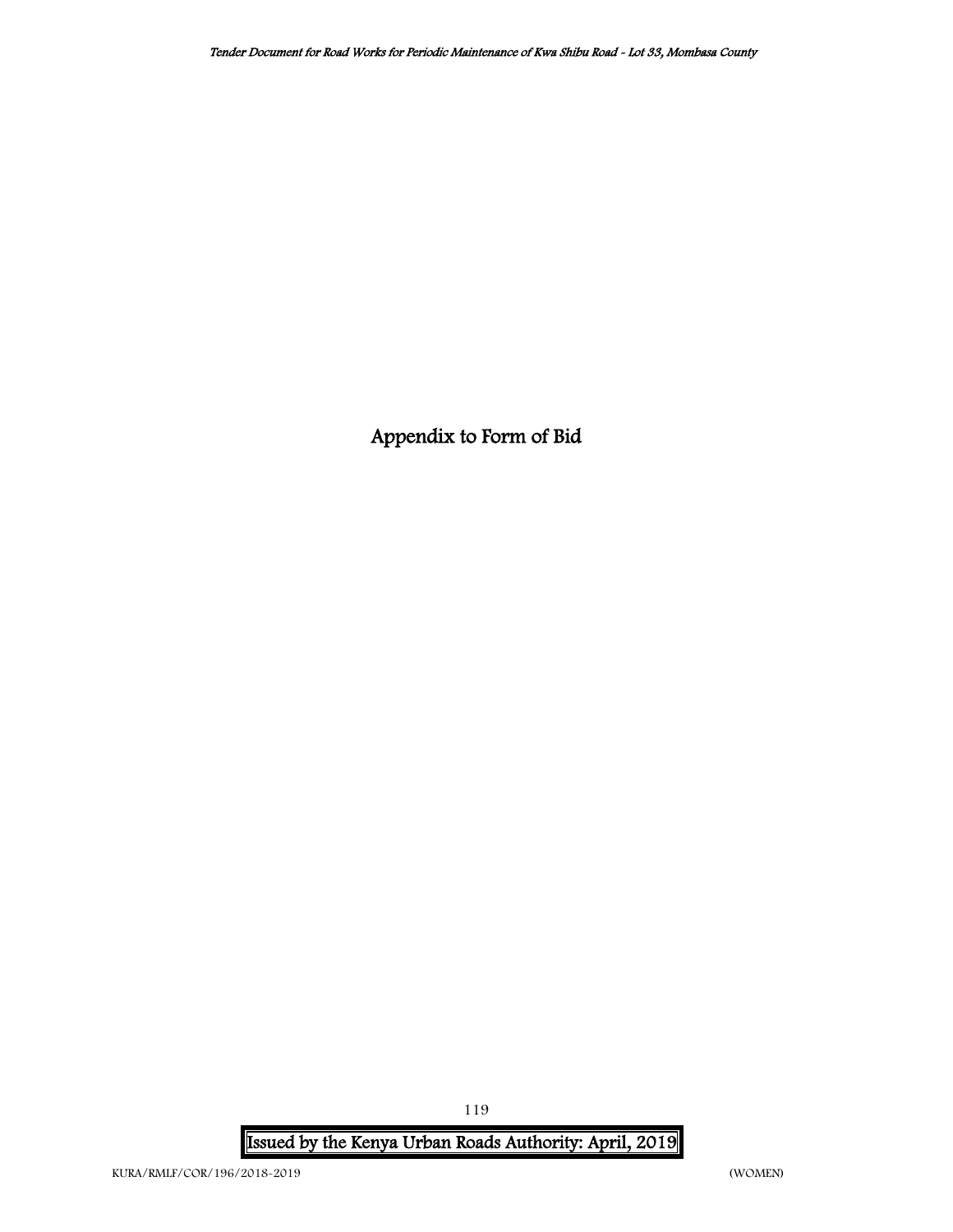| (This appendix forms part of the bid)          |               |                                                               |  |  |  |  |  |  |  |  |
|------------------------------------------------|---------------|---------------------------------------------------------------|--|--|--|--|--|--|--|--|
| CONDITIONS OF CONTRACT                         | <b>CLAUSE</b> | <b>AMOUNT</b>                                                 |  |  |  |  |  |  |  |  |
| <b>Bid Security</b>                            |               | The bidder must fill the Bid Securing                         |  |  |  |  |  |  |  |  |
|                                                |               | Declaration Form                                              |  |  |  |  |  |  |  |  |
| Instructions in Writing                        | 2.5           | Execution of works under site                                 |  |  |  |  |  |  |  |  |
|                                                |               | instructions from Resident Engineer to                        |  |  |  |  |  |  |  |  |
|                                                |               | commence within three (3) days                                |  |  |  |  |  |  |  |  |
| Amount of Performance Security                 | 10.1          | 1 per cent of Tender Sum in the form of                       |  |  |  |  |  |  |  |  |
| (Unconditional Bank Guarantee)                 |               | Unconditional Bank Guarantee                                  |  |  |  |  |  |  |  |  |
| Program to be submitted                        | 14.1          | Immediately after issuance of Order to                        |  |  |  |  |  |  |  |  |
|                                                |               | Commence                                                      |  |  |  |  |  |  |  |  |
| Cash flow estimate to be submitted             | 14.3          | Immediately after issuance of Order to                        |  |  |  |  |  |  |  |  |
|                                                |               | Commence                                                      |  |  |  |  |  |  |  |  |
| Minimum amount of Third Party Insurance        | 23.2          | 1% of the Contract Sum                                        |  |  |  |  |  |  |  |  |
| Period for commencement, from Engineer's       | 41.1          | 14 days                                                       |  |  |  |  |  |  |  |  |
| order to commence                              |               |                                                               |  |  |  |  |  |  |  |  |
| Time for completion                            | 43.1          | (7) months                                                    |  |  |  |  |  |  |  |  |
|                                                |               |                                                               |  |  |  |  |  |  |  |  |
| Amount of liquidated damages                   | 47.1          | 0.05% of Contract Sum per day                                 |  |  |  |  |  |  |  |  |
| Limit of liquidated damages                    | 47.1          | 5% of Contract Sum                                            |  |  |  |  |  |  |  |  |
| Defects Liability period                       | 49.1          | $(1)$ month                                                   |  |  |  |  |  |  |  |  |
| Percentage of Retention                        | 60.3          | 5% of Interim Payment Certificate                             |  |  |  |  |  |  |  |  |
| Limit of Retention Money                       | 60.3          | 5% of Contract Sum                                            |  |  |  |  |  |  |  |  |
| Minimum amount of interim certificates         | 60.2          | Kshs 1,000,000.00                                             |  |  |  |  |  |  |  |  |
| Time within which payment to be made after     | 60.10         | 28 days                                                       |  |  |  |  |  |  |  |  |
| Interim Payment Certificate signed by Engineer |               |                                                               |  |  |  |  |  |  |  |  |
| Time within which payment to be made after     | 60.10         | 28 days                                                       |  |  |  |  |  |  |  |  |
| Final Payment Certificate signed by Engineer   |               |                                                               |  |  |  |  |  |  |  |  |
| Appointer of Adjudicator                       | 67.3          | The Chartered Institute of Arbitrators                        |  |  |  |  |  |  |  |  |
|                                                |               | (Kenya)                                                       |  |  |  |  |  |  |  |  |
| Notice to Employer and Engineer                | 68.2          | The Employers address is:                                     |  |  |  |  |  |  |  |  |
|                                                |               | The Director General,                                         |  |  |  |  |  |  |  |  |
|                                                |               | Kenya Urban Roads Authority (KURA),                           |  |  |  |  |  |  |  |  |
|                                                |               | P.O. Box 41727 - 00100                                        |  |  |  |  |  |  |  |  |
|                                                |               | <b>NAIROBI</b>                                                |  |  |  |  |  |  |  |  |
|                                                |               |                                                               |  |  |  |  |  |  |  |  |
|                                                |               | The Engineer's address is:<br>Director (Road Asset & Corridor |  |  |  |  |  |  |  |  |
|                                                |               |                                                               |  |  |  |  |  |  |  |  |
|                                                |               | Management),                                                  |  |  |  |  |  |  |  |  |
|                                                |               | Kenya Urban Roads Authority (KURA),                           |  |  |  |  |  |  |  |  |
|                                                |               | P.O. Box 41727 - 00100                                        |  |  |  |  |  |  |  |  |
|                                                |               | <b>NAIROBI</b>                                                |  |  |  |  |  |  |  |  |

# Appendix to Form of Bid

Signature of Tenderer…………………………………….……. Date ………………………

120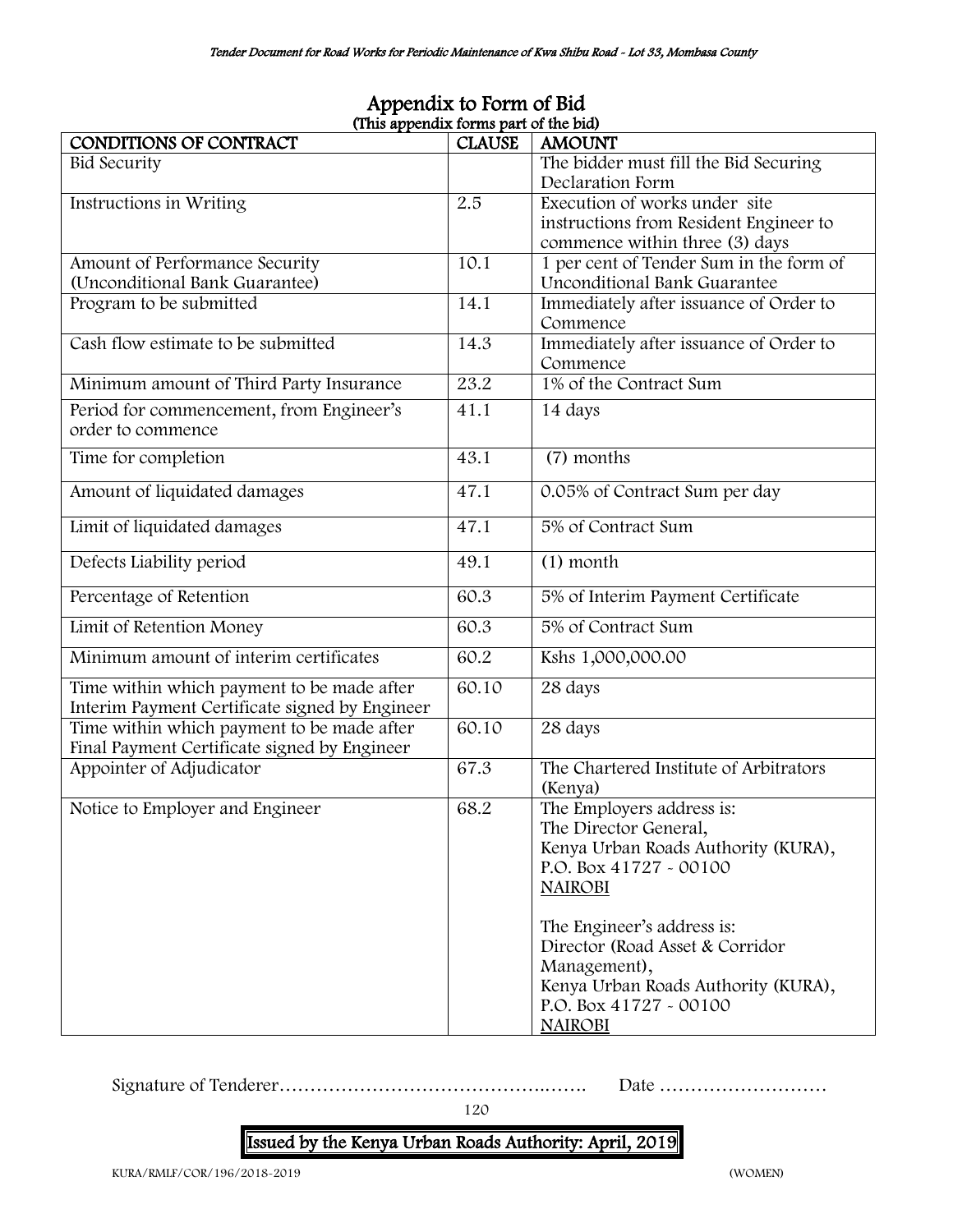Bid Securing Declaration Form

Issued by the Kenya Urban Roads Authority: April, 2019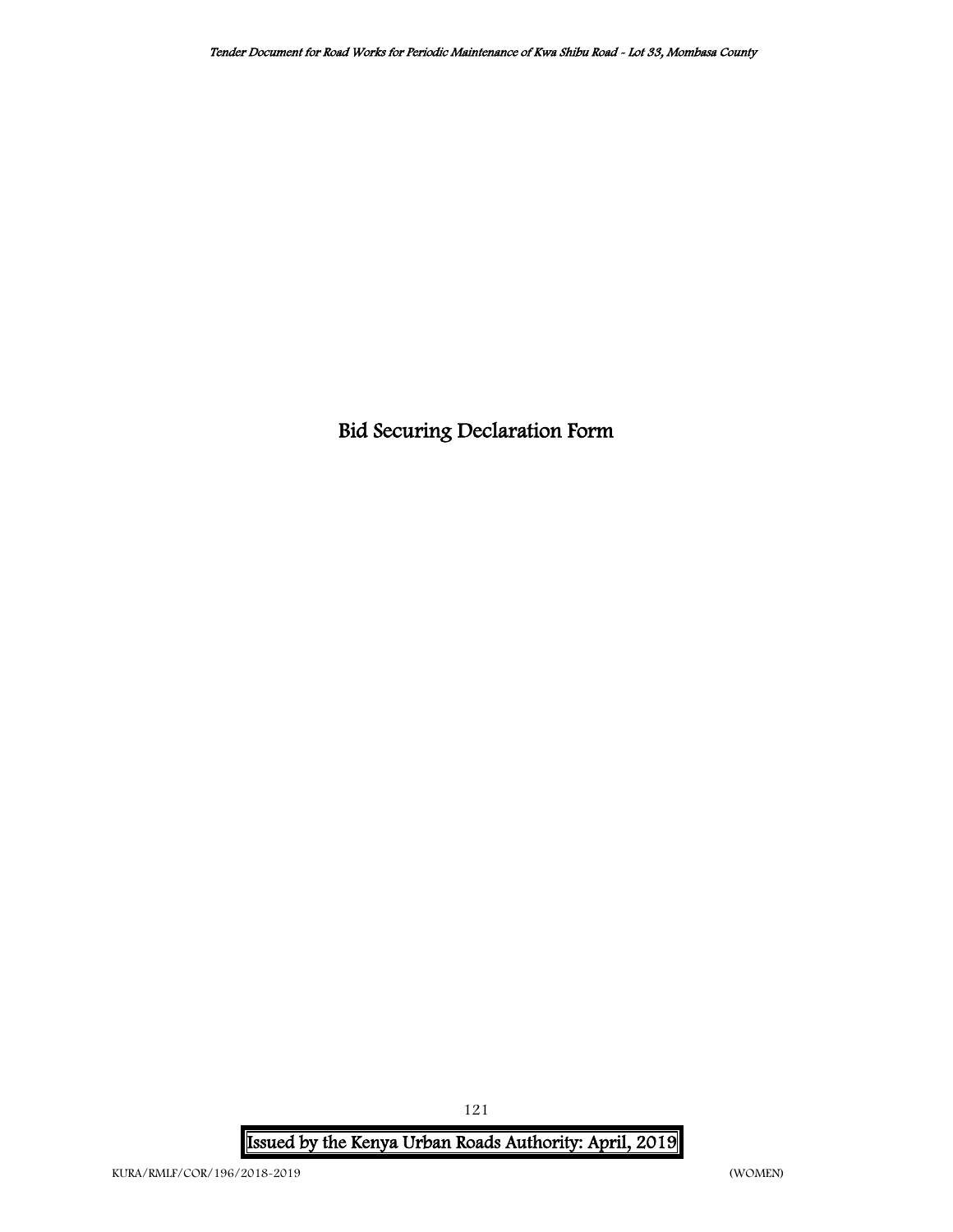# BID -SECURING DECLARATION FORM

[The Bidder shall complete in this Form in accordance with the instructions indicated]

Date:…………………….. [insert date (as day, month and year) of Bid Submission] Tender No. ……………………………………….[insert number of bidding process]

To:..……………………………………………………………………………………………

insert complete name of Purchaser]

We, the undersigned, declare that:

- 1 We understand that, according to your conditions, bids must be supported by a Bid-Securing Declaration.
- 2 We accept that we will automatically be suspended from being eligible for bidding in any contract with the Purchaser for the period of time of 5 years starting on the date of expiration of tender vality period, if we are in breach of our obligation(s) under the bid conditions, because we –
	- (a) have withdrawn our Bid during the period of bid validity specified by us in the Bidding Data Sheet; or
	- (b) having been notified of the acceptance of our Bid by the Purchaser during the period of bid validity,
		- (i) fail or refuse to execute the Contract, if required, or
		- (ii) fail or refuse to furnish the Performance Security, in accordance with the Instruction to tenderers.
- 3 We understand that this Bid Securing Declaration shall expire if we are not the successful Bidder, upon the earlier of
	- (i) our receipt of a copy of your notification of the name of the successful Bidder; or
	- (ii) twenty-eight days after the expiration of our Tender.
- 4 We understand that if we are a Joint Venture, the Bid Securing Declaration must be in the name of the Joint Venture that submits the bid, and the Joint Venture has not been legally constituted at the time of bidding, the Bid Securing Declaration shall be in the names of all future partners as named in the letter of intent.

Signed: …………………………[insert signature of person whose name and capacity are shown] in the capacity of ……………………………………………………… [insert legal capacity of person signing the Bid Securing Declaration]

Name: ………………………………………………[insert complete name of person signing the Bid Securing Declaration]

Duly authorized to sign the bid for and on behalf of: ………………………………….. [insert complete name of Bidder]

Dated on …………………. day of ……………., ………………. [insert date of signing

122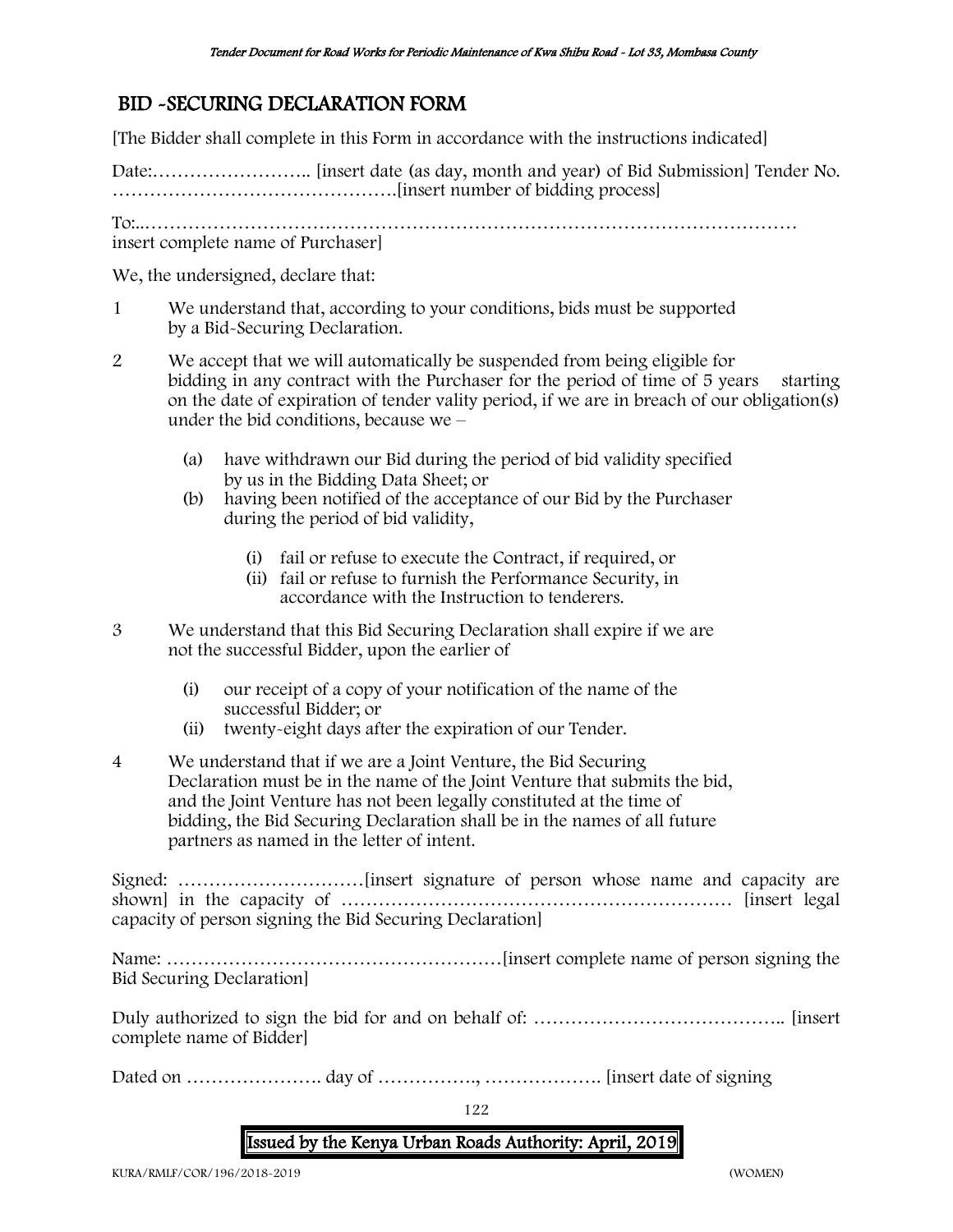# SECTION XI: SCHEDULES OF SUPPLEMENTARY INFORMATION

Issued by the Kenya Urban Roads Authority: April, 2019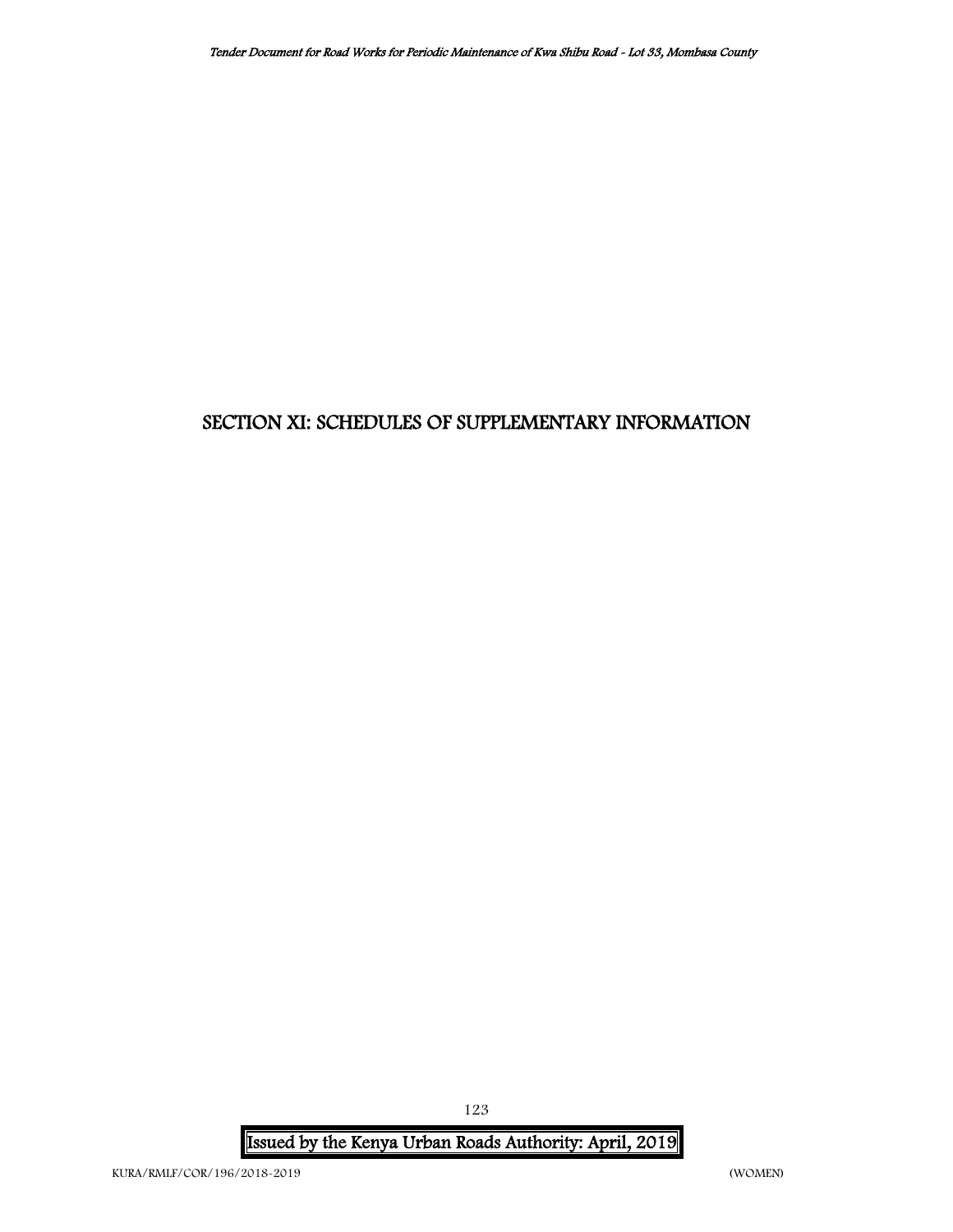| SCHEDULE 1B: ANTI CORRUPTION DECLARATION / COMMITMENT / PLEDGE FORM129      |      |
|-----------------------------------------------------------------------------|------|
|                                                                             |      |
|                                                                             |      |
|                                                                             |      |
| SCHEDULE 5: SCHEDULE OF ROADWORKS CARRIED OUT BY THE BIDER IN THE LAST FIVE |      |
| <b>YEARS:</b> 133                                                           |      |
|                                                                             |      |
|                                                                             |      |
|                                                                             |      |
|                                                                             | .139 |
|                                                                             |      |
|                                                                             |      |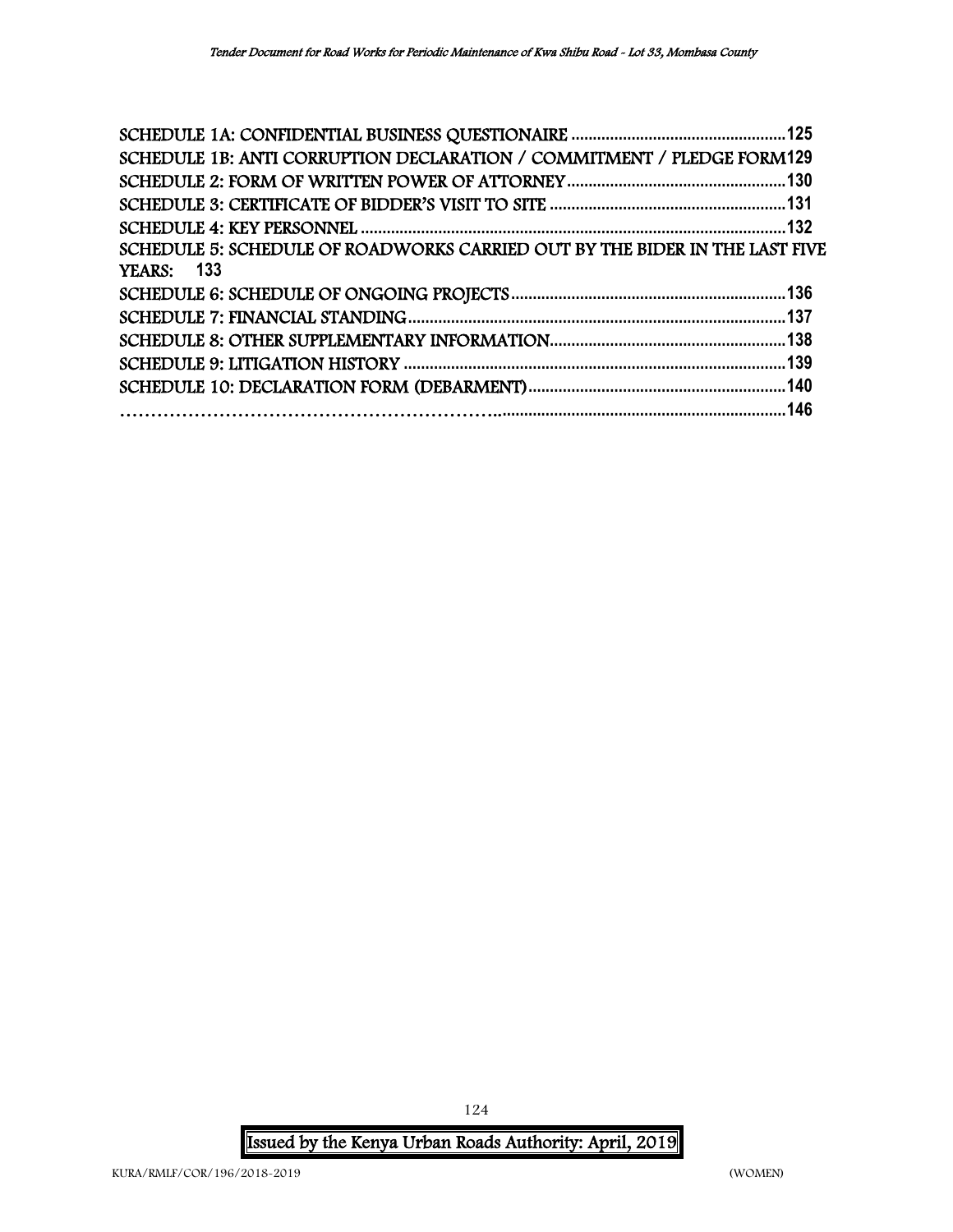#### <span id="page-125-0"></span>SCHEDULE 1A: CONFIDENTIAL BUSINESS QUESTIONAIRE

This Confidential Business Questionnaire of the Government of Kenya shall be completed by the Bidder.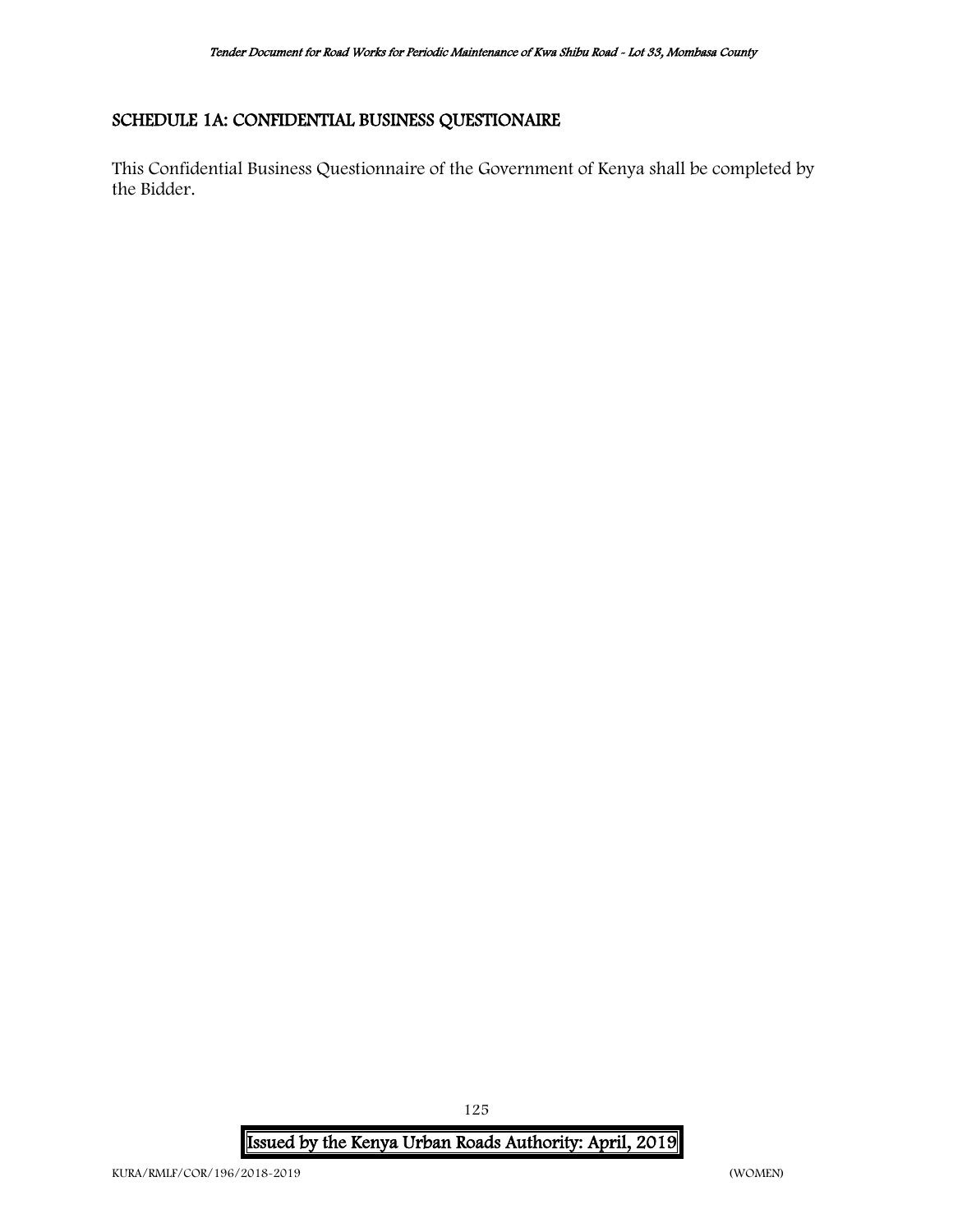#### REPUBLIC OF KENYA

#### CONFIDENTIAL BUSINESS QUESTIONNAIRE

You are requested to give the particulars indicated in Part 1 and either Part 2 (a). 2(b) or 2(c) whichever applies to your type of business.

You are advised that it is a serious offence to give false information on this Form. Part 1 - General:

Business name ........................................................................................................................................................ Location of business premises ......................................................................................................................................................... Plot No. ..................................................Street/Road...................................................................... Postal Address................................... Tel No. .......................... Email address……………………. Nature of business.............................................................................................................................. Current Trade Licence No. ................................Expiring date.......................................................... Maximum value of business which you can handle at any one time: Kshs........................................................... Name of your bankers.............................................................................. Branch...................................................................................................... Part 2(a) - Sole Proprietor: Your name in full ........................................................................................................... Age........................................................................................................... Nationality ..................................Country of origin................................. \*Citizenship details.................................................................................. Part 2(b) - Partnership:

Issued by the Kenya Urban Roads Authority: April, 2019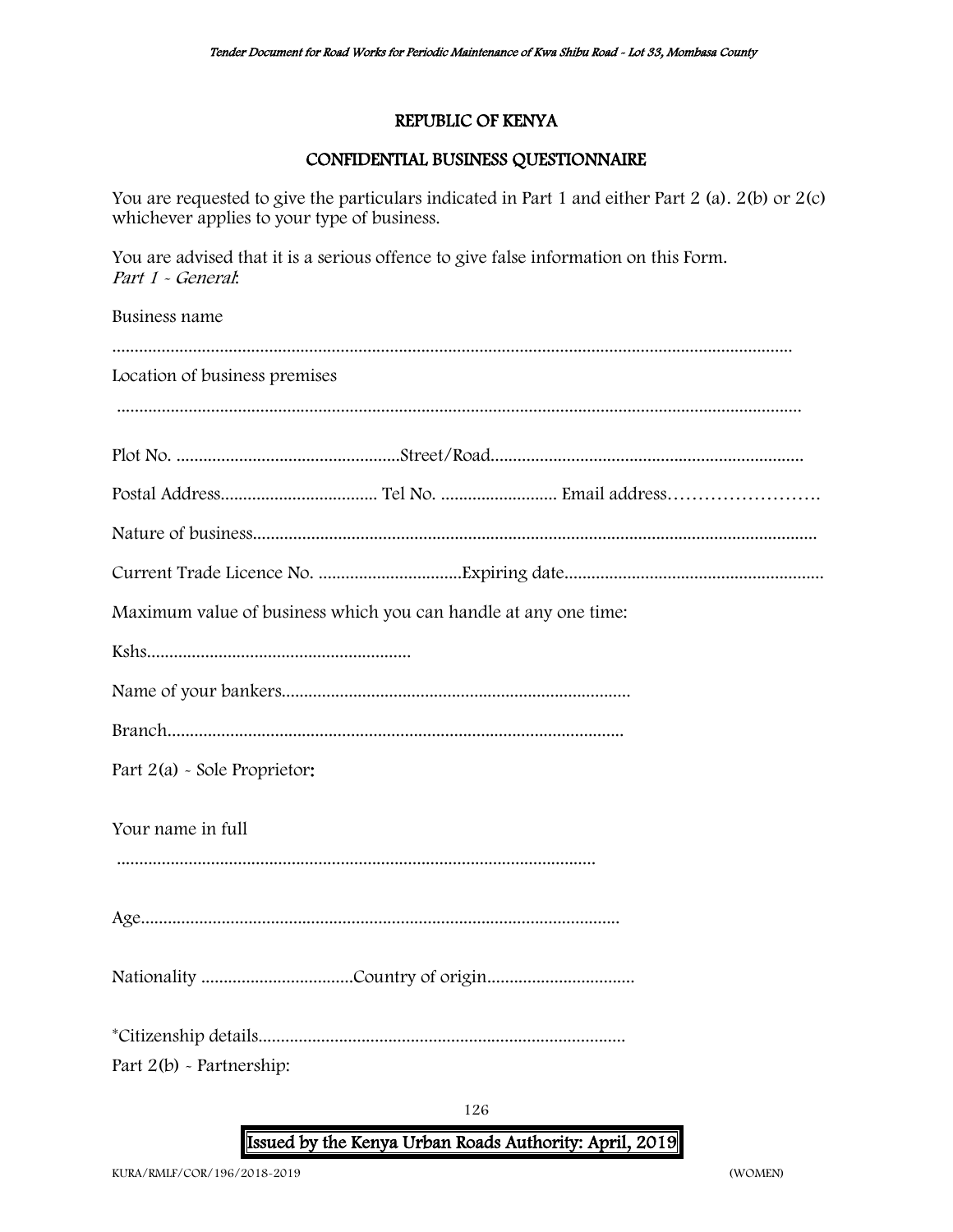| Give details of partners as follows:<br>Name                                                | Nationality | Citizenship Details• | <b>Shares</b> |  |  |  |  |  |  |  |
|---------------------------------------------------------------------------------------------|-------------|----------------------|---------------|--|--|--|--|--|--|--|
|                                                                                             |             |                      |               |  |  |  |  |  |  |  |
|                                                                                             |             |                      |               |  |  |  |  |  |  |  |
|                                                                                             |             |                      |               |  |  |  |  |  |  |  |
|                                                                                             |             |                      |               |  |  |  |  |  |  |  |
|                                                                                             |             |                      |               |  |  |  |  |  |  |  |
| Part 2(c) - Registered Company:                                                             |             |                      |               |  |  |  |  |  |  |  |
|                                                                                             |             |                      |               |  |  |  |  |  |  |  |
| State the nominal and issued capital of the company-                                        |             |                      |               |  |  |  |  |  |  |  |
|                                                                                             |             |                      |               |  |  |  |  |  |  |  |
|                                                                                             |             |                      |               |  |  |  |  |  |  |  |
| Give details of all directors as follows:<br>Name<br>Nationality                            |             | Citizenship Details• | Shares        |  |  |  |  |  |  |  |
|                                                                                             |             |                      |               |  |  |  |  |  |  |  |
|                                                                                             |             |                      |               |  |  |  |  |  |  |  |
|                                                                                             |             |                      |               |  |  |  |  |  |  |  |
|                                                                                             |             |                      |               |  |  |  |  |  |  |  |
|                                                                                             |             |                      |               |  |  |  |  |  |  |  |
| Attach proof of citizenship (Compulsory)<br>Attach certified copy of Form CR12 (Compulsory) |             |                      |               |  |  |  |  |  |  |  |
| I certify that the information given above is correct.                                      |             |                      |               |  |  |  |  |  |  |  |

.............................. Date

Signature of Bidder

127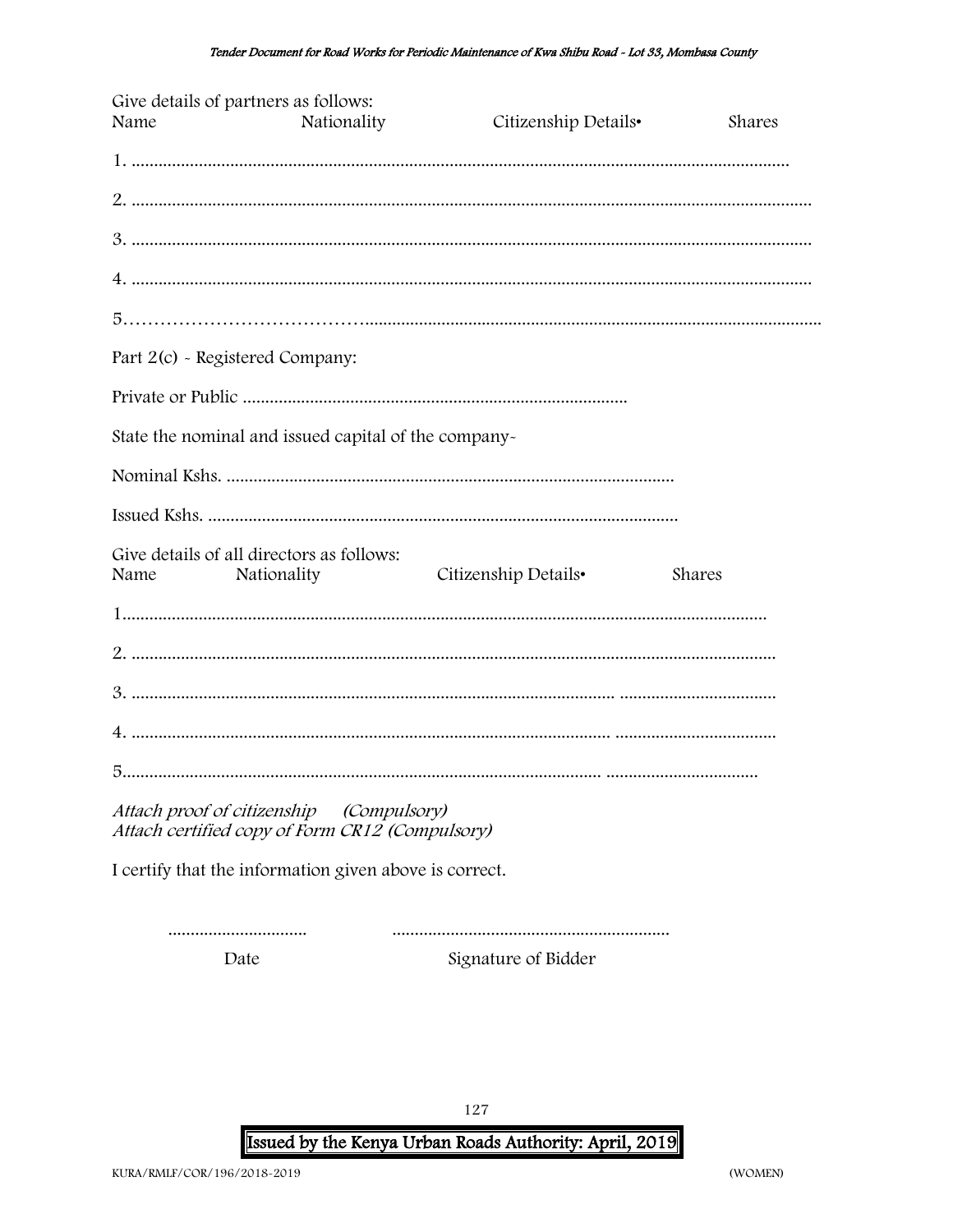Part 3: Interest in the Firm:

Is there any person / persons in the Kenya Urban Roads Authority (KURA) who has interest in this firm? Yes /No\*\*………………………….

I certify that the information given above is correct.

............................... ..............................................................

Date Signature of Bidder

\*\* Delete as necessary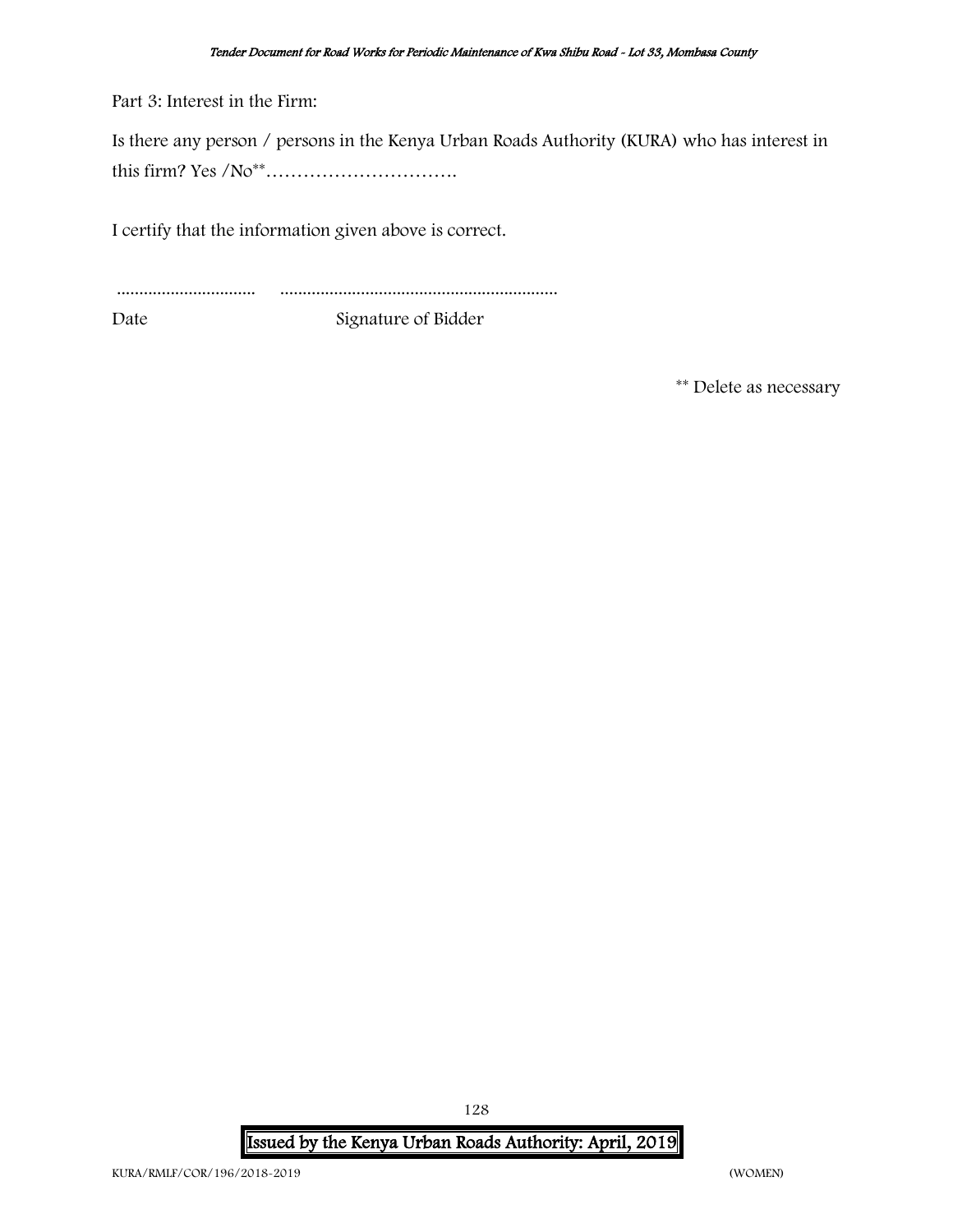#### <span id="page-129-0"></span>SCHEDULE 1B: ANTI CORRUPTION DECLARATION / COMMITMENT / PLEDGE FORM

I/We …………………………………………………………………………… of Post Office Box …………………………………………………………. declare that I/ We recognize that Public Procurement is based on a free, fair and competitive tendering process which should not be open to abuse.

I/We ……………………………………………………………………….. Declare that I/We will not offer or facilitate, directly or indirectly, any inducement or reward to any public officer, their relations or business associates, in connection with tender No. ………………………………………………. for or in the subsequent performance of the contract if I/We am/are successful.

Signed by ……………………………… C.E.O. or Authorized Representative.

|--|--|--|

Designation………………………………..

Signature…………………………………….

Date………………………………………..

#### In case of sub-contracting

Signed by ………………………………….. CEO of the firm to be subcontracted

|--|--|

Signature………………………………….

Date………………………………………..

129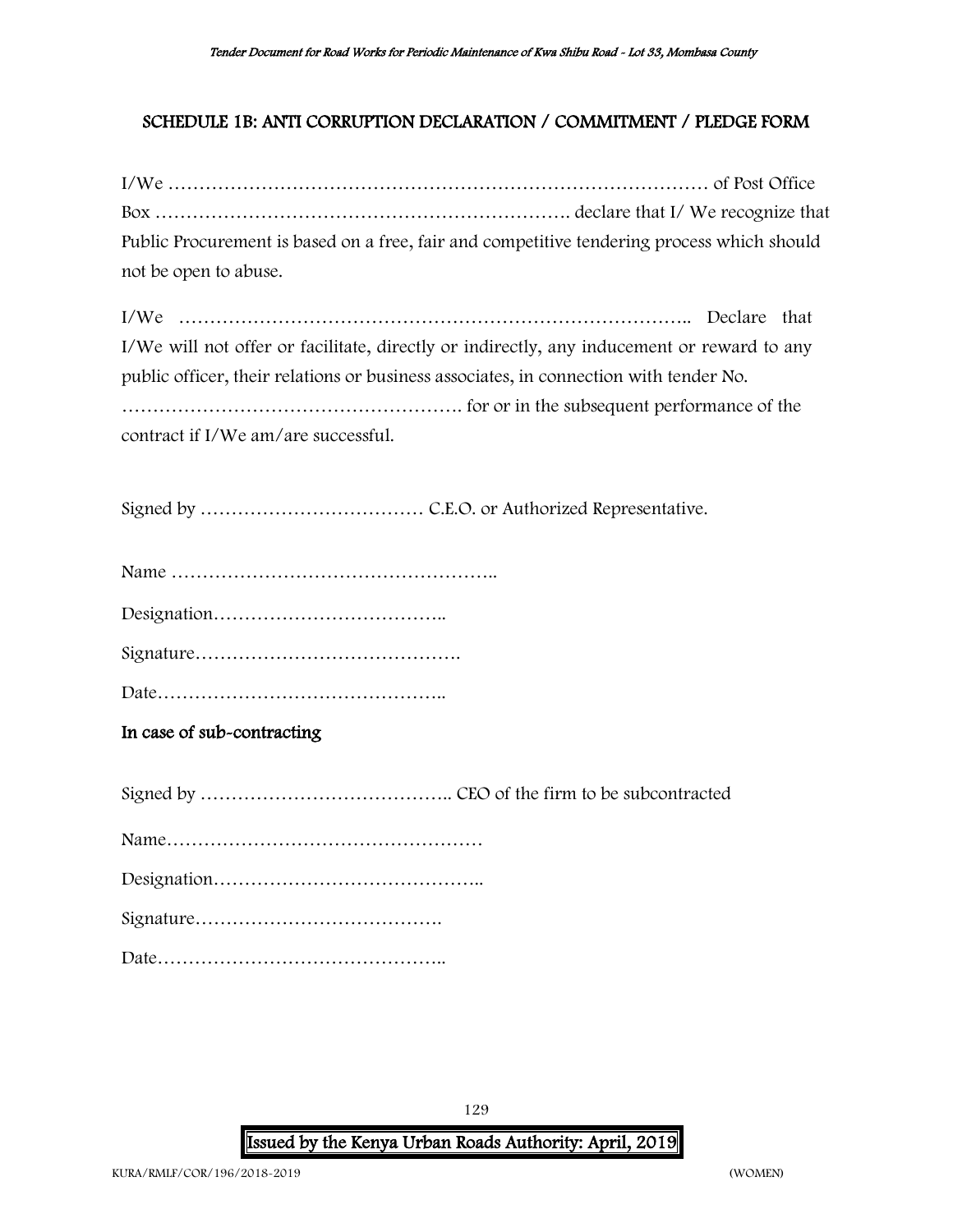#### <span id="page-130-0"></span>SCHEDULE 2: FORM OF WRITTEN POWER OF ATTORNEY

The Bidder shall state here below the name(s) and address of his representative(s) who is/are authorized to receive on his behalf correspondence in connection with the Bid.

………………………………………………………….. (Name of Bidder's Representative in block letters)

………………………………………………………….. (Address of Bidder's Representative)

………………………………………………………………… (Signature of Bidder's Representative)

Alternate:

………………………………………………………….. (Name of Bidder's Representative in block letters)

………………………………………………………………………… (Address of Bidder's Representative)

………………………………………………………….. (Signature of Bidder's Representative)

\*To be filled by all Bidders.

\*Both representative and alternate must attach copy of National Identification card or Passport.

Issued by the Kenya Urban Roads Authority: April, 2019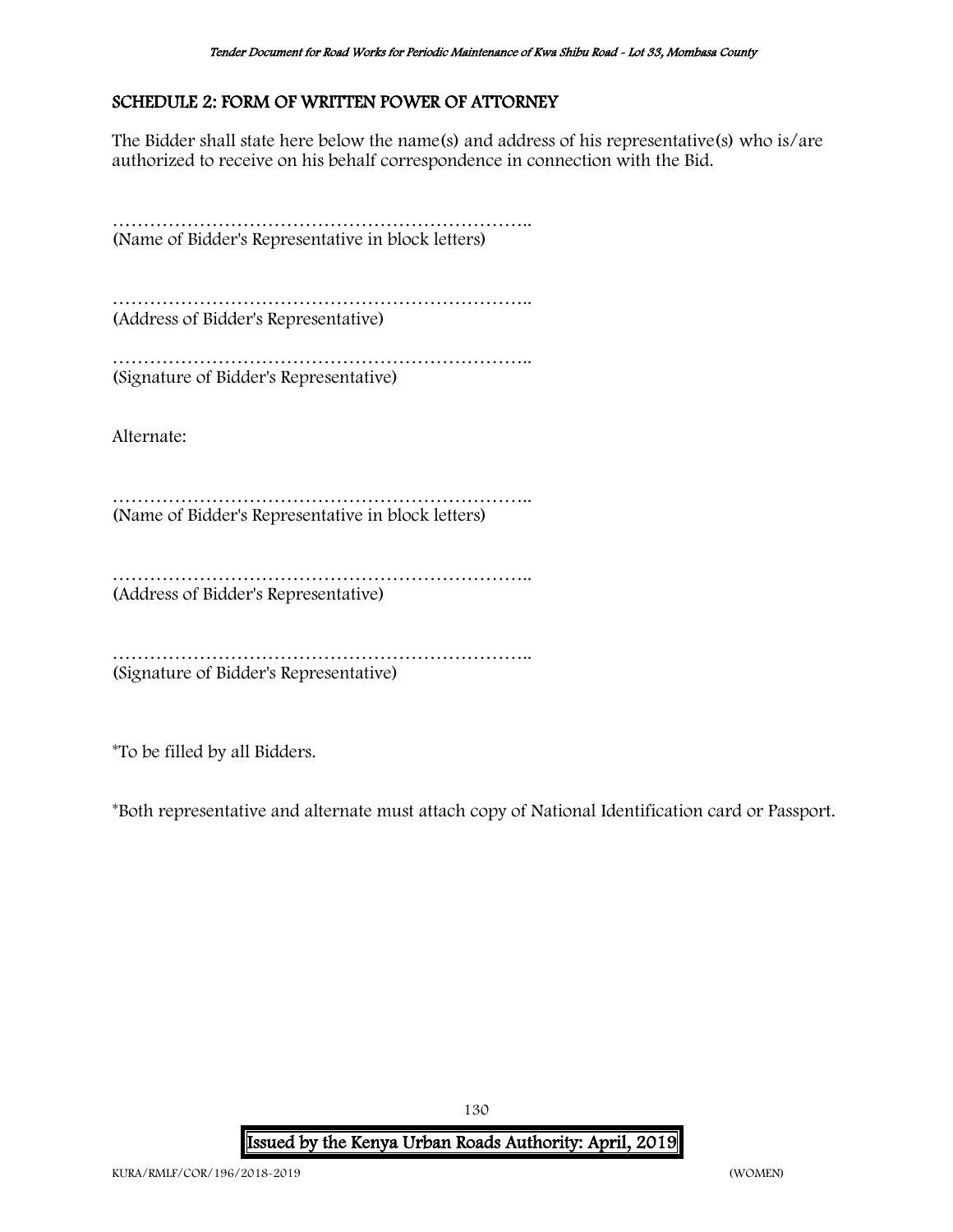#### <span id="page-131-0"></span>SCHEDULE 3: CERTIFICATE OF BIDDER'S VISIT TO SITE

This is to certify that

[Name/s]……………………………………………………………………………………

Being the authorized representative/Agent of [*Name of bidder*]

…………………………………………………………………………………………………

…………………………………………………………………………………………………

participated in the organised inspection visit of the site of the works for the

#### PERIODIC MAINTENANCE OF KWA SHIBU ROAD LOT 33 ROADS : MOMBASA COUNTY

held on………………………..day of……………………………20……………………….

Signed………………………………………………………………………………………….. (Employer's Representative)

……………………………………………………………………………….…………………

……………………………………… ………………………………….. (Name of Employer's Representative) (Designation)

NOTE: This form is to be completed at the time of the organized site visit.

Or

This is to certify that we,................................................................................................................ have on our own arrangements visited the site of the works and have acquainted ourselves with the scope of the works before submitting our tender for the

#### PERIODIC MAINTENANCE OF KWA SHIBU ROAD LOT 33 ROADS : MOMBASA COUNTY

....................................... ...................................... Date:................. Name of Bidder's representative signature NOTE: This part is to be completed if the bidder did not take part in the organized site visit.

Issued by the Kenya Urban Roads Authority: April, 2019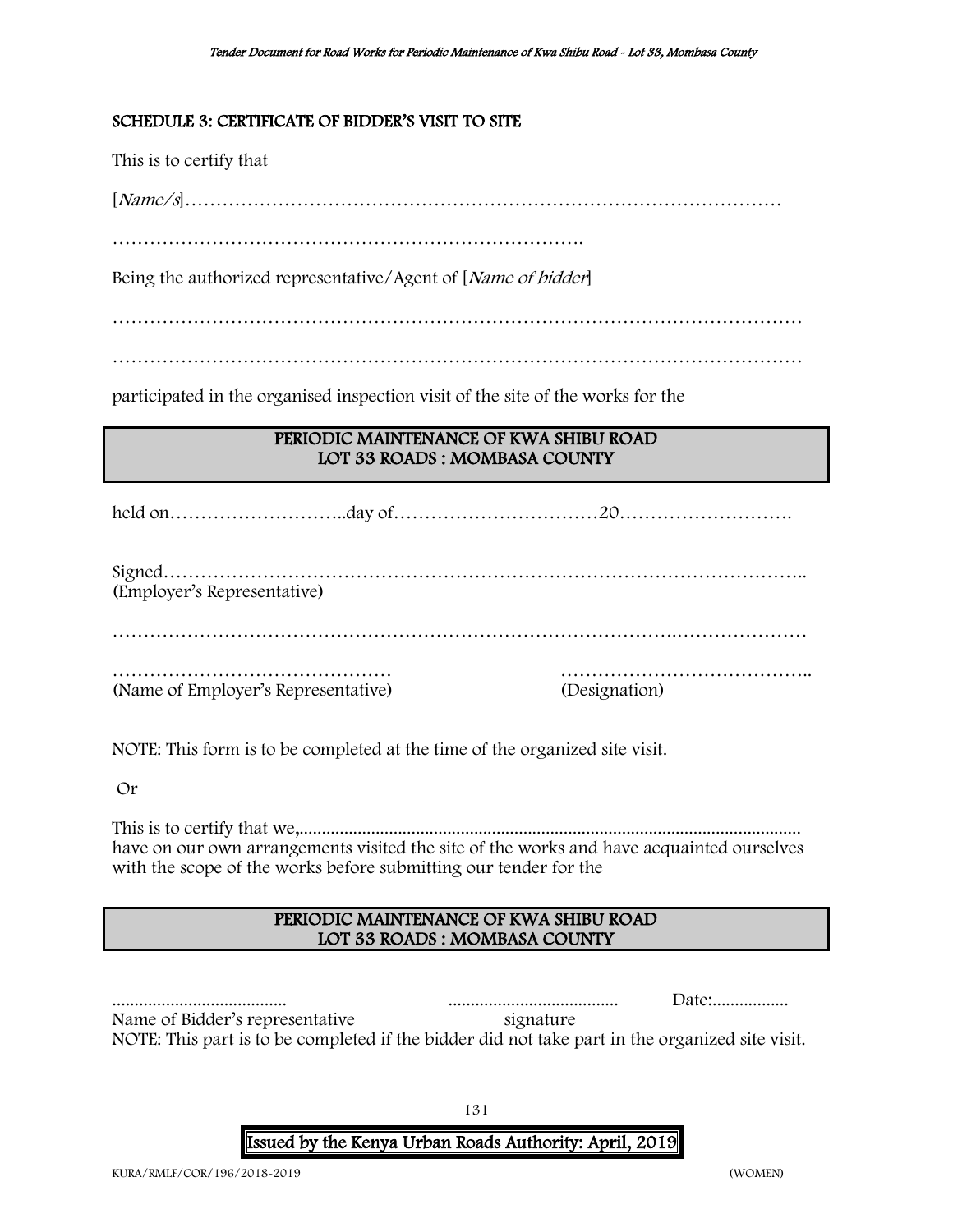#### <span id="page-132-0"></span>SCHEDULE 4: KEY PERSONNEL

| <b>DESIGNATION</b>    | <b>NAME</b> | <b>NATIONALITY</b> | SUMMARY OF QUALIFICATIONS |                       |                        |
|-----------------------|-------------|--------------------|---------------------------|-----------------------|------------------------|
|                       |             |                    | AND EXPERIENCE            |                       |                        |
|                       |             |                    | Qualifications            | General<br>Experience | Specific<br>Experience |
|                       |             |                    |                           | (Yrs)                 | (Yrs)                  |
| Headquarters          |             |                    |                           |                       |                        |
| Partner/Director or   |             |                    |                           |                       |                        |
| other key staff (give |             |                    |                           |                       |                        |
| designation)          |             |                    |                           |                       |                        |
|                       |             |                    |                           |                       |                        |
|                       |             |                    |                           |                       |                        |
| Site Office           |             |                    |                           |                       |                        |
|                       |             |                    |                           |                       |                        |
| Site Agent            |             |                    |                           |                       |                        |
|                       |             |                    |                           |                       |                        |
|                       |             |                    |                           |                       |                        |
|                       |             |                    |                           |                       |                        |
|                       |             |                    |                           |                       |                        |
|                       |             |                    |                           |                       |                        |
|                       |             |                    |                           |                       |                        |
| Foreman               |             |                    |                           |                       |                        |
|                       |             |                    |                           |                       |                        |
|                       |             |                    |                           |                       |                        |
|                       |             |                    |                           |                       |                        |
|                       |             |                    |                           |                       |                        |
|                       |             |                    |                           |                       |                        |
| Site Surveyor         |             |                    |                           |                       |                        |
|                       |             |                    |                           |                       |                        |
|                       |             |                    |                           |                       |                        |

Note: The Bidder shall list in this schedule the key personnel he will employ from the Contractor's headquarters and from the Contractor's site office to direct and execute the work together with documentary evidence of their qualifications, experience, position held and nationality in accordance with Clause 15.2 and 16.3 of the Conditions of Contract Part II (where required, use separate sheets to add extra data for column 4). Bidders shall attach signed and certified CVs of all key staff.

I certify that the above information is correct.

(Signature of Bidder) (Date)

………………………… ………………………

132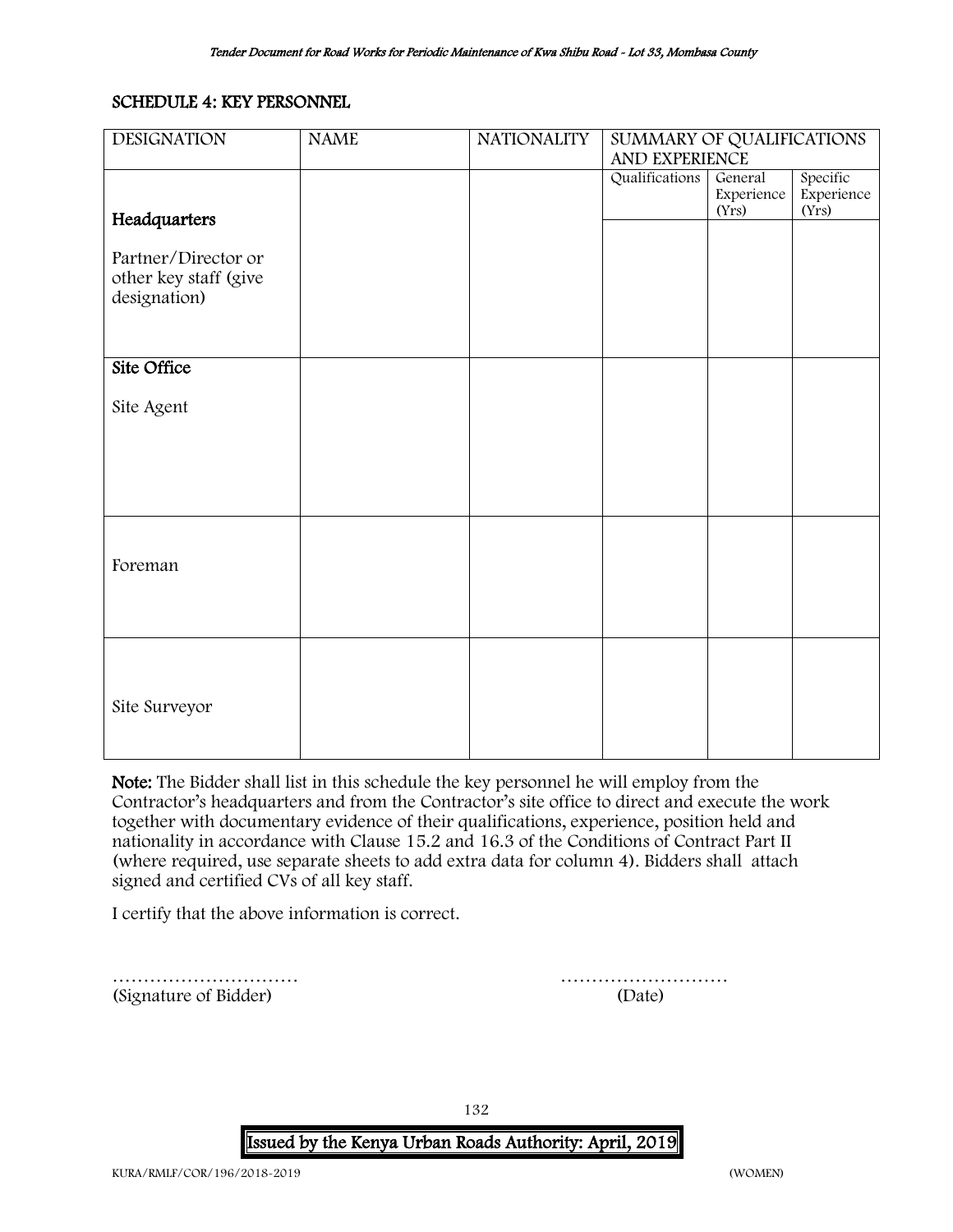#### <span id="page-133-0"></span>SCHEDULE 5: SCHEDULE OF ROADWORKS CARRIED OUT BY THE BIDER IN THE LAST FIVE YEARS:

#### SCHEDULE 5 A): NON-COMPLETED WORKS

| DESCRIPTION OF WORKS   | NAME OF CLIENT | <b>VALUE OF</b>      | YEAR COMPLETED/ |
|------------------------|----------------|----------------------|-----------------|
|                        |                | WORKS (KSHS) $^\ast$ | <b>REMARKS</b>  |
|                        |                |                      |                 |
| A) Non-completed Works |                |                      |                 |
|                        |                |                      |                 |
|                        |                |                      |                 |
|                        |                |                      |                 |
|                        |                |                      |                 |
|                        |                |                      |                 |
|                        |                |                      |                 |
|                        |                |                      |                 |
|                        |                |                      |                 |
|                        |                |                      |                 |
|                        |                |                      |                 |
|                        |                |                      |                 |
|                        |                |                      |                 |
|                        |                |                      |                 |
|                        |                |                      |                 |
|                        |                |                      |                 |
|                        |                |                      |                 |
|                        |                |                      |                 |
|                        |                |                      |                 |
|                        |                |                      |                 |
|                        |                |                      |                 |
|                        |                |                      |                 |
|                        |                |                      |                 |
|                        |                |                      |                 |
|                        |                |                      |                 |
|                        |                |                      |                 |
|                        |                |                      |                 |
|                        |                |                      |                 |
|                        |                |                      |                 |
|                        |                |                      |                 |
|                        |                |                      |                 |
|                        |                |                      |                 |
|                        |                |                      |                 |

I certify that the above works were successfully carried out by this Bidder and hereby attach relevant copies of completion certificates.

………………………… ……………………… (Signature of Bidder) (

| (Date) |  |  |  |  |  |  |  |  |  |  |  |  |  |  |
|--------|--|--|--|--|--|--|--|--|--|--|--|--|--|--|

133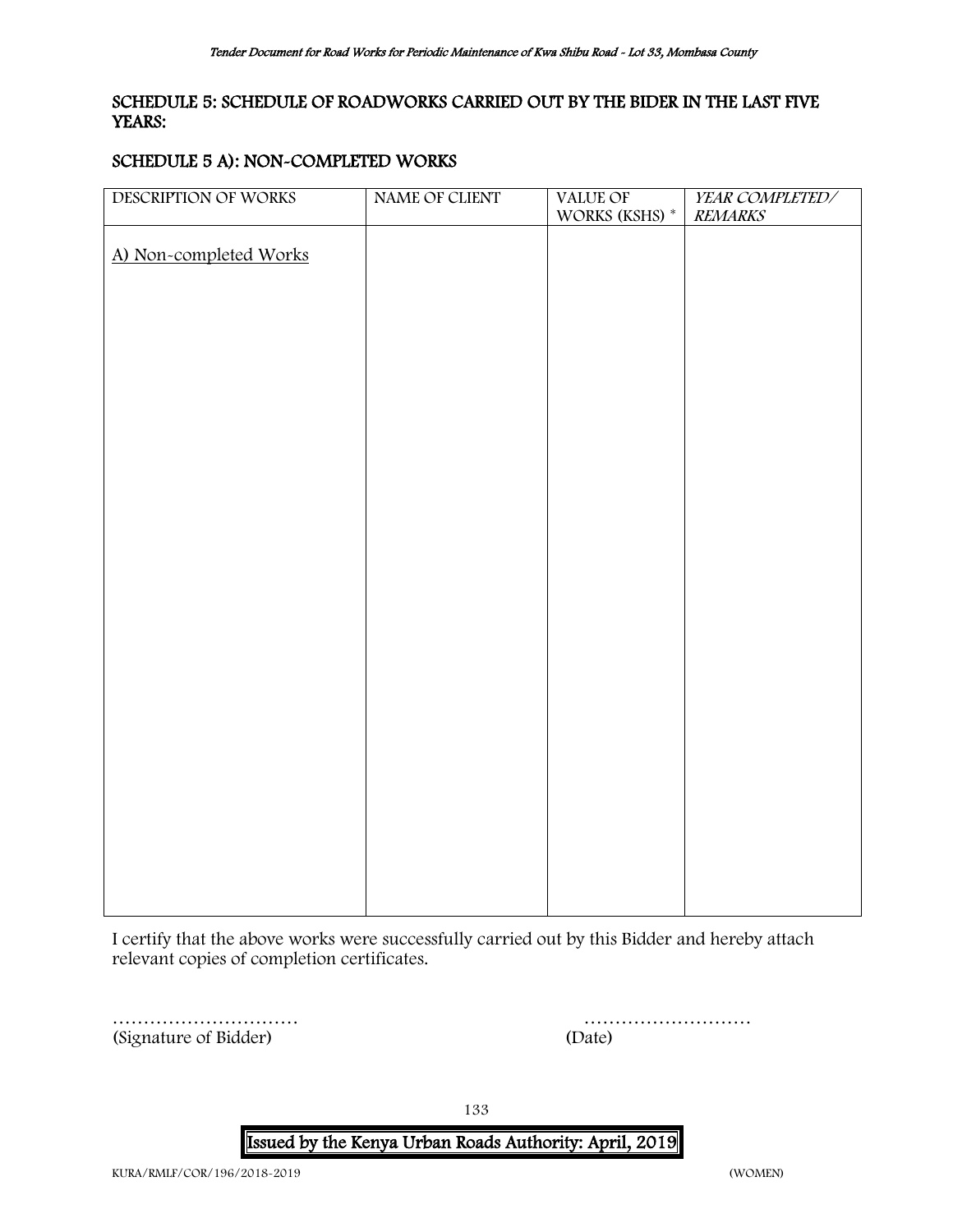#### SCHEDULE 5: SCHEDULE OF ROADWORKS CARRIED OUT BY THE BIDER IN THE LAST FIVE YEARS:

#### SCHEDULE 5 B): COMPLETED WORKS

| DESCRIPTION OF WORKS      | NAME OF CLIENT | VALUE OF<br>WORKS (KSHS) $^\ast$ | YEAR COMPLETED/<br><b>REMARKS</b> |
|---------------------------|----------------|----------------------------------|-----------------------------------|
|                           |                |                                  |                                   |
| <b>B)</b> Completed Works |                |                                  |                                   |
|                           |                |                                  |                                   |
|                           |                |                                  |                                   |
|                           |                |                                  |                                   |
|                           |                |                                  |                                   |
|                           |                |                                  |                                   |
|                           |                |                                  |                                   |
|                           |                |                                  |                                   |
|                           |                |                                  |                                   |
|                           |                |                                  |                                   |
|                           |                |                                  |                                   |
|                           |                |                                  |                                   |
|                           |                |                                  |                                   |
|                           |                |                                  |                                   |
|                           |                |                                  |                                   |
|                           |                |                                  |                                   |
|                           |                |                                  |                                   |
|                           |                |                                  |                                   |
|                           |                |                                  |                                   |
|                           |                |                                  |                                   |
|                           |                |                                  |                                   |
|                           |                |                                  |                                   |
|                           |                |                                  |                                   |
|                           |                |                                  |                                   |
|                           |                |                                  |                                   |
|                           |                |                                  |                                   |

I certify that the above works were successfully carried out by this Bidder and hereby attach relevant copies of completion certificates.

………………………… ………………………

134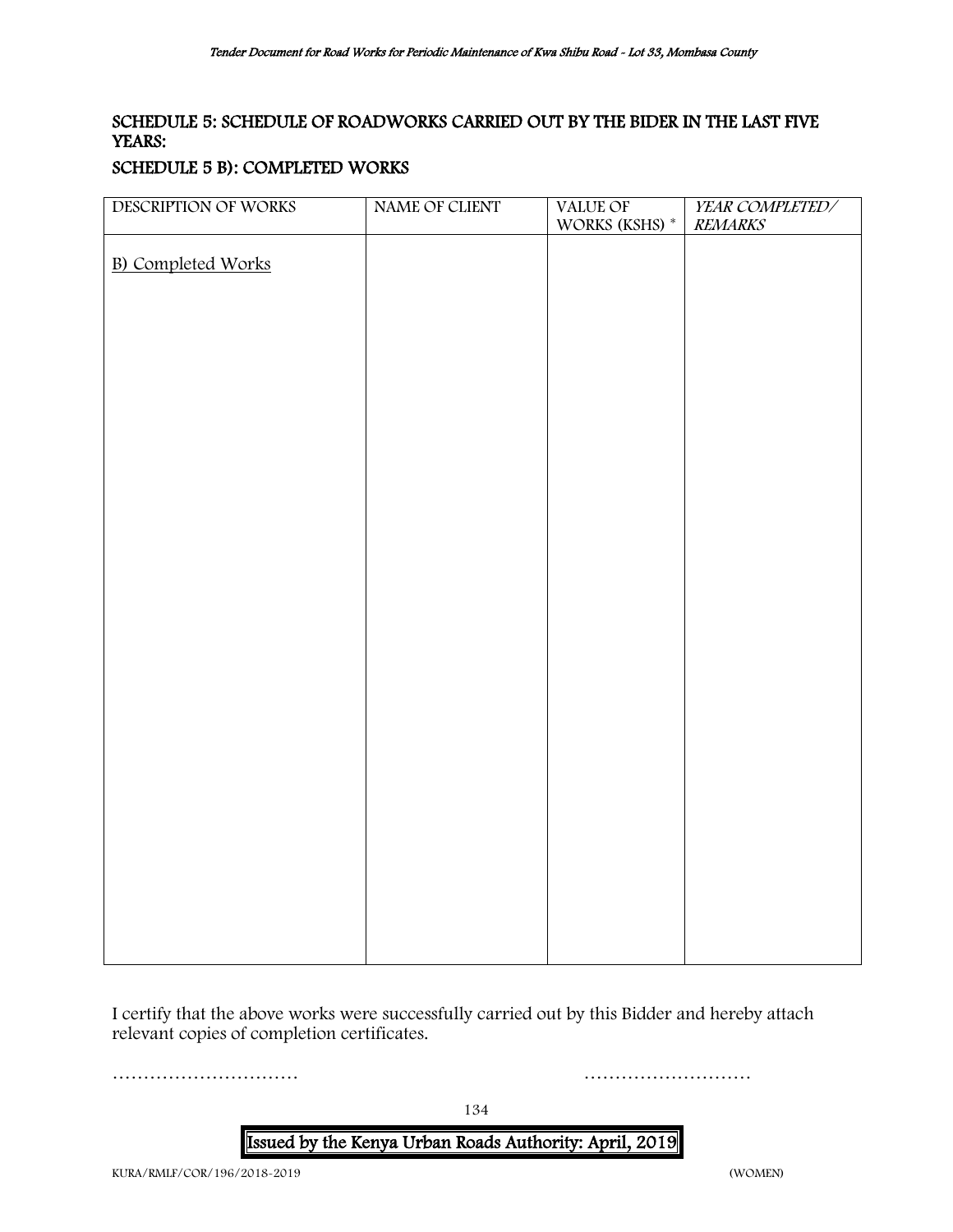#### (Signature of Bidder) (Date) SCHEDULE 5: SCHEDULE OF ROADWORKS CARRIED OUT BY THE BIDER IN THE LAST FIVE YEARS:

#### SCHEDULE 5 C): SPECIFIC CONSTRUCTION EXPERIENCE

| DESCRIPTION OF WORKS     | NAME OF CLIENT | VALUE OF<br>WORKS (KSHS) * | YEAR COMPLETED/<br><b>REMARKS</b> |
|--------------------------|----------------|----------------------------|-----------------------------------|
|                          |                |                            |                                   |
|                          |                |                            |                                   |
| C) Specific Construction |                |                            |                                   |
| Experience               |                |                            |                                   |
|                          |                |                            |                                   |
|                          |                |                            |                                   |
|                          |                |                            |                                   |
|                          |                |                            |                                   |
|                          |                |                            |                                   |
|                          |                |                            |                                   |
|                          |                |                            |                                   |
|                          |                |                            |                                   |
|                          |                |                            |                                   |
|                          |                |                            |                                   |
|                          |                |                            |                                   |
|                          |                |                            |                                   |
|                          |                |                            |                                   |
|                          |                |                            |                                   |
|                          |                |                            |                                   |
|                          |                |                            |                                   |
|                          |                |                            |                                   |
|                          |                |                            |                                   |
|                          |                |                            |                                   |
|                          |                |                            |                                   |
|                          |                |                            |                                   |
|                          |                |                            |                                   |
|                          |                |                            |                                   |
|                          |                |                            |                                   |
|                          |                |                            |                                   |
|                          |                |                            |                                   |
|                          |                |                            |                                   |
|                          |                |                            |                                   |
|                          |                |                            |                                   |
|                          |                |                            |                                   |
|                          |                |                            |                                   |
|                          |                |                            |                                   |
|                          |                |                            |                                   |

I certify that the above works were successfully carried out by this Bidder and hereby attach relevant copies of completion certificates.

………………………… ……………………… (Signature of Bidder)

135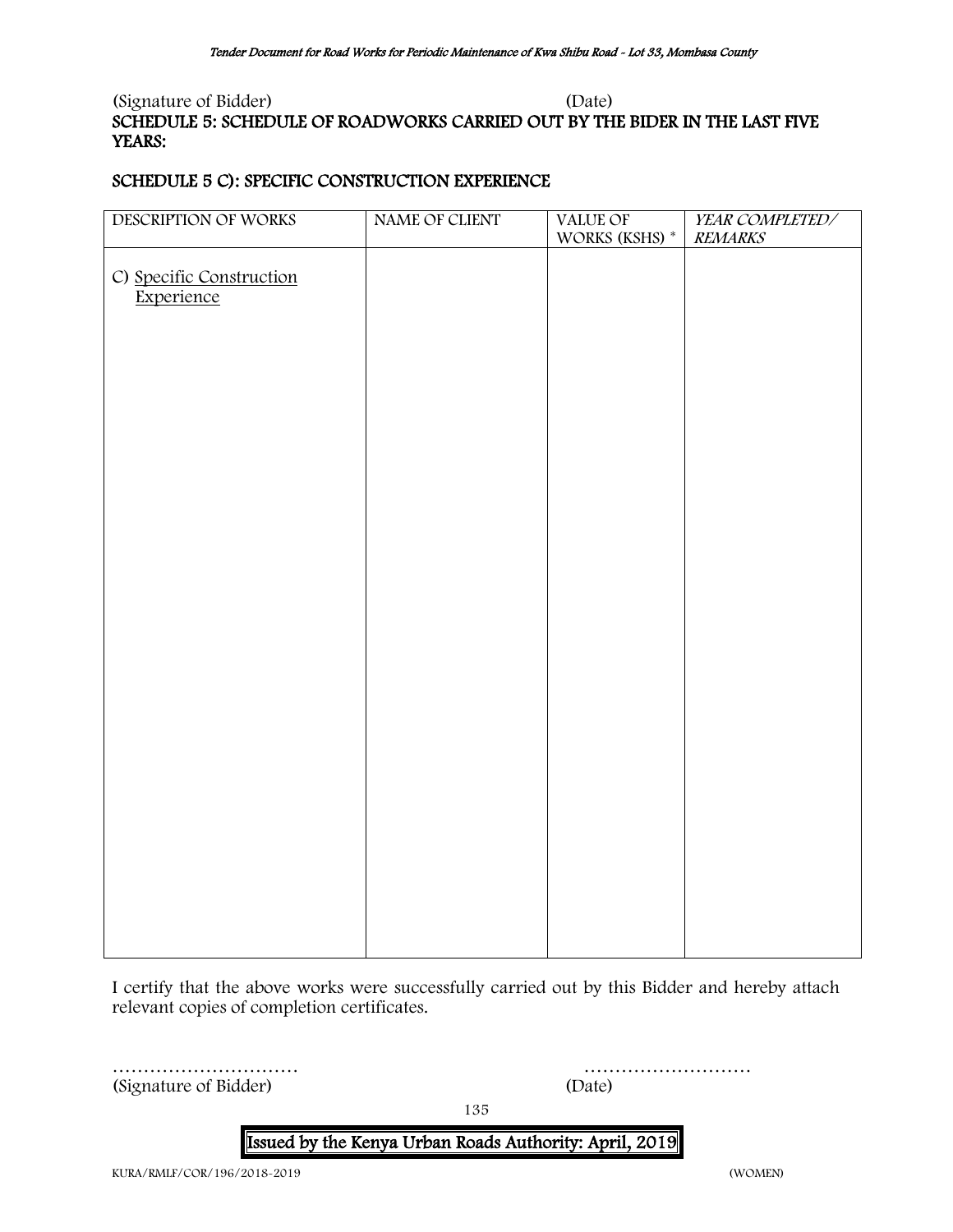#### <span id="page-136-0"></span>SCHEDULE 6: SCHEDULE OF ONGOING PROJECTS

| DESCRIPTION OF | NAME OF       | DATE OF      | <b>DATE OF</b> | VALUE OF     | <b>VALUE</b> | PHYSICALLY |
|----------------|---------------|--------------|----------------|--------------|--------------|------------|
| WORKS          | <b>CLIENT</b> | COMMENC      | COMPLETION     | WORKS (KSHS) | COMPLETED    | COMPLETED  |
|                |               | <b>EMENT</b> |                |              | UP TO DATE   | UP TO DATE |
|                |               |              |                |              | $\%$         | $\%$       |
|                |               |              |                |              |              |            |
|                |               |              |                |              |              |            |
|                |               |              |                |              |              |            |
|                |               |              |                |              |              |            |
|                |               |              |                |              |              |            |
|                |               |              |                |              |              |            |
|                |               |              |                |              |              |            |
|                |               |              |                |              |              |            |
|                |               |              |                |              |              |            |
|                |               |              |                |              |              |            |
|                |               |              |                |              |              |            |
|                |               |              |                |              |              |            |
|                |               |              |                |              |              |            |
|                |               |              |                |              |              |            |
|                |               |              |                |              |              |            |
|                |               |              |                |              |              |            |
|                |               |              |                |              |              |            |
|                |               |              |                |              |              |            |
|                |               |              |                |              |              |            |
|                |               |              |                |              |              |            |
|                |               |              |                |              |              |            |
|                |               |              |                |              |              |            |
|                |               |              |                |              |              |            |
|                |               |              |                |              |              |            |
|                |               |              |                |              |              |            |
|                |               |              |                |              |              |            |
|                |               |              |                |              |              |            |
|                |               |              |                |              |              |            |
|                |               |              |                |              |              |            |
|                |               |              |                |              |              |            |
|                |               |              |                |              |              |            |

#### (The bidders must indicate all their on-going works as at the time of bidding. Any nondisclosure shall constitute non-responsiveness).

I certify that the above information is correct.

(Signature of Bidder) (Date)

………………………… ………………………

136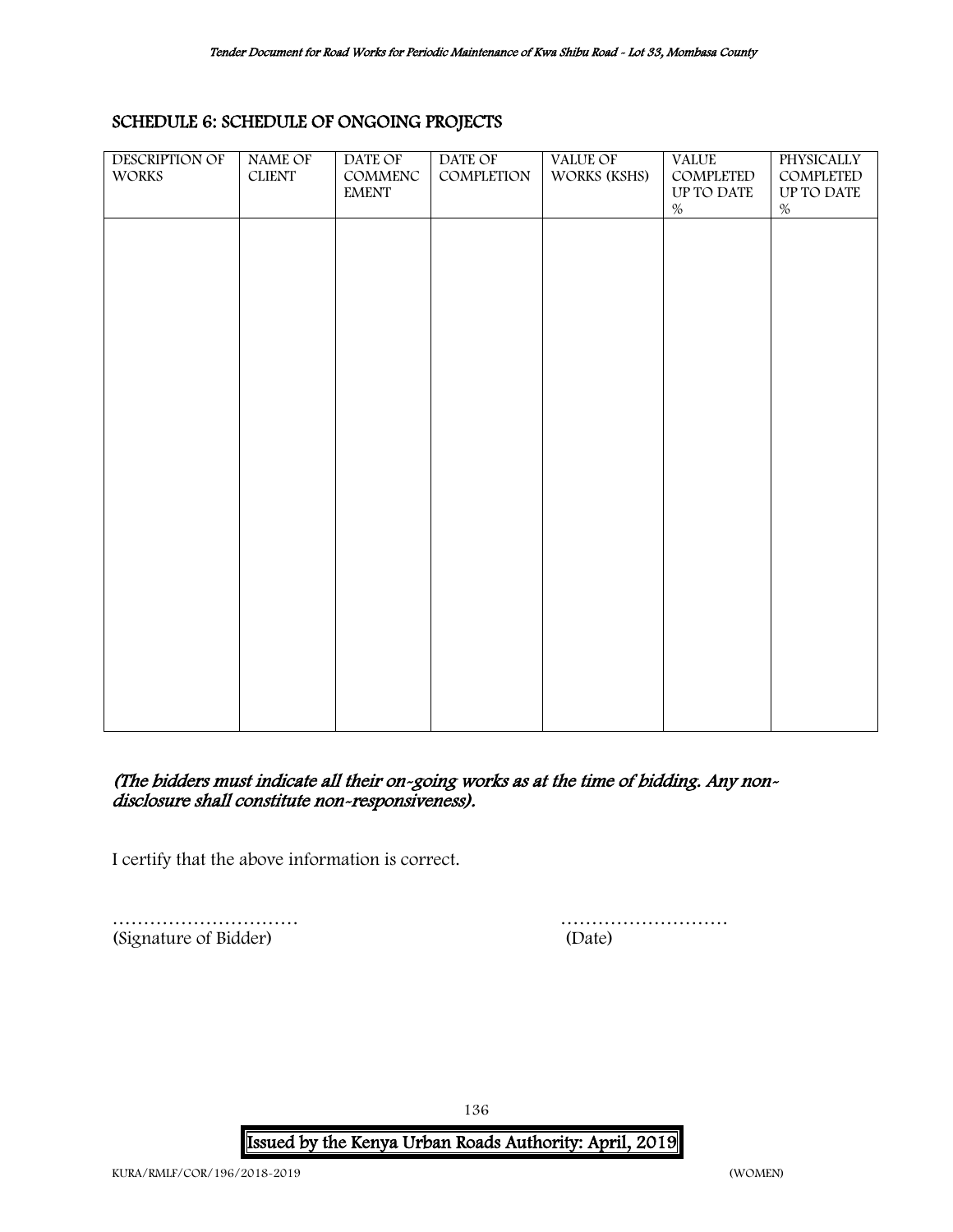#### <span id="page-137-0"></span>SCHEDULE 7: FINANCIAL STANDING

- 1 Submit copies of audited profit and loss statements and balance sheet for the last five calendar years and estimated projection for the next two years with certified English translation where appropriate.
- 2 Give turnover figures for each of the last two (2) financial years. Quote in millions and decimal thereof.

|                               | Year $1$ () | Year $2(\ldots,\ldots,\ldots)$ |
|-------------------------------|-------------|--------------------------------|
|                               | Ksh.        | Ksh.                           |
| Road works                    |             |                                |
| Other civil Engineering works |             |                                |
| Other (specify)               |             |                                |
| Total                         |             |                                |

#### SUMMARY OF ASSETS AND LIABILTIES OF THE AUDITED FINANCIAL STATEMENTS OF THE LAST TWO (2) FINANCIAL YEARS.

|                              | Year $1$ () | Year $2$ () |
|------------------------------|-------------|-------------|
|                              | KShs.       | KShs.       |
| 1. Total Assets              |             |             |
| 2. Current Assets            |             |             |
| 3. Bank Credit Line Value    |             |             |
| 4. Total Liabilities         |             |             |
| 5. Current Liabilities       |             |             |
| 6. Net Worth $(1-4)$         |             |             |
| 7. Working capital $(2+3-4)$ |             |             |

#### (a) Name/Address of Commercial Bank providing credit line

………………………………………………………………………………………………

………………………………………………………………………………………………

(b) Total amount of credit line KShs………………………………………………

Attach a certified copy of Undertaking of the Bank to provide the credit.

(c) Attach bank statements for the last six (6) months

# 137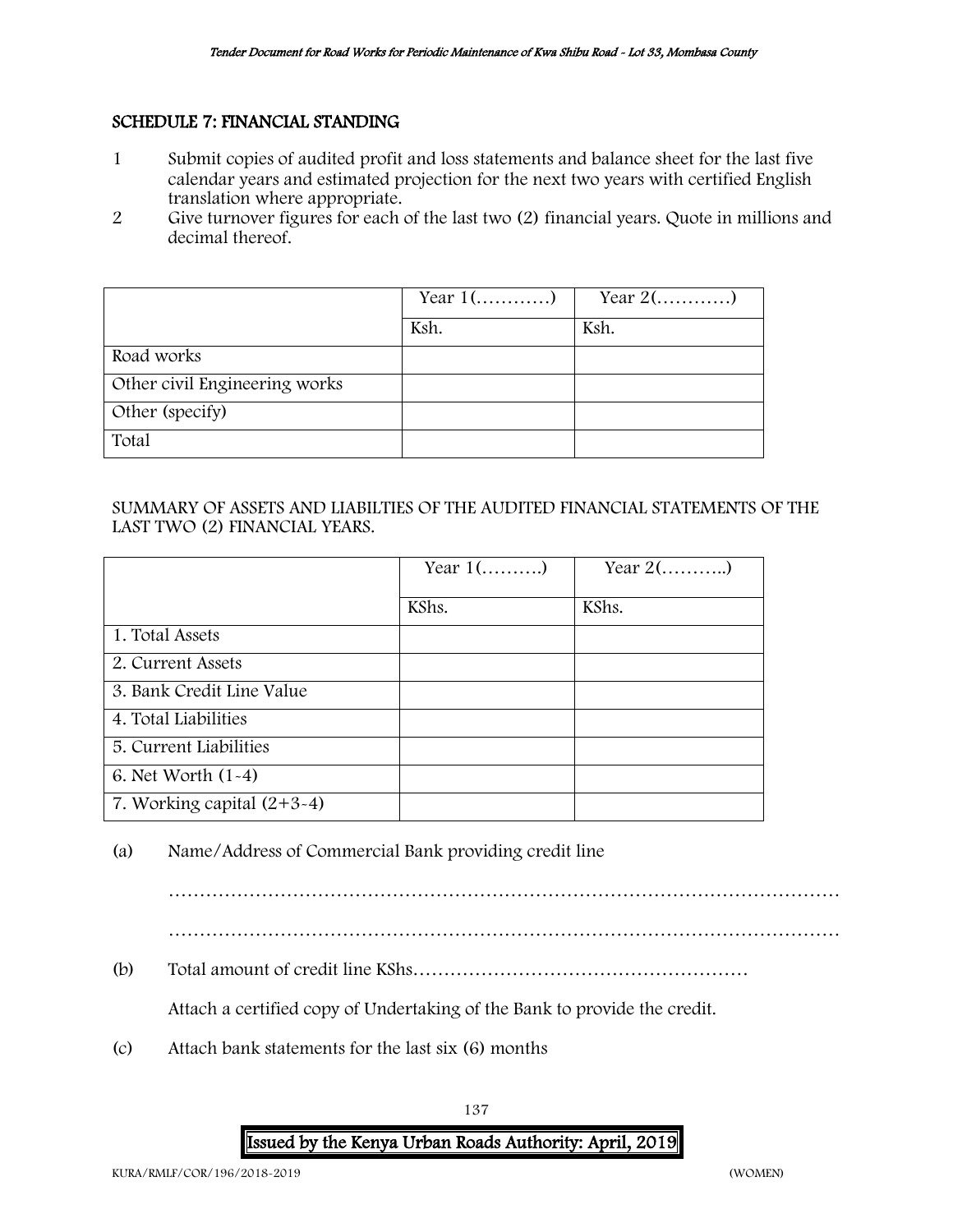#### <span id="page-138-0"></span>SCHEDULE 8: OTHER SUPPLEMENTARY INFORMATION

Financial reports for the last three years, balance sheets, profit and loss statements, auditors' reports etc. List them below and attach copies. ………………………………………………………………………………………………… ………………………………………………………………………………………………… ………………………………………………………………………………………………… ………………………………………………………………………………………………… Evidence of access to financial resources to meet the qualification requirements. Cash in hand, lines of credit etc. List below and attach copies of supporting documents ………………………………………………………………………………………………… …………………………………………………………………………………………………. …………………………………………………………………………………………………. ………………………………………………………………………………………………… Name, address, telephone, telex, fax numbers and email of the Bidders Bankers who may provide reference if contacted by the Contracting Authority. ……………………………………………………………………………………………….. ………………………………………………………………………………………………. I certify that the above information is correct. ……………………………. ……………………………………..

Date Signature of Bidder

(To be signed by authorized representative and officially stamped)

138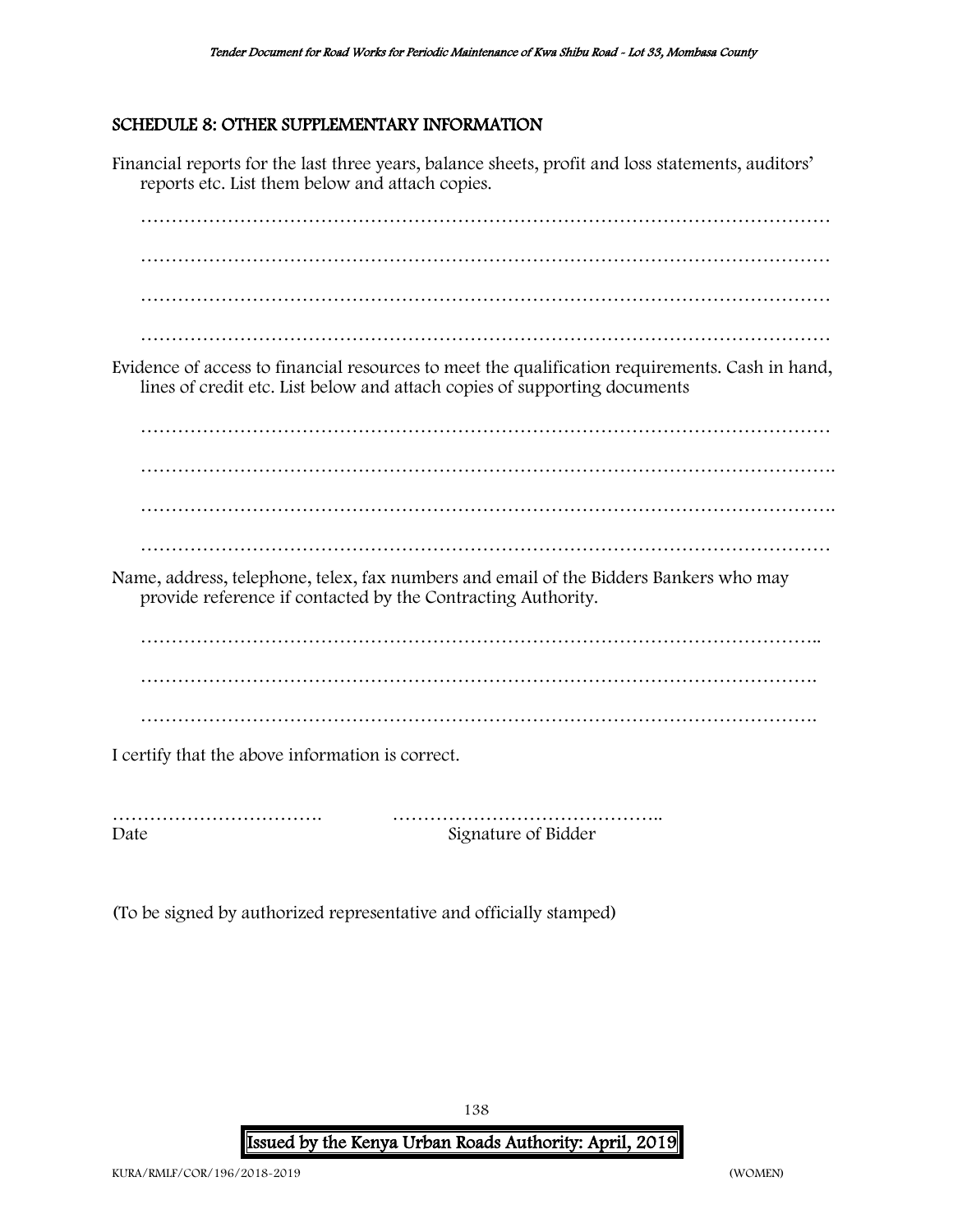#### <span id="page-139-0"></span>SCHEDULE 9: LITIGATION HISTORY

Information on current litigation in which the Bidder is involved.

| <b>OTHER PARTY (IES)</b> | <b>CAUSE OF DISPUTE</b> | <b>AMOUNT INVOLVED (KSHS)</b> |
|--------------------------|-------------------------|-------------------------------|
|                          |                         |                               |
|                          |                         |                               |
|                          |                         |                               |
|                          |                         |                               |
|                          |                         |                               |

I certify that the above information is correct.

| Date | Signature of Bidder |
|------|---------------------|

(To be signed by authorized representative and officially stamped)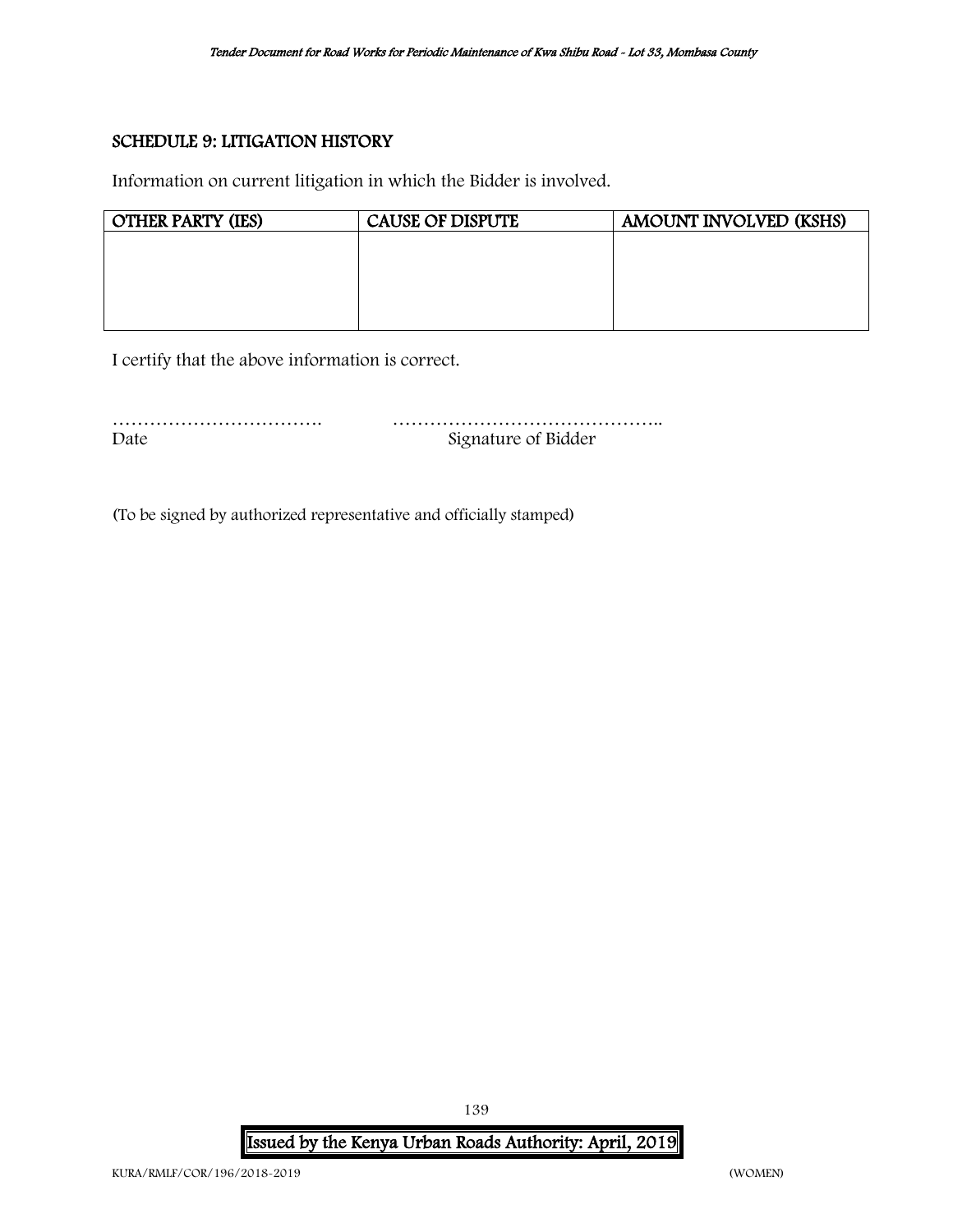#### <span id="page-140-0"></span>SCHEDULE 10: DECLARATION FORM FOR BANKRUPTCY OR INSOLVENCY AND DEBARMENT

Date ……………………

To

The Director General, Kenya Urban Roads Authority (KURA), P.O. Box 41727 - 00100 IKM Place, 5th Ngong Ave, NAIROBI, KENYA.

Ladies and Gentlemen,

The Tenderer i.e. (full name and complete physical and postal address)

………………………………………………………………………………………………………

declare the following: -

- a) That I/ We have not been debarred from participating in public procurement by anybody, institution or person.
- b) That I/ We have not been involved in and will not be involved in corrupt and fraudulent practices regarding public procurement anywhere.
- c) That I/ We are not insolvent, in receivership, bankrupt or in the process of being wound up and is not the subject of legal proceedings relating to the foregoing.
- d) That I/We are not under any ongoing investigation by the Ethics and Anti-Corruption Commission (EACC) for any corrupt and/or economic crimes or practices.
- e) That I/ We are not associated with any other Tenderer participating in this Tender.
- f) That I/We do hereby confirm that all the information given in this tender is accurate, factual and true to the best of our knowledge.

Yours sincerely,

……………………………………………………

Name of Tenderer

………………………………………………………………………………..

Signature of duly authorised person signing the Tender

…………………………………………………………………………..

Name and Capacity of duly authorised person signing the Tender

……………………………………………………………………

Stamp or Seal of Tenderer

140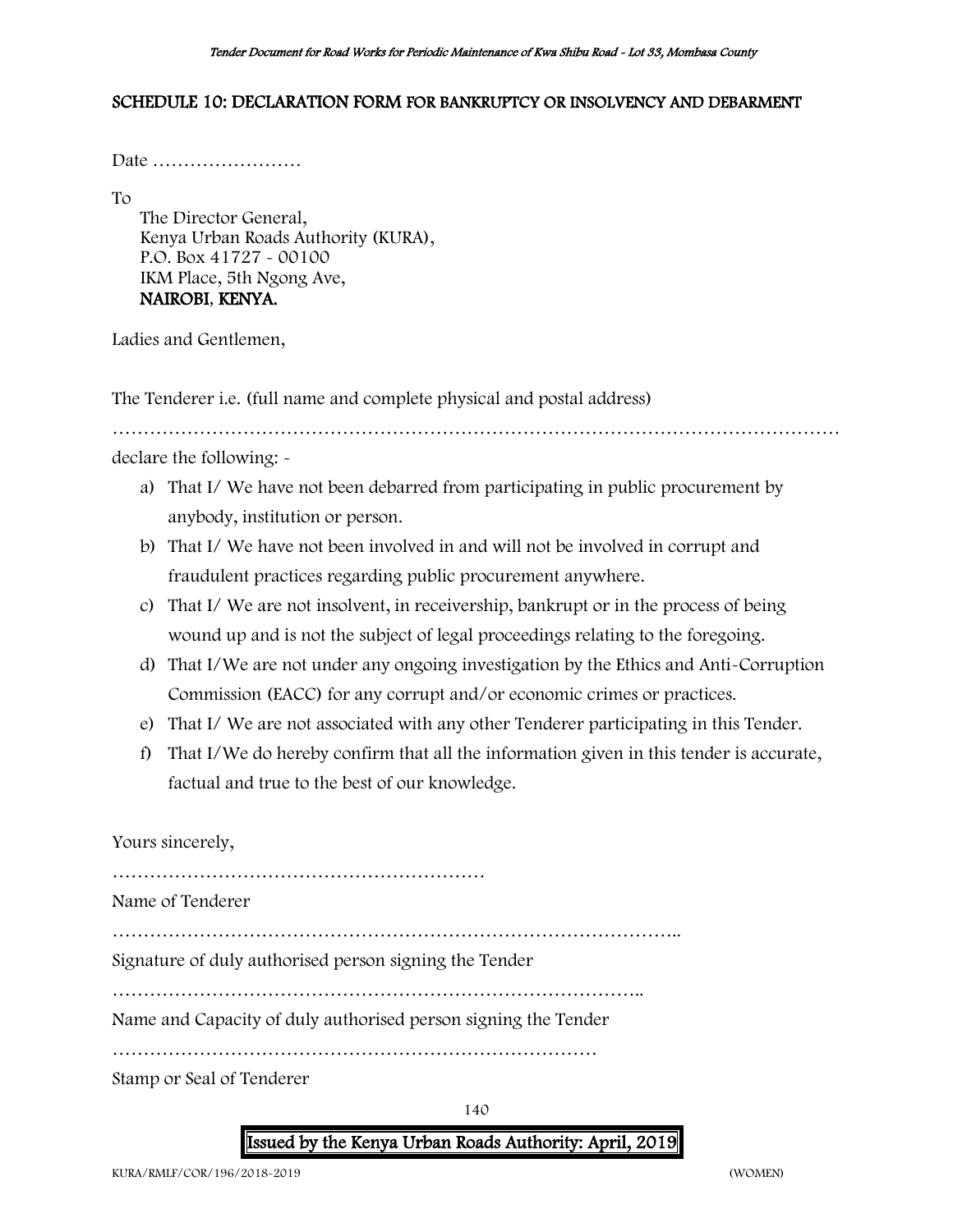# SECTION XII: FORM OF AGREEMENT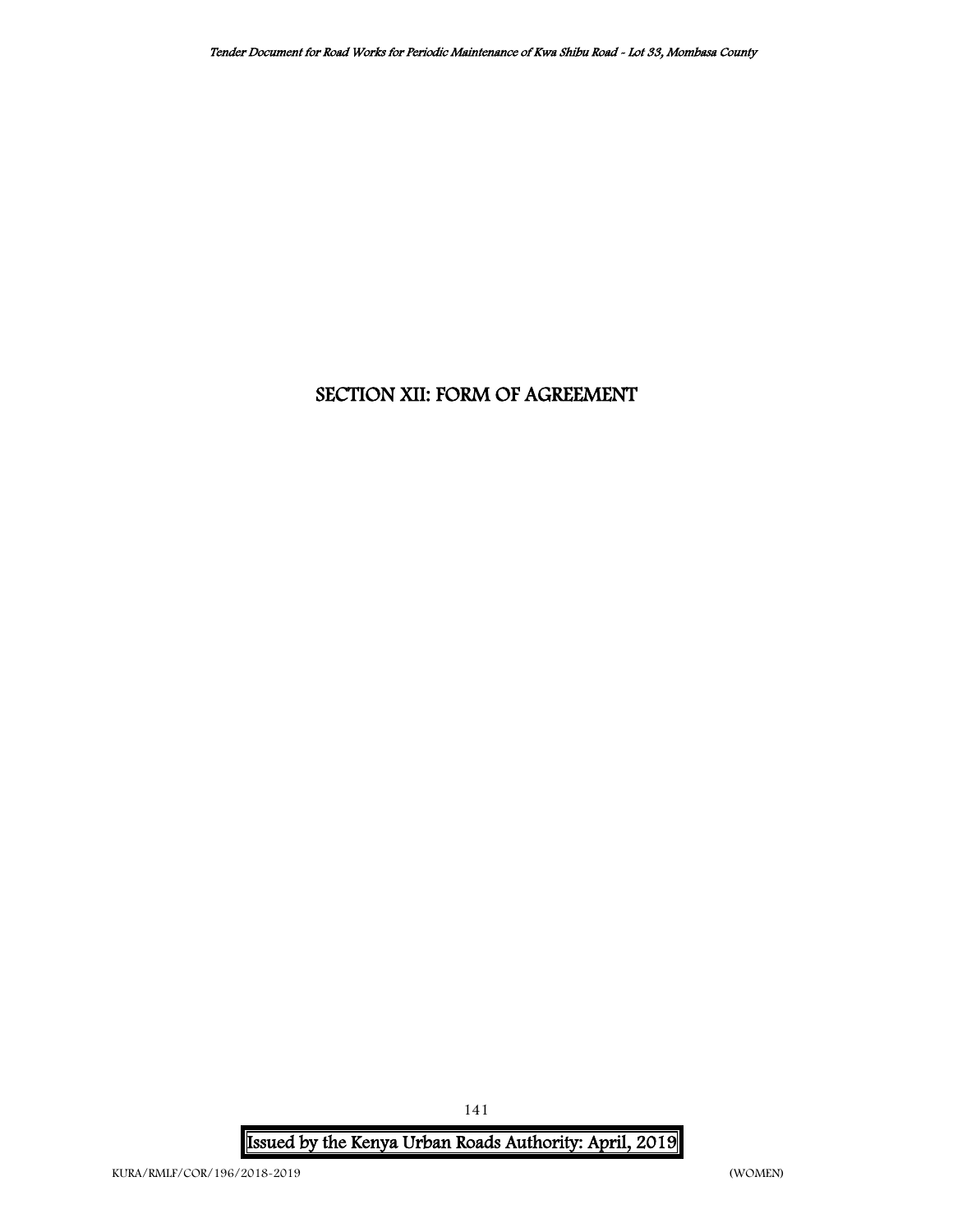#### FORM OF AGREEMENT

\*\*(To be signed after the award of a contract)

THIS AGREEMENT is made on the …………………… day of …………………. 20 …………… between the Kenya Urban Roads Authority of P. O. Box 41727-00100, Nairobi, Kenya hereinafter called "the

Employer" of the one part and M/S ................................................................................. (Contractor) of P. O. .................................................... (address) hereinafter called "the Contractor" of the other part.

WHEREAS the Employer is desirous that certain works should be executed, viz.

#### PERIODIC MAINTENANCE OF KWA SHIBU ROAD LOT 33 ROADS : MOMBASA COUNTY

and has a Contract with the Contractor for the execution completion and maintenance of such works in the region NOW THIS AGREEMENT WITNESSETH as follows:

In this agreement words and expressions shall have the same meanings as are respectively assigned to them in the Conditions of Contract hereinafter referred to.

The following document shall be deemed to form and be read and construed as part of this Agreement, viz.:

- The form of bid dated…………………………………..
- The Conditions of Contract (FIDIC IV) Part 2
- The Conditions of Contract (FIDIC IV) Part 1
- The Special Specification
- The Standard Specifications
- The Priced Bill of Quantities
- The Letter of Award and Acceptance
- Schedules of Supplementary Information
- -The Drawings
- -Other documents as may be agreed and listed

All aforesaid documents are hereinafter referred to as "The Contract".

In consideration of the payment to be made by the Employer to the Contractor, the Contractor hereby covenants with the Employer to execute, complete and maintain the works in conformity in all respects with the provisions of the Contract.

The Employer hereby covenants to pay the Contractor in consideration of the execution, completion and maintenance of the works the Contract Price at the times and in the manner prescribed by the Contract.

IN WITNESS WHEREOF the parties have hereunto set their respective hands on the day and year first above written.

142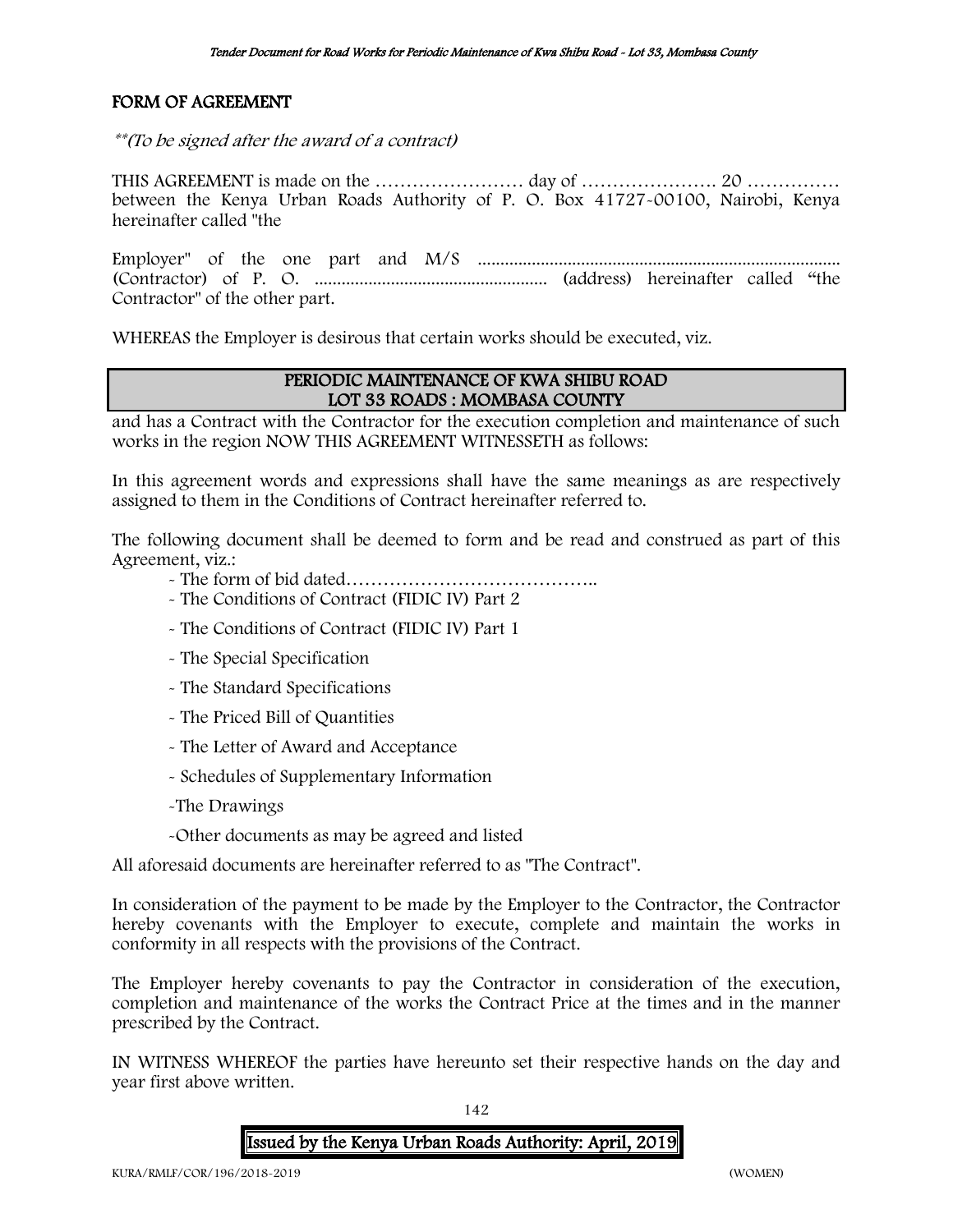#### SIGNED SEALED AND DELIVERED

| By the said Employer:   | (Director General, Kenya Urban Roads Authority)<br>For and on behalf of the said Employer |
|-------------------------|-------------------------------------------------------------------------------------------|
| In the presence of:     | (Name and Designation of Witness)<br>(Signature of Witness)<br>(Address Of witness)       |
| By the said Contractor: | (Signature)                                                                               |
|                         | (Name of the Director)                                                                    |
| In the presence of:     | (Name and Designation of Witness)                                                         |
|                         | (Signature of Witness)                                                                    |
|                         | (Address Of witness)                                                                      |
|                         |                                                                                           |

143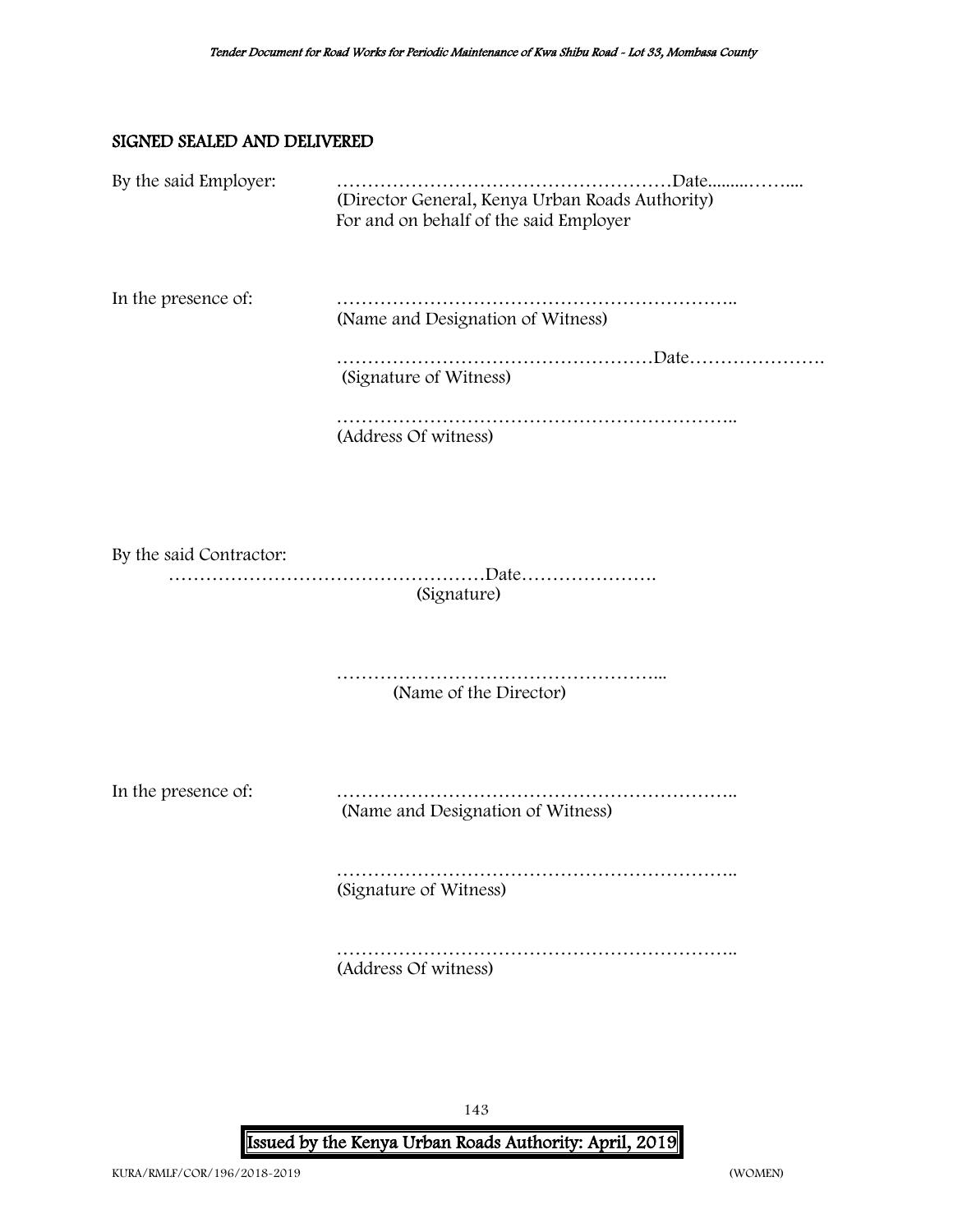# SECTION XIII: FORM OF PERFORMANCE BANK GUARANTEE (UNCONDITIONAL)

Issued by the Kenya Urban Roads Authority: April, 2019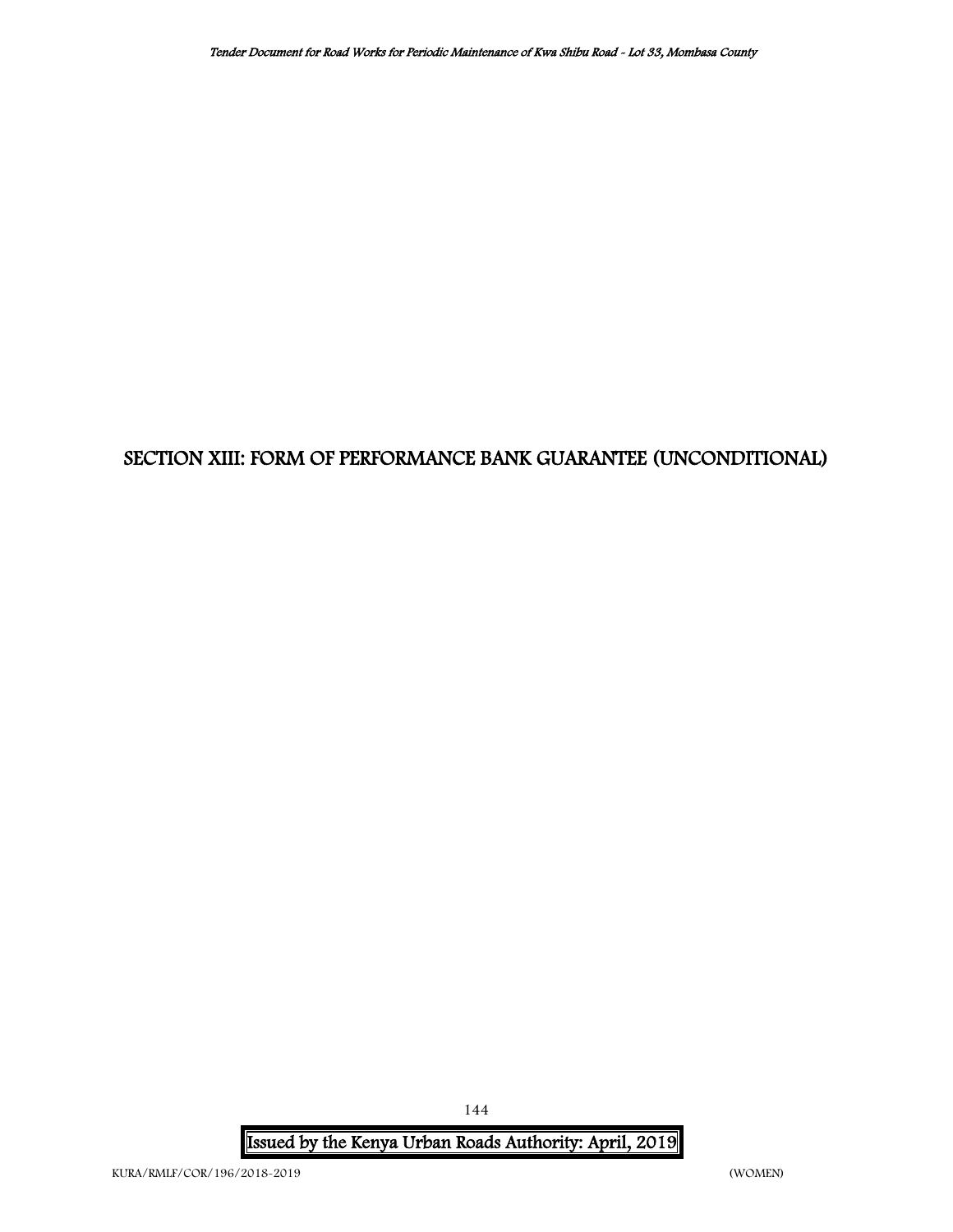### FORM OF PERFORMANCE BANK GUARANTEE (UNCONDITIONAL)

To

 The Director General, Kenya Urban Roads Authority (KURA), P.O. Box 41727 - 00100 NAIROBI

WHEREAS …………………………………………………………………… (hereinafter called "the Contractor") has undertaken in pursuance of Contract No. ……………………………………Dated …..………………to execute the

### PERIODIC MAINTENANCE OF KWA SHIBU ROAD LOT 33 ROADS : MOMBASA COUNTY

, ( hereinafter called the "Contract")

AND WHEREAS it has been stipulated by you in the said Contract that the Contractor shall furnish you with a Bank Guarantee by a recognized bank for the sum specified in the Appendix to Form of Bid as security for compliance with his obligations in accordance with the Contract;

AND WHEREAS we have agreed to give the Contractor such a Bank Guarantee;

NOW THEREFORE we hereby affirm that we are the Guarantor and responsible to you on behalf of the Contractor, up to a total of

Kshs……………………………………………..……………………..……(amount in figures) Kshs.…………………………………………………………..…………………………………… ………………………………………………………………………………………………………

………(amount in words)

and we undertake to payment to you, upon your first written demand and without cavil or argument, any sum or sums within and up to the limits as aforesaid without your needing to prove or show grounds or reasons for the sum specified therein.

We hereby waive the necessity of you demanding the said debt from the Contractor before presenting us with the demand.

We further agree that no change or addition to or other modification of the terms of the Contract or of the Works to be performed thereunder or of any of the Contract Documents which may be made between you and the Contractor shall in any way release us from any liability under this Guarantee and we hereby waive notice of any such change, addition or modification

This Guarantee shall be valid until 28 days after issuing of the Defects Liability Certificate.

## AUTHORIZED SIGNATURE OF THE BANK

145

## Issued by the Kenya Urban Roads Authority: April, 2019